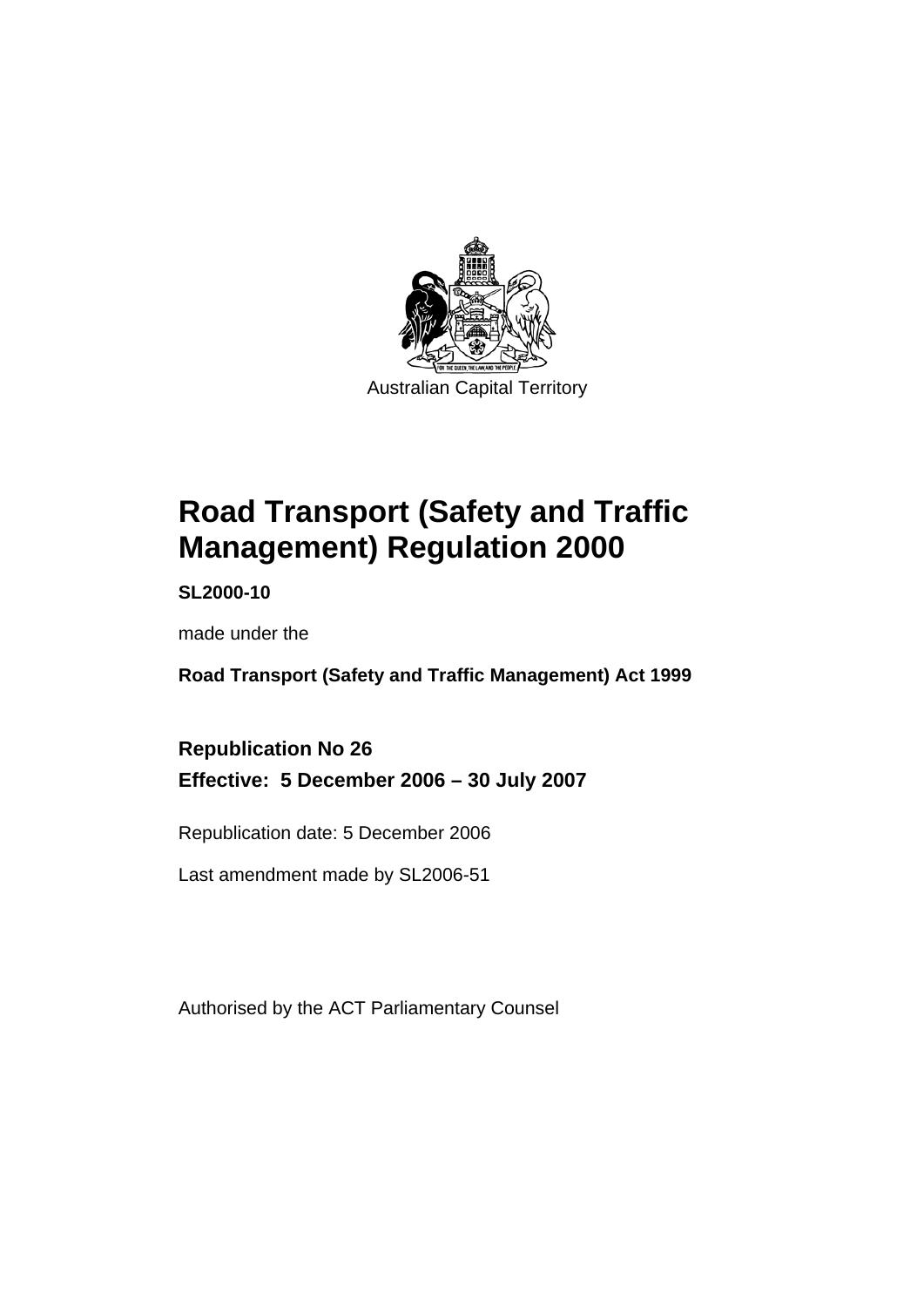#### **About this republication**

#### **The republished law**

This is a republication of the *Road Transport (Safety and Traffic Management) Regulation 2000*, made under the *Road Transport (Safety and Traffic Management) Act 1999* (including any amendment made under the *Legislation Act 2001*, part 11.3 (Editorial changes)) as in force on 5 December 2006*.* It also includes any amendment, repeal or expiry affecting the republished law to 5 December 2006.

The legislation history and amendment history of the republished law are set out in endnotes 3 and 4.

#### **Kinds of republications**

The Parliamentary Counsel's Office prepares 2 kinds of republications of ACT laws (see the ACT legislation register at www.legislation.act.gov.au):

- authorised republications to which the *Legislation Act 2001* applies
- unauthorised republications.

The status of this republication appears on the bottom of each page.

#### **Editorial changes**

The *Legislation Act 2001*, part 11.3 authorises the Parliamentary Counsel to make editorial amendments and other changes of a formal nature when preparing a law for republication. Editorial changes do not change the effect of the law, but have effect as if they had been made by an Act commencing on the republication date (see *Legislation Act 2001*, s 115 and s 117). The changes are made if the Parliamentary Counsel considers they are desirable to bring the law into line, or more closely into line, with current legislative drafting practice.

This republication includes amendments made under part 11.3 (see endnote 1).

#### **Uncommenced provisions and amendments**

If a provision of the republished law has not commenced or is affected by an uncommenced amendment, the symbol  $\mathbf{U}$  appears immediately before the provision heading. The text of the uncommenced provision or amendment appears only in the last endnote.

#### **Modifications**

If a provision of the republished law is affected by a current modification, the symbol  $\vert \mathbf{M} \vert$ appears immediately before the provision heading. The text of the modifying provision appears in the endnotes. For the legal status of modifications, see *Legislation Act 2001*, section 95.

#### **Penalties**

The value of a penalty unit for an offence against this republished law at the republication date is—

- (a) if the person charged is an individual—\$100; or
- (b) if the person charged is a corporation—\$500.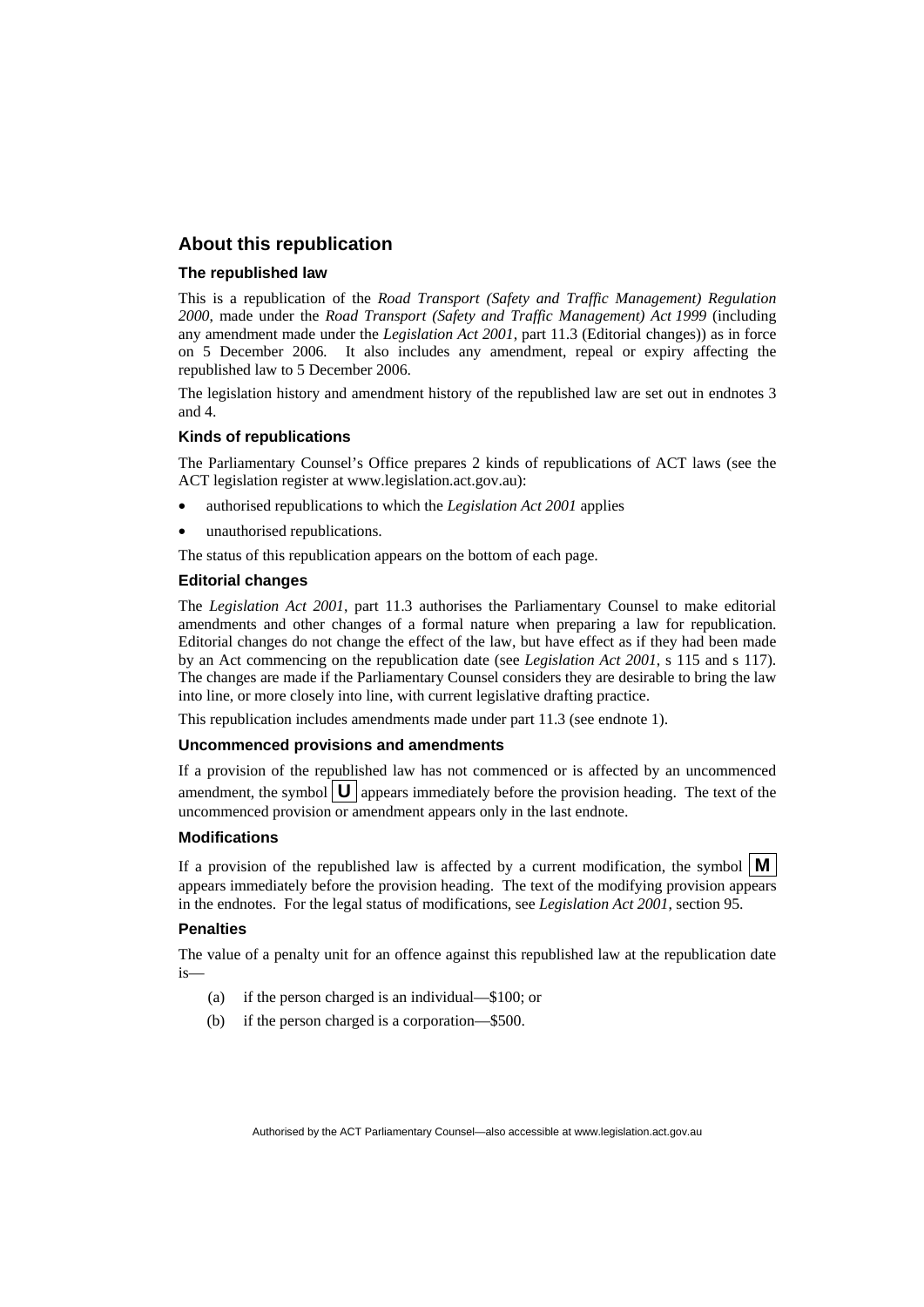

Australian Capital Territory

# **Road Transport (Safety and Traffic Management) Regulation 2000**

made under the

**Road Transport (Safety and Traffic Management) Act 1999** 

# **Contents**

Page

| <b>Chapter 1</b>            | <b>Preliminary</b>                                                |            |
|-----------------------------|-------------------------------------------------------------------|------------|
|                             | Name of regulation                                                | 2          |
| 2                           | Dictionary                                                        | 2          |
| 3                           | Dictionary—application to Australian Road Rules                   | 2          |
| 3A                          | Road includes road related area                                   | 2          |
| 3B                          | Meaning of <i>park</i> and <i>stop</i>                            | 3          |
| 4                           | <b>Notes</b>                                                      | 3          |
| 4A                          | Offences against regulation-application of Criminal Code etc      | 3          |
| 4B                          | Offences against regulation are strict liability offences         | 4          |
| R <sub>26</sub><br>05/12/06 | Road Transport (Safety and Traffic Management)<br>Regulation 2000 | contents 1 |
|                             | Effective: 05/12/06-30/07/07                                      |            |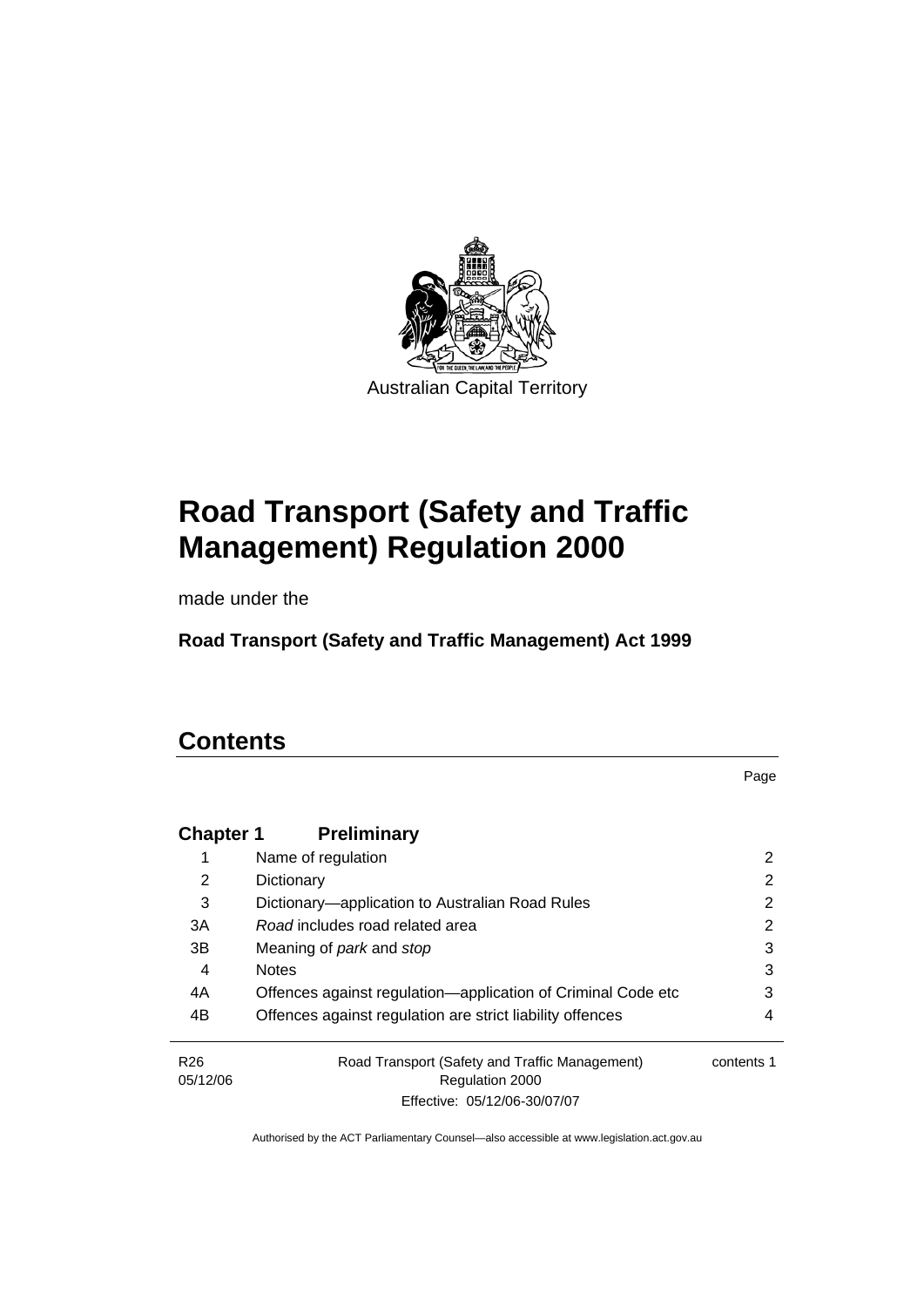| 4C               | General defence of accident or reasonable effort                                     | Page<br>4                   |
|------------------|--------------------------------------------------------------------------------------|-----------------------------|
| <b>Chapter 2</b> | <b>Australian Road Rules</b>                                                         |                             |
| <b>Part 2.1</b>  | <b>Incorporation into ACT law</b>                                                    |                             |
| 5                | What are the Australian Road Rules                                                   | 5                           |
| 6                | Incorporation of Australian Road Rules into ACT law                                  | 5                           |
| <b>Part 2.2</b>  | How the Australian Road Rules are incorporated                                       |                             |
| Division 2.2.1   | General                                                                              |                             |
| $\overline{7}$   | References to another law of this jurisdiction etc                                   | 9                           |
| Division 2.2.2   | Other provisions for the Australian Road Rules                                       |                             |
| 8                | ARR r 10 (2)-penalties for offences                                                  | 9                           |
| 9                | ARR r 95—emergency stopping lane only signs                                          | 10                          |
| 10               | ARR r 104-no truck signs                                                             | 10                          |
| 11               | ARR r 151 (3) (b)-riding a motorbike or bicycle alongside more than 1<br>other rider | 10                          |
| 12               | ARR r 158 (2) (c)-other vehicles permitted to travel in bus lanes                    | 10                          |
| 12A              | ARR r 170 (1)—driver not to stop in intersection unless permitted                    | 11                          |
| 13               | ARR r 179 (1) (c)—stopping in a loading zone—goods and permit<br>vehicles            | 11                          |
| 13A              | ARR r 179 (1) (c) and (2) (c)—stopping in loading zone—taxis                         | 11                          |
| 13B              | ARR r 183-stopping in a bus zone                                                     | 12                          |
| 13C              | ARR r 195-stopping at or near a bus stop                                             | 13                          |
| 14               | ARR r 199 (2)—stopping near postbox                                                  | 13                          |
| 15               | ARR r 206 (2) (b), (c)—time extension for people with disabilities permit            | -14                         |
| 16               | ARR r 207 (2) (a)—fees for parking in pay parking spaces                             | 14                          |
| 16A              | ARR r 213 (5)—making a motor vehicle secure—exception                                | 14                          |
| 17               | ARR r 215 (4)-lights required to be fitted to a vehicle                              | 15                          |
| 18               | ARR r 216 (3)-towing a vehicle at night or in hazardous weather<br>conditions        | 15                          |
| 19               | ARR r 220 (3)—using lights on vehicles that are stopped                              | 15                          |
| 20               | ARR r 221 (f)—using hazard warning lights on buses carrying children                 | 15                          |
| contents 2       | Road Transport (Safety and Traffic Management)<br>Regulation 2000                    | R <sub>26</sub><br>05/12/06 |

Effective: 05/12/06-30/07/07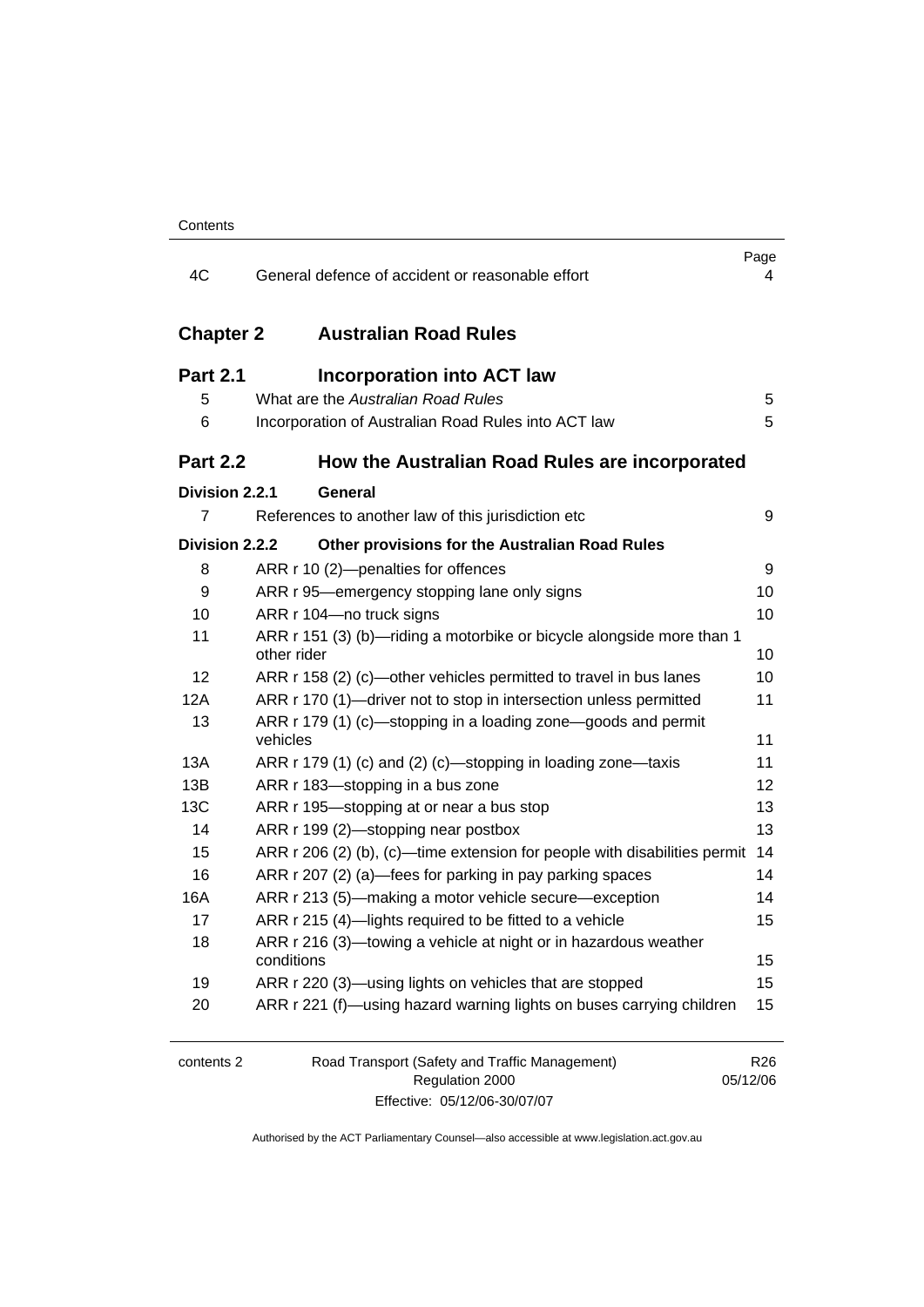| Contents |
|----------|
|----------|

|                 |                                                                                        | Page |
|-----------------|----------------------------------------------------------------------------------------|------|
| 21              | ARR r 222-using warning lights on buses carrying children                              | 16   |
| 22              | ARR r 225-use of radar detectors                                                       | 16   |
| 22A             | ARR r 236 (6)—hitchhiking, roadside commerce etc permitted                             | 16   |
| 23              | ARR r 240 (2)-wheeled recreational devices and toys not to be used<br>on certain roads | 17   |
| 23B             | ARR r 266 (3) (b)—wearing of seatbelts by passengers under 16 years<br>old             | 17   |
| 24              | ARR r 266 (7)—wearing of seatbelts by passengers under 16 years old                    | 18   |
| 25              | ARR r 267 (3)-certificates of exemption from wearing seatbelts                         | 18   |
| 26              | ARR r 270 (3)-wearing motorbike helmets                                                | 19   |
| 27              | ARR r 271 (6)-riding on motorbikes                                                     | 19   |
| 27A             | ARR r 280 (2) (a)—other vehicles to which B light rules apply                          | 19   |
| 28              | ARR r 287 (3) (e), (4)—duties of participants in crashes                               | 20   |
| 29              | ARR r 289 (1) (g)-driving on nature strip                                              | 20   |
| 30              | ARR r 298-driving with a person in or on trailer                                       | 21   |
| 31              | ARR r 310 (3), (4)-exemption for road workers etc                                      | 22   |
| 32              | ARR r 313-postal workers                                                               | 22   |
| 33              | ARR dict-definitions for dictionary                                                    | 23   |
| <b>Part 2.3</b> | <b>Additional ACT road rules</b>                                                       |      |
| Division 2.3.1  | Noise and other nuisances                                                              |      |
| 37              | Making unnecessary engine noise                                                        | 26   |
| 38              | Emission of waste oil or grease                                                        | 26   |
| Division 2.3.2  | Driver and passenger safety                                                            |      |
| 39              | Safety of persons on trailers                                                          | 27   |
| 40              | Passengers in sidecars to be seated                                                    | 28   |
| Division 2.3.3  | <b>Trailers and towing</b>                                                             |      |
| 41              | Number of vehicles that may be drawn                                                   | 29   |
| 42              | Towing by vehicles under 4.5t                                                          | 30   |
| Division 2.3.4  | <b>Lights on vehicles</b>                                                              |      |
| 43              | Lights on motor vehicles generally                                                     | 32   |
|                 |                                                                                        |      |

Road Transport (Safety and Traffic Management) Regulation 2000 Effective: 05/12/06-30/07/07

contents 3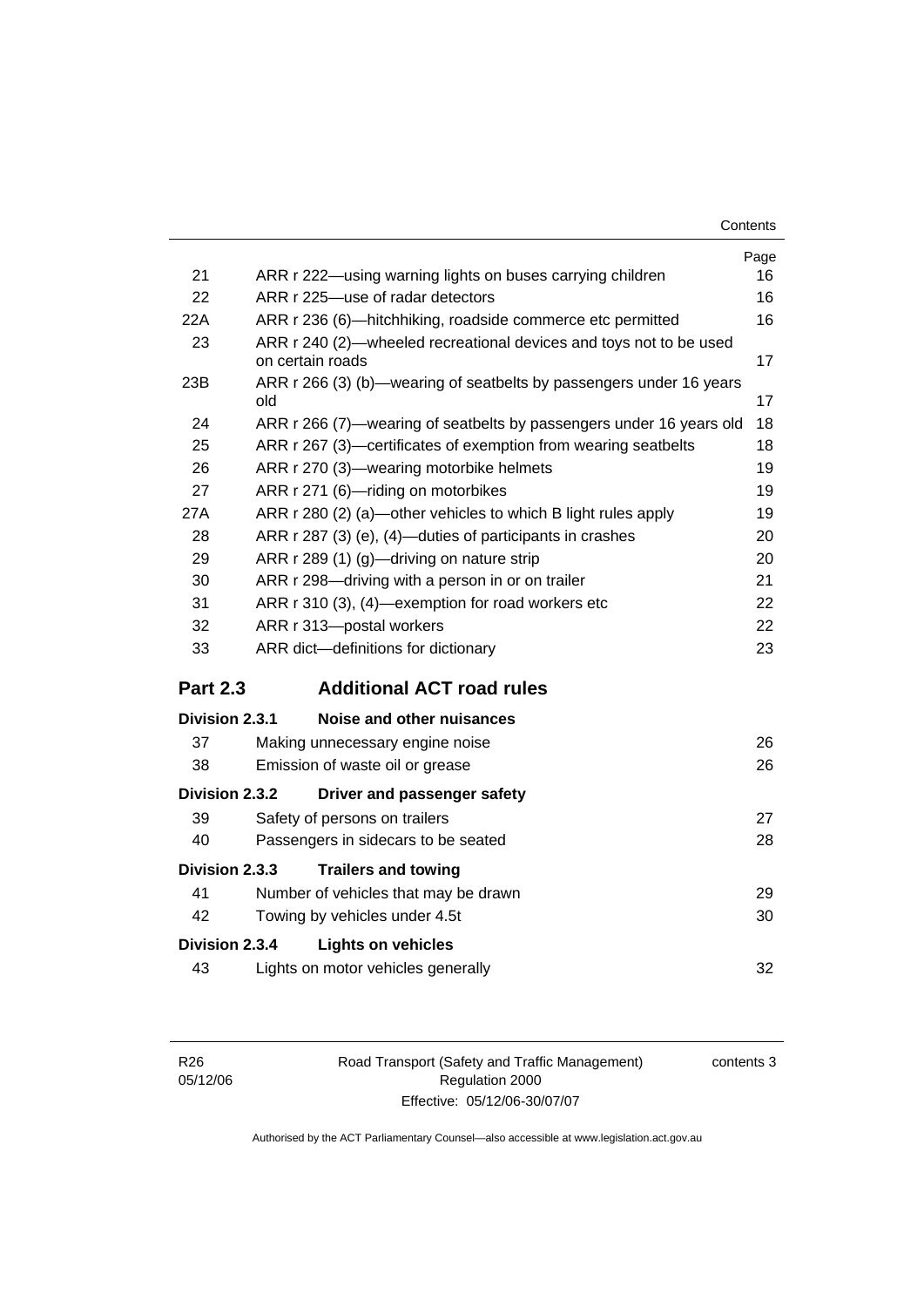#### **Contents**

| Division 2.3.5  | <b>Metered parking</b>                                                                                  | Page                        |
|-----------------|---------------------------------------------------------------------------------------------------------|-----------------------------|
| 44              | Metered parking-parking in spaces                                                                       | 33                          |
| 44A             | Metered parking-parking fees                                                                            | 34                          |
| 44B             | Metered parking—maximum length of stay                                                                  | 34                          |
| 45              | Metered parking-exceptions to s 44A and s 44B                                                           | 35                          |
| 46              | Temporary closure of metered parking spaces                                                             | 36                          |
| 47              | Misuse of parking meters                                                                                | 36                          |
| 48              | Interfering with parking meters etc                                                                     | 37                          |
| Division 2.3.6  | <b>Ticket parking</b>                                                                                   |                             |
| 49              | Ticket parking-parking in spaces                                                                        | 37                          |
| 49A             | Ticket parking-display of tickets                                                                       | 38                          |
| 49B             | Ticket parking-maximum length of stay                                                                   | 40                          |
| 50              | Ticket parking-exceptions to s 49A and s 49B                                                            | 40                          |
| 51              | Temporary closure of ticket parking spaces and areas                                                    | 41                          |
| 52              | Use of false or damaged parking tickets etc                                                             | 42                          |
| 53              | Misuse of parking ticket machines                                                                       | 43                          |
| 54              | Interfering with parking ticket machines etc                                                            | 43                          |
| 55              | Interfering with parking tickets                                                                        | 43                          |
| Division 2.3.7  | Other ACT road rules about stopping and parking                                                         |                             |
| 56              | Unauthorised use of parking permits and mobility parking scheme<br>authorities                          | 44                          |
| 56A             | Interfering with parking permits and mobility parking scheme authorities                                | 45                          |
| 57A             | Stopping public buses in bus zones and at bus stops                                                     | 45                          |
| 58              | Stopping in an emergency etc or to comply with another law                                              | 46                          |
| Division 2.3.8  | <b>Other ACT road rules</b>                                                                             |                             |
| 59              | Carrying dangerous substances                                                                           | 48                          |
| 60              | Interrupting funeral processions etc                                                                    | 48                          |
| 61              | Driving on roads closed to traffic                                                                      | 49                          |
| 62              | Use of wheeled recreational devices and wheeled toys on roads                                           | 49                          |
| <b>Part 2.4</b> | <b>Other provisions</b>                                                                                 |                             |
| 63              | Devices that are prescribed traffic control devices—Act, dict, def<br>prescribed traffic control device | 50                          |
| contents 4      | Road Transport (Safety and Traffic Management)<br>Regulation 2000                                       | R <sub>26</sub><br>05/12/06 |

Effective: 05/12/06-30/07/07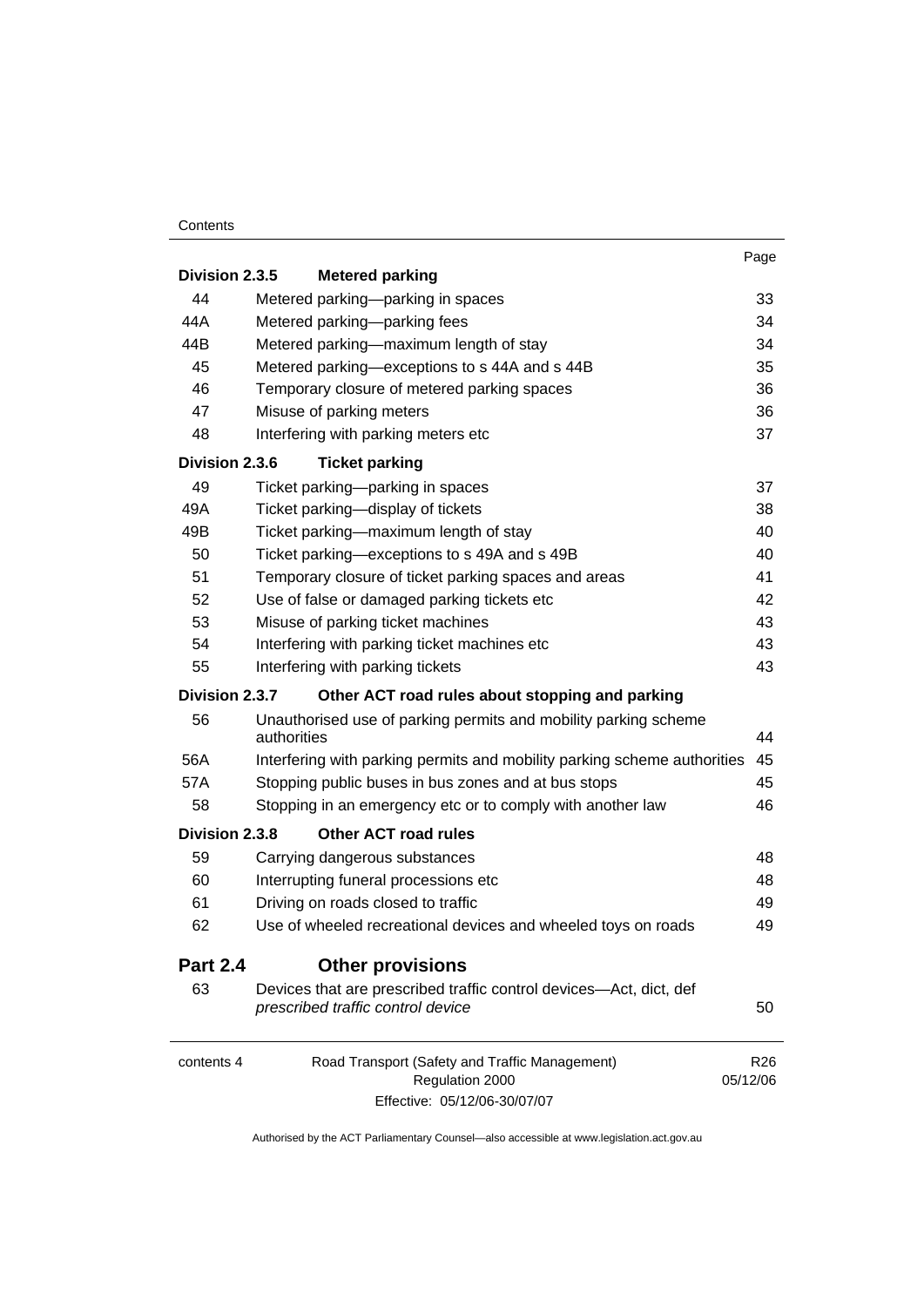|    |                                                                                           | Contents |
|----|-------------------------------------------------------------------------------------------|----------|
|    |                                                                                           | Page     |
| 64 | Preventing prescribed traffic control devices being clearly visible                       | 50       |
| 65 | Use of do not overtake turning vehicle sign                                               | 51       |
| 66 | Approvals etc by road transport authority                                                 | 51       |
| 67 | Exemption from requirement about riding on motorbikes                                     | 52       |
| 68 | Defence of complying with direction of police officer or authorised                       |          |
|    | person                                                                                    | 52       |
| 69 | Exemption for driver of police vehicles                                                   | 52       |
| 70 | Exemption for driver of emergency vehicles                                                | 53       |
| 71 | Stopping and parking exemption for police and emergency vehicles and<br>authorised people | 53       |

# **Chapter 3 Parking**

| <b>Part 3.1</b> | <b>Parking schemes</b>                          |                                                            |    |
|-----------------|-------------------------------------------------|------------------------------------------------------------|----|
| Division 3.1.1  | <b>Metered parking schemes</b>                  |                                                            |    |
| 72              | Metered parking schemes                         |                                                            | 55 |
| 73              | Metered parking areas                           |                                                            | 55 |
| 74              | Parking meters                                  |                                                            | 55 |
| 75              | Metered parking spaces                          |                                                            | 56 |
| Division 3.1.2  | <b>Ticket parking schemes</b>                   |                                                            |    |
| 75A             | Parking authorities                             |                                                            | 56 |
| 75B             | Parking authority guidelines                    |                                                            | 57 |
| 76              | Ticket parking schemes—road transport authority |                                                            | 57 |
| 76A             | Ticket parking schemes—parking authorities      |                                                            | 57 |
| 77              | Ticket parking areas                            |                                                            | 58 |
| 78              | Ticket parking spaces                           |                                                            | 58 |
| 79              | <b>Ticket machines</b>                          |                                                            | 58 |
| 80              | Parking tickets                                 |                                                            | 58 |
| 81              | Duration of parking tickets                     |                                                            | 59 |
| Division 3.1.3  | <b>Heavy vehicle parking</b>                    |                                                            |    |
| 82              | Definitions-div 3.1.3                           |                                                            | 59 |
| 83              |                                                 | References in div 3.1.3 to land adjoining residential land | 60 |

| R26      | Road Transport (Safety and Traffic Management) | contents 5 |
|----------|------------------------------------------------|------------|
| 05/12/06 | Regulation 2000                                |            |
|          | Effective: 05/12/06-30/07/07                   |            |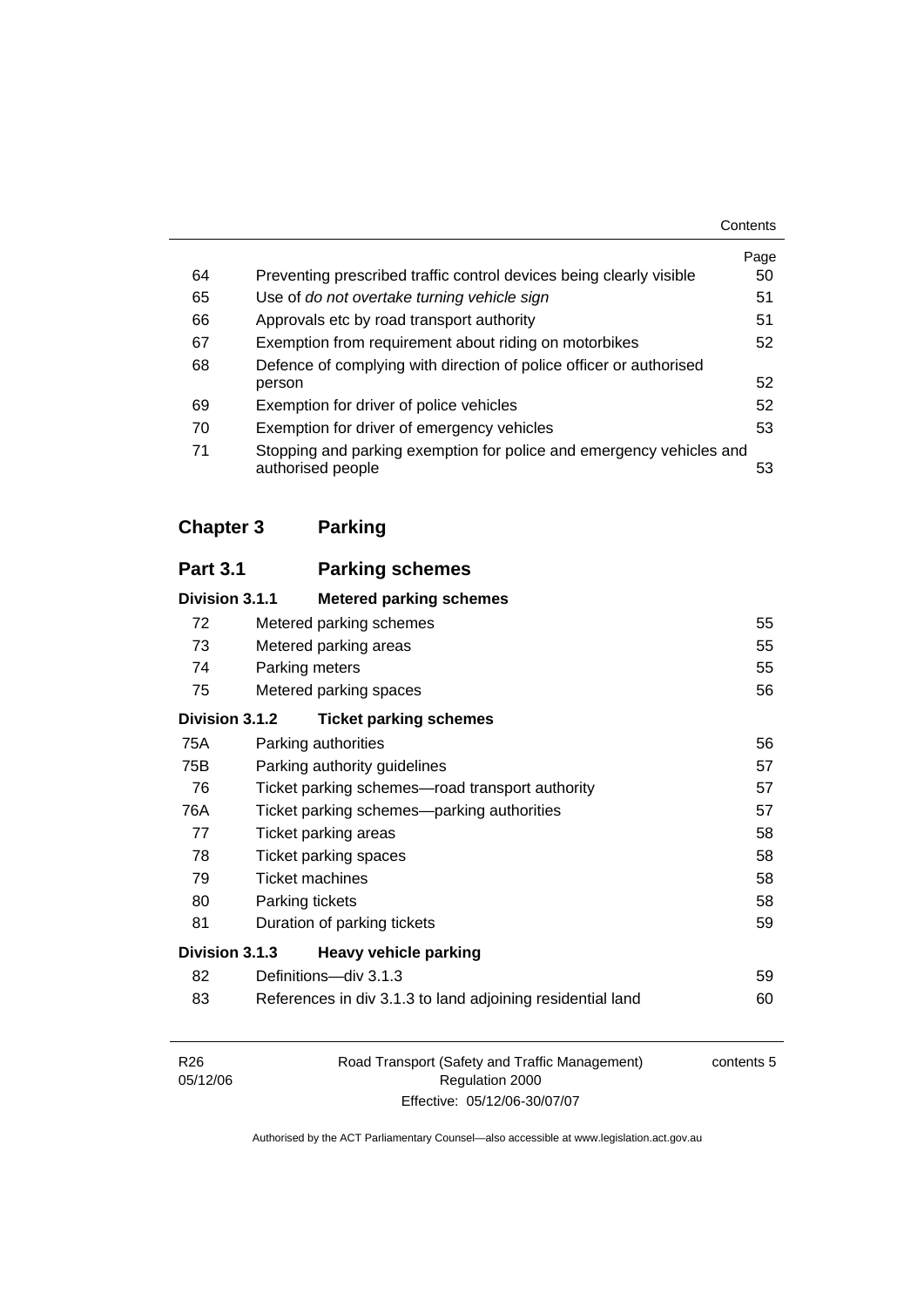| Contents |
|----------|
|----------|

| 84              | Vehicle parked partly on residential land                                        | Page<br>60 |
|-----------------|----------------------------------------------------------------------------------|------------|
| 85              | Parking of certain vehicles on residential land prohibited                       | 60         |
| 86              | Parking of certain vehicles on land adjoining residential land prohibited        | 61         |
| 87              | Parking of certain commercial vehicles on land with multi-unit                   |            |
|                 | developments                                                                     | 62         |
| 88              | Daily infringement                                                               | 63         |
| 89              | Codes of practice                                                                | 63         |
| 90              | Notice of codes of practice etc                                                  | 64         |
| 91              | Application for exemption                                                        | 65         |
| 92              | Decision on application for exemption                                            | 65         |
| 93              | <b>Endorsement of certificates</b>                                               | 67         |
| 94              | Variation of conditions of exemptions                                            | 68         |
| 95              | Additional information by applicant                                              | 68         |
| 96              | Loss etc of existing operator's certificate                                      | 69         |
| 97              | Cancellation of existing operator's certificate etc                              | 69         |
| Division 3.1.4  | <b>Miscellaneous</b>                                                             |            |
| 97A             | Other powers to provide pay parking                                              | 70         |
| 98              | Overlapping schemes                                                              | 71         |
| 98A             | Income from ticket parking scheme                                                | 71         |
| 98B             | Costs of ticket parking scheme                                                   | 71         |
| 99              | Trailers not separately chargeable                                               | 72         |
| <b>Part 3.2</b> | Parking permits and mobility parking scheme                                      |            |
|                 | authorities                                                                      |            |
| 100             | Parking permits                                                                  | 73         |
| 101             | Mobility parking scheme authorities                                              | 74         |
| 101A            | Parking permits and mobility parking scheme authorities-cancellation             | 75         |
| 101B            | Parking permits and mobility parking scheme authorities-return when<br>cancelled | 76         |
| <b>Part 3.3</b> | <b>Parking-other provisions</b>                                                  |            |
| 101C            | Marking tyres by parking inspectors                                              | 77         |
|                 |                                                                                  |            |

| contents 6 |  |
|------------|--|
|------------|--|

6 Road Transport (Safety and Traffic Management) Regulation 2000 Effective: 05/12/06-30/07/07

R26 05/12/06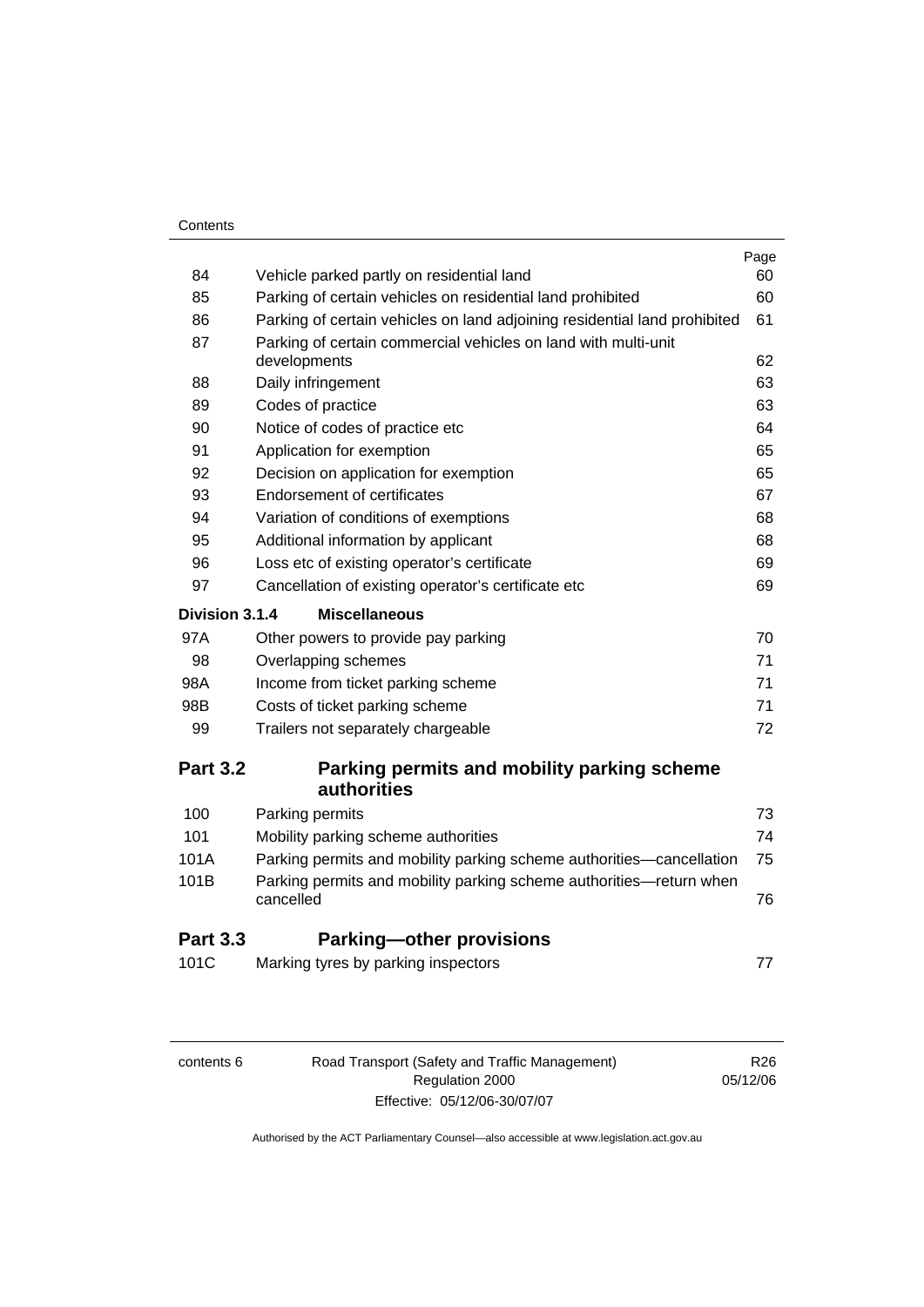#### **Contents**

|                  |                                                                                               | Page |
|------------------|-----------------------------------------------------------------------------------------------|------|
| <b>Chapter 4</b> | <b>Traffic offence detection devices</b>                                                      |      |
| 102              | Definitions-ch 4                                                                              | 78   |
| 103              | Approved traffic offence detection devices                                                    | 80   |
| 103A             | Approval of police vehicle speedometers                                                       | 80   |
| 104              | Major testing of laser speed measuring devices                                                | 80   |
| 104A             | Major testing of other traffic offence detection devices                                      | 81   |
| 104B             | Certification and sealing of traffic offence detection devices                                | 83   |
| 105              | Use of digital camera detection devices                                                       | 83   |
| 105A             | Use of laser speed measuring devices                                                          | 85   |
| 105B             | Use of radar speed measuring devices                                                          | 86   |
| 106              | Approved people—testing and sealing                                                           | 86   |
| 107              | Approved people-use                                                                           | 87   |
| 107A             | Recording of digital camera detection device image files—Act, s<br>23 (2) (c) (ii)            | 87   |
| 107B             | Recording of traffic lights camera detection device image files—Act,<br>s 23 (2) (c) (ii)     | 87   |
| 107C             | Verification of traffic lights camera detection device image files—Act,<br>s 23 (2) (c) (iii) | 88   |
| 108              | Meaning of vehicle image codes                                                                | 89   |
|                  |                                                                                               |      |

# **Chapter 5 Miscellaneous**

| Additional powers of police                        | 94 |
|----------------------------------------------------|----|
| Prohibition on car minding                         | 94 |
| Removal of unattended vehicles—Act, s 32 (1) (c)   | 95 |
| Disposal of impounded vehicles-Act, s 10K          | 95 |
| Disposal of forfeited vehicles-Act, s 10K          | 97 |
| Responsible person to inspect driver licence       | 97 |
| Responsible person's consent                       | 97 |
| Standards for safe carriage of loads-Act, s 14 (2) | 97 |
|                                                    |    |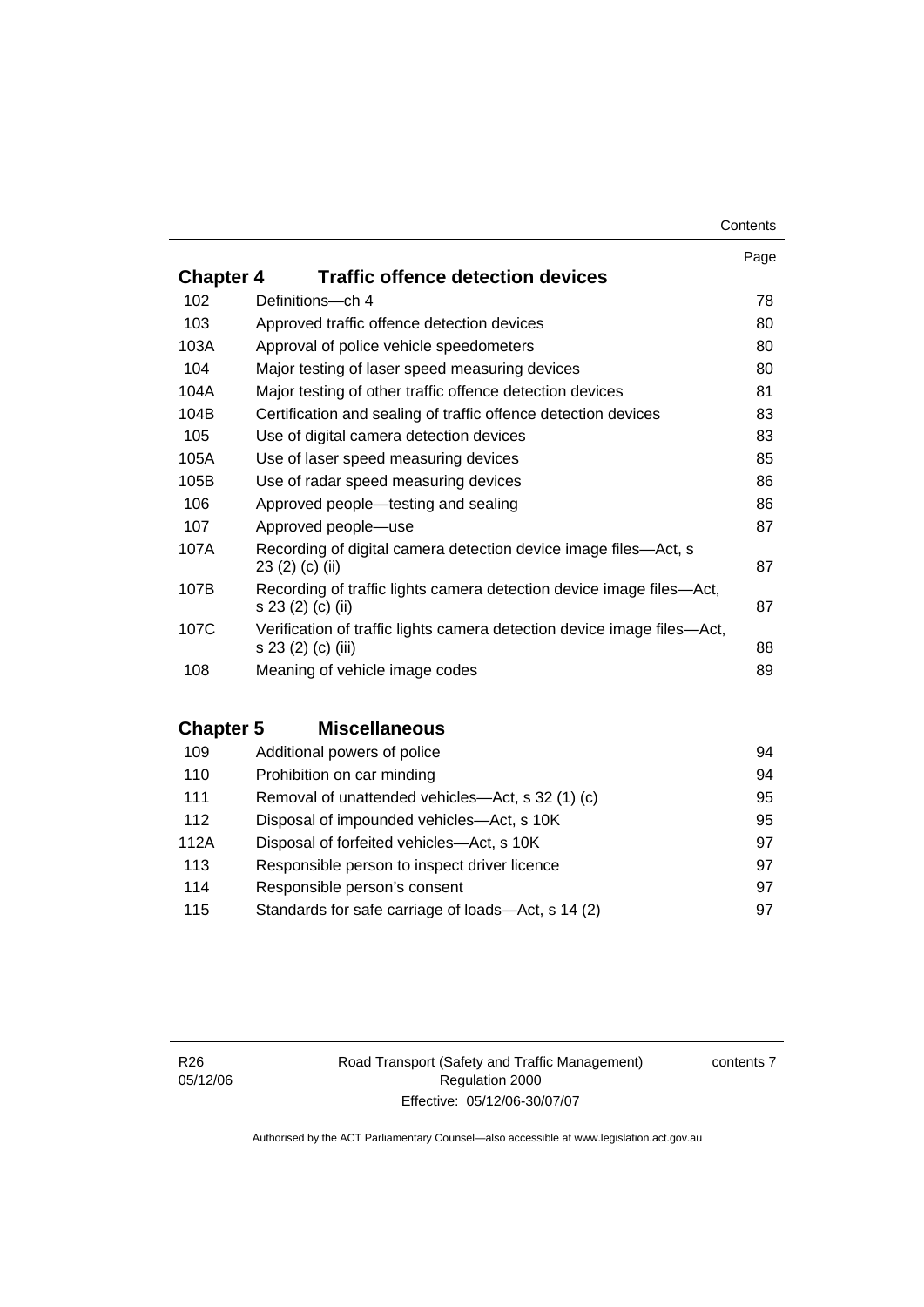| <b>Schedule 1</b> | <b>Meaning of location codes on images</b>     | Page<br>98 |
|-------------------|------------------------------------------------|------------|
| <b>Part 1.1</b>   | <b>Digital camera detection devices</b>        | 98         |
| <b>Part 1.2</b>   | <b>Traffic lights camera detection devices</b> | 105        |
| <b>Dictionary</b> |                                                | 107        |
| <b>Endnotes</b>   |                                                |            |
| 1                 | About the endnotes                             | 117        |
| 2                 | Abbreviation key                               | 117        |
| 3                 | Legislation history                            | 118        |
| 4                 | Amendment history                              | 122        |
| 5                 | Earlier republications                         | 136        |

contents 8 Road Transport (Safety and Traffic Management) Regulation 2000 Effective: 05/12/06-30/07/07

R26 05/12/06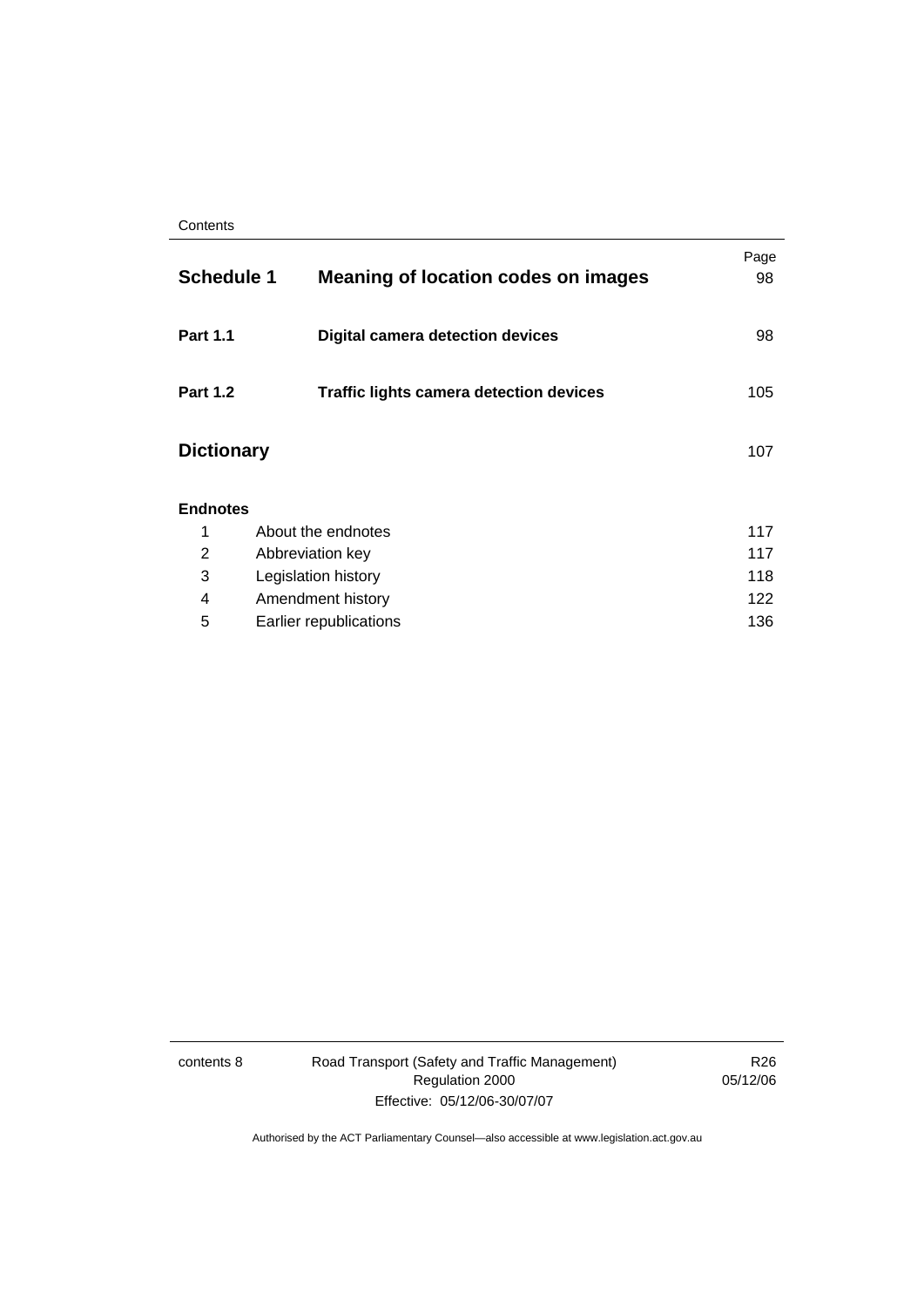

# **Road Transport (Safety and Traffic Management) Regulation 2000**

made under the

I

**Road Transport (Safety and Traffic Management) Act 1999** 

R26 05/12/06 Road Transport (Safety and Traffic Management) Regulation 2000 Effective: 05/12/06-30/07/07

page 1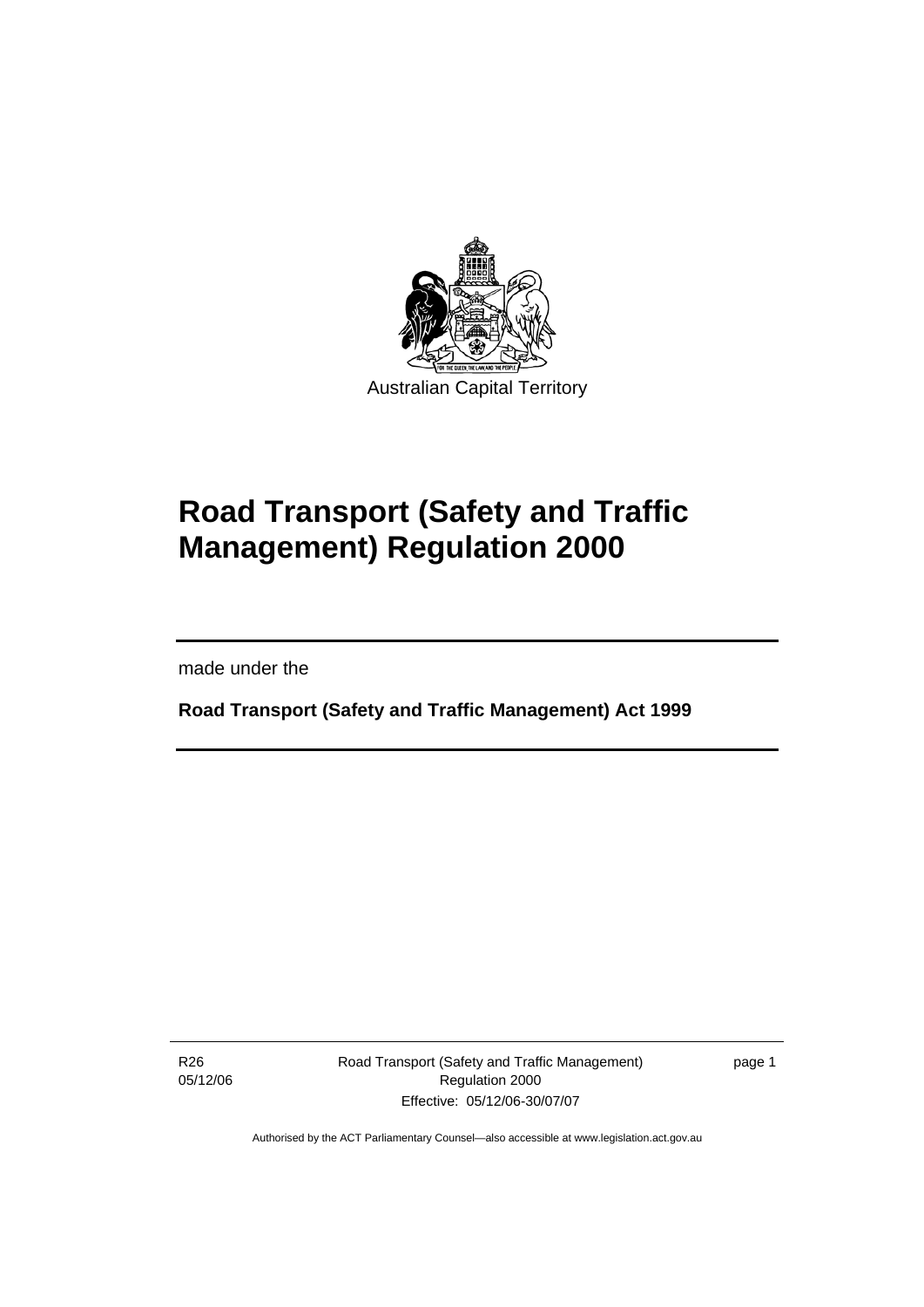#### **Chapter 1** Preliminary

Section 1

# **Chapter 1** Preliminary

**1 Name of regulation** 

This regulation is the *Road Transport (Safety and Traffic Management) Regulation 2000*.

#### **2 Dictionary**

The dictionary at the end of this regulation is part of the regulation.

*Note 1* The dictionary at the end of this regulation defines certain terms used in this regulation, and includes references (*signpost definitions*) to other terms defined elsewhere.

> For example, the signpost definition '*semitrailer*—see the *Road Transport (Vehicle Registration) Regulation 2000*, dictionary.' means that the term 'semitrailer' is defined in that dictionary and the definition applies to this regulation.

*Note* 2 A definition in the dictionary (including a signpost definition) applies to the entire regulation unless the definition, or another provision of the regulation, provides otherwise or the contrary intention otherwise appears (see Legislation Act, s 155 and s 156 (1)).

# **3 Dictionary—application to Australian Road Rules**

The definitions in the dictionary do not apply to the Australian Road Rules unless this regulation provides otherwise.

*Note* See div 2.2.1, note 2 for the relevant provisions of this regulation.

#### **3A** *Road* **includes road related area**

In this regulation:

*road* includes a road related area.

page 2 Road Transport (Safety and Traffic Management) Regulation 2000 Effective: 05/12/06-30/07/07

R26 05/12/06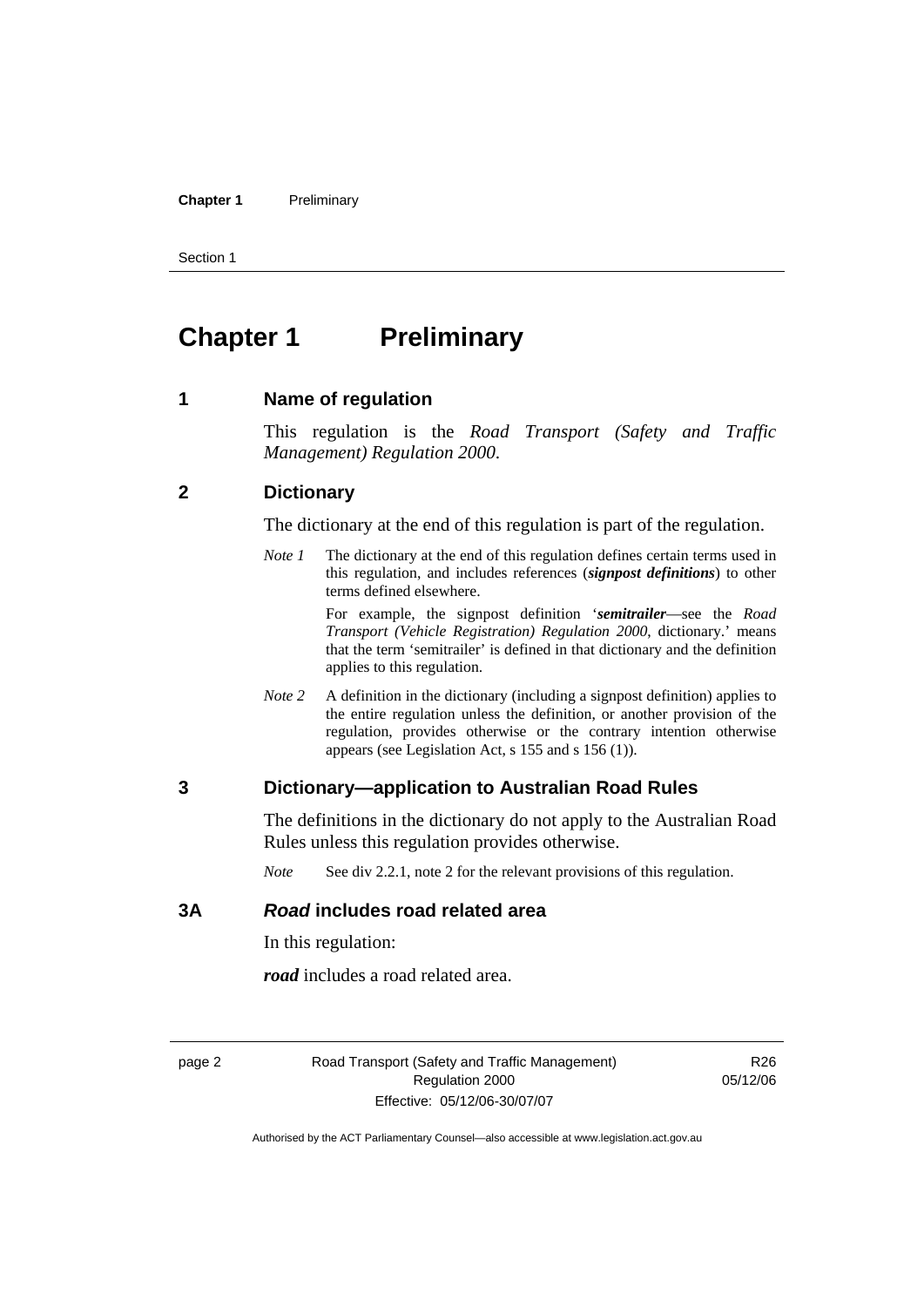#### **3B Meaning of** *park* **and** *stop*

In this regulation:

*park*, in relation to a driver, includes stop and allow the driver's vehicle to stay (whether or not the driver leaves the vehicle).

*stop*, for a driver, includes park, but does not include stop to reverse the driver's vehicle into a parking bay or other parking space.

#### **4 Notes**

A note in this regulation is explanatory and is not part of this regulation.

### **4A Offences against regulation—application of Criminal Code etc**

Other legislation applies in relation to offences against this regulation (including the Australian Road Rules).

*Note 1 Criminal Code*

The Criminal Code, ch 2 applies to an offence against this regulation (see Code, pt 2.1).

The chapter sets out the general principles of criminal responsibility (including burdens of proof and general defences), and defines terms used for offences to which the Code applies (eg *conduct*, *intention*, *recklessness* and *strict liability*).

#### *Note 2 Penalty units*

The Legislation Act, s 133 deals with the meaning of offence penalties that are expressed in penalty units.

*Note 3* The Australian Road Rules are to be read with, and as if they formed part of, this regulation (see s 6).

R26 05/12/06 page 3

*Note* See the Legislation Act, s 127 (1), (4) and (5) for the legal status of notes.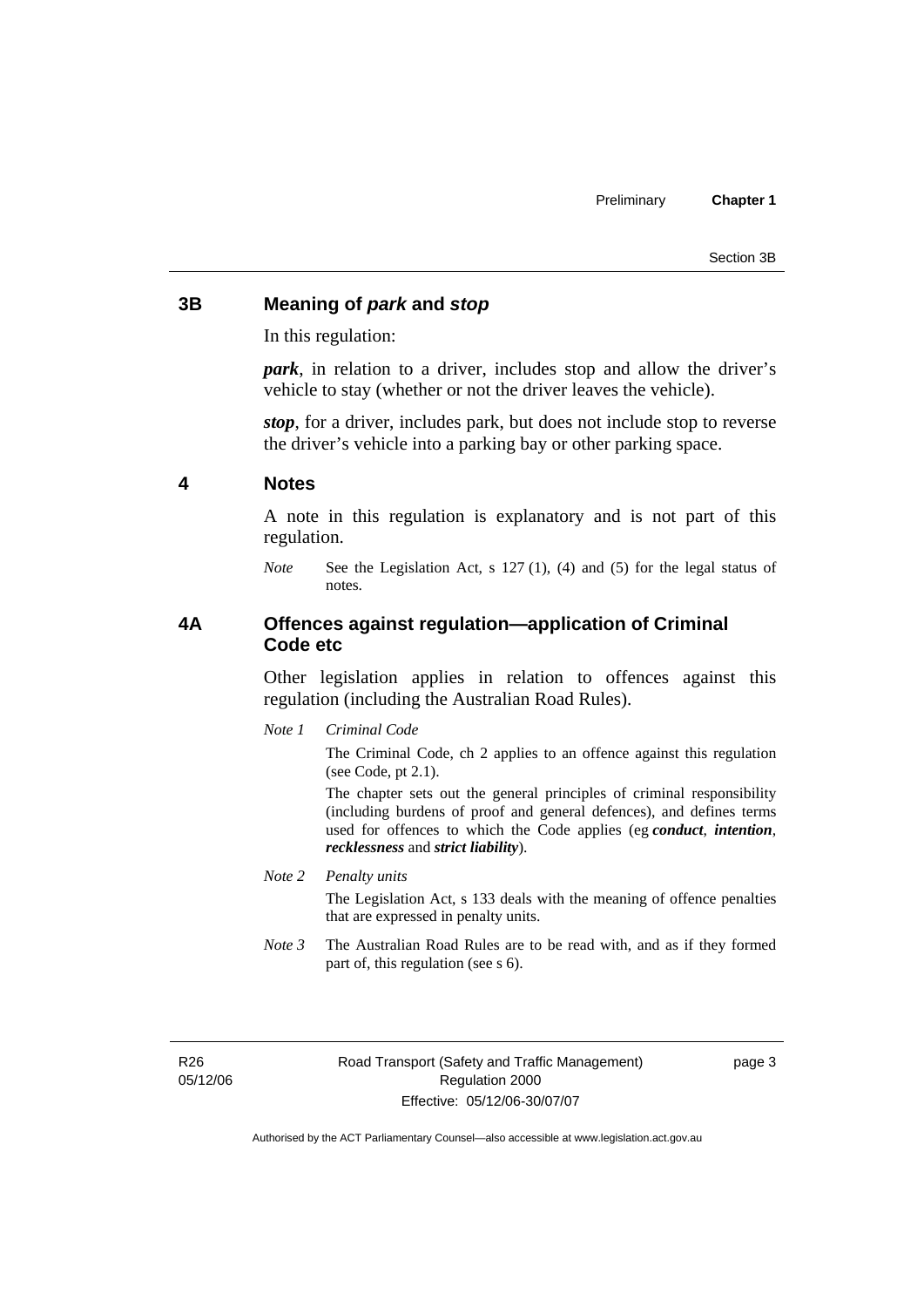#### **Chapter 1** Preliminary

Section 4B

# **4B Offences against regulation are strict liability offences**

An offence against this regulation (including the Australian Road Rules) is a strict liability offence.

#### **4C General defence of accident or reasonable effort**

Without limiting any other defence, it is a defence to an offence against this regulation (including the Australian Road Rules) if the defendant proves that the offence—

- (a) was the result of an accident; or
- (b) could not have been avoided by any reasonable efforts by the defendant.

page 4 Road Transport (Safety and Traffic Management) Regulation 2000 Effective: 05/12/06-30/07/07

R26 05/12/06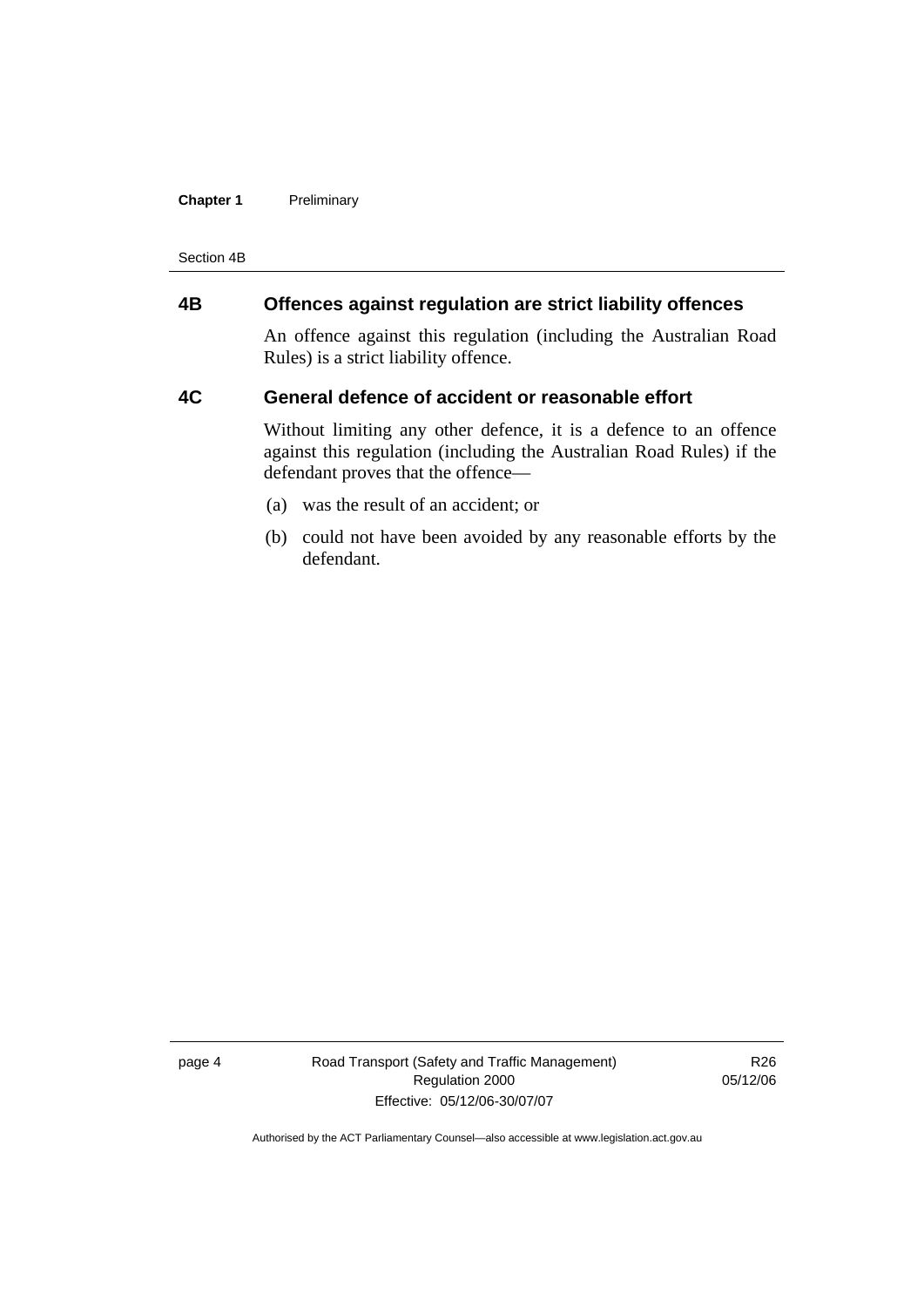# **Chapter 2 Australian Road Rules**

# **Part 2.1 Incorporation into ACT law**

# **5 What are the** *Australian Road Rules*

In this regulation, the *Australian Road Rules* are that part of the publication known as the Australian Road Rules, ISBN 0 7240 8874 1 published by the National Road Transport Commission on 22 October 2003 that consists of the rules approved by the Australian Transport Council under the *National Road Transport Commission Act 1991* (Cwlth).

- *Note 1* The Australian Road Rules are available on the ACT legislation register (www.legislation.act.gov.au).
- *Note 2* The National Road Transport Commission is now the National Transport Commission (see the *National Transport Commission Act 2003* (Cwlth)).

# **6 Incorporation of Australian Road Rules into ACT law**

- (1) The Australian Road Rules (other than rule 2) are to be read with, and as if they formed part of, this regulation.
- (2) Subsection (1) has effect subject to this regulation.

page 5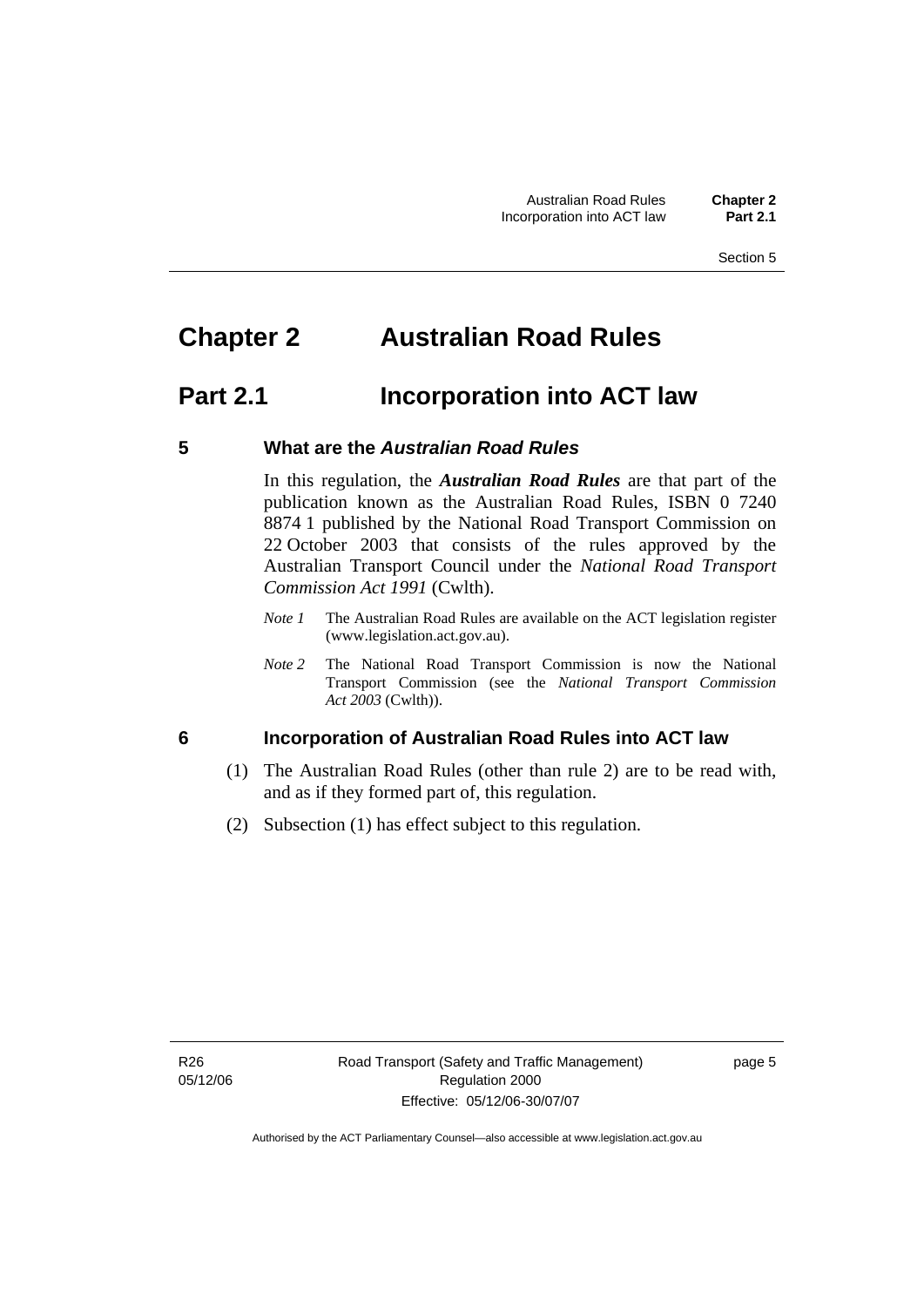**Chapter 2** Australian Road Rules<br>**Part 2.2** How the Australian Road How the Australian Road Rules are incorporated<br>General **Division 2.2.1** 

Section 6

# **Part 2.2 How the Australian Road Rules are incorporated**

# **Division 2.2.1 General**

*Note 1* The Australian Road Rules are not completely self-contained and need to be read with associated laws of each jurisdiction. Many of the rules provide for 'another law of this jurisdiction' to define terms used in the Australian Road Rules for application of the Australian Road Rules in the ACT, to permit things to be done in the ACT otherwise prohibited by the Australian Road Rules or to exempt persons in the ACT from complying with the Australian Road Rules.

| column 1       | column <sub>2</sub>             | column 3                     |
|----------------|---------------------------------|------------------------------|
| item           | <b>ARR</b> provision            | provision of this regulation |
| 1              | 10(2)                           | 8                            |
| $\overline{2}$ | 95                              | 9                            |
| 3              | 104                             | 10                           |
| 4              | 151(3)(b)                       | 11                           |
| 5              | 158(2)(c)                       | 12                           |
| 6              | 170(1)                          | 12A                          |
| 7              | 179(1)(c)                       | 13                           |
| 8              | 179 $(1)$ $(c)$ and $(2)$ $(c)$ | 13A                          |
| 9              | 183(1)                          | 13B                          |
| 10             | 195(1)                          | 13C                          |
| 11             | 199(2)                          | 14                           |
| 12             | $206(2)$ (b) and (c)            | 15                           |
| 13             | 207(2)(a)                       | 16                           |
|                |                                 |                              |

*Note 2* The following table sets out the provisions of the Australian Road Rules for which provision is made by this part:

page 6 Road Transport (Safety and Traffic Management) Regulation 2000 Effective: 05/12/06-30/07/07

R26 05/12/06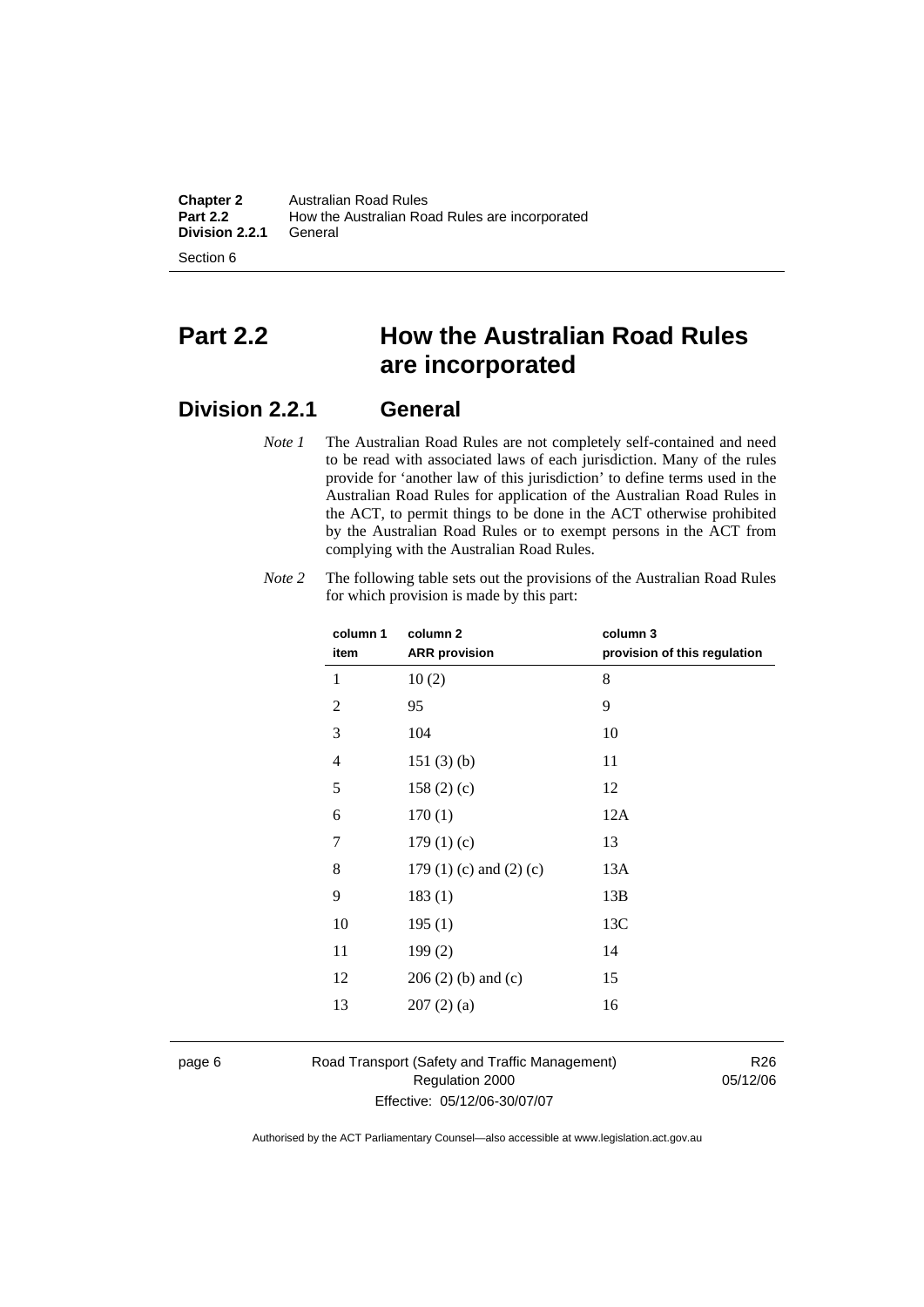#### Australian Road Rules **Chapter 2**  How the Australian Road Rules are incorporated<br>General Division 2.2.1

Section 6

| column 1<br>item | column 2<br><b>ARR</b> provision     | column 3<br>provision of this regulation |
|------------------|--------------------------------------|------------------------------------------|
| 14               | 213(5)                               | 16A                                      |
| 15               | 215(4)                               | 17                                       |
| 16               | 216(3)                               | 18                                       |
| 17               | 220(3)                               | 19                                       |
| 18               | 221(f)                               | 20                                       |
| 19               | 222                                  | 21                                       |
| 20               | 225                                  | 22                                       |
| 21               | 236(6)                               | 22A                                      |
| 22               | 240(2)                               | 23                                       |
| 23               | 266(3)(b)                            | 23B                                      |
| 24               | 266(7)                               | 24                                       |
| 25               | 267(3)                               | 25                                       |
| 26               | 270(3)                               | 26                                       |
| 27               | 271(6)                               | 27                                       |
| 28               | 280(2)(a)                            | 27A                                      |
| 29               | $287(3)$ (e) and (4)                 | 28                                       |
| 30               | 289(1)(g)                            | 29                                       |
| 31               | 298                                  | 30                                       |
| 32               | $310(3)$ and $(4)$                   | 31                                       |
| 33               | 313                                  | 32                                       |
| 34               | dict, def approved bicycle<br>helmet | 33(1)                                    |
| 35               | dict, def authorised person          | 33(1)                                    |
| 36               | dict, def emergency worker           | 33(1)                                    |
| 37               | dict, def GVM                        | 33(2)                                    |
|                  |                                      |                                          |

R26 05/12/06 Road Transport (Safety and Traffic Management) Regulation 2000 Effective: 05/12/06-30/07/07

page 7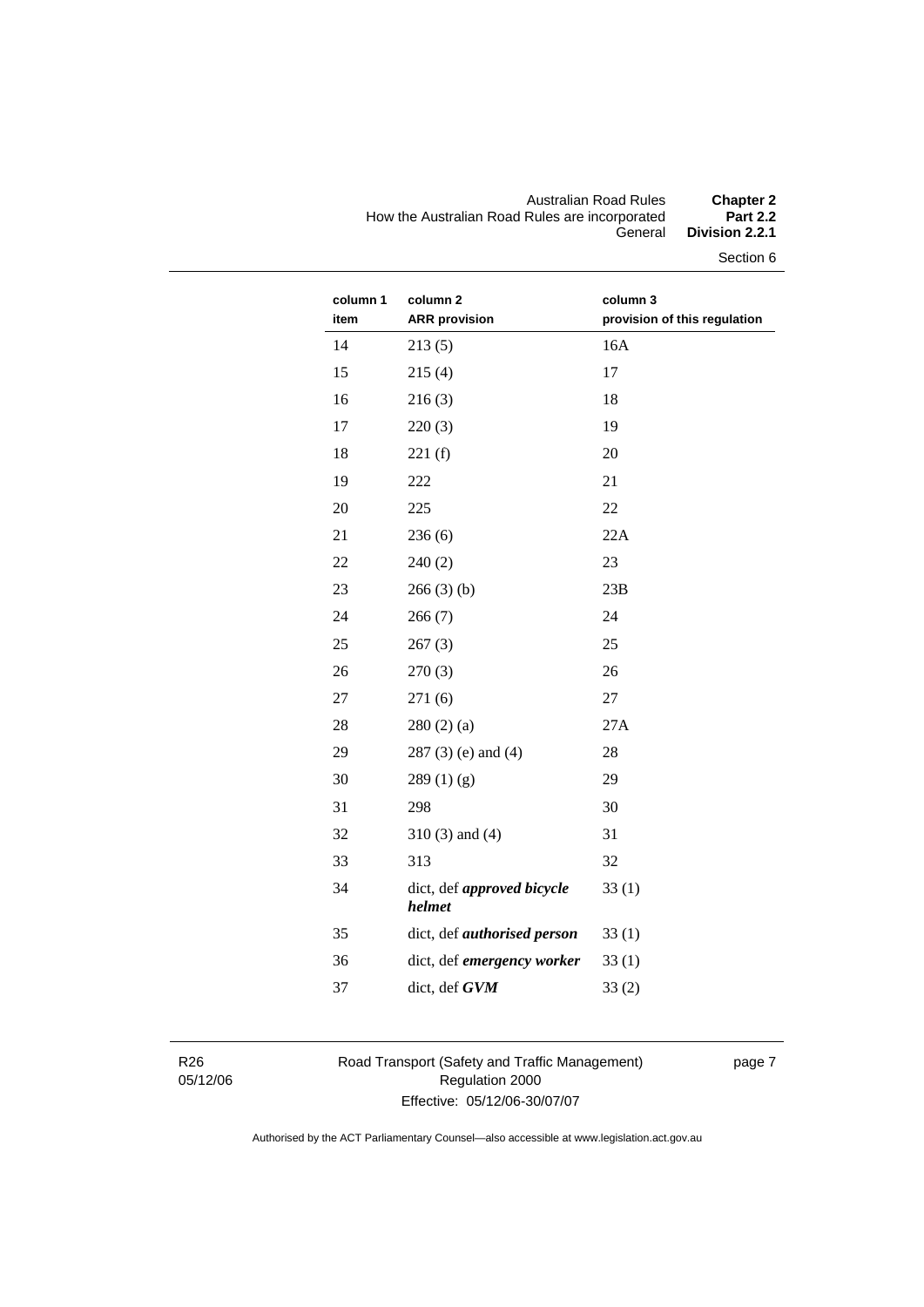#### **Chapter 2** Australian Road Rules<br>**Part 2.2** How the Australian Road **Part 2.2** How the Australian Road Rules are incorporated **Division 2.2.1**

Section 6

| column 1<br>item | column <sub>2</sub><br><b>ARR</b> provision      | column 3<br>provision of this regulation |
|------------------|--------------------------------------------------|------------------------------------------|
| 38               | dict, def <i>hazard</i> warning<br>lights        | 33(3)                                    |
| 39               | dict, def <i>mechanical</i><br>signalling device | 33(1)                                    |
| 40               | dict, def oversize vehicle                       | 33(1)                                    |
| 41               | dict, def <i>police</i> officer                  | 33(1)                                    |
| 42               | dict, def <i>portable</i> warning<br>triangle    | 33(4)                                    |
| 43               | dict, def <i>postal</i> worker                   | 33(1)                                    |
| 44               | dict, def <i>public</i> bus                      | 33(1)                                    |
| 45               | dict, def taxi                                   | 33(1)                                    |

*Note 3* The following table sets out other provisions of the Australian Road Rules for which provision is made by other territory laws (including provisions in other parts of this regulation):

| column 1<br>item | column 2<br><b>ARR</b> provision | column 3<br>other law                                            |
|------------------|----------------------------------|------------------------------------------------------------------|
|                  | 12(2)                            | Road Transport (General) Act 1999,<br>s 12                       |
| 2                | 13(2)                            | Road Transport (General) Act 1999,<br>s 12                       |
| 3                | $28(2)$ , n 3                    | this regulation, s 65                                            |
| 4                | $32(2)$ , n 3                    | this regulation, s 65                                            |
| 5                | 185(1)                           | this regulation, s 100                                           |
| 6                | $287(1)$ , n 2                   | Road Transport (Safety and Traffic<br>Management) Act 1999, s 16 |

page 8 Road Transport (Safety and Traffic Management) Regulation 2000 Effective: 05/12/06-30/07/07

R26 05/12/06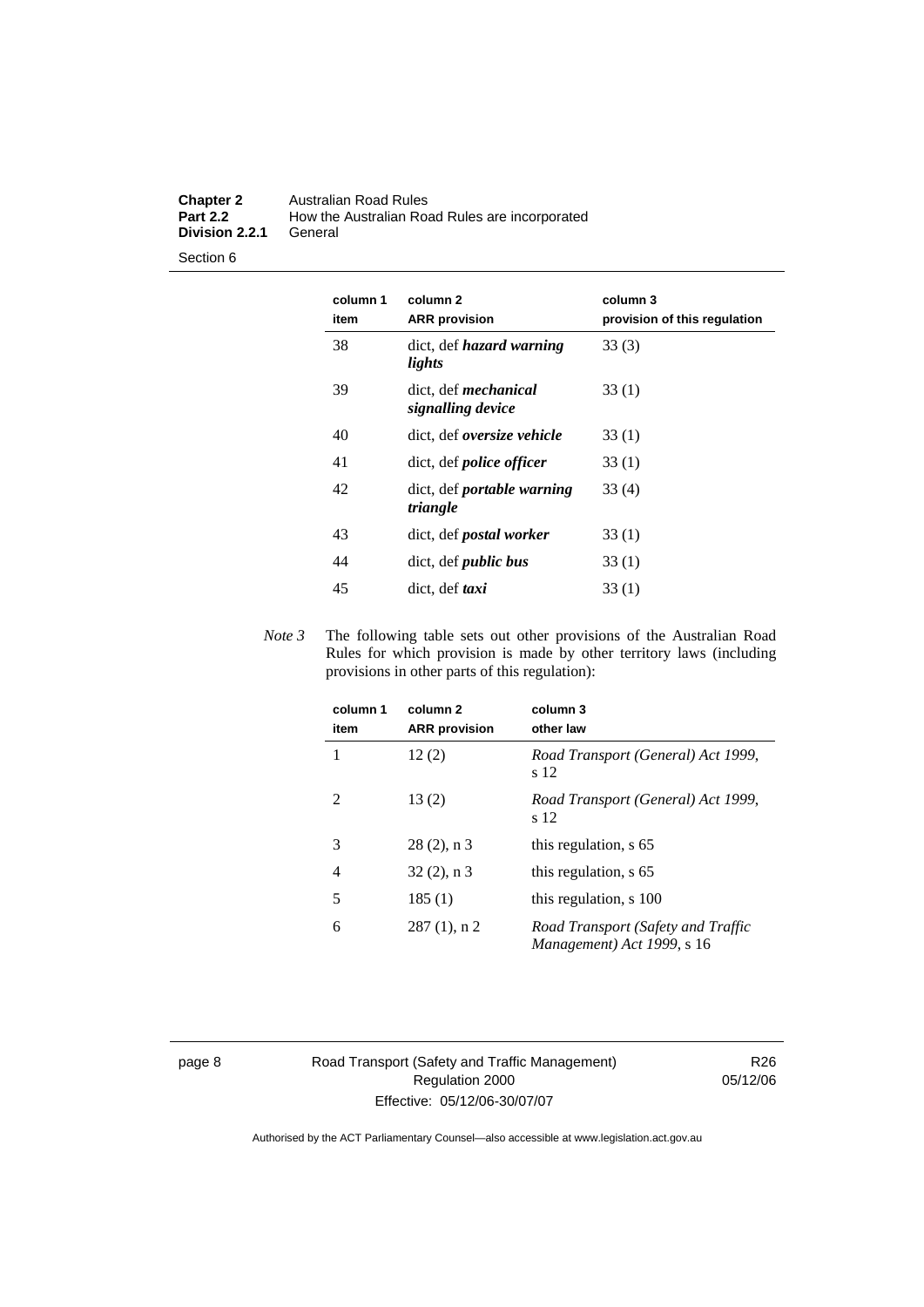Australian Road Rules **Chapter 2**  How the Australian Road Rules are incorporated **Part 2.2**  Other provisions for the Australian Road Rules

Section 7

| column 1<br>item | column 2<br><b>ARR</b> provision                                             | column 3<br>other law                                                     |
|------------------|------------------------------------------------------------------------------|---------------------------------------------------------------------------|
|                  | 311 $(1)(c)$                                                                 | Road Transport (Dimensions and<br>Mass) Act 1990                          |
| 8                | 312(3)(c)                                                                    | Road Transport (Safety and Traffic<br>Management) Act 1999, s 31 and s 32 |
| 9                | dict, def <i>parking</i><br><i>permit for</i><br>people with<br>disabilities | this regulation, s 101                                                    |

#### **7 References to another law of this jurisdiction etc**

- (1) In the Australian Road Rules, a reference to *another law of this jurisdiction* includes a reference to the Act.
	- *Note* A reference to an Act includes a reference to the statutory instruments made or in force under the Act, including any regulation (see Legislation Act, s 104).
- (2) In the Australian Road Rules:

*law of this jurisdiction* means a territory law or a law applying as a territory law.

*this jurisdiction* means the Australian Capital Territory.

# **Division 2.2.2 Other provisions for the Australian Road Rules**

#### **8 ARR r 10 (2)—penalties for offences**

For the Australian Road Rules, rule 10 (2), the penalty for an offence against the Australian Road Rules is a maximum penalty of 20 penalty units.

R26 05/12/06 page 9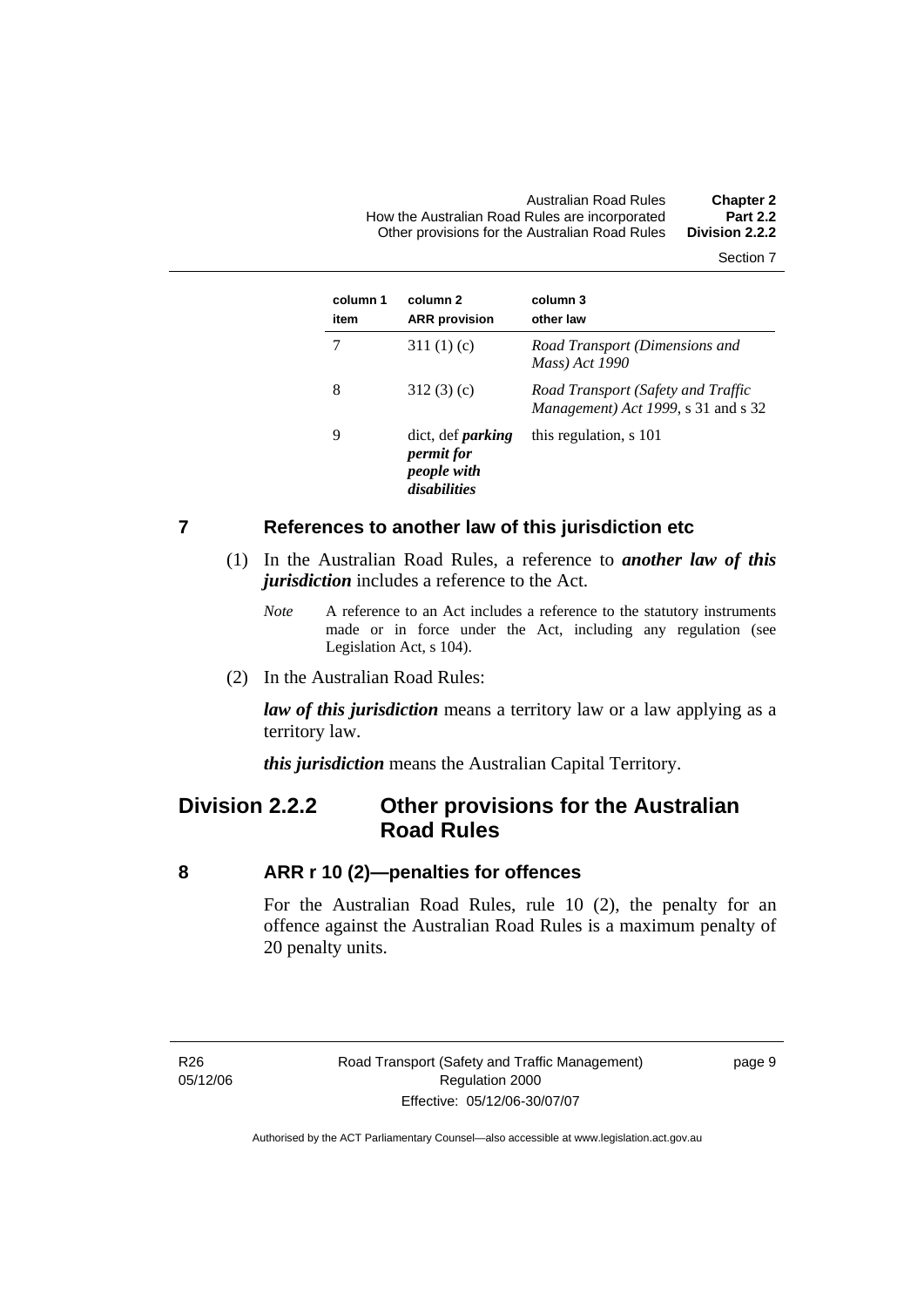**Chapter 2** Australian Road Rules<br>**Part 2.2** How the Australian Road **Part 2.2 How the Australian Road Rules are incorporated Division 2.2.2** Other provisions for the Australian Road Rules **Other provisions for the Australian Road Rules** 

Section 9

### **9 ARR r 95—emergency stopping lane only signs**

For the Australian Road Rules, rule 95, the driver of a police vehicle or emergency vehicle is permitted to drive in an emergency stopping lane.

# **10 ARR r 104—no truck signs**

For the Australian Road Rules, rule 104, a driver is permitted to drive the vehicle on a road (or a bridge, causeway, ramp or similar structure forming part of a road) past a *no trucks sign* mentioned in rule 104 (1), (2) or (3) if the destination of the driver's vehicle is a place on or reached from the road (or structure) and there is no alternative route by which to reach the destination.

### **11 ARR r 151 (3) (b)—riding a motorbike or bicycle alongside more than 1 other rider**

For the Australian Road Rules, rule 151 (3) (b), the rider of a motorbike or bicycle is permitted to ride alongside more than 1 rider if each of the riders is taking part in an event approved by the road transport authority for this section.

# **12 ARR r 158 (2) (c)—other vehicles permitted to travel in bus lanes**

The drivers of the following vehicles are permitted to drive in a bus lane:

- (a) taxis;
- (b) hire cars;
- (c) demand responsive service vehicles;
- (d) motorbikes.
- *Note* Section 27A applies the B light rules to drivers of taxis, hire cars, demand responsive service vehicles and motorbikes.

page 10 Road Transport (Safety and Traffic Management) Regulation 2000 Effective: 05/12/06-30/07/07

R26 05/12/06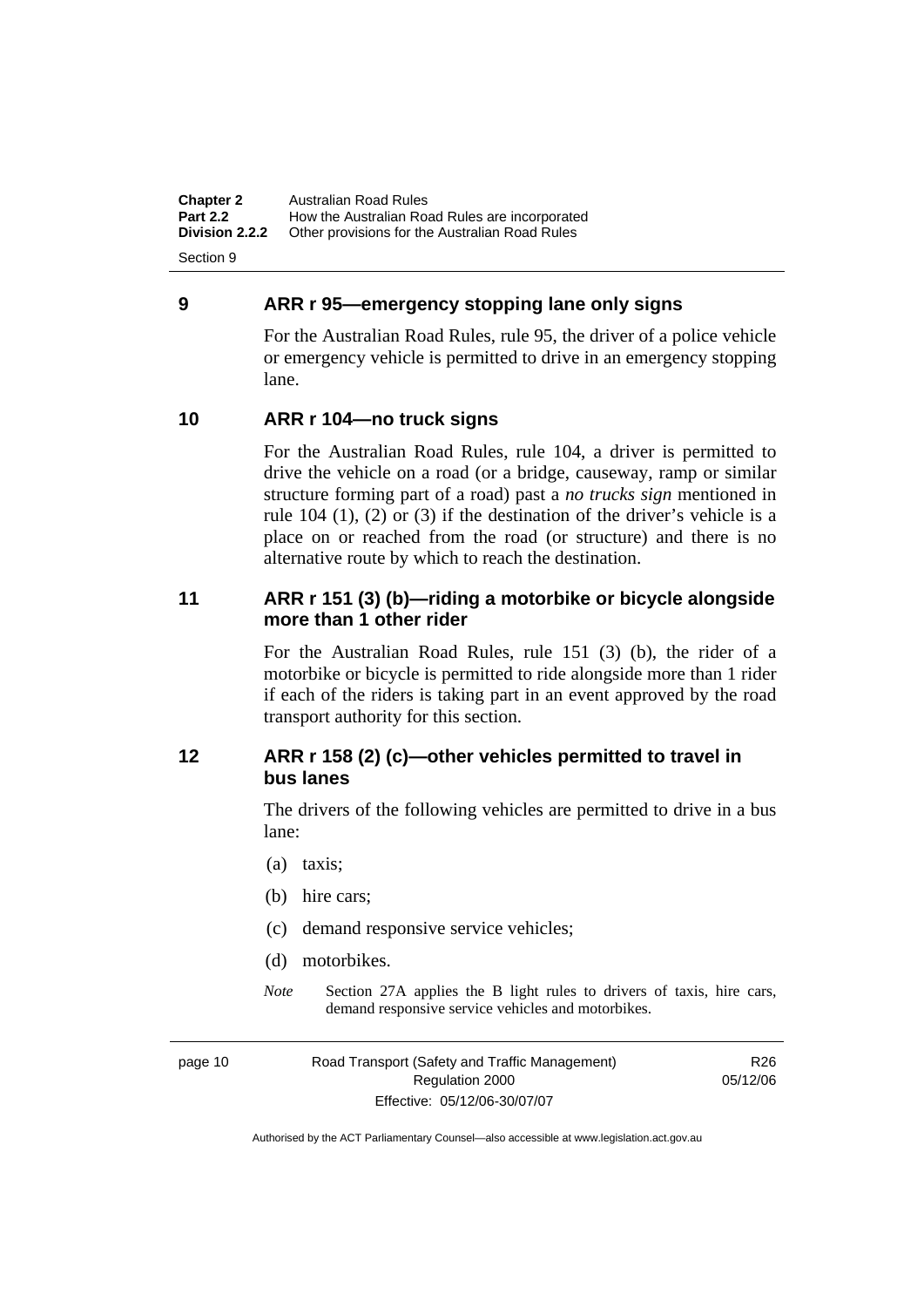Section 12A

# **12A ARR r 170 (1)—driver not to stop in intersection unless permitted**

A driver who contravenes the Australian Road Rules, rule 170 (1) commits an offence.

Maximum penalty: 20 penalty units.

# **13 ARR r 179 (1) (c)—stopping in a loading zone—goods and permit vehicles**

- (1) For the Australian Road Rules, rule 179 (1) (c), the following vehicles are permitted to stop in a loading zone:
	- (a) a motor vehicle that is built mainly for the transport of goods if the vehicle is dropping off, or picking up, goods;
	- (b) a vehicle displaying a current loading zone permit if the vehicle is complying with the conditions of the permit.
- (2) In this section:

*loading zone permit* means a loading zone permit issued under section 100.

# **13A ARR r 179 (1) (c) and (2) (c)—stopping in loading zone taxis**

- (1) For the Australian Road Rules, rule 179 (1) (c), a taxi that is dropping off, or picking up, a passenger is permitted to stop in a loading zone if—
	- (a) the driver of the taxi does not leave the taxi unattended, otherwise than to comply with a passenger assistance requirement; and
	- (b) the driver complies with subsection (2).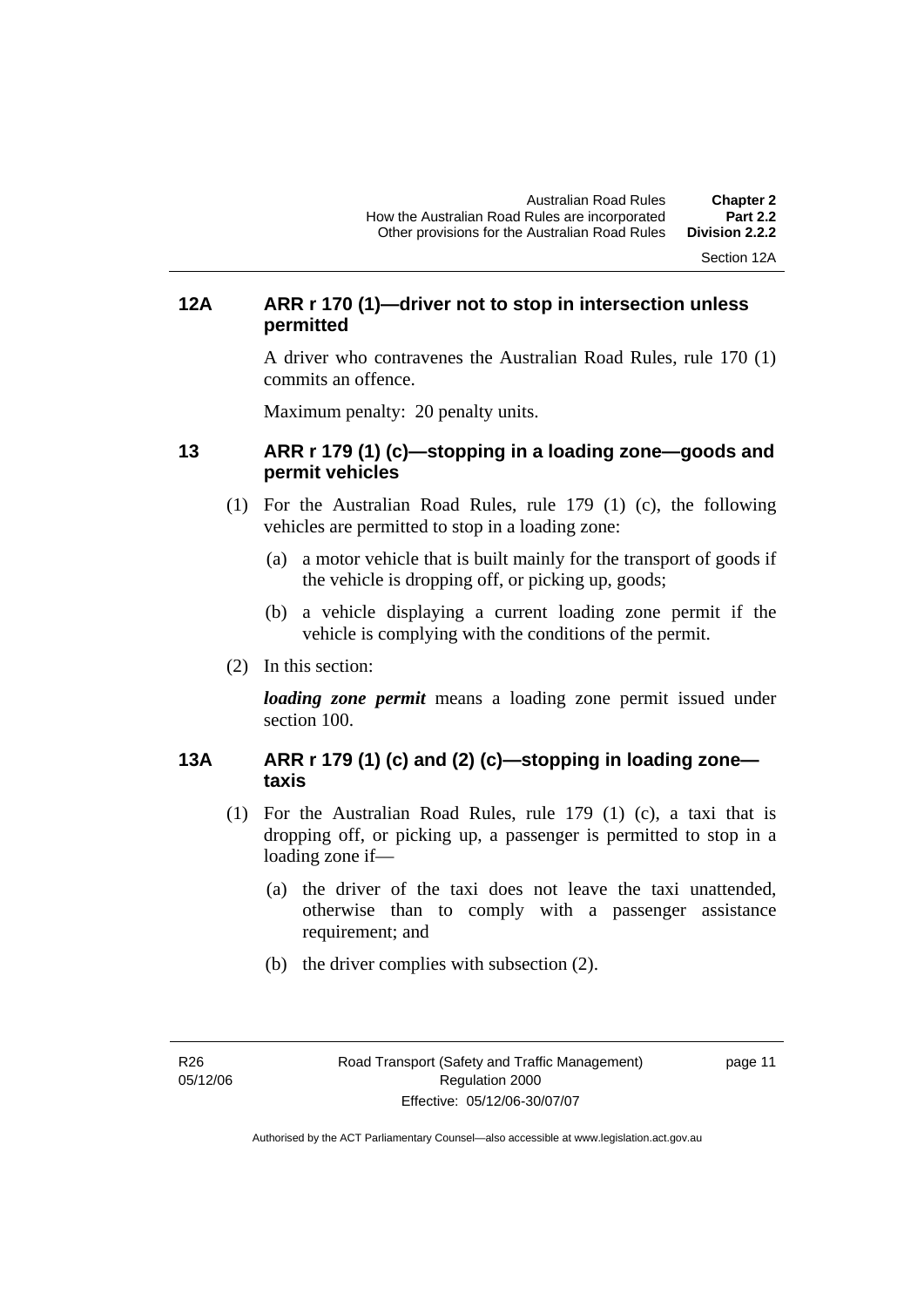| <b>Chapter 2</b>      | Australian Road Rules                          |
|-----------------------|------------------------------------------------|
| <b>Part 2.2</b>       | How the Australian Road Rules are incorporated |
| <b>Division 2.2.2</b> | Other provisions for the Australian Road Rules |
| Section 13B           |                                                |

- (2) For the Australian Road Rules, rule 179 (2) (c), the driver must complete the dropping off, or picking up, of the passenger, and drive on—
	- (a) within 2 minutes; or
	- (b) if the driver is required to comply with a passenger assistance requirement—as soon as possible after the driver complies with the requirement.
- (3) In this section:

*passenger assistance requirement* means a requirement under the *Road Transport (Public Passenger Services) Regulation 2002*—

- (a) section 132 (5) (which requires the driver of a wheelchair-accessible taxi to provide reasonable assistance in loading and unloading a wheelchair, or a person in a wheelchair, into or from the taxi); or
- (b) section 135 (5) (which requires a taxi driver to provide reasonable assistance with a passenger's goods).
	- *Note Goods* includes luggage (see *Road Transport (Public Passenger Services) Regulation 2002*, dict).

*unattended*—a driver leaves a taxi *unattended* if the driver leaves the taxi so the driver is over 3m from the closest point of the taxi.

# **13B ARR r 183—stopping in a bus zone**

- (1) Despite the Australian Road Rules, rule 183 (1), the driver of a demand responsive service vehicle may stop in a bus zone if—
	- (a) the driver is dropping off, or picking up, a passenger; and
	- (b) the vehicle is authorised to stop in the bus zone.

R26 05/12/06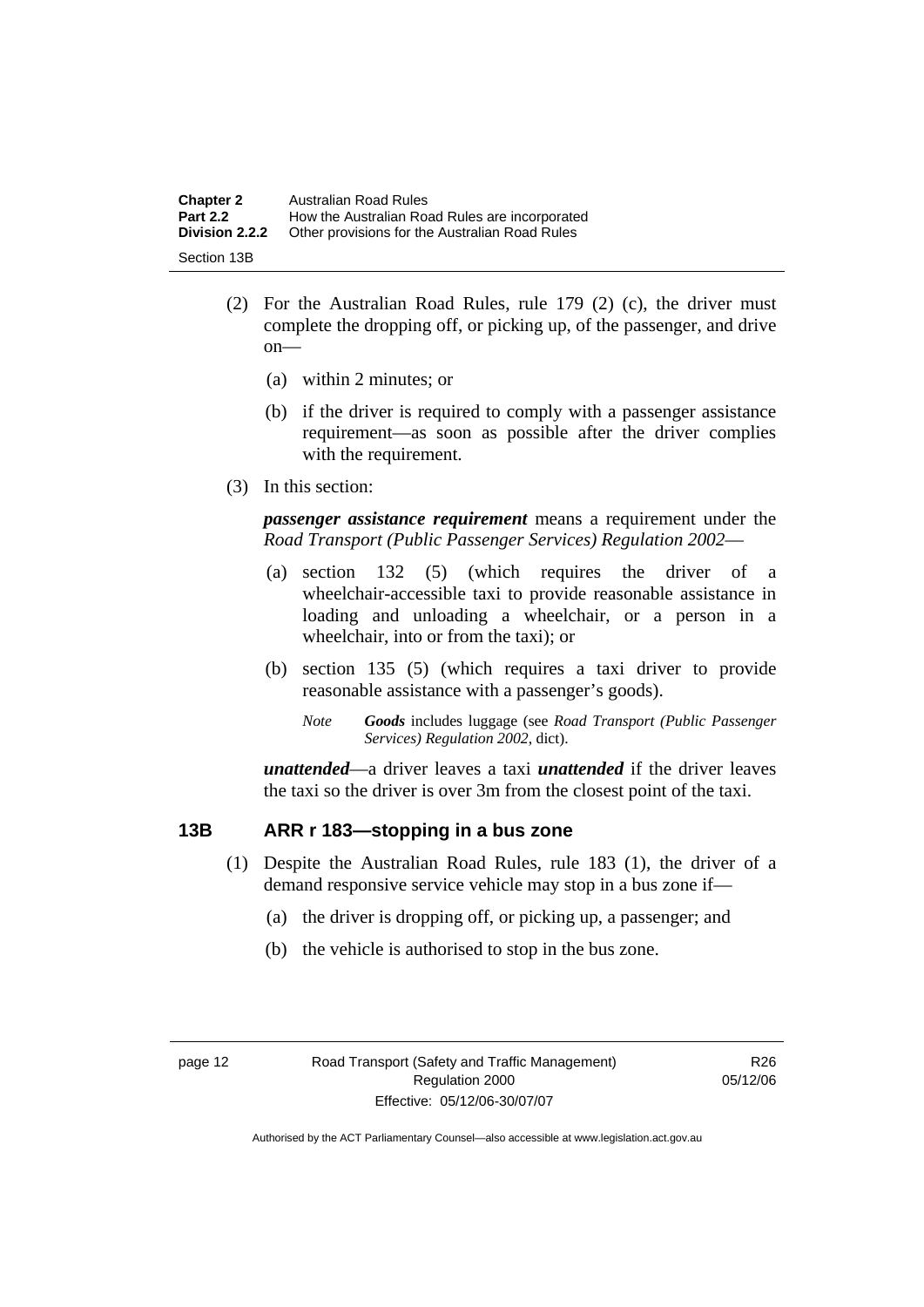(2) In this section:

*authorised to stop*, in a bus zone, for a DRS vehicle, means a bus zone that the demand responsive service vehicle is authorised to stop in under an authority under the *Road Transport (Public Passenger Services) Regulation 2002*, section 305 (1) (DRS vehicles—bus stop and bus zone authorities).

#### **13C ARR r 195—stopping at or near a bus stop**

- (1) Despite the Australian Road Rules, rule 195 (1), the driver of a demand responsive service vehicle may stop at a bus stop, or on the road, within 20m before a sign on the road that indicates the bus stop, and 10m after the sign, if—
	- (a) the driver stops at a place on a length of road, or in an area, to which a parking control sign applies and the driver is permitted to stop at that place under the Australian Road Rules; or
	- (b) the driver is dropping off, or picking up, passengers and the vehicle is authorised to stop at the bus stop.
- (2) In this section:

*authorised to stop*, at a bus stop, for a DRS vehicle, means a bus stop that the demand responsive service vehicle is authorised to stop at under an authority under the *Road Transport (Public Passenger Services) Regulation 2002*, section 305 (1) (DRS vehicles—bus stop and bus zone authorities).

# **14 ARR r 199 (2)—stopping near postbox**

For the Australian Road Rules, rule 199 (2):

*public postbox* means a postbox erected, maintained or used by Australia Post.

R26 05/12/06 Road Transport (Safety and Traffic Management) Regulation 2000 Effective: 05/12/06-30/07/07

page 13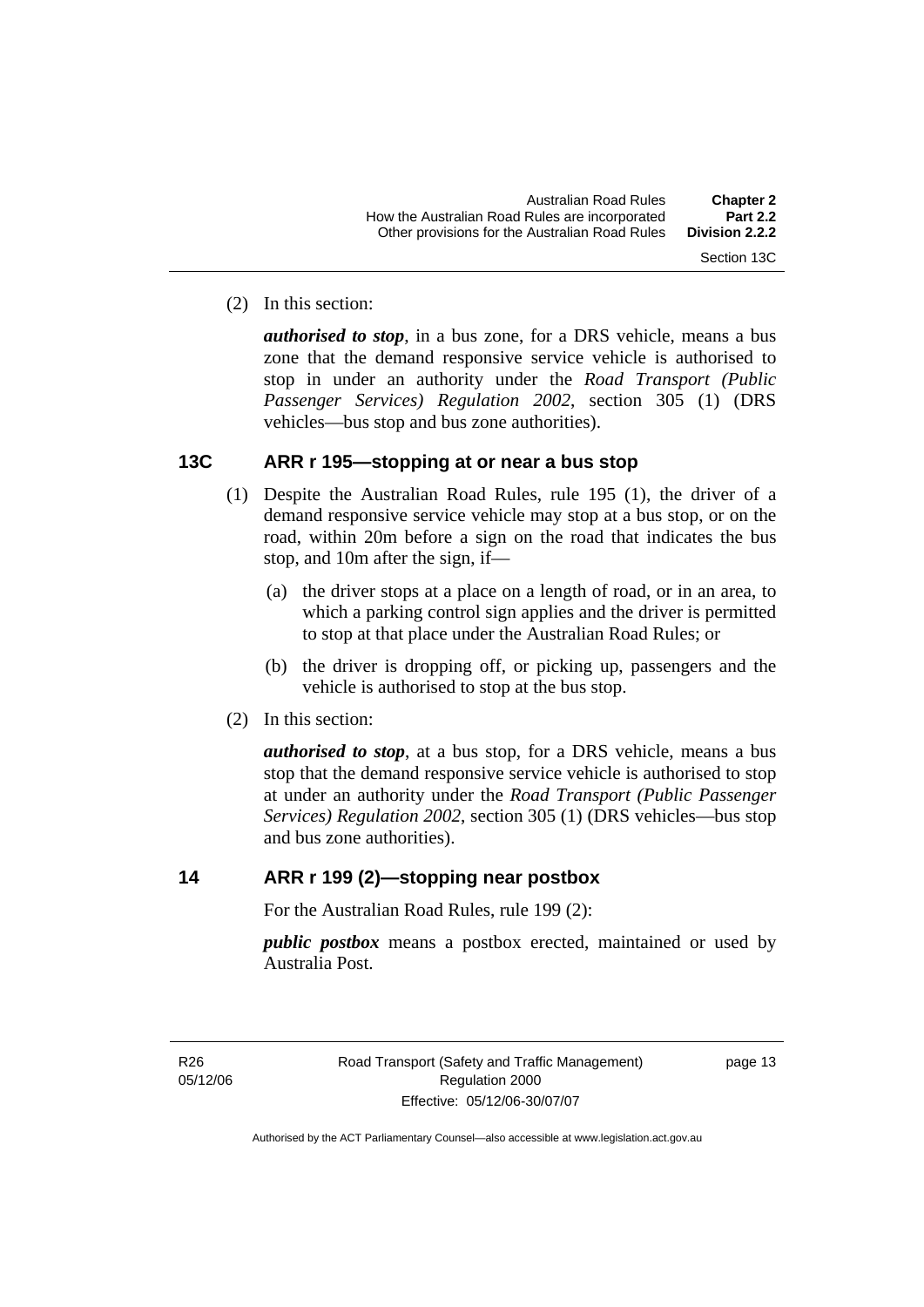| <b>Chapter 2</b> | <b>Australian Road Rules</b>                   |
|------------------|------------------------------------------------|
| <b>Part 2.2</b>  | How the Australian Road Rules are incorporated |
| Division 2.2.2   | Other provisions for the Australian Road Rules |
|                  |                                                |

Section 15

# **15 ARR r 206 (2) (b), (c)—time extension for people with disabilities permit**

- (1) For the Australian Road Rules, rule 206 (2) (b), a driver to whom the Australian Road Rules, rule 206 applies may park for not longer than 2 hours on a length of road, or in an area, to which a *permissive parking sign* applies if the maximum period of parking allowed by the sign is not longer than 30 minutes.
- (2) For the Australian Road Rules, rule 206 (2) (c), a driver to whom the Australian Road Rules, rule 206 applies may park for an unlimited period on a length of road, or in an area, to which a *permissive parking sign* applies if the maximum period of parking allowed by the sign is longer than 30 minutes.

# **16 ARR r 207 (2) (a)—fees for parking in pay parking spaces**

- (1) For the Australian Road Rules, rule 207 (2) (a), if a *permissive parking sign* applies to a length of road or area that is (or is part of) a pay parking area, the relevant parking fee is payable for parking in a pay parking space on the road or in the area.
- (2) For this section, the relevant parking fee does not become payable under subsection (1) until immediately after a vehicle is parked in the pay parking space concerned.
	- *Note* Pt 3.1 of this regulation makes provision for the administration of pay parking schemes (including the designation of pay parking areas by the erection of permissive parking signs and the fixing of fees).

# **16A ARR r 213 (5)—making a motor vehicle secure exception**

Every driver is exempt from the Australian Road Rules, rule 213 (5).

R<sub>26</sub> 05/12/06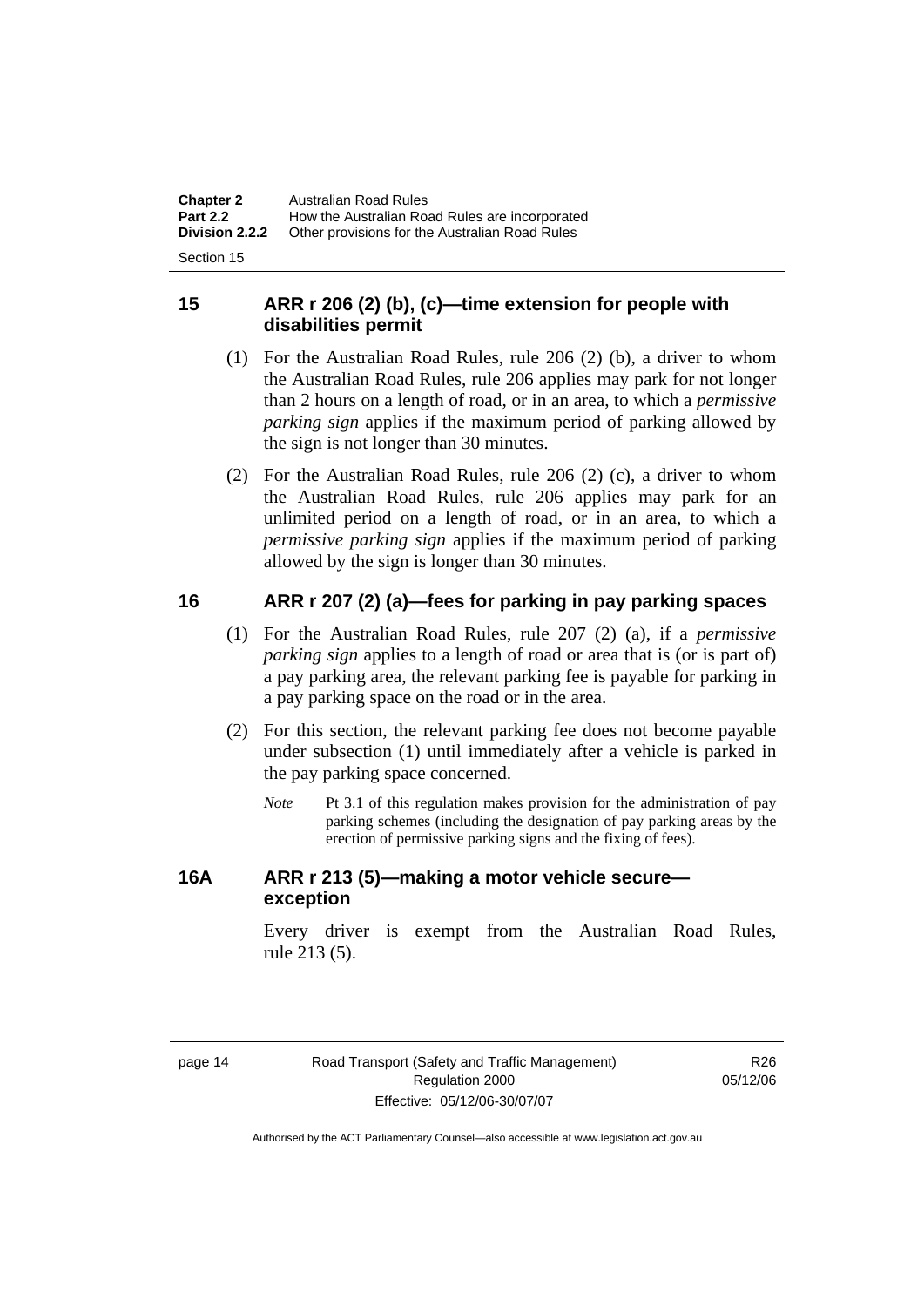#### Section 17

# **17 ARR r 215 (4)—lights required to be fitted to a vehicle**

For the Australian Road Rules, rule 215 (4), the lights required to be fitted to a vehicle are the lights required to be fitted to the vehicle under the *Road Transport (Vehicle Registration) Regulation 2000,*  schedule 1.

#### **18 ARR r 216 (3)—towing a vehicle at night or in hazardous weather conditions**

For the Australian Road Rules, rule 216 (3):

*dangerous goods*—see the *Road Transport Reform (Dangerous Goods) Regulations 1997* (Cwlth), regulation 2.2.

*placard load*—see the *Road Transport Reform (Dangerous Goods) Regulations 1997* (Cwlth), regulation 2.13.

# **19 ARR r 220 (3)—using lights on vehicles that are stopped**

For of the Australian Road Rules, rule 220 (3), a light of a kind required to be fitted to a vehicle is a light of that kind required to be fitted to the vehicle under the *Road Transport (Vehicle Registration) Regulation 2000*, schedule 1.

# **20 ARR r 221 (f)—using hazard warning lights on buses carrying children**

- (1) This section applies to a bus that is carrying children and is fitted with hazard warning lights in accordance with the *Road Transport (Vehicle Registration) Regulation 2000*, schedule 1, but is not fitted with any other warning lights in accordance with that schedule.
- (2) For the Australian Road Rules, rule 221 (f), if the driver of the bus stops the bus to drop off or pick up a child, the driver is permitted to operate the hazard warning lights.

R26 05/12/06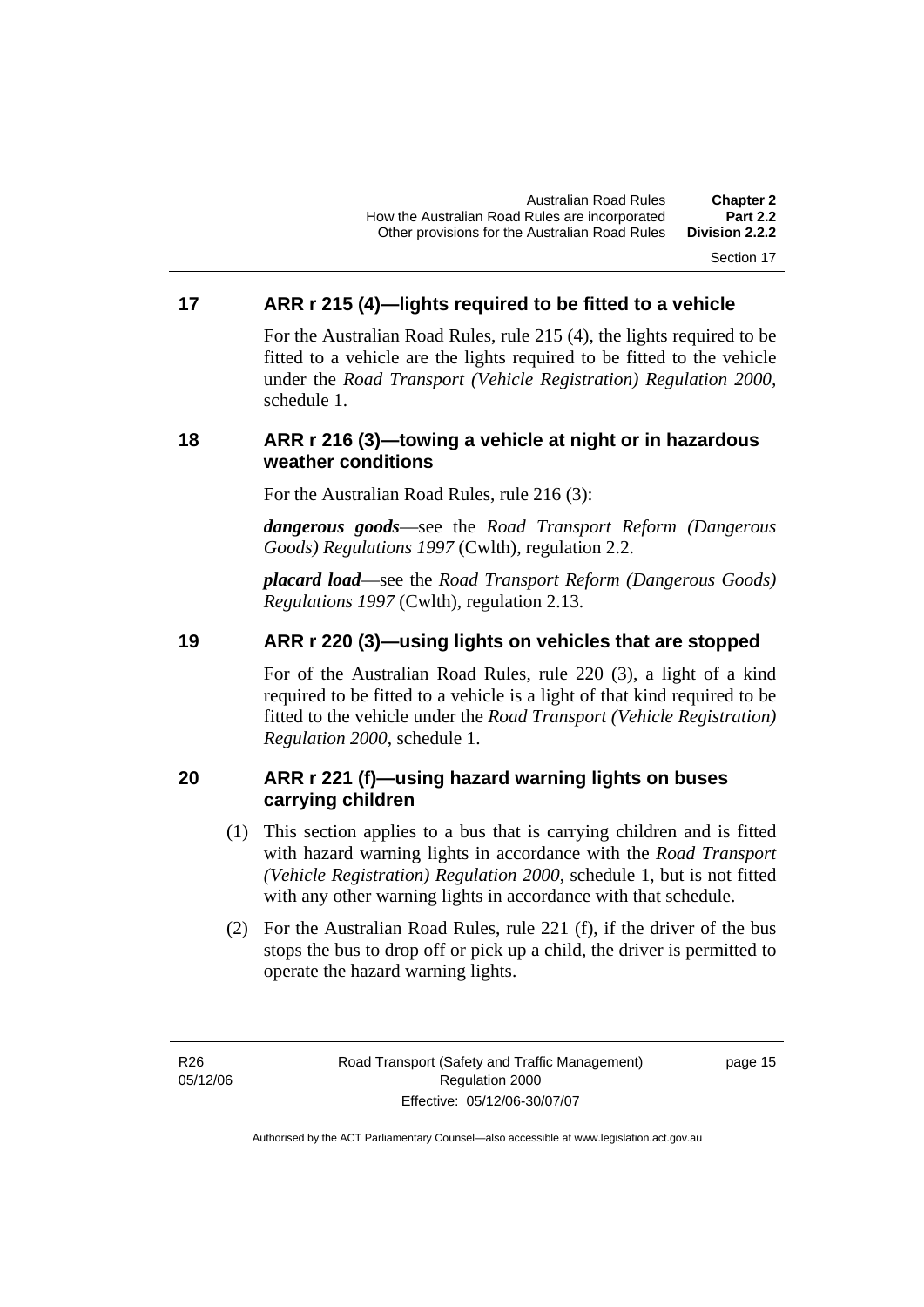**Chapter 2** Australian Road Rules<br>**Part 2.2** How the Australian Road **Part 2.2 How the Australian Road Rules are incorporated Division 2.2.2** Other provisions for the Australian Road Rules **Other provisions for the Australian Road Rules** 

Section 21

# **21 ARR r 222—using warning lights on buses carrying children**

- (1) This section applies to a bus that is carrying children and is fitted with warning lights (other than hazard warning lights) in accordance with the *Road Transport (Vehicle Registration) Regulation 2000*, schedule 1.
- (2) For the Australian Road Rules, rule 222, the driver of the bus must operate the warning lights by activating them.

# **22 ARR r 225—use of radar detectors**

Every driver is exempt from rule 225 of the Australian Road Rules.

*Note* The Australian Road Rules, r 225 is superfluous in the ACT because the Act, s 9 (2) makes it an offence for a person to drive or park a motor vehicle on a road or road related area if a traffic offence evasion device is fitted to, applied to, or carried in the vehicle.

#### **22A ARR r 236 (6)—hitchhiking, roadside commerce etc permitted**

- (1) For the Australian Road Rules, rule 236 (6)—
	- (a) a pedestrian may stand on, or move onto, a road to—
		- (i) solicit contributions, employment or business from an occupant of a vehicle; or
		- (ii) hitchhike; or
		- (iii) display an advertisement; or
		- (iv) sell or offer articles for sale; or
		- (v) wash or clean, or offer to clean, the windscreen of a vehicle; and
	- (b) a person in a vehicle may buy, or offer to buy, an article or service from a person standing on a road.

| page 16 | Road Transport (Safety and Traffic Management) | R <sub>26</sub> |
|---------|------------------------------------------------|-----------------|
|         | Regulation 2000                                | 05/12/06        |
|         | Effective: 05/12/06-30/07/07                   |                 |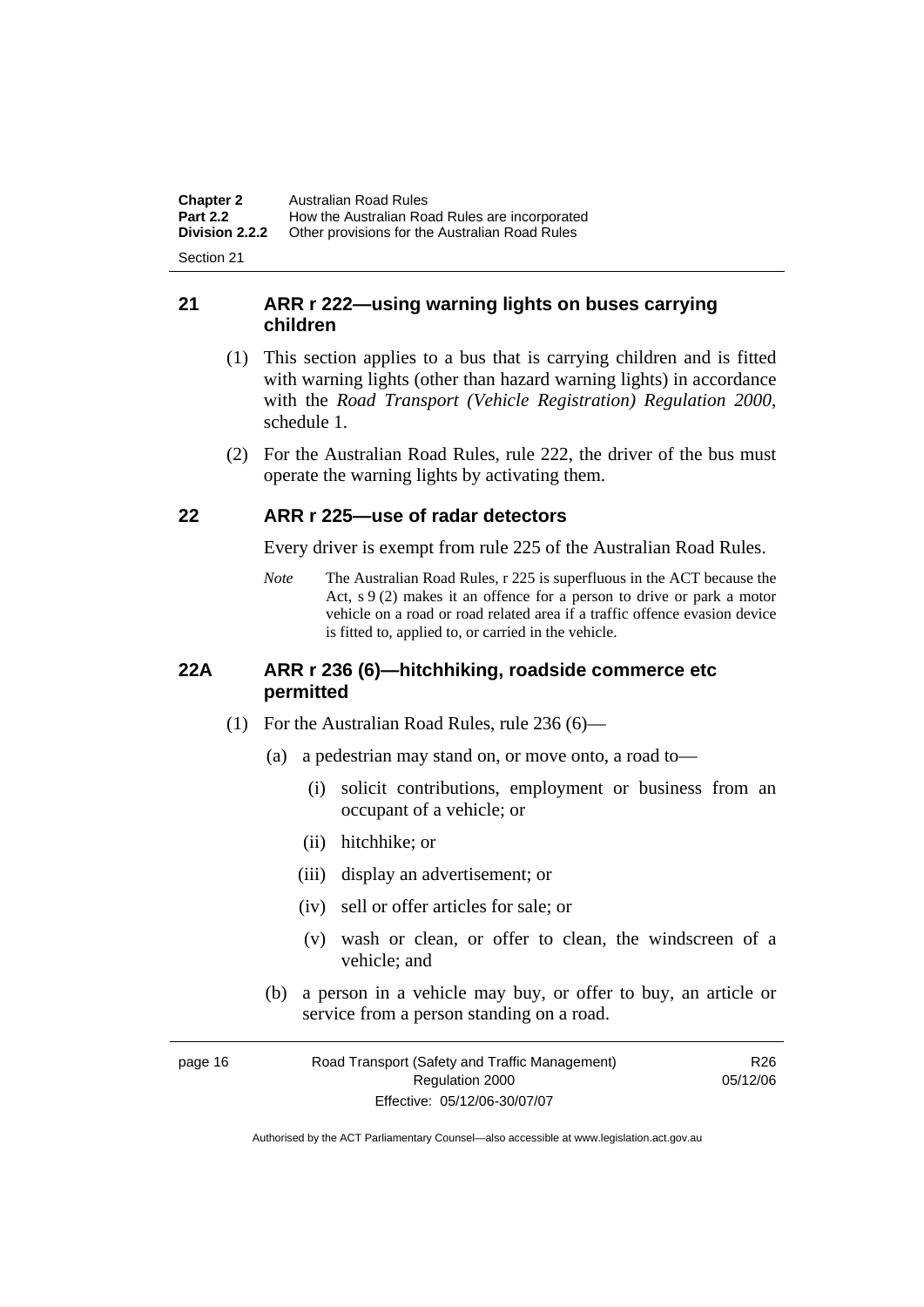#### (2) In this section:

*road* includes any shoulder of the road, and any median strip, painted island or traffic island, but does not include any other roadrelated area.

*Note Median strip*, *painted island* and *traffic island* are defined in the Australian Road Rules, dictionary, *shoulder* is defined in ARR, r 12, and *road-related area* is defined in the ARR, r 13.

#### **23 ARR r 240 (2)—wheeled recreational devices and toys not to be used on certain roads**

For the Australian Road Rules, rule 240 (2), a person must not travel in or on a wheeled recreational device on any road at night.

#### **23B ARR r 266 (3) (b)—wearing of seatbelts by passengers under 16 years old**

- (1) For the Australian Road Rules, rule 266 (3) (b), all passengers in or on a motor vehicle (other than a bus or motor bike) who are at least 1 year old, but under 16 years old, must be restrained in an approved child restraint or wear a seatbelt unless they are exempt from wearing a seatbelt under a territory law.
	- *Note* For the circumstances in which a person is exempt from wearing a seatbelt, see the Australian Road Roads, r 267 and this section, s (2).
- (2) A passenger mentioned in subsection (1) is exempt from wearing a seatbelt if—
	- (a) the motor vehicle is not required to be fitted with child restraint anchorages or seatbelts under the 2nd or 3rd edition ADR and the vehicle has not been fitted with a child restraint anchorage point or a seatbelt for a seating position that is available for the passenger; or
	- (b) the motor vehicle is registered in a State that does not have a law that substantially corresponds to subsection (1); or

R26 05/12/06

page 17

Section 23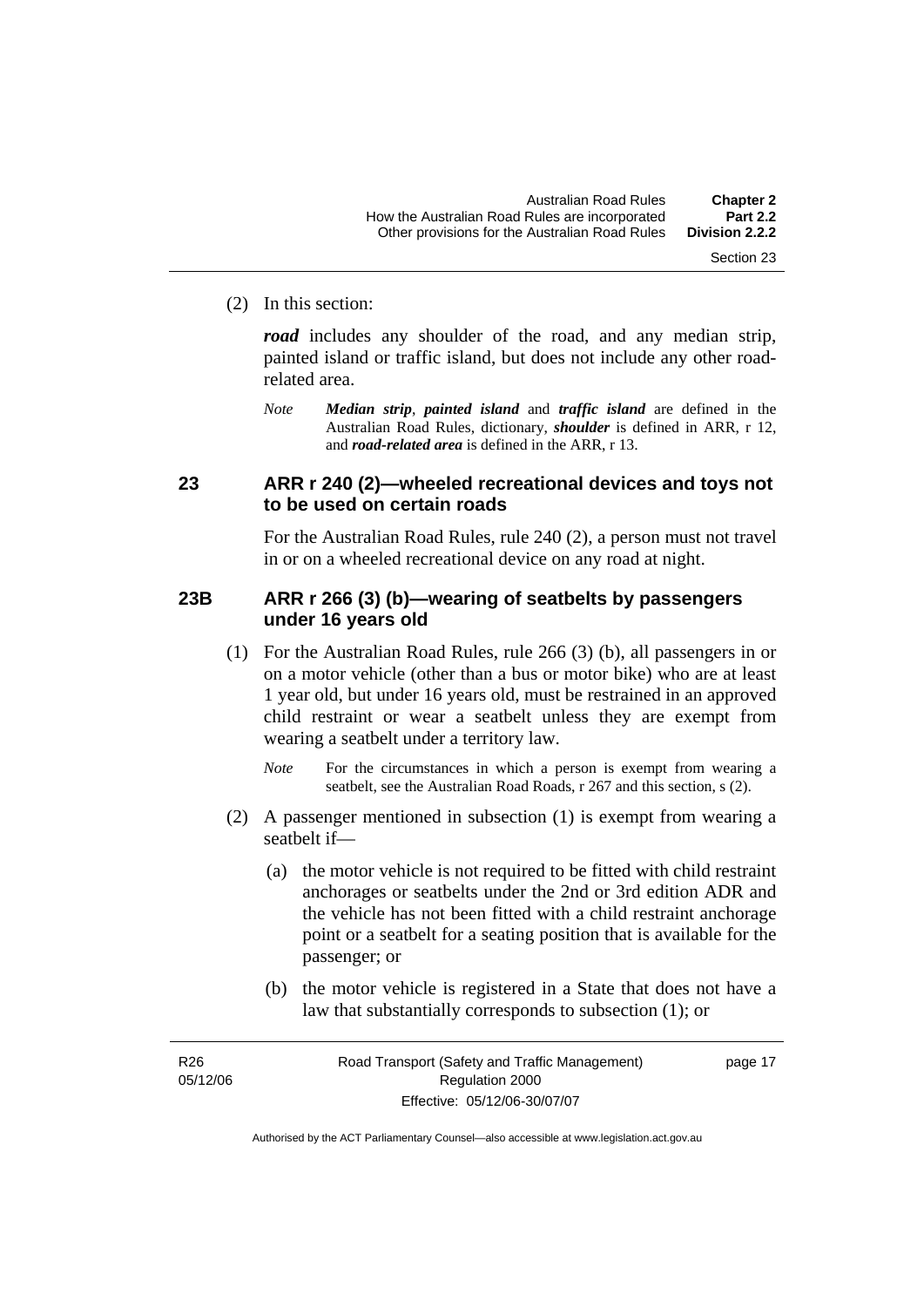| <b>Chapter 2</b> | Australian Road Rules                          |
|------------------|------------------------------------------------|
| <b>Part 2.2</b>  | How the Australian Road Rules are incorporated |
| Division 2.2.2   | Other provisions for the Australian Road Rules |

Section 24

- (c) the motor vehicle is a taxi or hire car, or a demand responsive service vehicle that is not a bus, and a seating position (other than a front passenger seat) fitted with a suitable approved child restraint or seatbelt is not available for the passenger.
- *Note 1* The exemption applies to a passenger in a vehicle that has 2 or more rows of seats only if the passenger sits in the rear seats, see the ARR, r 267 (1).
- *Note* 2 The defence of sudden or extraordinary emergency is also available, see the Criminal Code, s 41.
- (3) In this section:

*2nd edition ADR*—see the *Road Transport (Vehicle Registration) Regulation 2000*, schedule 1, section 1.14.

*3rd edition ADR*—see the *Road Transport (Vehicle Registration) Regulation 2000*, schedule 1, section 1.15.

# **24 ARR r 266 (7)—wearing of seatbelts by passengers under 16 years old**

For the Australian Road Rules, rule 266 (7):

*approved child restraint* means a child restraint that is approved by the road transport authority under section 66 (1) (b) (Approvals etc by road transport authority).

# **25 ARR r 267 (3)—certificates of exemption from wearing seatbelts**

For the Australian Road Rules, rule 267 (3) a certificate is issued under a law of this jurisdiction for a person if—

- (a) the certificate is signed by a doctor; and
- (b) it certifies that—
	- (i) the person cannot wear a seatbelt for medical reasons; or

page 18 Road Transport (Safety and Traffic Management) Regulation 2000 Effective: 05/12/06-30/07/07

R26 05/12/06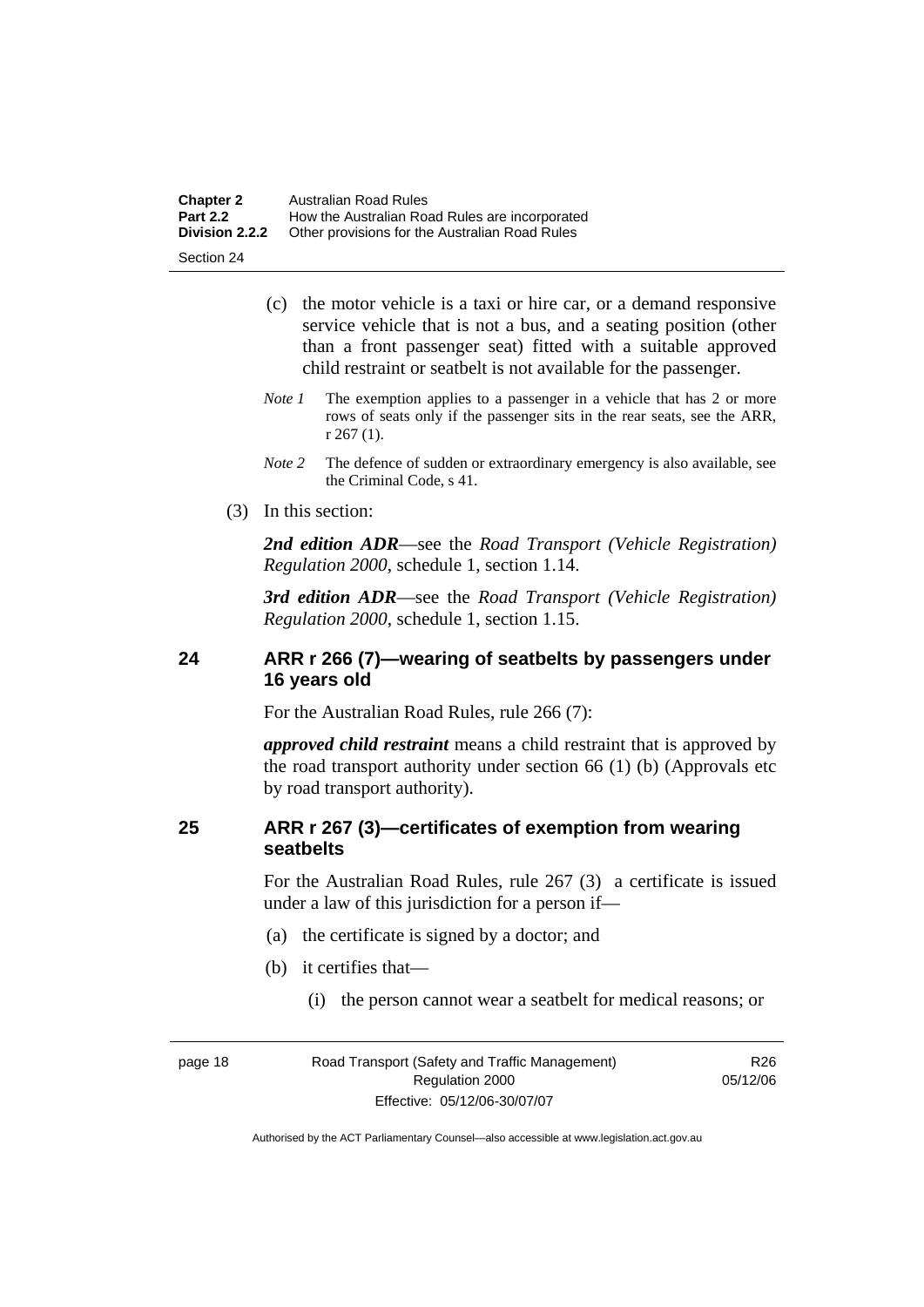(ii) the person cannot, because of that person's size, build or any other physical characteristic, safely drive a vehicle while wearing a seatbelt.

#### **26 ARR r 270 (3)—wearing motorbike helmets**

For the Australian Road Rules, rule 270 (3):

*approved motor bike helmet* means a protective helmet for motor bike riders that is approved by the road transport authority under section 66 (1) (c) (Approvals etc by road transport authority).

#### **27 ARR r 271 (6)—riding on motorbikes**

For the Australian Road Rules, rule 271 (6):

- (a) the Australian Road Rules, rule 271 (2) does not apply to a passenger on a motorbike to the extent that the passenger is exempt from the subrule under section 67 (Exemption from requirement about riding on motorbikes); and
- (b) the Australian Road Rules, rule 271 (3) does not apply to the rider of a motorbike in relation to a passenger to the extent that, under paragraph (a), rule 271 (2) does not apply to the passenger.

# **27A ARR r 280 (2) (a)—other vehicles to which B light rules apply**

The following classes of vehicles are specified:

- (a) taxis;
- (b) hire cars;
- (c) demand responsive service vehicles;

page 19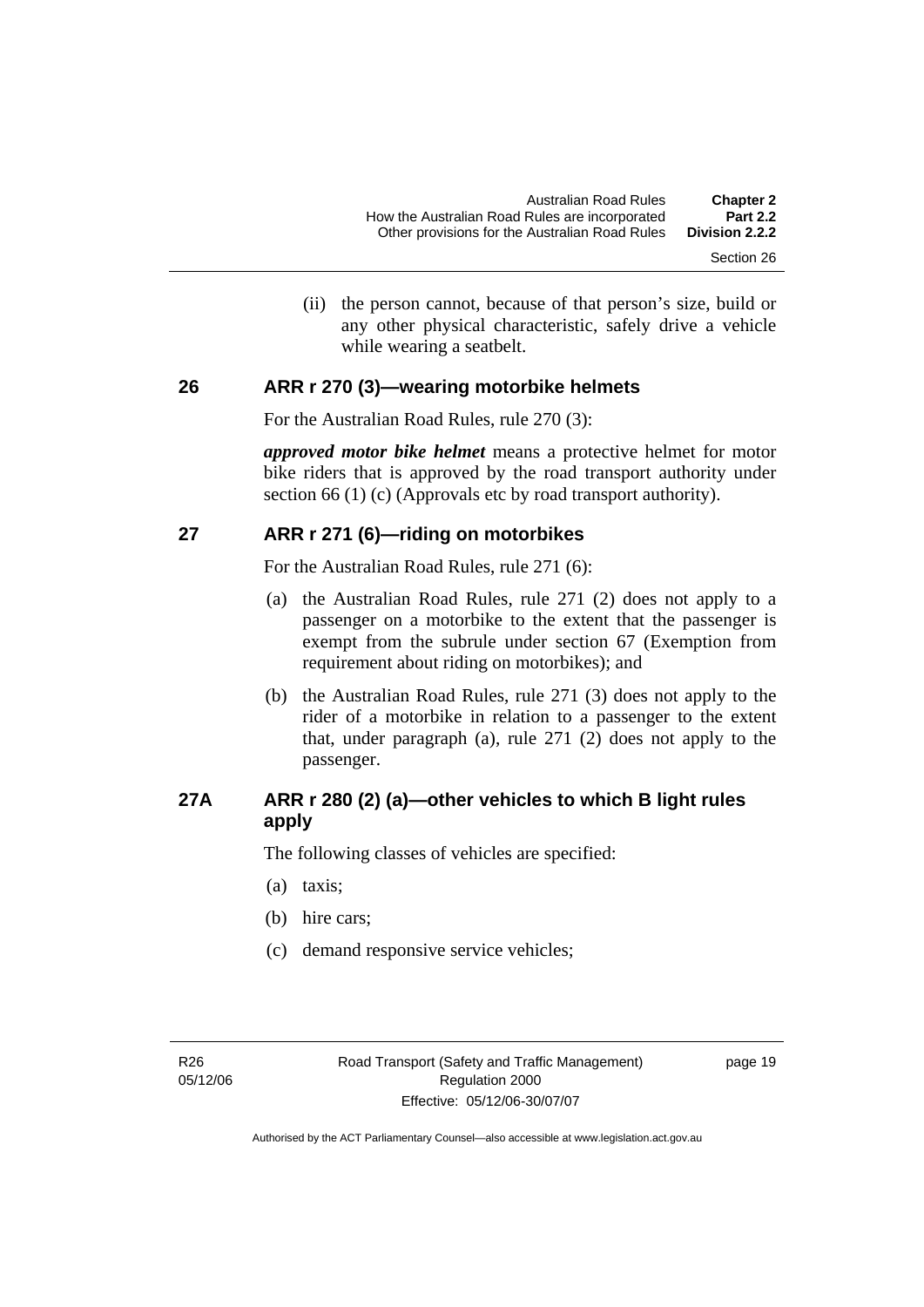| <b>Chapter 2</b> | Australian Road Rules                          |
|------------------|------------------------------------------------|
| <b>Part 2.2</b>  | How the Australian Road Rules are incorporated |
| Division 2.2.2   | Other provisions for the Australian Road Rules |
|                  |                                                |

Section 28

#### (d) motorbikes.

*Note* This section applies the B light rules to drivers of taxis, hire cars, demand responsive service vehicles and riders of motorbikes who, under s 12, are allowed to drive in bus lanes.

# **28 ARR r 287 (3) (e), (4)—duties of participants in crashes**

- (1) For the Australian Road Rules, rule 287 (3) (e), every crash not mentioned in the Australian Road Rules, rule 287 (3) (a) to (d) must be reported to a police officer.
	- *Note* The Australian Road Rules, r 287 (3) (e) requires the driver (or the driver's representative) to give the driver's required particulars, within the required time, about a crash to a police officer if the crash is required to be reported to a police officer under another law of this jurisdiction.
- (2) For the Australian Road Rules, rule 287 (4), definition of *required particulars*, information required to be given to a police officer about a crash includes an explanation of the circumstances of the crash.

#### **29 ARR r 289 (1) (g)—driving on nature strip**

For the Australian Road Rules, rule 289 (1) (g), a driver may drive the driver's vehicle on a nature strip adjacent to a length of road in a built-up area if the vehicle—

- (a) is a motor vehicle (other than a ride-on lawnmower) that is built and used solely for cutting grass, or for purposes incidental to cutting grass; or
- (b) is a motor vehicle that is designed for cleaning footpaths and is being driven on the nature strip for the purpose of cleaning a footpath and is displaying an amber flashing light; or

R<sub>26</sub> 05/12/06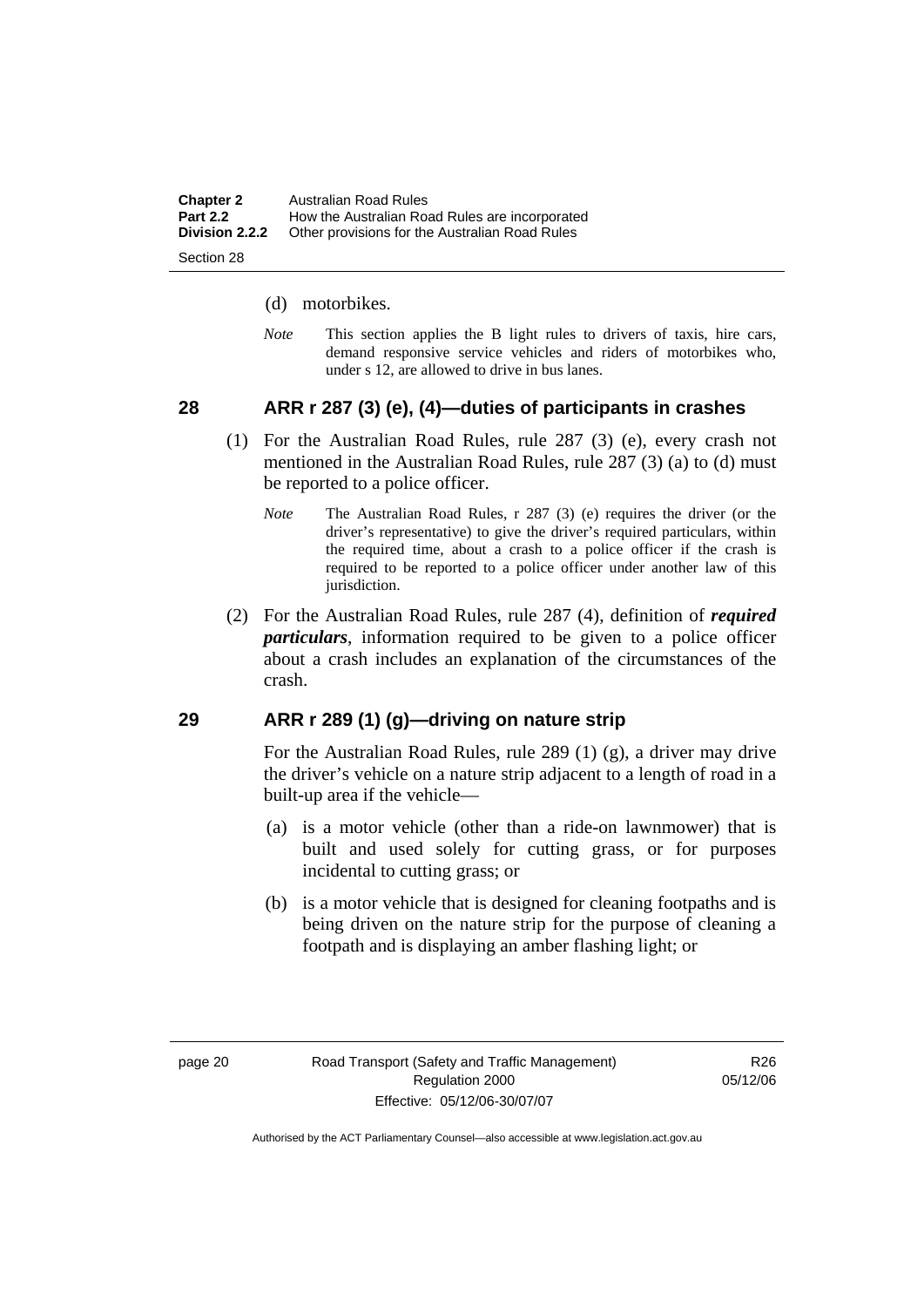- Section 30
- (c) is being used to transport goods or materials for use in (or for the purposes of) the construction or maintenance of roads by or on behalf of the Territory; or
- (d) is a postal vehicle that is  $-$ 
	- (i) a motorbike with an engine capacity of not more than 110mL; and
	- (ii) being driven at a speed of not more than 10km/h.
- (e) is being used by a person in the course of his or her duties as a person authorised under this regulation to use a traffic offence detection device.

#### **30 ARR r 298—driving with a person in or on trailer**

- (1) For the Australian Road Rules, rule 298, a trailer is exempt if—
	- (a) the trailer is being towed by a police vehicle or emergency vehicle; or
	- (b) the carriage of passengers is permitted in a part of the trailer and anyone in the trailer is in that part; or
	- (c) anyone who is in the trailer is engaged in the door-to-door delivery or collection of goods, or in the collection of waste or garbage, and the trailer is not travelling faster than 25 km/h; or
	- (d) in all the circumstances, there is no reasonable danger of anyone in the trailer falling from the trailer or being injured.
- (2) For this section, the carriage of passengers is permitted in a part of a trailer if the part is designed primarily for—
	- (a) the carriage of passengers; or
	- (b) the carriage of goods, but is enclosed.
- (3) In this section: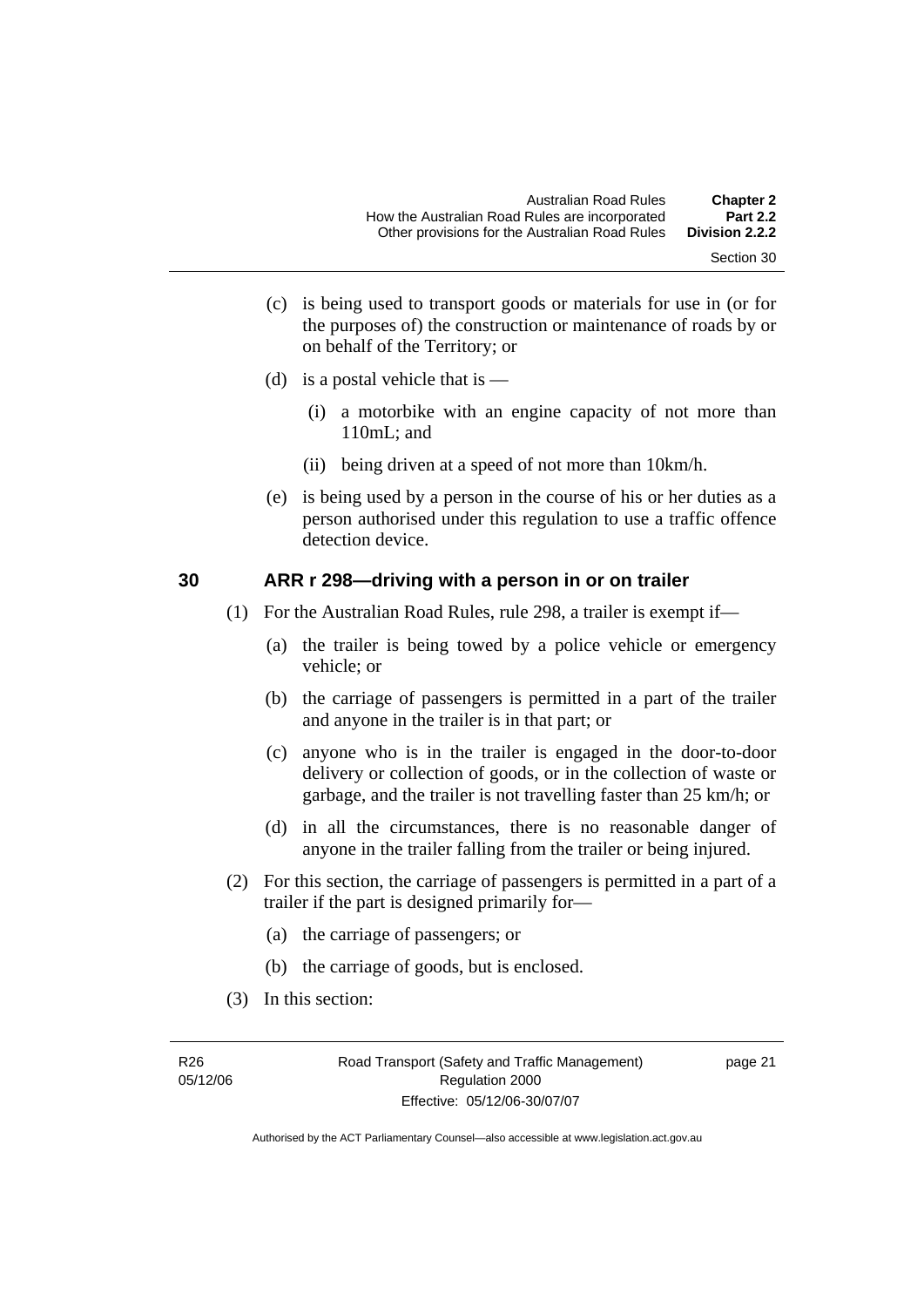| <b>Chapter 2</b><br><b>Part 2.2</b> | Australian Road Rules<br>How the Australian Road Rules are incorporated |
|-------------------------------------|-------------------------------------------------------------------------|
| <b>Division 2.2.2</b>               | Other provisions for the Australian Road Rules                          |
| Section 31                          |                                                                         |

*enclosed*, for a part of a trailer, means enclosed by—

- (a) the structure of the trailer; or
- (b) a canopy, cage or other device fitted to the trailer that is of a kind approved by the road transport authority under section 66 (1) (d) (Approvals etc by road transport authority).

*in* includes on.

#### **31 ARR r 310 (3), (4)—exemption for road workers etc**

- (1) For the Australian Road Rules, rule 310 (3) (b), the road transport authority may authorise a person to engage in speed zoning tests.
- (2) For the Australian Road Rules, rule 310 (4), definition of *roadworks*, the road transport authority may authorise—
	- (a) installation or maintenance work on, above or below a road; or
	- (b) installation or maintenance of a traffic control device; or
	- (c) a traffic survey.
- (3) This section is additional to, and does not limit, any other power of the road transport authority or anyone else under a territory law to authorise something mentioned in this section.
	- *Note* Under the Act, the road transport authority can authorise a person to install or display (or to interfere with, change or remove) a prescribed traffic control device.

#### **32 ARR r 313—postal workers**

For the Australian Road Rules, rule 313—

- (a) the Australian Road Rules, rule 186 (Stopping in a mail zone) does not apply to the driver of a postal vehicle; and
- (b) the Australian Road Rules, rule 288 (Driving on a path) does not apply to the driver of a postal vehicle if—

page 22 Road Transport (Safety and Traffic Management) Regulation 2000 Effective: 05/12/06-30/07/07

R<sub>26</sub> 05/12/06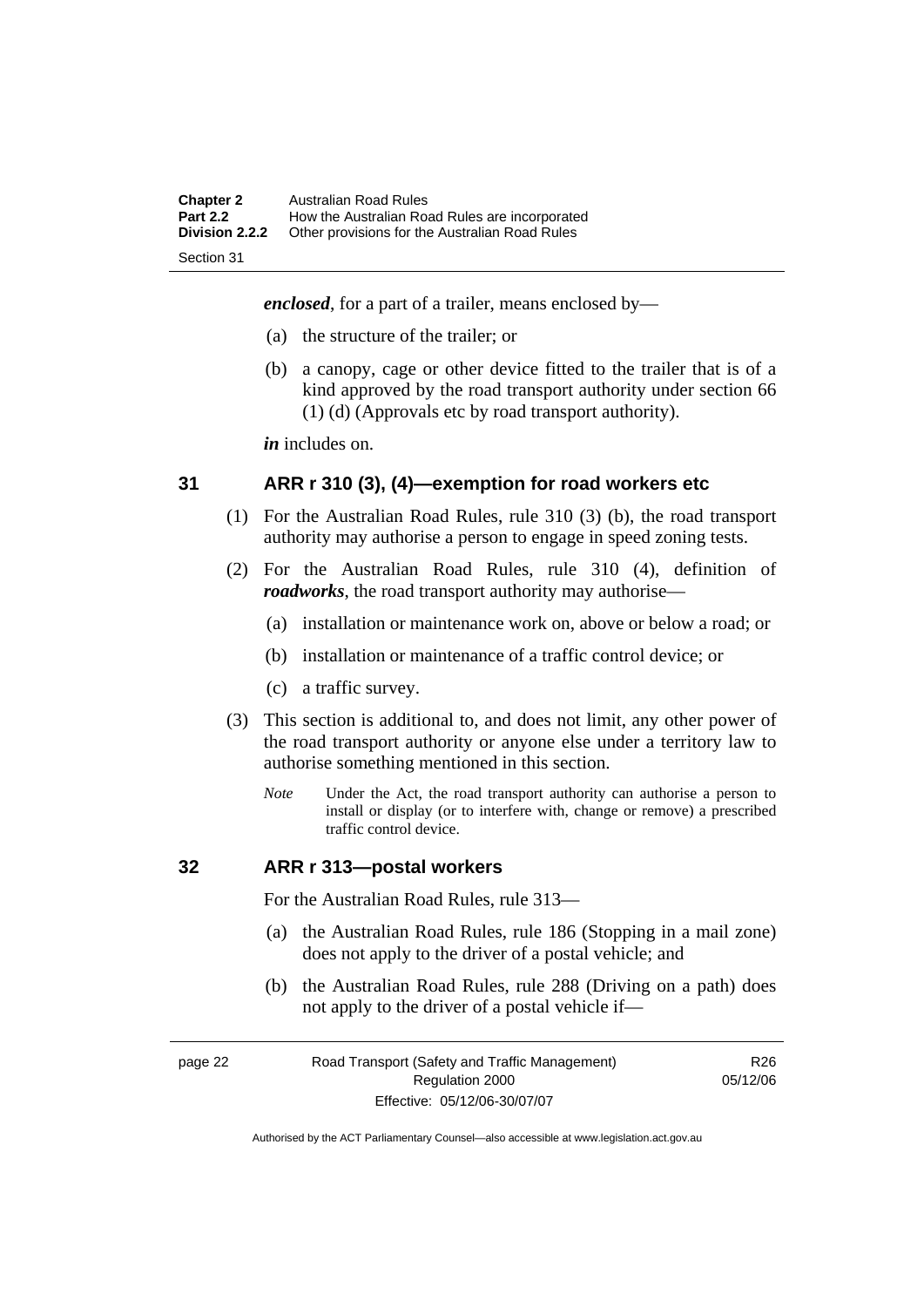- Section 33
- (i) the vehicle is a motorbike with an engine capacity of not more that 110mL; and
- (ii) the vehicle is being driven at a speed of not more than 10km/h.

#### **33 ARR dict—definitions for dictionary**

(1) For the Australian Road Rules, dictionary:

*approved bicycle helmet* means a protective helmet for bicycle riders that is approved by the road transport authority under section 66 (1) (a) (Approvals etc by road transport authority).

*authorised person,* for a provision of the Australian Road Rules, means a person who is appointed as an authorised officer under the *Road Transport (General) Act 1999* for the Australian Road Rules or the provision.

*emergency worker* means—

- (a) a member of the ambulance service rendering or providing transport for sick or injured people; or
- (b) a member of the ambulance service, the fire brigade, the rural fire service or the SES providing transport in an emergency; or
- (c) a person who is declared by the road transport authority under section 66 (1) (e) (Approvals etc by road transport authority) to be an emergency worker.

*mechanical signalling device*, in relation to a vehicle, means a device that—

- (a) is fitted to the vehicle; and
- (b) is a mechanical signalling device or turn signal that complies with the *Road Transport (Vehicle Registration) Regulation 2000*, schedule 1.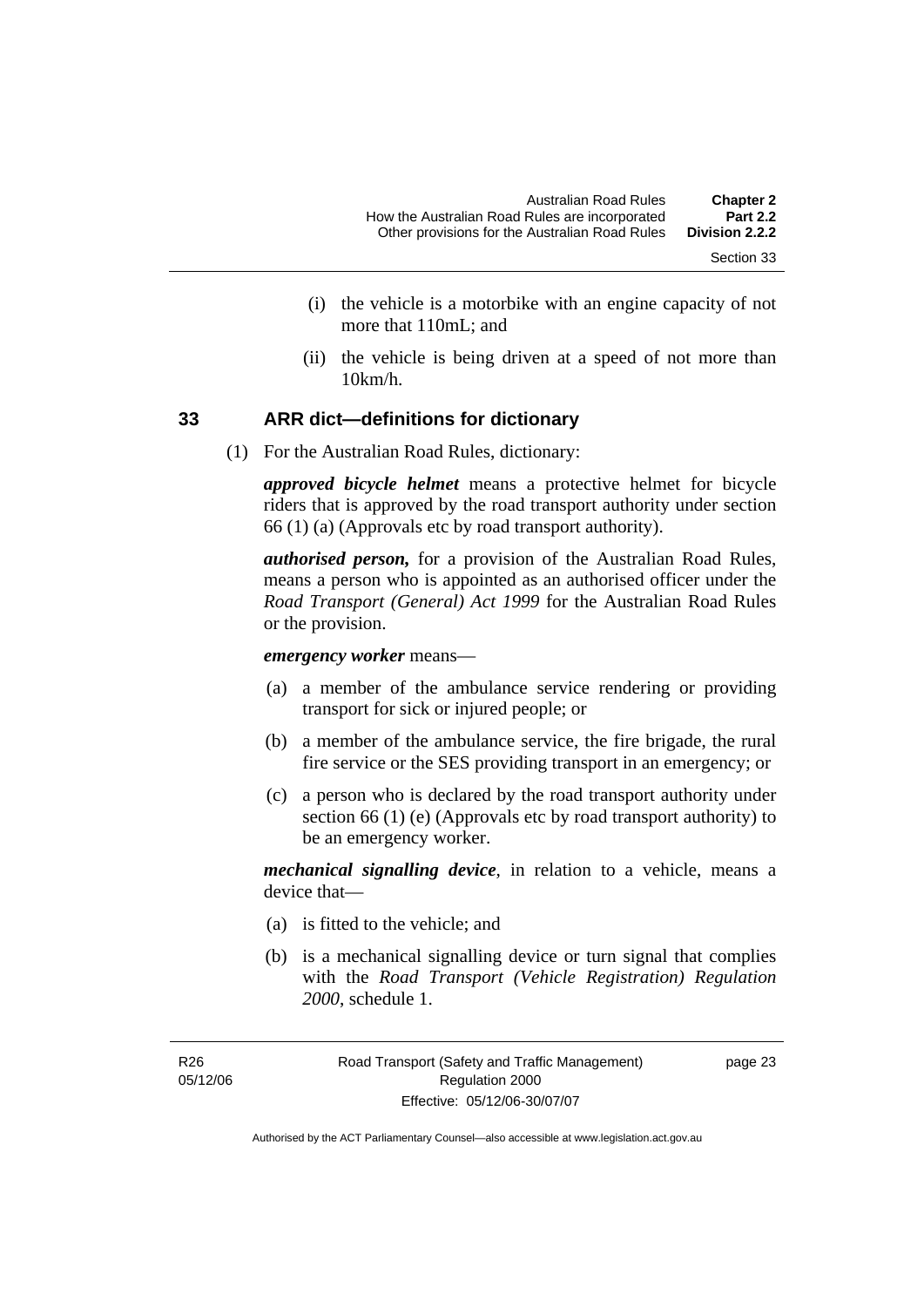**Chapter 2** Australian Road Rules<br>**Part 2.2** How the Australian Road **Part 2.2 How the Australian Road Rules are incorporated Division 2.2.2** Other provisions for the Australian Road Rules **Other provisions for the Australian Road Rules** 

Section 33

*oversize vehicle* means a vehicle that has a dimension that, including the dimension of any load, exceeds a relevant dimension limit under the *Road Transport (Dimensions and Mass) Act 1990*, the *Road Transport (Vehicle Registration) Regulation 2000*, or this section.

*police officer*—see the Legislation Act, dictionary, part 1.

*postal worker* means an employee of Australia Post or anyone else engaged by Australia Post to deliver post.

*public bus*—see the *Road Transport (Public Passenger Services) Act 2001*, dictionary.

*taxi*—

- (a) see the *Road Transport (Public Passenger Services) Act 2001*, section 45 (Meaning of *taxi*); and
- (b) except in the Australian Road Rules, rule 182 (which is about stopping in taxi zones), includes a hire car.
- (2) For the Australian Road Rules, dictionary, definition of *GVM*, paragraph (b):

#### *vehicle registration authority* means:

- (a) the road transport authority; or
- (b) the corresponding authority of another jurisdiction.
- (3) For the Australian Road Rules, dictionary, definition of *hazard warning lights*:

*another law of this jurisdiction* means the *Road Transport (Vehicle Registration) Regulation 2000*, schedule 1.

- (4) For the Australian Road Rules, dictionary, definition of *portable warning triangle*, a portable warning triangle is approved if it—
	- (a) is in the form of an equilateral triangle; and

R<sub>26</sub> 05/12/06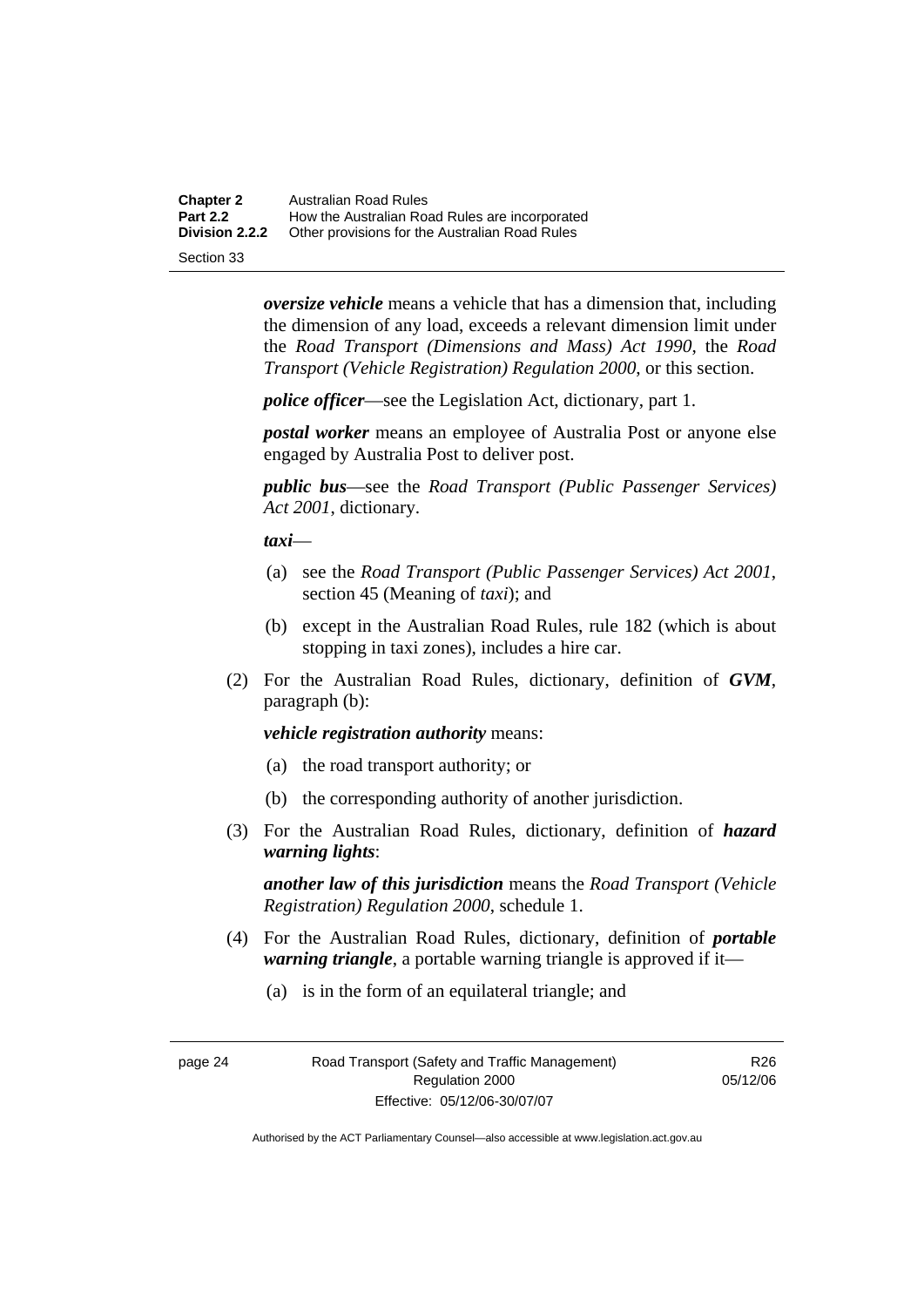- Section 33
- (b) has a minimum height of 300mm; and
- (c) has, on the front and back, red reflecting sheeting or material, or 9 red reflectors arranged in a triangular shape, causing a red reflection that would be clearly visible to a driver at night when the upper beam of light from any headlight on the vehicle (complying with the relevant provisions to the *Road Transport (Vehicle Registration) Regulation 2000*), schedule 1 is projected directly onto the sign from a distance of 200m; and
- (d) is of a robust and durable construction, capable of being readily erected to stand in an upright position and capable of remaining unaffected (to any material degree) by any reasonable force of wind or variation in weather conditions.

Road Transport (Safety and Traffic Management) Regulation 2000 Effective: 05/12/06-30/07/07

page 25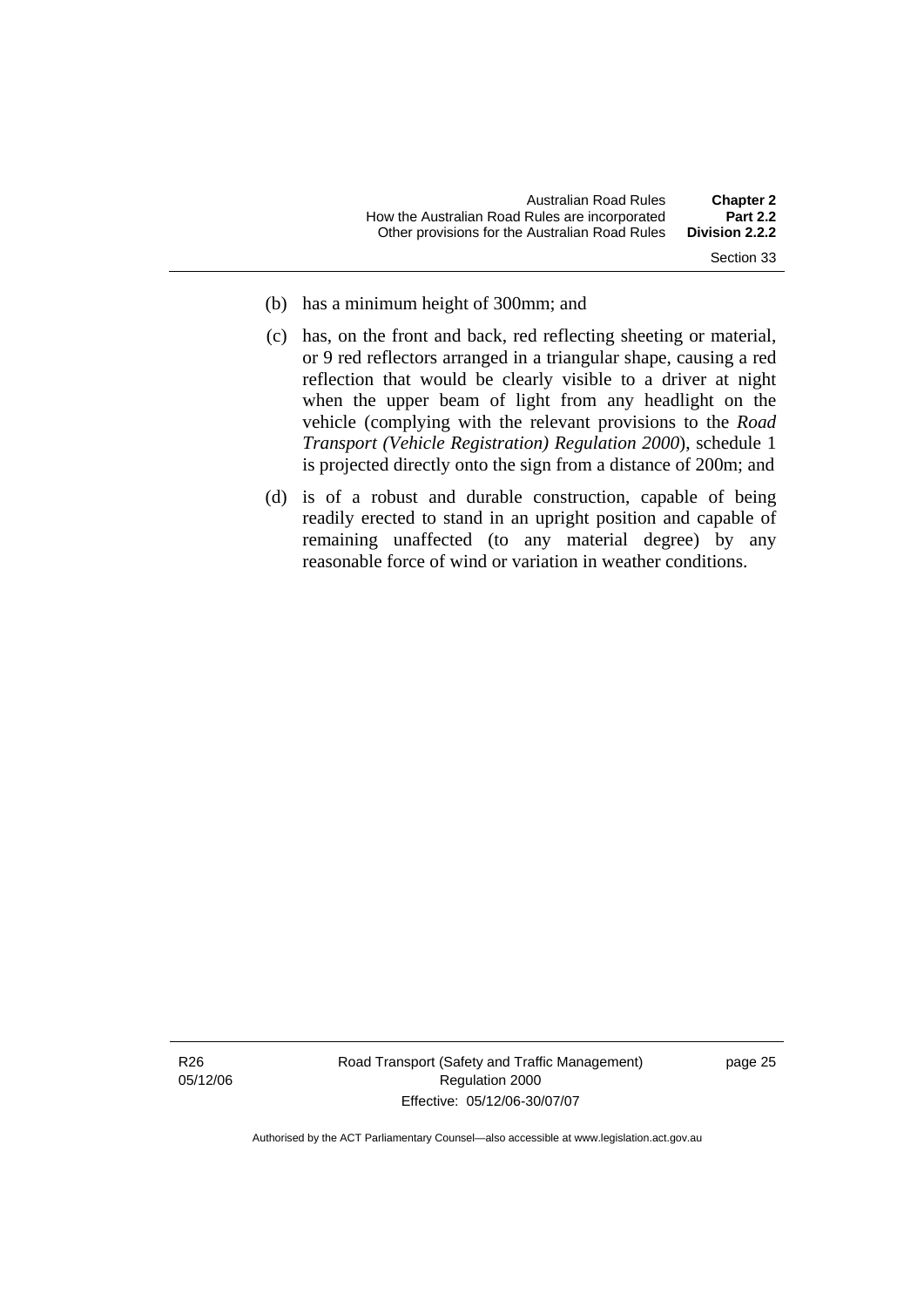**Chapter 2 Australian Road Rules**<br>**Part 2.3 Additional ACT road rules Part 2.3** Additional ACT road rules<br>**Division 2.3.1** Noise and other nuisances **Division 2.3.1** Noise and other nuisances

Section 37

# **Part 2.3 Additional ACT road rules**

*Note* The Australian Road Rules are not completely self-contained and need to be read with associated laws of each jurisdiction. This part sets out some of the associated laws that are particular to the ACT. Provisions of Acts and other regulations included in the road transport legislation contain other provisions that are particular to the ACT.

# **Division 2.3.1 Noise and other nuisances**

#### **37 Making unnecessary engine noise**

The driver of a motor vehicle on a road must not make unnecessary noise by turning on, running or failing to turn off the vehicle's engine.

Maximum penalty: 20 penalty units.

*Note* Under the Australian Road Rules, r 291 it is an offence to start or drive a vehicle in a way that makes unnecessary noise or smoke.

### **38 Emission of waste oil or grease**

 (1) A person must not use a motor vehicle or trailer on a road unless adequate precautions have been taken to prevent waste oil or grease from the machinery or from any other part of the vehicle from dropping onto the roadway.

Maximum penalty: 20 penalty units.

- *Note* The Australian Road Rules, r 293 requires the driver of a vehicle to remove oil or grease that falls from the vehicle in certain circumstances.
- (2) Without limiting the liability of anyone else, the responsible person for a motor vehicle or trailer must take reasonable steps to prevent a contravention of subsection (1) in relation to the vehicle.

Maximum penalty: 20 penalty units.

page 26 Road Transport (Safety and Traffic Management) Regulation 2000 Effective: 05/12/06-30/07/07

R<sub>26</sub> 05/12/06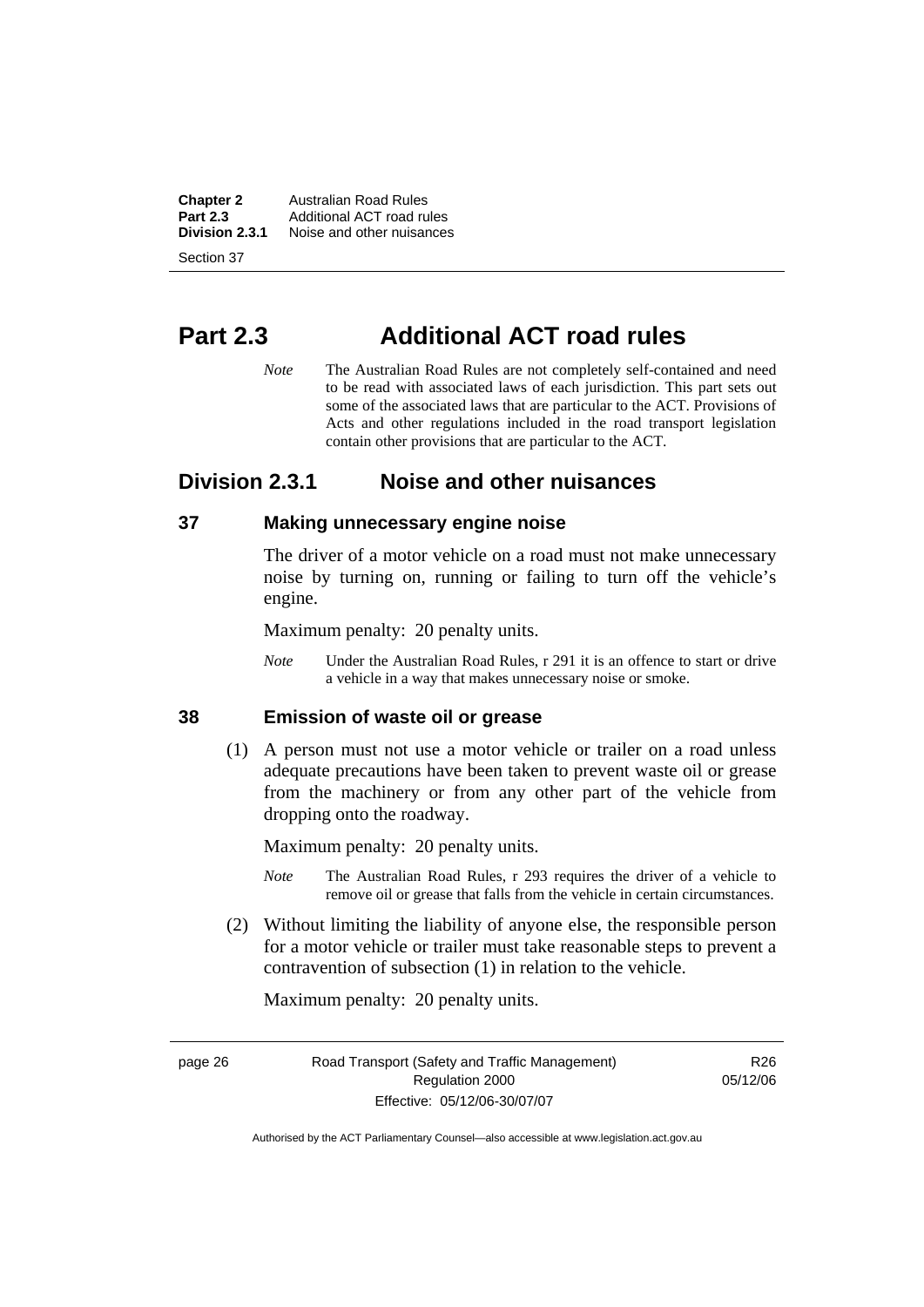#### Section 39

# **Division 2.3.2 Driver and passenger safety**

#### **39 Safety of persons on trailers**

 (1) A person must not travel on a road in or on any part of a trailer that is not a part designed primarily for the carriage of passengers or goods.

Maximum penalty: 20 penalty units.

 (2) A person must not travel on a road in or on any part of a trailer that is a part designed primarily for the carriage of goods if the part is not enclosed.

Maximum penalty: 20 penalty units.

- (3) This section does not apply to a person—
	- (a) who is in or on a police vehicle or emergency vehicle; or
	- (b) engaged in the door-to-door delivery or collection of goods, or in the collection of waste or garbage, in or on a trailer that is not travelling faster than 25km/h; or
	- (c) if, in all the circumstances, there is a no reasonable danger of the person falling or being thrown from the trailer, or being injured, because the person is travelling in a way prohibited by this section.
- (4) In this section:

*enclosed*, for a part of a trailer, means enclosed by—

(a) the structure of the trailer; or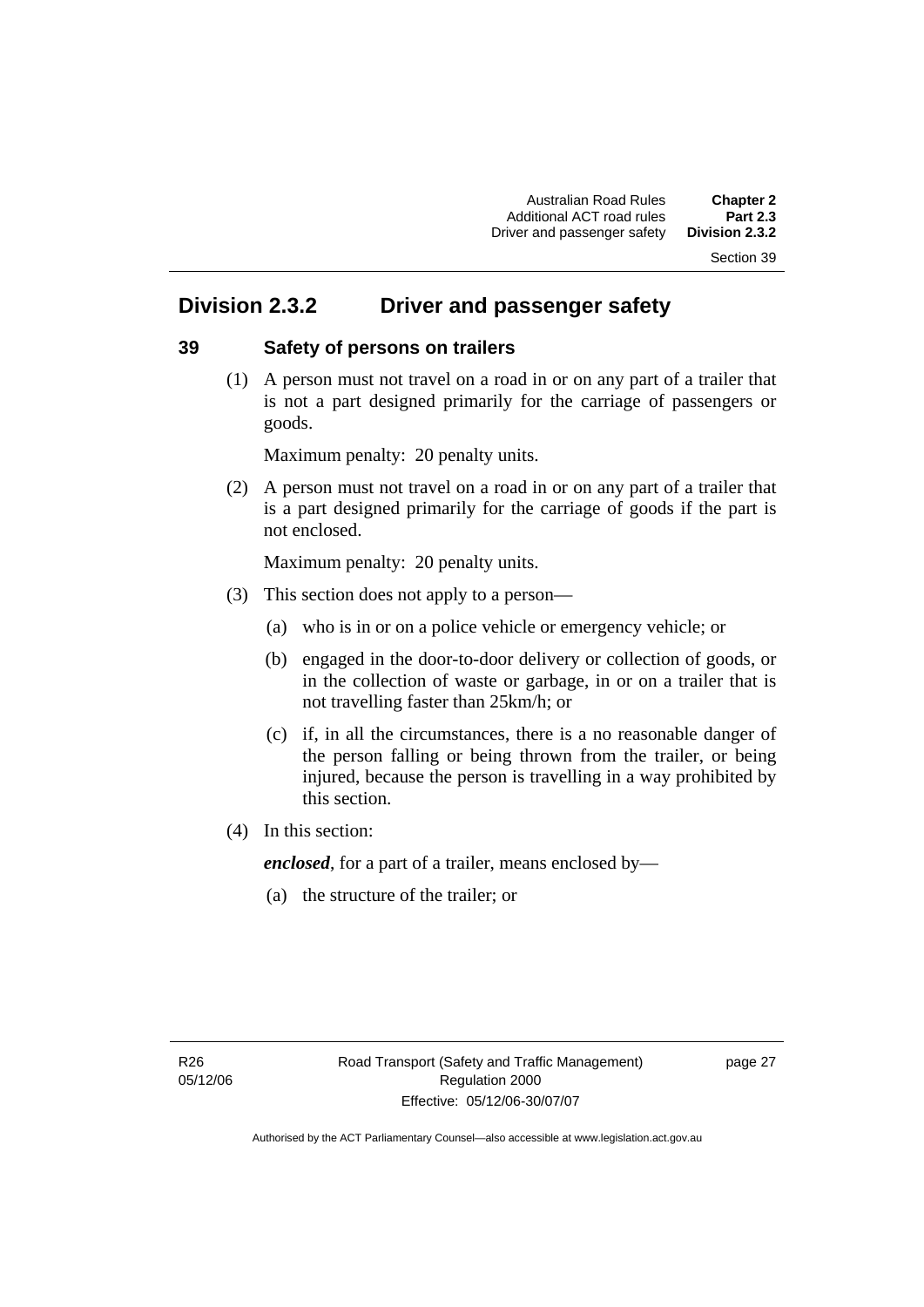**Chapter 2 Australian Road Rules**<br>**Part 2.3 Additional ACT road rules Part 2.3** Additional ACT road rules<br>**Division 2.3.3** Trailers and towing **Division 2.3.3** Trailers and towing

Section 40

- (b) a canopy, cage or other device fitted to the trailer that is of a kind approved by the road transport authority under section 66 (1) (d) (Approvals etc by road transport authority).
- *Note* The Australian Road Rules, r 298 prohibits a driver from driving a motor vehicle towing a trailer with a person in or on the trailer, unless the trailer is exempt from the rule under another law of this jurisdiction. Section 30 provides the exemption from the rule.

#### **40 Passengers in sidecars to be seated**

 (1) A passenger in a sidecar attached to a motorbike that is moving, or is stationary but not parked, on a road must sit in a place in the sidecar designed for use by a passenger.

Maximum penalty: 20 penalty units.

 (2) The rider of a motorbike must not ride with a passenger in a sidecar unless the passenger complies with subsection (1).

Maximum penalty: 20 penalty units.

# **Division 2.3.3 Trailers and towing**

- *Note* The following rules of the Australian Road Rules apply to the towing of vehicles:
	- r 216 (which is about the lights that must be used when towing a vehicle at night or in hazardous weather conditions)
	- r 254 (which is about the towing of bicycles)
	- r 257 (which is about riding with a person on a bicycle trailer)
	- r 292 (which is about towing a vehicle with an insecure or overhanging load)
	- r 294 (which is about keeping control of a motor vehicle or trailer being towed)
	- r 295 (which is about towing another vehicle with a towline)
	- r 298 (which is about driving with a person in a trailer)
	- r 312 (which provides certain exemptions for tow truck drivers).

page 28 Road Transport (Safety and Traffic Management) Regulation 2000 Effective: 05/12/06-30/07/07

R<sub>26</sub> 05/12/06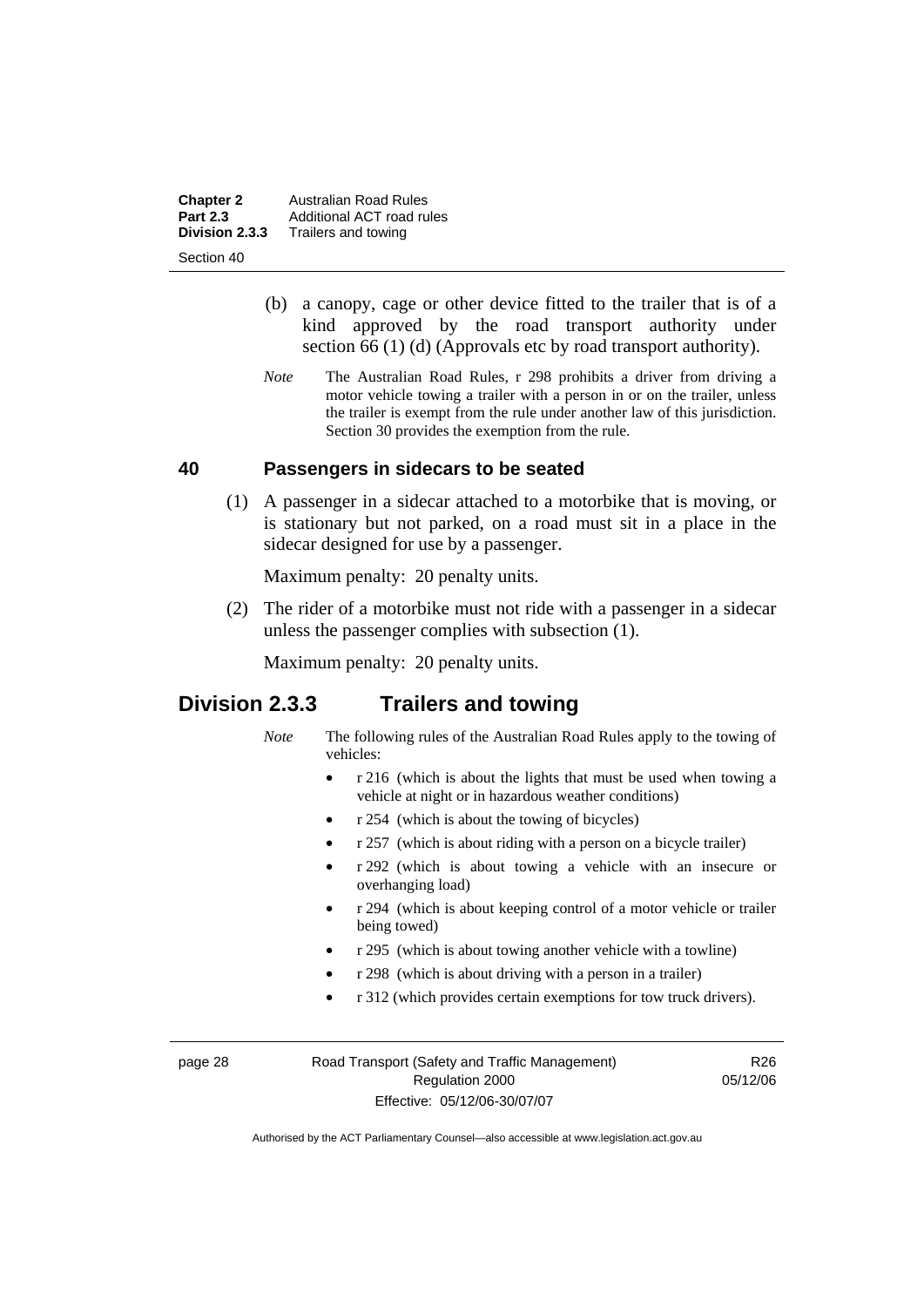#### Section 41

#### **41 Number of vehicles that may be drawn**

 (1) The driver of an articulated vehicle must not tow any other vehicle on a road.

Maximum penalty: 20 penalty units.

 (2) The driver of a motor vehicle must not tow more than 1 other vehicle on a road.

Maximum penalty: 20 penalty units.

- (3) The road transport authority may exempt a vehicle or person from subsection  $(1)$  or  $(2)$ .
- (4) Subsection (2) does not apply in relation to a tow truck that is towing an articulated vehicle (other than a B-double or road train) if—
	- (a) the articulated vehicle has broken down on a road and it is necessary for it to be towed away; or
	- (b) the articulated vehicle has been involved in a crash on a road and it is necessary for it to be towed away.
- (5) Subsection (2) does not apply to a motor vehicle that is towing another vehicle using a lift and tow trailer if—
	- (a) the other vehicle is partly supported by the lift and tow trailer; and
	- (b) the vehicle is not towed at faster than 60 km/h; and
	- (c) the combined weight of the towed vehicle and the lift and tow trailer is not more than the unladen weight of the towing vehicle.
- (6) Subsection (2) does not apply to—
	- (a) a tractor-harvester-cutting head trailer combination; or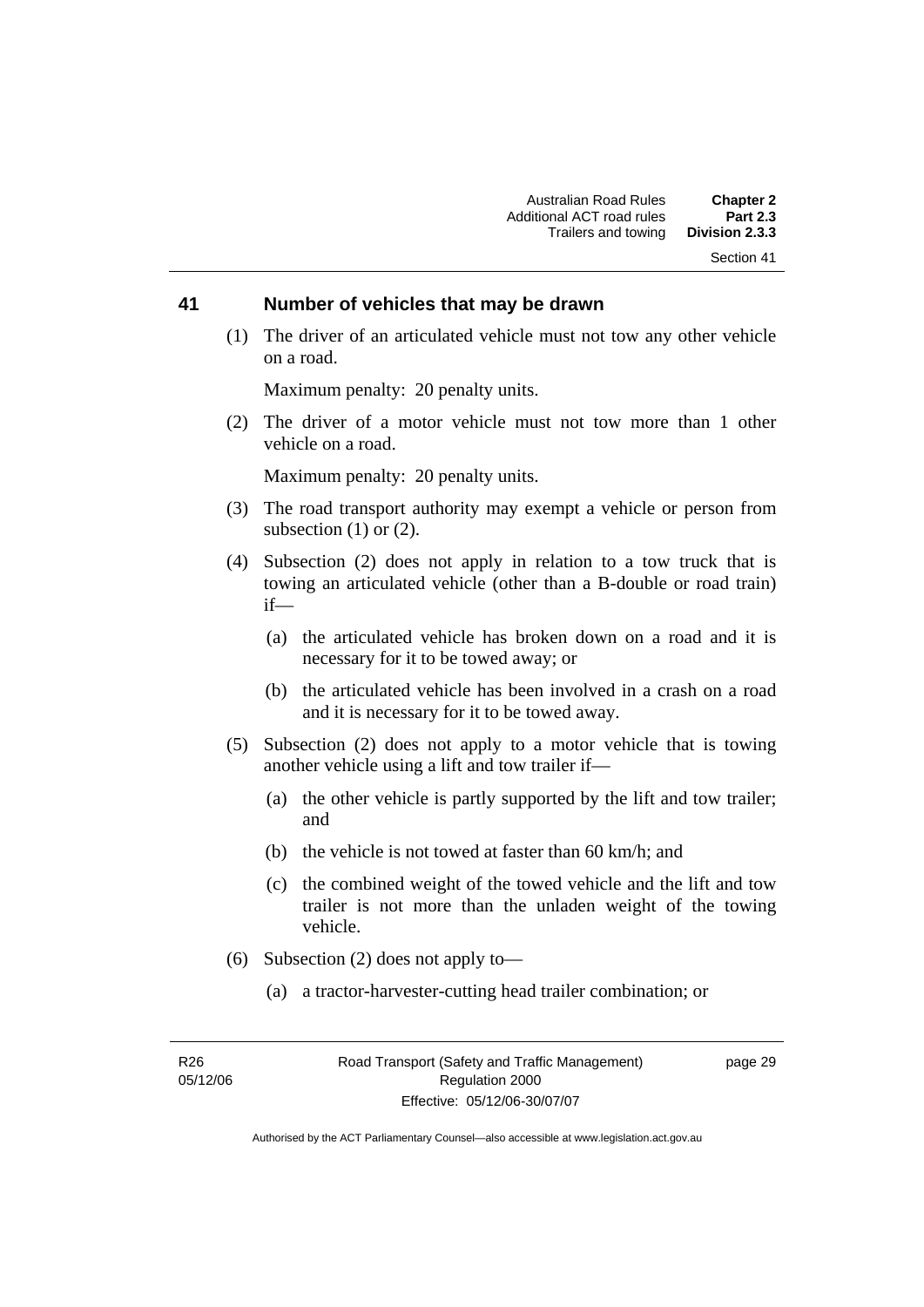| <b>Chapter 2</b><br><b>Part 2.3</b> | <b>Australian Road Rules</b><br>Additional ACT road rules |
|-------------------------------------|-----------------------------------------------------------|
| Division 2.3.3                      | Trailers and towing                                       |
| Section 42                          |                                                           |

- (b) a tractor with multiple implements attached, if the implements are normally used as a single unit when performing agricultural operations; or
- (c) a tractor and implement combination towing a fuel trailer or laser tower; or
- (d) an articulated low-loader consisting of a prime mover towing a converter dolly and a semitrailer; or
- (e) a B-double, dog trailer or road train.

#### **42 Towing by vehicles under 4.5t**

- (1) The driver of a motor vehicle (the *towing vehicle*) must not tow another vehicle (the *towed vehicle*) on a road if the laden weight of the towed vehicle is more than—
	- (a) the capacity of the towing attachment fitted to the towing vehicle; or
	- (b) the maximum laden weight for the towed vehicle.

Maximum penalty: 20 penalty units.

- (2) Subsection (1) does not apply to the driver if the towing vehicle has a GVM over 4.5t.
- (3) The road transport authority may exempt a vehicle or person from subsection  $(1)$ .
- (4) In this section:

*maximum laden weight*, for the towed vehicle, means—

 (a) the maximum laden weight for a towed vehicle specified by the manufacturer of the towing vehicle in relation to the towing vehicle; or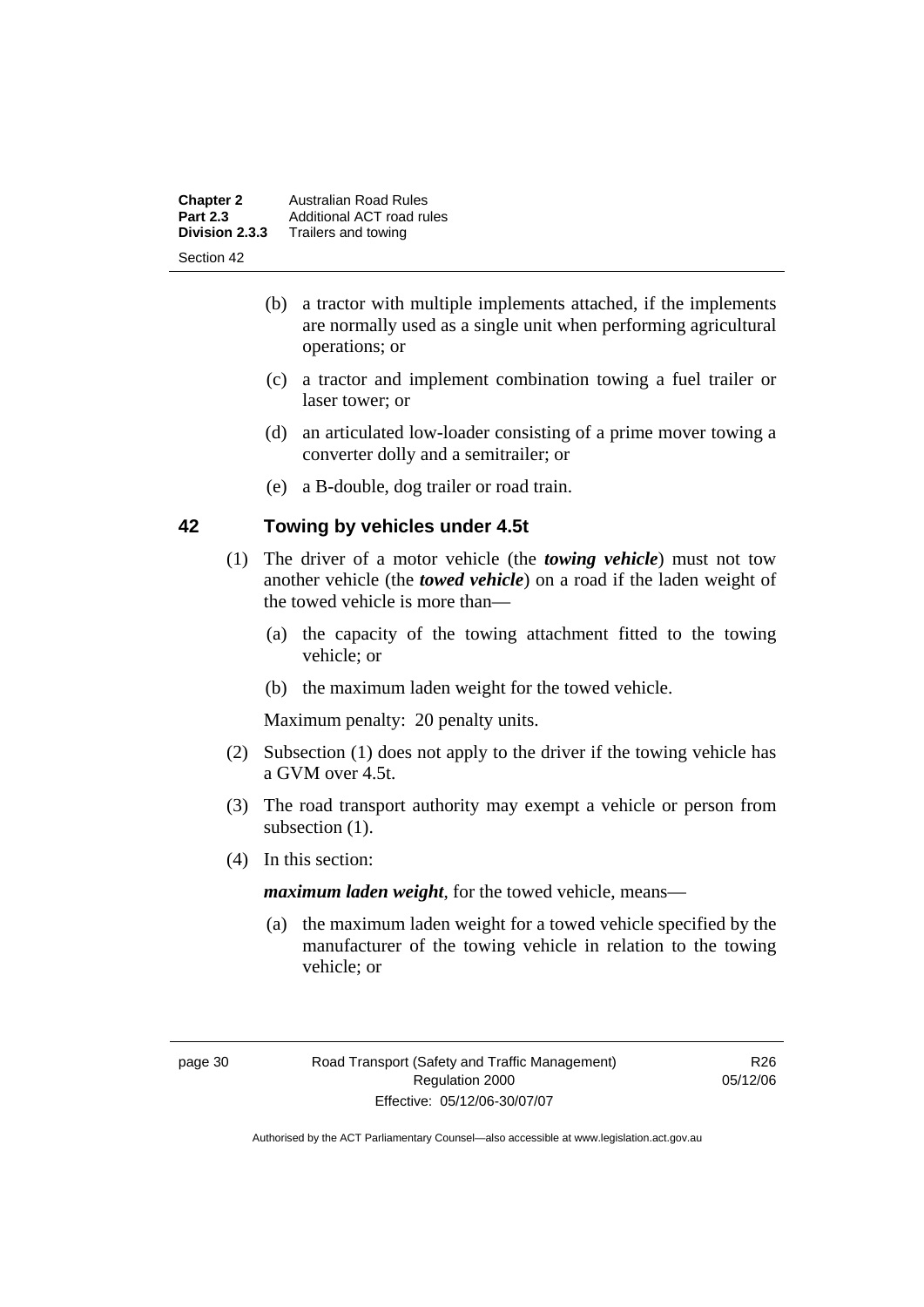- (b) if there is no such specification by the manufacturer, the manufacturer of the vehicle cannot be identified or the specification is not appropriate because the towing vehicle has been modified—
	- (i) 1.5 times the unladen weight of the towing vehicle if the towed vehicle is fitted with a braking system that is working properly; or
	- (ii) the unladen weight of the towing vehicle in any other case.

# **Division 2.3.4 Lights on vehicles**

- *Note* The following rules of the Australian Road Rules apply to lights on vehicles:
	- r 215 (which is about using lights when driving at night or in hazardous weather conditions)
	- r 216 (which is about the lights that must be used when towing a vehicle at night or in hazardous weather conditions)
	- r 217 (which is about using rear fog lights)
	- r 218 (which is about using headlights on high-beam)
	- r 219 (which is about not using lights to dazzle other road users)
	- r 220 (which is about the use of lights on a vehicle that is stopped)
	- r 221 (which is about using hazard warning lights)
	- r 222 (which is about the use of warning lights on buses carrying children)
	- r 223 (which is about using lights when riding an animal-drawn vehicle at night or in hazardous weather conditions)
	- r 259 (which is about using lights when riding a bicycle at night).

page 31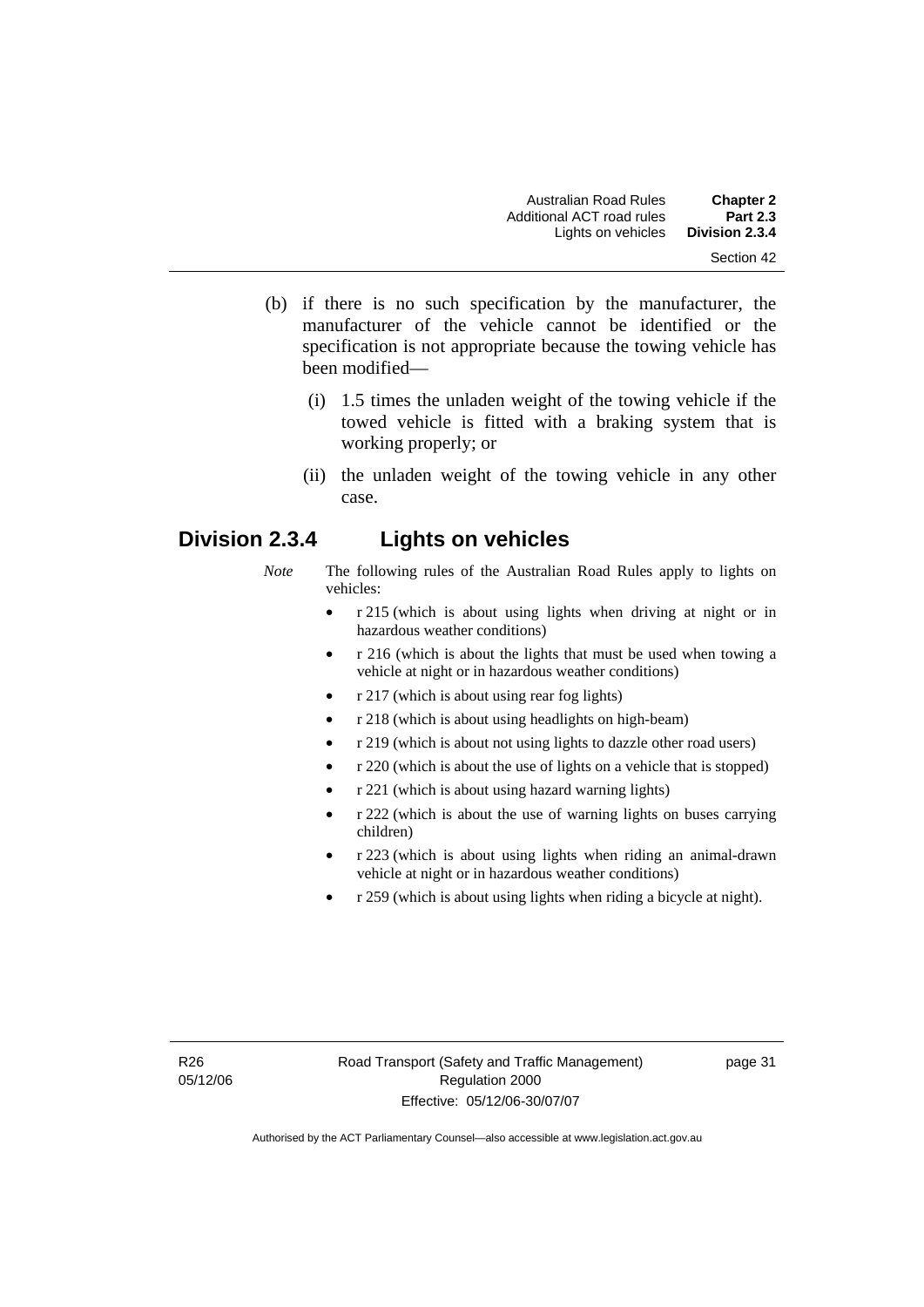**Chapter 2** Australian Road Rules<br>**Part 2.3** Additional ACT road ru **Part 2.3** Additional ACT road rules<br>**Division 2.3.4** Lights on vehicles Lights on vehicles Section 43

#### **43 Lights on motor vehicles generally**

- (1) The driver of a motor vehicle fitted with a spotlight or searchlight must not operate the light, or allow it to be operated, on a road unless—
	- (a) the vehicle is stationary, the light is operated only for examining or making adjustments or repairs to a vehicle, and light from it is not projected further than 6m; or
	- (b) the light is operated for the temporary purpose of reading or looking for a notice, sign, house number or something similar; or
	- (c) the vehicle is a police vehicle; or
	- (d) the vehicle is being used by the Territory, the Commonwealth or any public authority.

Maximum penalty: 20 penalty units.

- (2) The driver of a motor vehicle fitted with an additional headlight permitted to be fitted under the *Road Transport (Vehicle Registration) Regulation 2000*, schedule 1 must not operate the headlight, or allow it to be operated, if—
	- (a) the vehicle is being driven on a length of road in a built-up area; or
	- (b) the driver is driving less than—
		- (i) 200m behind a vehicle travelling in the same direction as the driver; or
		- (ii) 200m from an oncoming vehicle.

Maximum penalty: 20 penalty units.

R<sub>26</sub> 05/12/06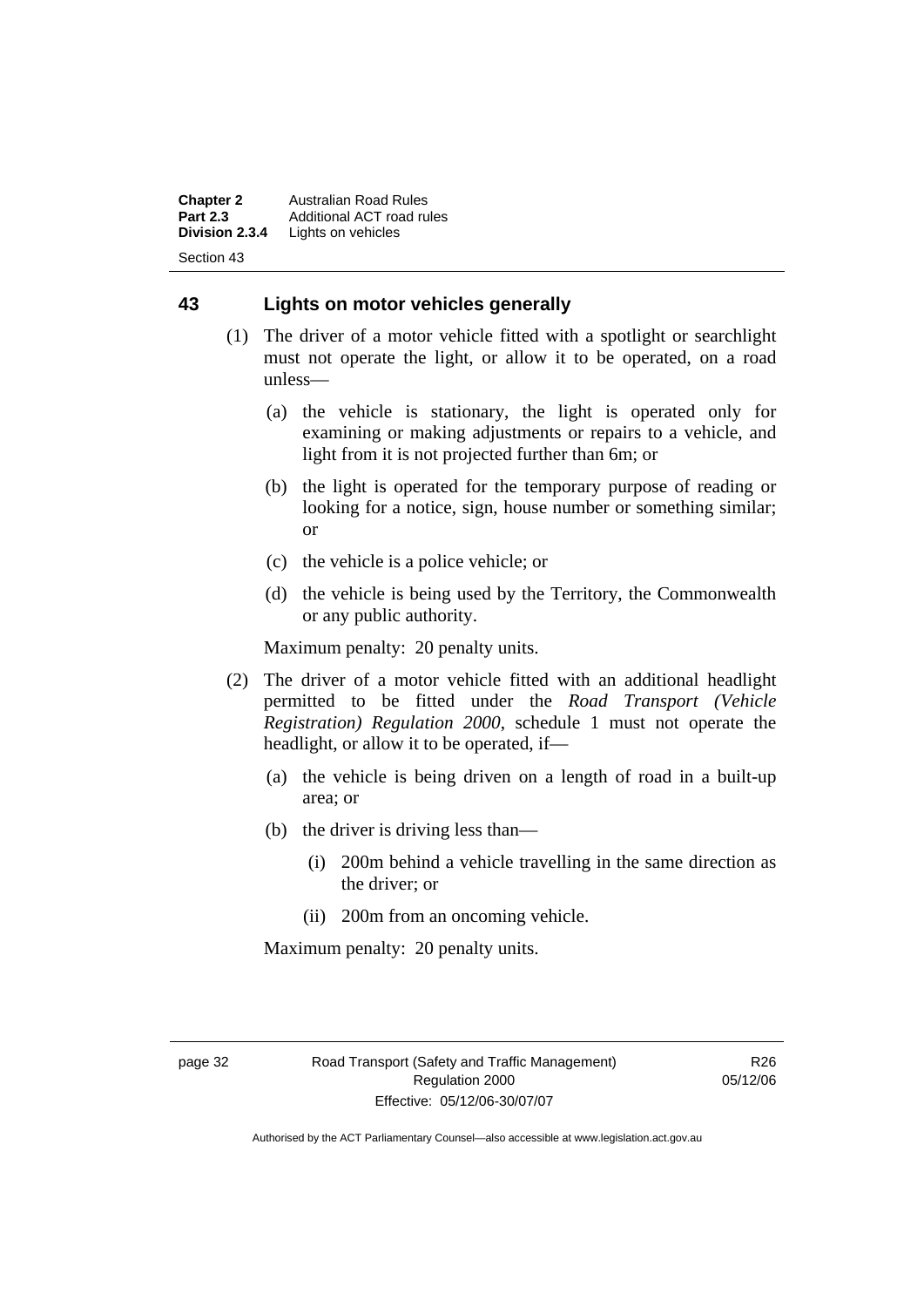#### Section 44

# **Division 2.3.5 Metered parking**

- *Note* The rules of the Australian Road Rules that apply to the parking of vehicles include the following:
	- r 189 (which is about double parking)
	- r 203 (which is about stopping in a parking area for people with disabilities)
	- r 205 (which is about parking for longer than indicated)
	- r 207 (which is about parking where fees are payable)
	- r 208 (which is about parallel parking on a road, except in a median strip parking area)
	- r 209 (which is about parallel parking in a median strip parking area)
	- r 210 (which is about angle parking)
	- r 211 (which is about parking in parking bays).

#### **44 Metered parking—parking in spaces**

- (1) A driver commits an offence if—
	- (a) the driver parks in a metered parking area; and
	- (b) the driver's vehicle is not parked in a metered parking space.

Maximum penalty: 20 penalty units.

 (2) A driver must not park the driver's vehicle in a metered parking space if another vehicle is parked in the space.

Maximum penalty: 20 penalty units.

 (3) A driver who parks in a metered parking space must position the driver's vehicle completely within the space.

Maximum penalty: 20 penalty units.

page 33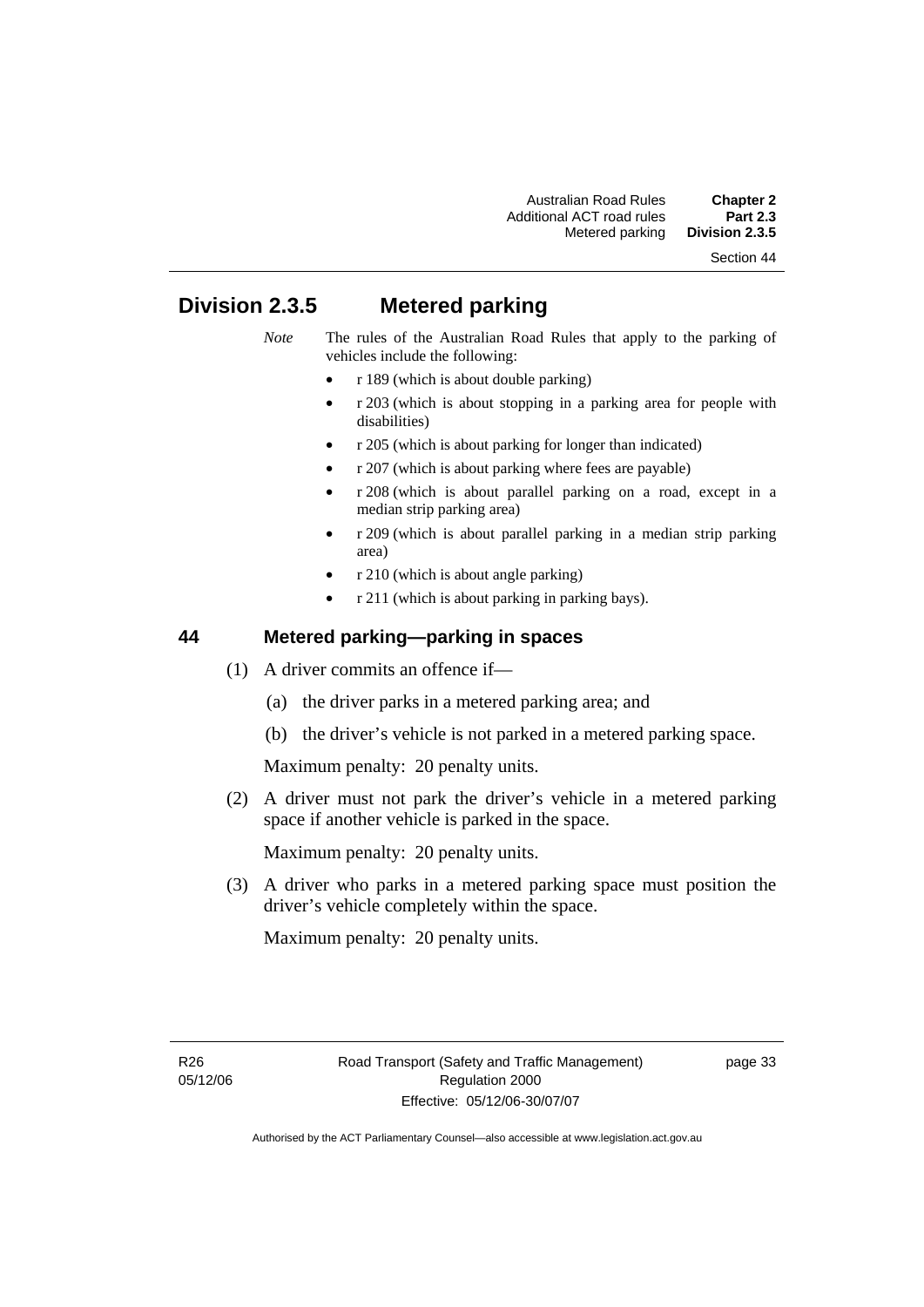| <b>Chapter 2</b> | Australian Road Rules     |
|------------------|---------------------------|
| <b>Part 2.3</b>  | Additional ACT road rules |
| Division 2.3.5   | Metered parking           |
| Section 44A      |                           |

# **44A Metered parking—parking fees**

 (1) A driver must not park in a metered parking space without paying the relevant parking fee for the space.

Maximum penalty: 20 penalty units.

- (2) A driver does not commit an offence against subsection (1) if—
	- (a) the relevant parking fee for the metered parking space is paid immediately after the driver parks the driver's vehicle in the metered parking space; or
	- (b) the parking meter for the metered parking space indicates that the period for which parking in the space has been paid for has not expired; or
	- (c) the parking meter for the metered parking space—
		- (i) is not working; or
		- (ii) is covered with a parking meter hood bearing the words 'out of order time limit applies'.
	- *Note* For other exceptions to s (1), see s 45.

#### **44B Metered parking—maximum length of stay**

 (1) A driver must not allow the driver's vehicle to remain parked in a metered parking space if the parking meter for the space indicates that the period for which parking in the space has been paid for has expired.

Maximum penalty: 20 penalty units.

*Note* For exceptions to s (1), see s 45.

R26 05/12/06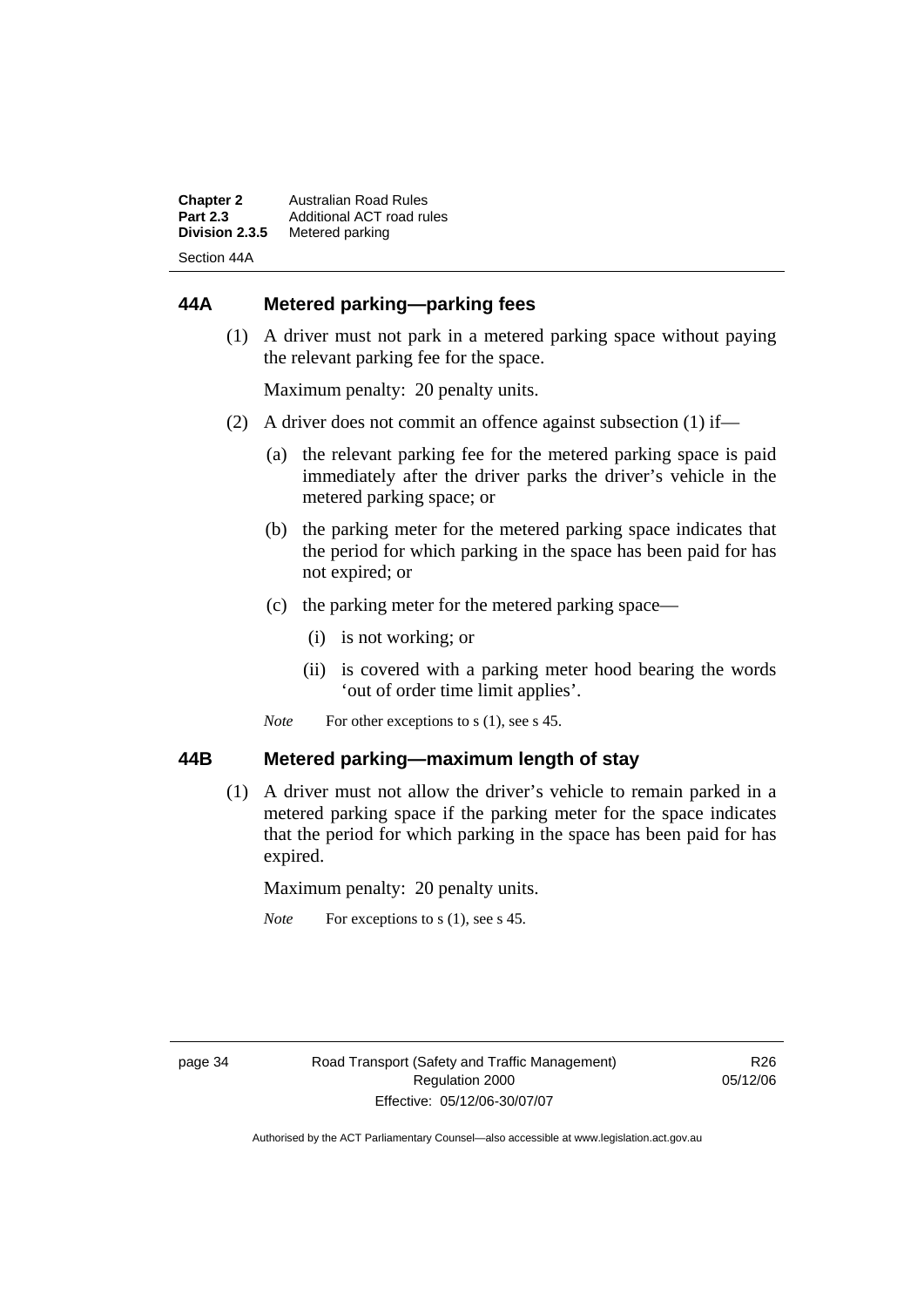(2) A driver must not allow the driver's vehicle to remain parked in a metered parking space for longer than the period (if any) indicated on the metered parking signs applying to the space as the maximum period for which a vehicle may be parked in the space.

Maximum penalty: 20 penalty units.

*Note* For exceptions to s (2), see s 45.

### **45 Metered parking—exceptions to s 44A and s 44B**

Section 44A (Metered parking—parking fees) and section 44B (Metered parking—maximum length of stay) do not apply to—

- (a) a driver for any period the driver's vehicle is parked in a metered parking space outside the controlled parking hours for the space; or
- (b) a driver if—
	- (i) the driver's vehicle is parked in a metered parking space; and
	- (ii) the driver displays in or on the vehicle a current mobility parking scheme authority; and
	- (iii) the driver complies with the conditions (if any) of the authority; or
- (c) a driver if—
	- (i) the driver's vehicle is parked in a metered parking space designated by a *permit zone sign* for use by the holder of a stated kind of parking permit; and
	- (ii) the driver displays in or on the vehicle a current parking permit of that kind; and
	- (iii) the driver complies with the conditions (if any) of the permit.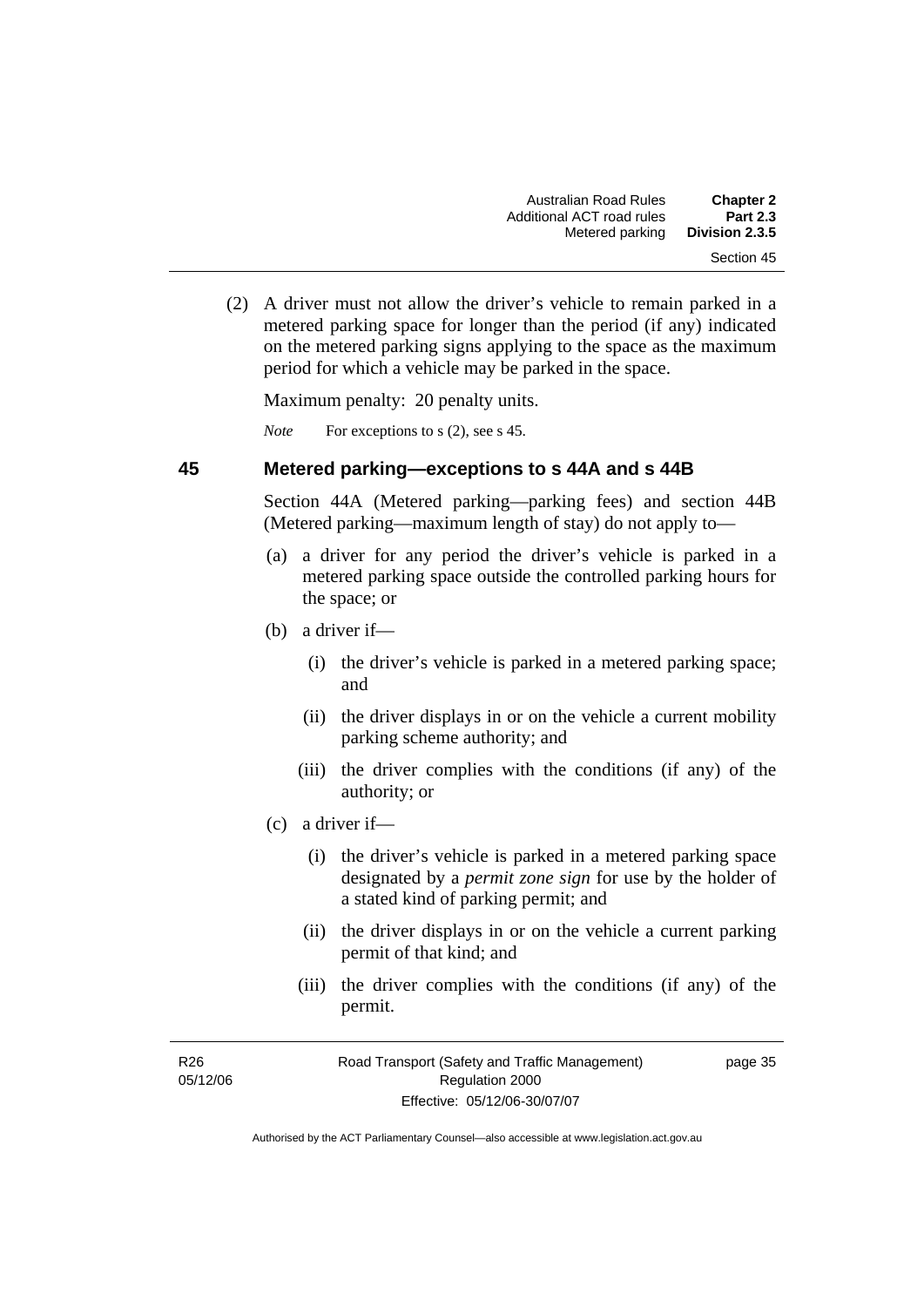**Chapter 2** Australian Road Rules<br>**Part 2.3** Additional ACT road ru **Part 2.3** Additional ACT road rules<br>**Division 2.3.5** Metered parking **Metered parking** Section 46

**46 Temporary closure of metered parking spaces**

- (1) If the road transport authority decides that the use of a metered parking space should be temporarily discontinued, the authority may close the space by—
	- (a) installing a sign, at or near the space, that displays words to the effect that the space is closed; or
	- (b) covering the parking meter applying to the space with a parking meter hood bearing the words 'no parking'.
- (2) A driver must not park in a metered parking space that has been closed under subsection (1).

Maximum penalty: 20 penalty units.

(3) In this section:

*sign* includes a board, device, plate, screen, words or anything else, whether or not installed with or on a traffic sign.

## **47 Misuse of parking meters**

A person must not—

- (a) insert in a parking meter anything other than coins appropriate for the meter; or
- (b) attach anything (for example, advertising material) to a parking meter.

Maximum penalty: 20 penalty units.

*Note* An example is part of the regulation, is not exhaustive and may extend, but does not limit, the meaning of the provision in which it appears (see Legislation Act, s 126 and s 132).

page 36 Road Transport (Safety and Traffic Management) Regulation 2000 Effective: 05/12/06-30/07/07

R26 05/12/06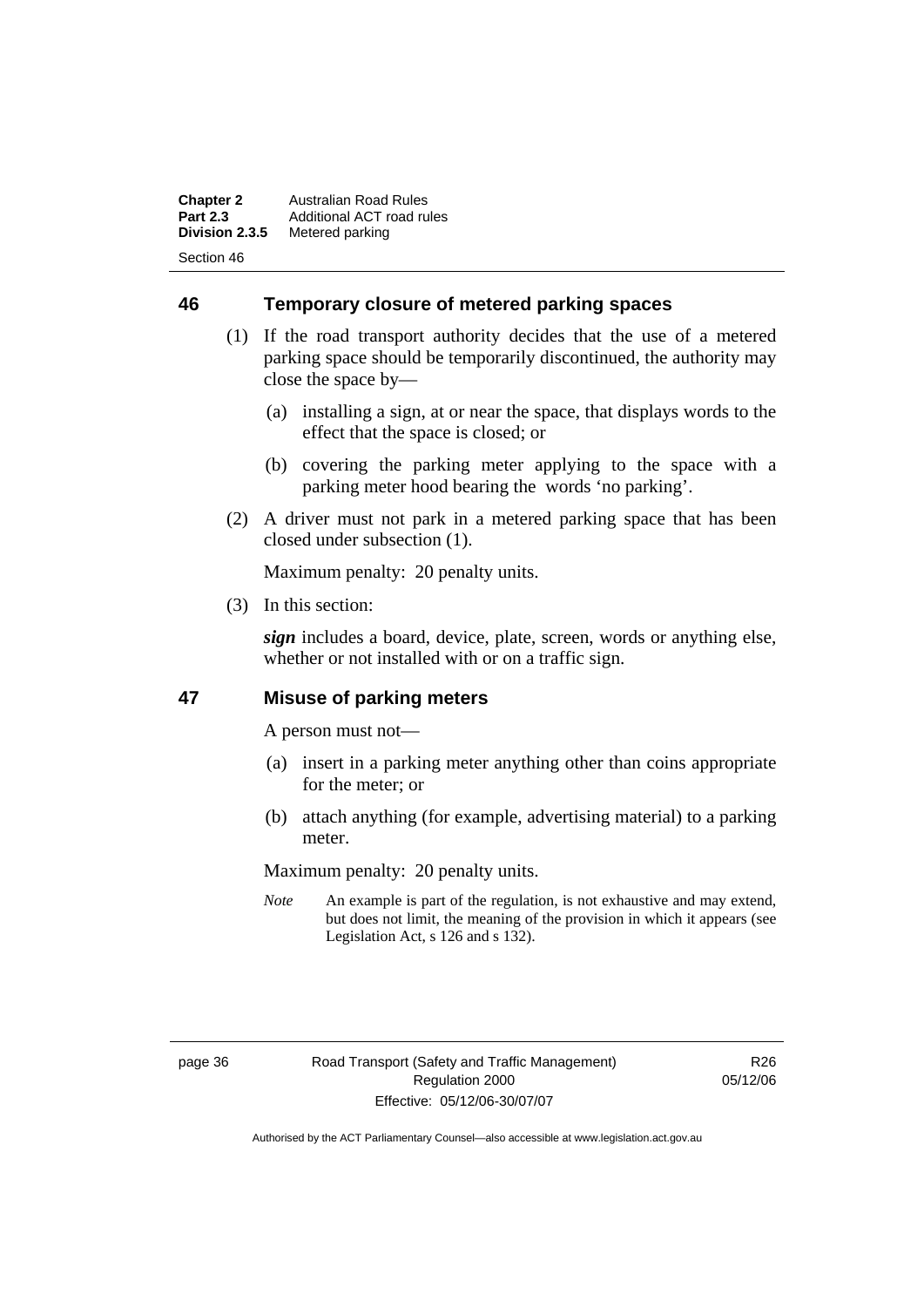# Section 48

#### **48 Interfering with parking meters etc**

A person must not—

- (a) do anything that interferes with (or is likely to interfere with) the proper working of a parking meter; or
- (b) fraudulently operate a parking meter.

Maximum penalty: 20 penalty units.

# **Division 2.3.6 Ticket parking**

#### **49 Ticket parking—parking in spaces**

- (1) A driver commits an offence if—
	- (a) the driver parks in a ticket parking area; and
	- (b) the driver's vehicle is not parked in a ticket parking space.

Maximum penalty: 20 penalty units.

- (2) However, the driver does not commit an offence against subsection (1) if the driver parks in a metered parking space within a ticket parking area and the driver complies with the provisions of division 2.3.5 (Metered parking) in relation to parking in the space.
- (3) A driver must not park the driver's vehicle in a ticket parking space if another vehicle is parked in the space.

Maximum penalty: 20 penalty units.

 (4) A driver who parks in a ticket parking space must position the driver's vehicle completely within the space.

Maximum penalty: 20 penalty units.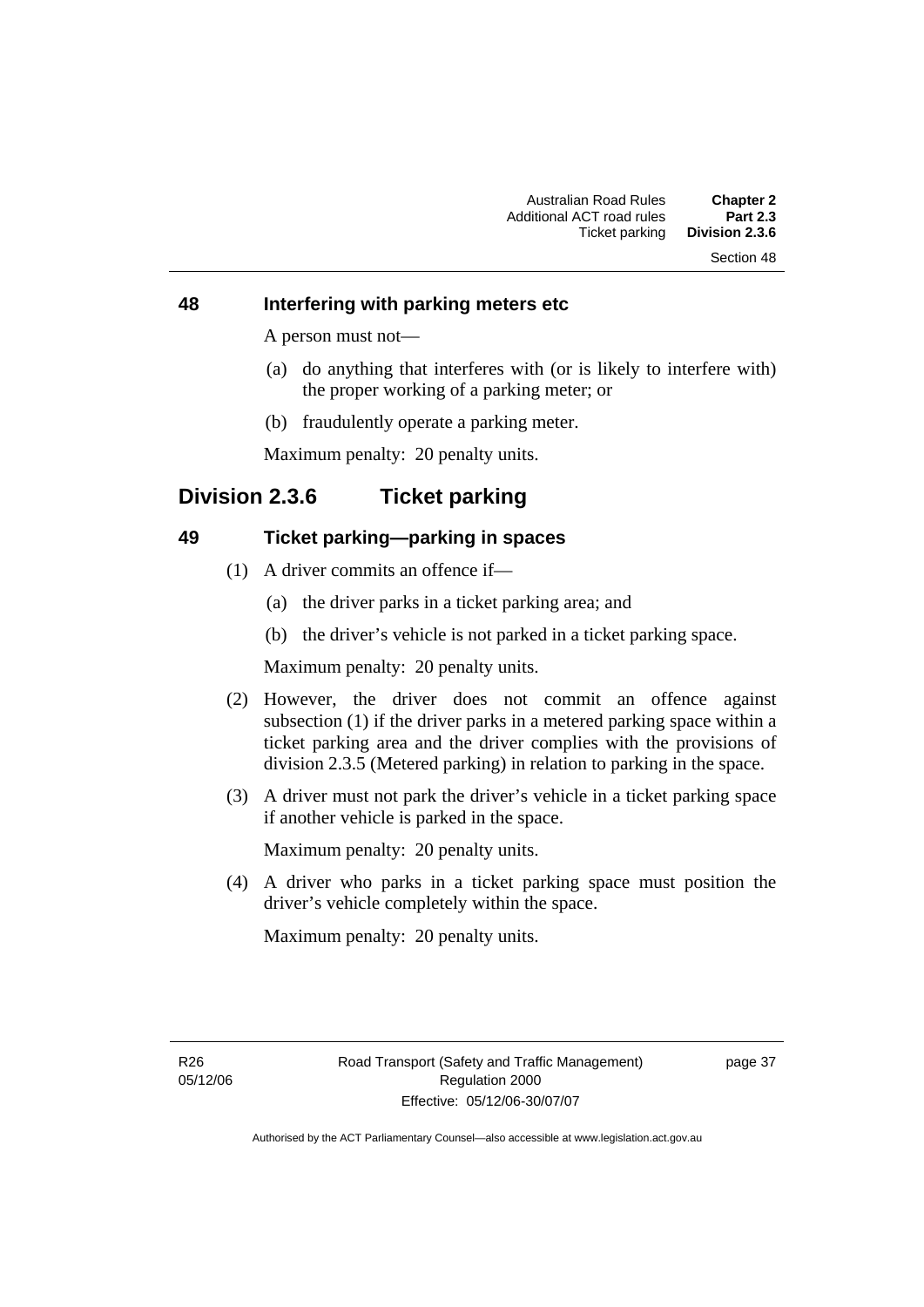**Chapter 2** Australian Road Rules<br>**Part 2.3** Additional ACT road ru **Part 2.3** Additional ACT road rules<br>**Division 2.3.6** Ticket parking **Ticket parking** Section 49A

#### **49A Ticket parking—display of tickets**

- (1) A driver may park the driver's vehicle in a ticket parking area only if—
	- (a) for an RTA multi-stay ticket parking area—
		- (i) a current parking ticket for the area is correctly displayed in or on the vehicle; or
		- (ii) a current part-day parking ticket for another RTA multi-stay ticket parking area is correctly displayed in or on the vehicle; or
		- (iii) a current equivalent all-day parking ticket for another RTA multi-stay ticket parking area is correctly displayed in or on the vehicle; or
	- (b) for any other ticket parking area—a current parking ticket for the area is correctly displayed in or on the vehicle.

Maximum penalty: 20 penalty units.

#### **Examples of ticket parking areas for par (b)**

- 1 a ticket parking area set up by the road transport authority in which parking up to a maximum of 4 hours is permitted by the ticket parking signs applying to the area
- 2 a ticket parking area set up by a parking authority
- *Note 1* Ticket parking areas may be set up by the road transport authority or a parking authority (see s 75A-s 76A).
- *Note 2* An example is part of the regulation, is not exhaustive and may extend, but does not limit, the meaning of the provision in which it appears (see Legislation Act, s 126 and s 132).
- (2) Subsection (1) (a) does not apply to a driver if, immediately after parking in the ticket parking area, the driver—
	- (a) obtains a parking ticket for the ticket parking area and the ticket is correctly displayed in or on the driver's vehicle; or

page 38 Road Transport (Safety and Traffic Management) Regulation 2000 Effective: 05/12/06-30/07/07

R<sub>26</sub> 05/12/06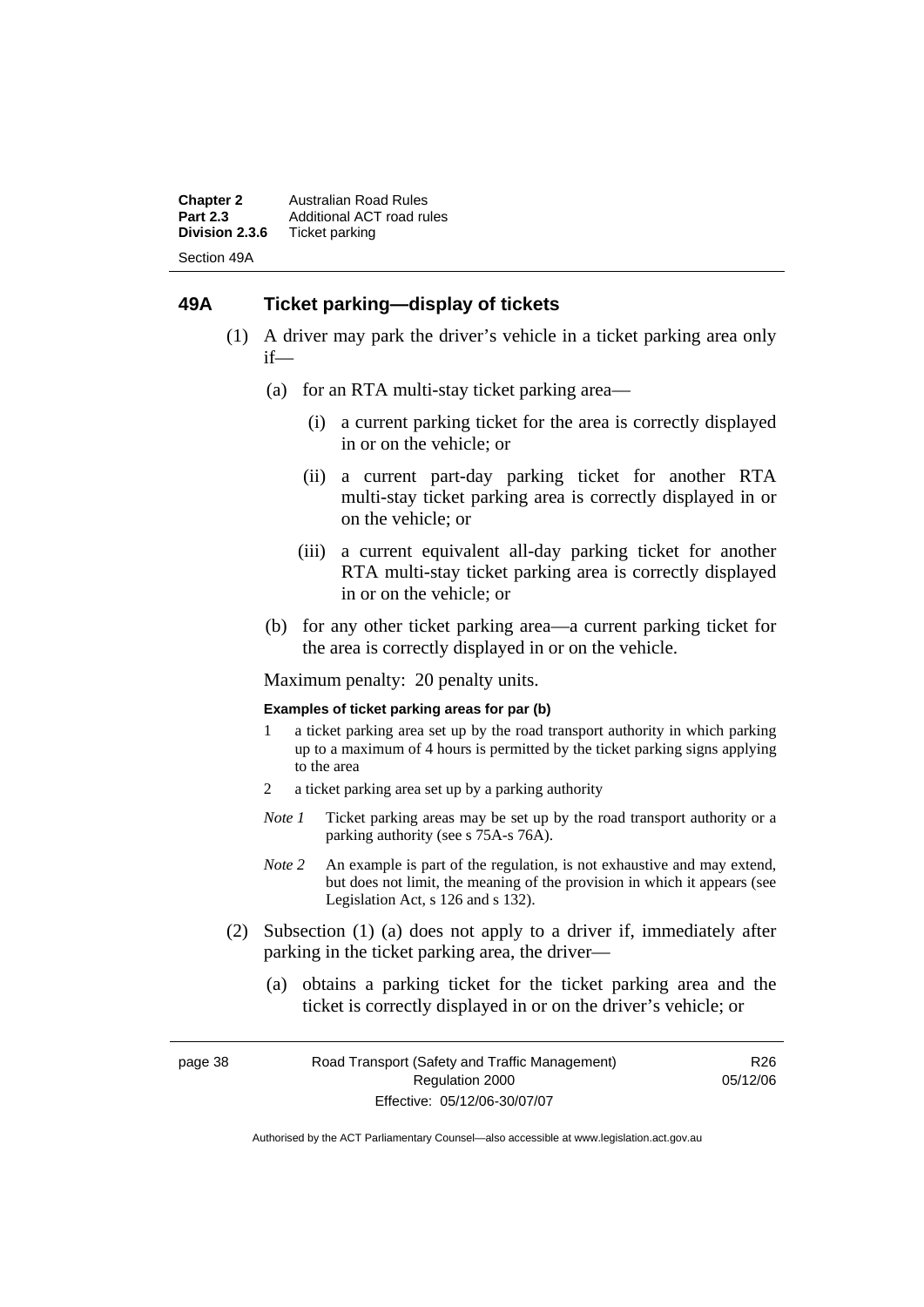| <b>Chapter 2</b> | Australian Road Rules     |
|------------------|---------------------------|
| <b>Part 2.3</b>  | Additional ACT road rules |
| Division 2.3.6   | Ticket parking            |
| Section 49A      |                           |

- (b) correctly displays in or on the driver's vehicle a parking ticket mentioned in subsection (1) (a) (ii) or (iii).
- (3) Subsection (1) (b) does not apply to a driver if, immediately after parking in the ticket parking area, the driver obtains a parking ticket for the ticket parking area and the ticket is correctly displayed in or on the driver's vehicle.
- (4) It is a defence to the prosecution of a driver for an offence against subsection (1) if the driver proves that—
	- (a) a parking ticket was displayed in accordance with the subsection; and
	- (b) the driver took reasonable steps to ensure that the ticket remained correctly displayed while the driver's vehicle was parked in the ticket parking area.

*Note* For other exceptions to s (1), see s 50.

(5) In this section:

*all-day parking ticket*, for a ticket parking area, means a parking ticket for which the relevant parking fee for parking all-day in the area has been paid.

*correctly displayed*—a parking ticket is *correctly displayed* in or on a vehicle if the ticket is displayed—

- (a) in or on the front left-hand side of the vehicle or, if the ticket requires the driver to display the ticket in or on a part of the vehicle, in or on that part of the vehicle; and
- (b) in a way that its expiry date and expiry time, and the ticket parking area for which it is issued, are clearly visible from outside the vehicle.

page 39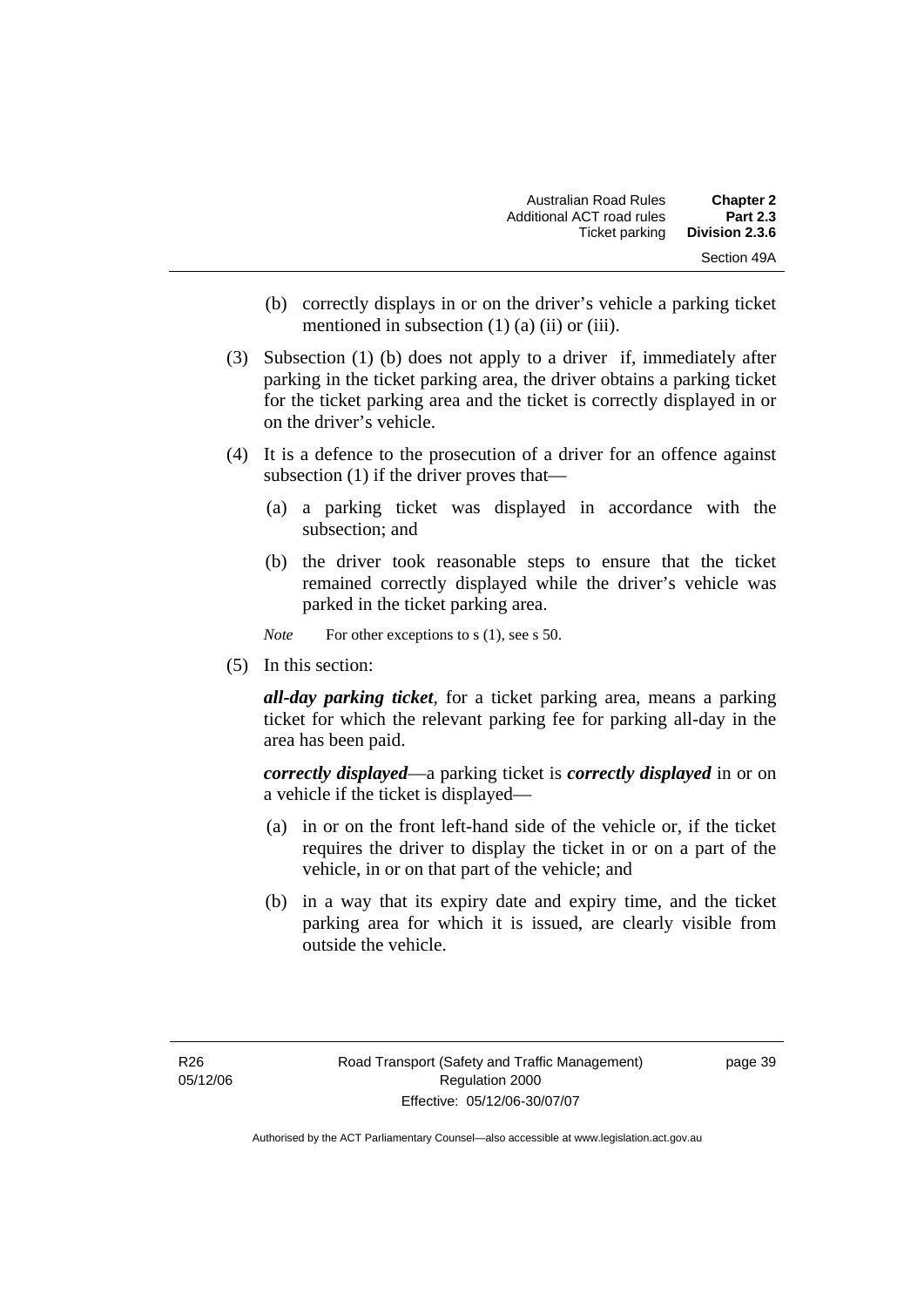| <b>Chapter 2</b> | <b>Australian Road Rules</b> |
|------------------|------------------------------|
| <b>Part 2.3</b>  | Additional ACT road rules    |
| Division 2.3.6   | Ticket parking               |
| Section 49B      |                              |

*equivalent*, for a multi-stay ticket parking area, means another ticket parking area for which the relevant parking fee for an all-day parking ticket for the area is the same or higher.

*part-day parking ticket* means a parking ticket that is not an all-day parking ticket.

*RTA multi-stay ticket parking area* means a ticket parking area set aside under section 76 (2) (a) (Ticket parking schemes—road transport authority) where all-day parking is permitted by the ticket parking signs applying to the area.

#### **49B Ticket parking—maximum length of stay**

 (1) A driver must not allow the driver's vehicle to remain parked in a ticket parking area after the expiry of a parking ticket displayed in or on the vehicle.

Maximum penalty: 20 penalty units.

*Note 1* For when a parking ticket expires, see s 81.

*Note* 2 For exceptions to s (1), see s 50.

 (2) A driver must not allow the driver's vehicle to remain parked in a ticket parking area for longer than the period (if any) indicated on the ticket parking signs applying to the area as the maximum period for which a vehicle may be parked in the area.

Maximum penalty: 20 penalty units.

*Note* For exceptions to s (2), see s 50.

#### **50 Ticket parking—exceptions to s 49A and s 49B**

Section 49A (Ticket parking—display of tickets) and section 49B (Ticket parking—maximum length of stay) do not apply to—

 (a) a driver if the driver parks the driver's vehicle in a metered parking space within a ticket parking area and the driver

| page 40 |  |
|---------|--|
|---------|--|

page 40 Road Transport (Safety and Traffic Management) Regulation 2000 Effective: 05/12/06-30/07/07

R26 05/12/06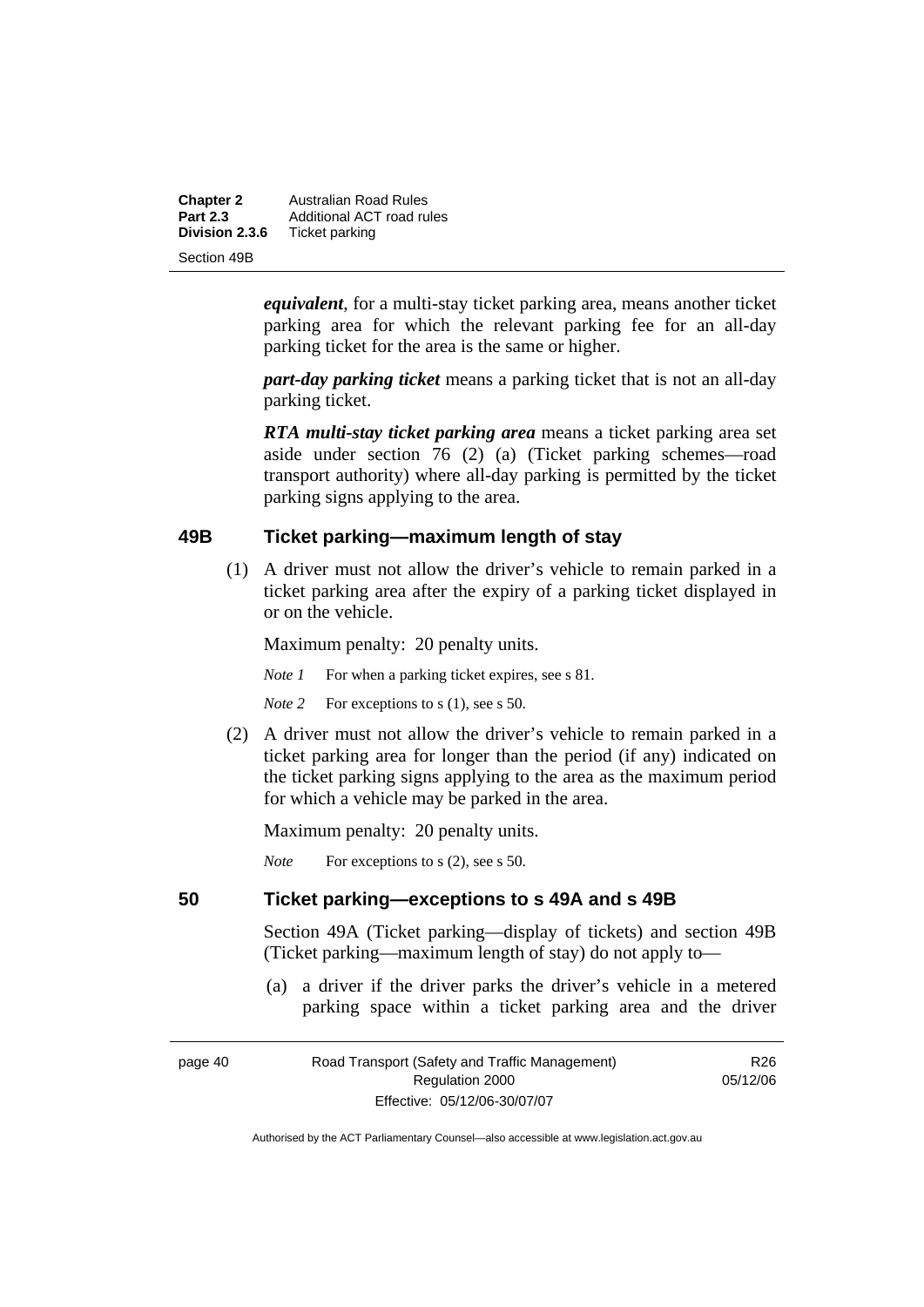complies with the provisions of division 2.3.5 (Metered parking) in relation to parking in the space; or

- (b) a driver for any period the driver's vehicle is parked in a ticket parking space outside the controlled parking hours for the space; or
- (c) a driver if—
	- (i) the driver's vehicle is parked in a ticket parking space; and
	- (ii) the driver displays in or on the vehicle a current mobility parking scheme authority; and
	- (iii) the driver complies with the conditions (if any) of the authority; or
- (d) a driver if—
	- (i) the driver's vehicle is parked in a ticket parking space, or on a length of road in a ticket parking area, designated by a *permit zone sign* for use by the holder of a stated kind of parking permit; and
	- (ii) the driver displays in or on the vehicle a current parking permit of that kind; and
	- (iii) the driver complies with the conditions (if any) of the permit.

# **51 Temporary closure of ticket parking spaces and areas**

 (1) If the road transport authority decides that the use of a ticket parking area, or ticket parking space, should be temporarily discontinued, the authority may close the area or space by—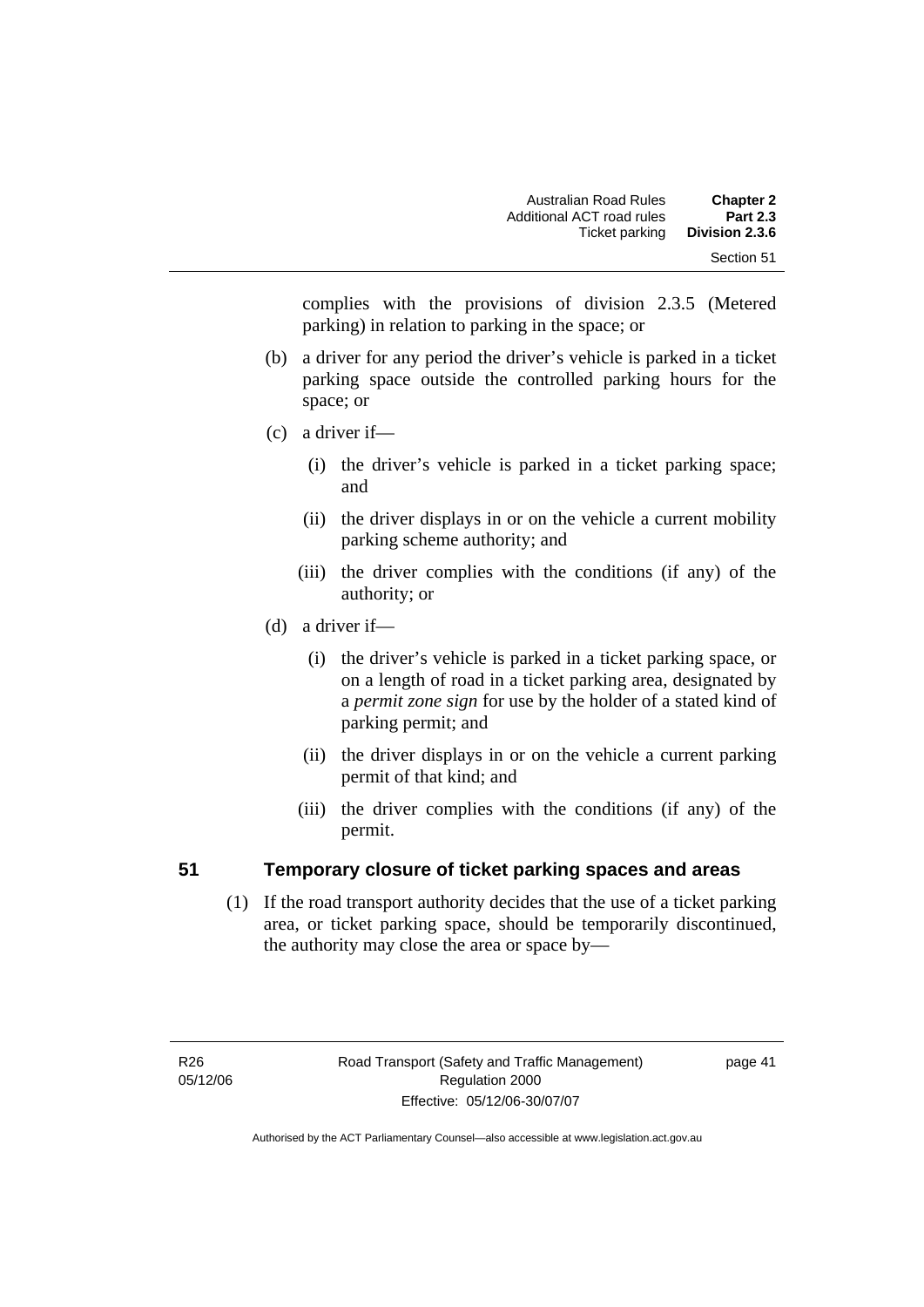| <b>Chapter 2</b> | Australian Road Rules     |  |
|------------------|---------------------------|--|
| <b>Part 2.3</b>  | Additional ACT road rules |  |
| Division 2.3.6   | Ticket parking            |  |
| Section 52       |                           |  |

- (a) for the closure of a ticket parking area—installing a sign, at or near each traffic sign applying to the area, that displays words to the effect that the area is closed; or
- (b) for the closure of a ticket parking space—installing a sign, at or near the space, that displays words to that effect.
- (2) If a parking authority decides that the use of a ticket parking area, or ticket parking space, within its area of operations should be temporarily discontinued, the authority may close the area or space  $by-$ 
	- (a) for the closure of a ticket parking area—installing a sign, at or near each traffic sign applying to the area, that displays words to the effect that the area is closed; or
	- (b) for the closure of a ticket parking space—installing a sign, at or near the space, that displays words to that effect.
	- *Note* Section 75A provides for the road transport authority to declare parking authorities and s 76A provides for the operation of ticket parking schemes by parking authorities.
- (3) A driver must not park in a ticket parking area or ticket parking space that has been closed under subsection (1) or (2).

(4) In this section:

*sign* includes a board, device, plate, screen, words or anything else, whether or not installed with or on a traffic sign.

## **52 Use of false or damaged parking tickets etc**

- (1) This section applies in relation to a vehicle that is parked in a ticket parking space within a ticket parking area.
- (2) A person must not display in or on the vehicle—

page 42 Road Transport (Safety and Traffic Management) Regulation 2000 Effective: 05/12/06-30/07/07

R26 05/12/06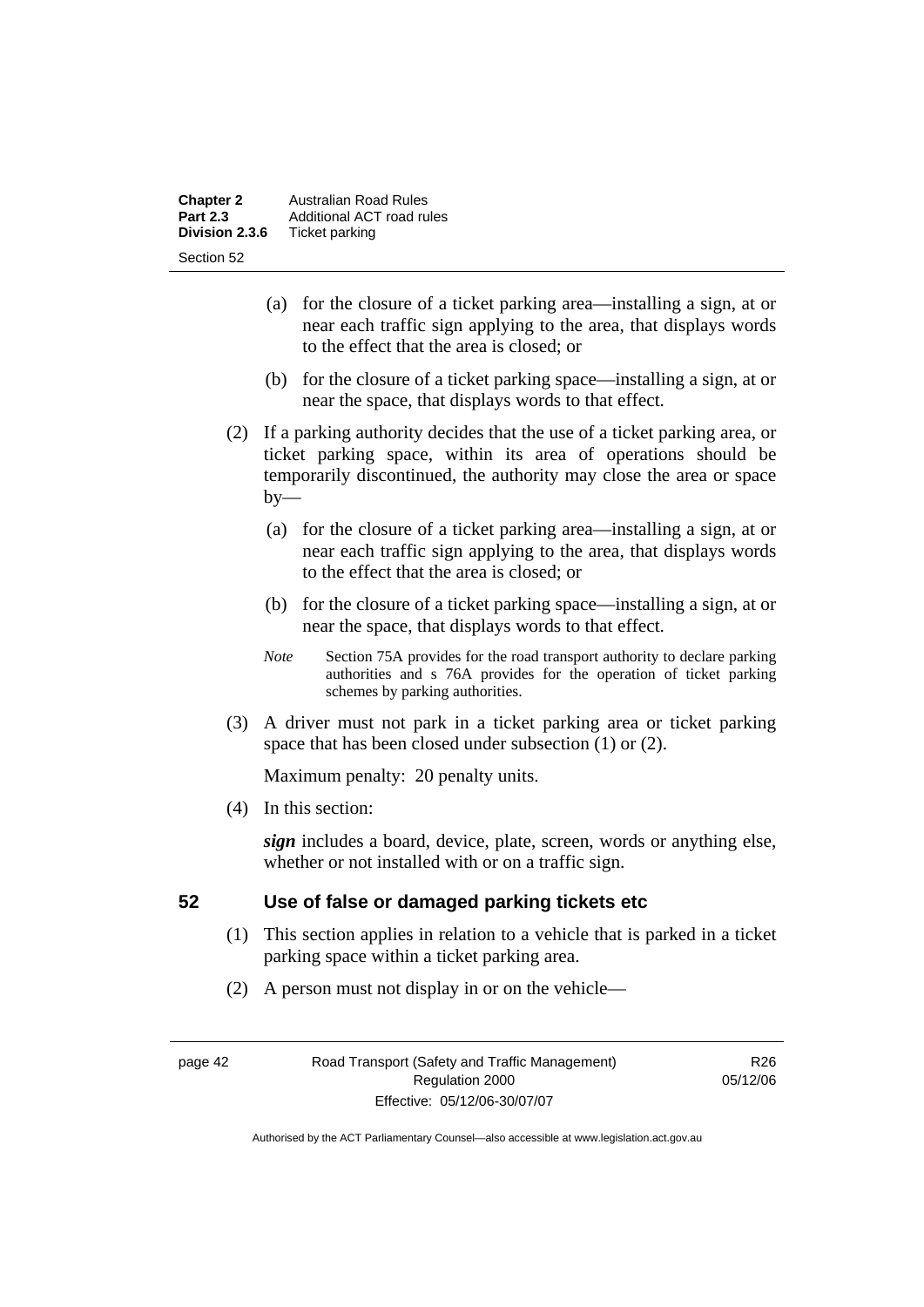- (a) anything resembling a parking ticket that falsely suggests that the relevant parking fee for parking in the space has been paid; or
- (b) a parking ticket that has been changed, damaged or defaced.

 (3) Subsection (2) does not apply if the parking ticket was not changed, damaged or defaced in a material particular.

#### **53 Misuse of parking ticket machines**

A person must not—

- (a) insert in a parking ticket machine anything other than coins, or another means of payment, appropriate for the machine; or
- (b) attach anything (for example, advertising material) to a parking ticket machine.

Maximum penalty: 20 penalty units.

*Note* An example is part of the regulation, is not exhaustive and may extend, but does not limit, the meaning of the provision in which it appears (see Legislation Act, s  $126$  and s  $132$ ).

#### **54 Interfering with parking ticket machines etc**

A person must not—

- (a) do anything that interferes with (or is likely to interfere with) the proper working of a parking ticket machine; or
- (b) fraudulently operate a parking ticket machine.

Maximum penalty: 20 penalty units.

#### **55 Interfering with parking tickets**

A person commits an offence if—

R26 05/12/06 Road Transport (Safety and Traffic Management) Regulation 2000 Effective: 05/12/06-30/07/07

page 43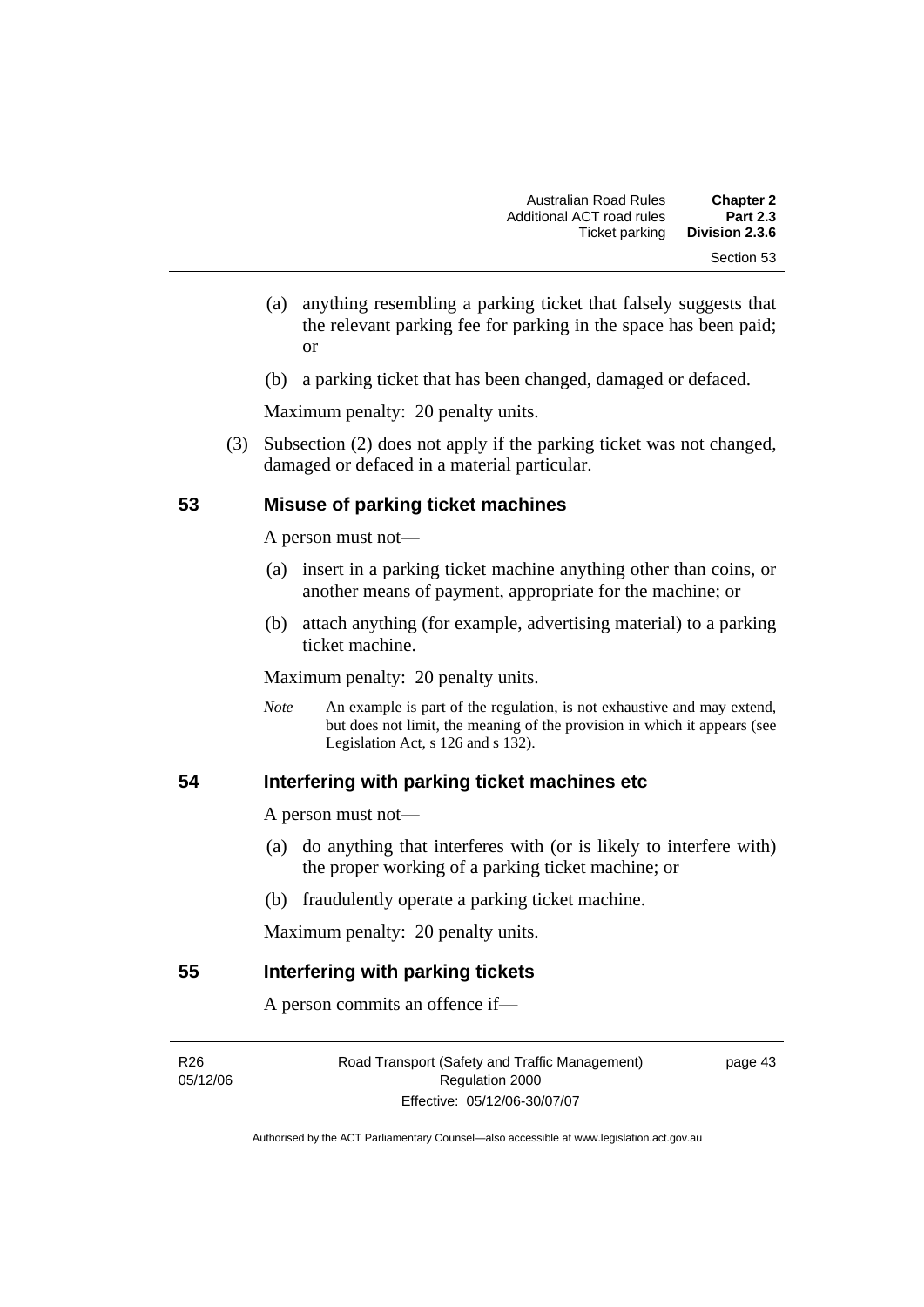| <b>Chapter 2</b> | Australian Road Rules                           |
|------------------|-------------------------------------------------|
| <b>Part 2.3</b>  | Additional ACT road rules                       |
| Division 2.3.7   | Other ACT road rules about stopping and parking |
| -Section 56      |                                                 |

- (a) the person removes, changes, damages, defaces or otherwise interferes with a parking ticket that is in or on a vehicle; and
- (b) the vehicle is parked in a ticket parking area; and
- (c) the person is not—
	- (i) the driver of the vehicle; or
	- (ii) the responsible person for the vehicle.

# **Division 2.3.7 Other ACT road rules about stopping and parking**

*Note* The Australian Road Rules contains rules about the stopping and parking of vehicles, including the following:

- r 189 (which is about double parking)
- r 203 (which is about stopping in a parking area for people with disabilities)
- r 205 (which is about parking for longer than indicated)
- r 207 (which is about parking where fees are payable)
- r 208 (which is about parallel parking on a road, except in a median strip parking area)
- r 209 (which is about parallel parking in a median strip parking area)
- r 210 (which is about angle parking)
- r 211 (which is about parking in parking bays).

#### **56 Unauthorised use of parking permits and mobility parking scheme authorities**

 (1) A driver must not display a parking permit in or on the driver's vehicle if the driver is not entitled to do so under the conditions of the permit.

Maximum penalty: 20 penalty units.

| page 44 | Road Transport (Safety and Traffic Management) | R <sub>26</sub> |
|---------|------------------------------------------------|-----------------|
|         | Regulation 2000                                | 05/12/06        |
|         | Effective: 05/12/06-30/07/07                   |                 |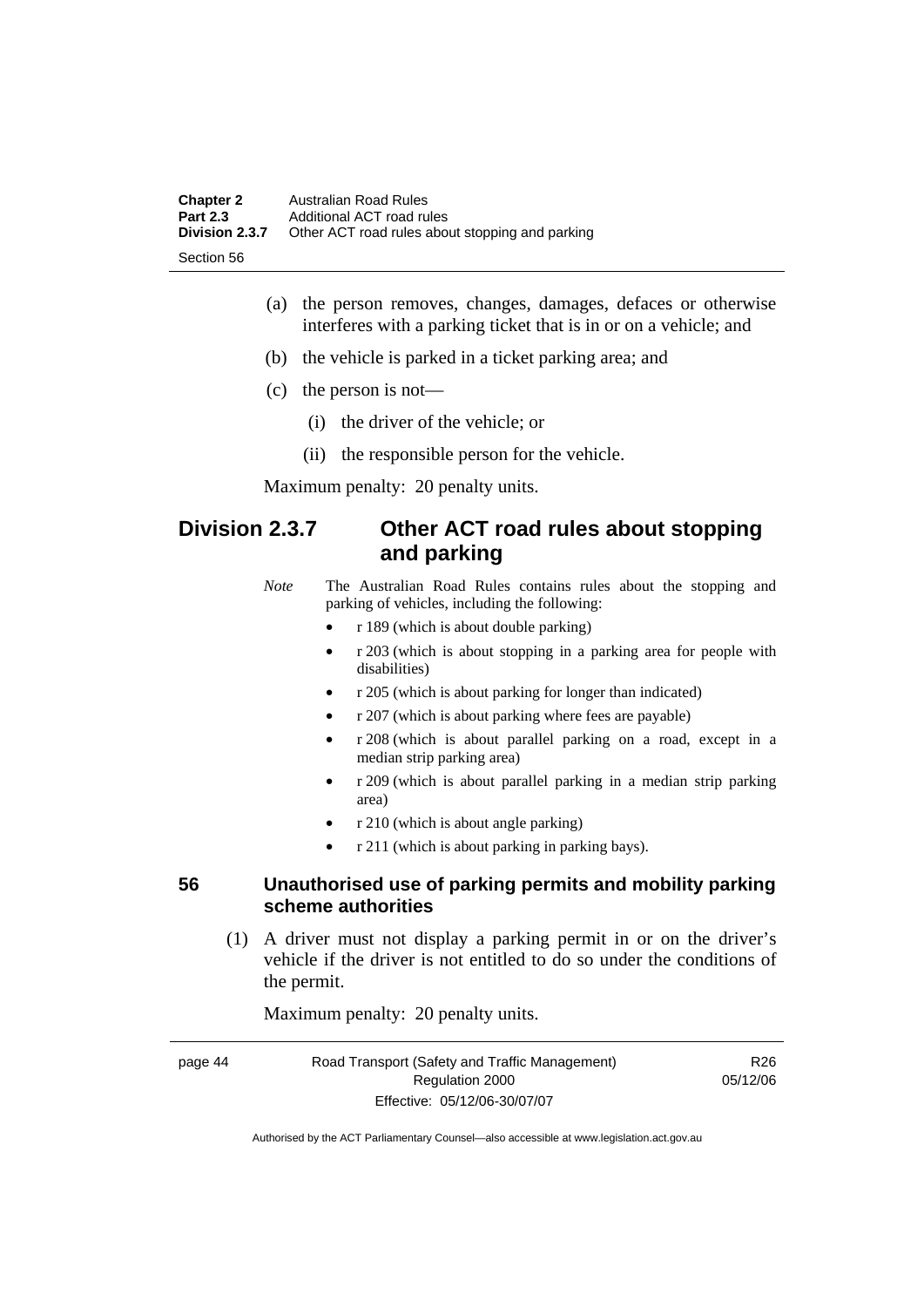(2) A driver must not display a mobility parking scheme authority in or on the driver's vehicle if the driver is not entitled to do so under the conditions of the authority.

Maximum penalty: 20 penalty units.

#### **56A Interfering with parking permits and mobility parking scheme authorities**

A person commits an offence if—

- (a) the person removes, changes, damages, defaces or otherwise interferes with a parking permit or mobility parking scheme authority that is in or on a vehicle; and
- (b) the person is not—
	- (i) the driver of the vehicle; or
	- (ii) the responsible person for the vehicle; or
	- (iii) the person to whom the permit or authority was issued.

Maximum penalty: 20 penalty units.

#### **57A Stopping public buses in bus zones and at bus stops**

- (1) The driver of a public bus must not stop in a bus zone unless the driver—
	- (a) is dropping off, or picking up, passengers; or
	- (b) is stopping for a regular route service.

Maximum penalty: 20 penalty units.

- (2) Subsection (1) does not apply to the driver of a public bus that is not permitted to stop in the bus zone by information on or with the *bus zone sign* applying to the bus zone.
	- *Note* The driver would contravene the Australian Road Rules, r 183.

| R <sub>26</sub> | Road Transport (Safety and Traffic Management) | page 45 |
|-----------------|------------------------------------------------|---------|
| 05/12/06        | Regulation 2000                                |         |
|                 | Effective: 05/12/06-30/07/07                   |         |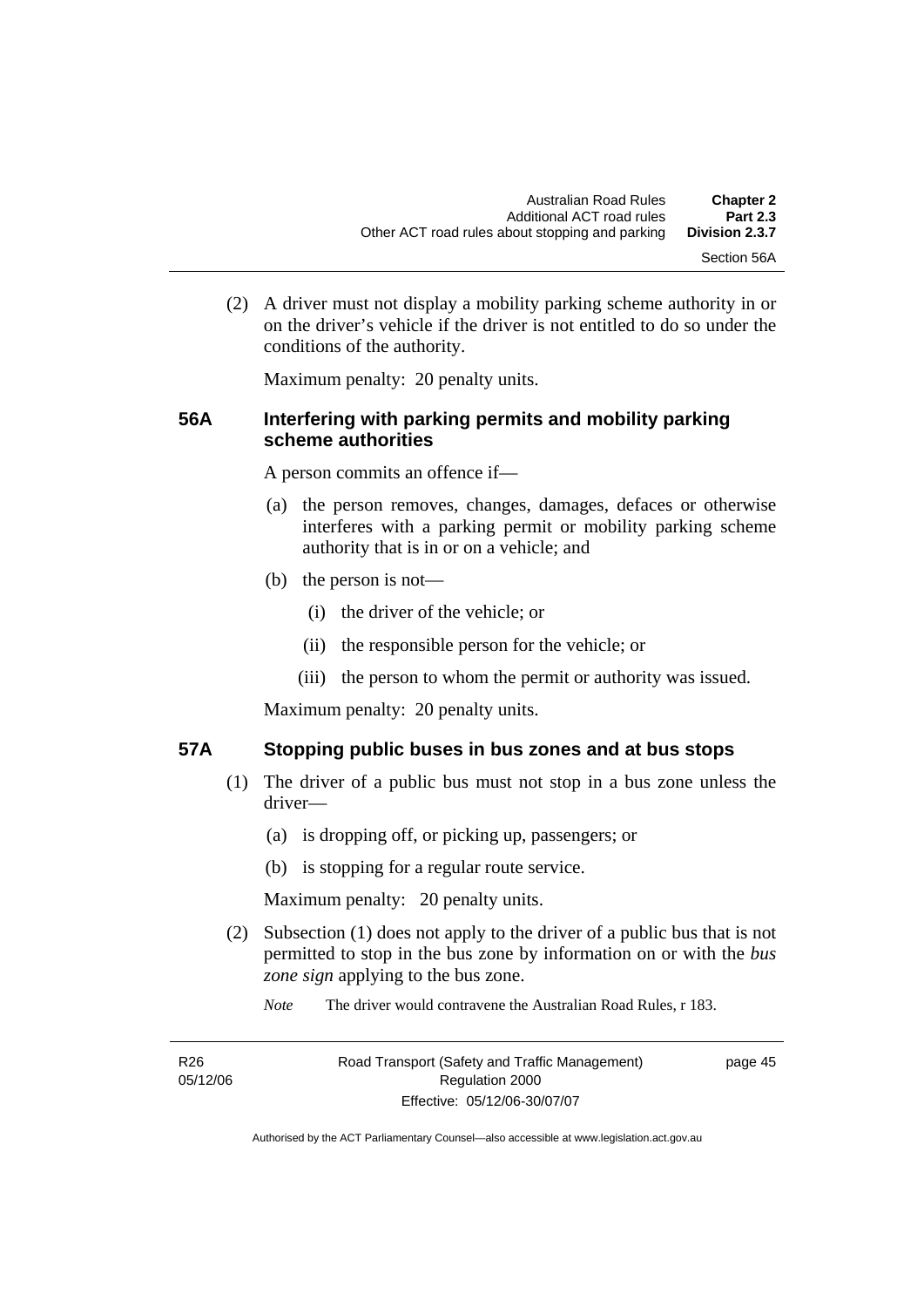| <b>Chapter 2</b> | Australian Road Rules                           |
|------------------|-------------------------------------------------|
| <b>Part 2.3</b>  | Additional ACT road rules                       |
| Division 2.3.7   | Other ACT road rules about stopping and parking |
| Section 58       |                                                 |

- (3) The driver of a public bus must not stop at a bus stop, or on the road, within 20m before a sign on the road that indicates the bus stop, and 10m after the sign, unless the driver—
	- (a) stops at a place on a length of road, or in an area, to which a parking control sign applies and the driver is permitted to stop at that place under the Australian Road Rules; or
	- (b) is dropping off, or picking up, passengers; or
	- (c) is stopping for a regular route service.

(4) In this section:

*bus stop*—see the Australian Road Rules, rule 195.

*bus zone*—see the Australian Road Rules, rule 183.

*bus zone sign*—see the Australian Road Rules, schedule 2, schedule 3, rule 314, rule 315 and rule 316.

*regular route service*—see the *Road Transport (Public Passenger Services) Act 2001*, section 12 (What is a regular route service?).

#### **58 Stopping in an emergency etc or to comply with another law**

(1) In this section:

*stopping or parking provision of this chapter* means a provision of the following divisions:

- (a) division 2.3.5 (Metered parking);
- (b) division 2.3.6 (Ticket parking);
- (c) division 2.3.7 (Other ACT road rules about stopping and parking).

R26 05/12/06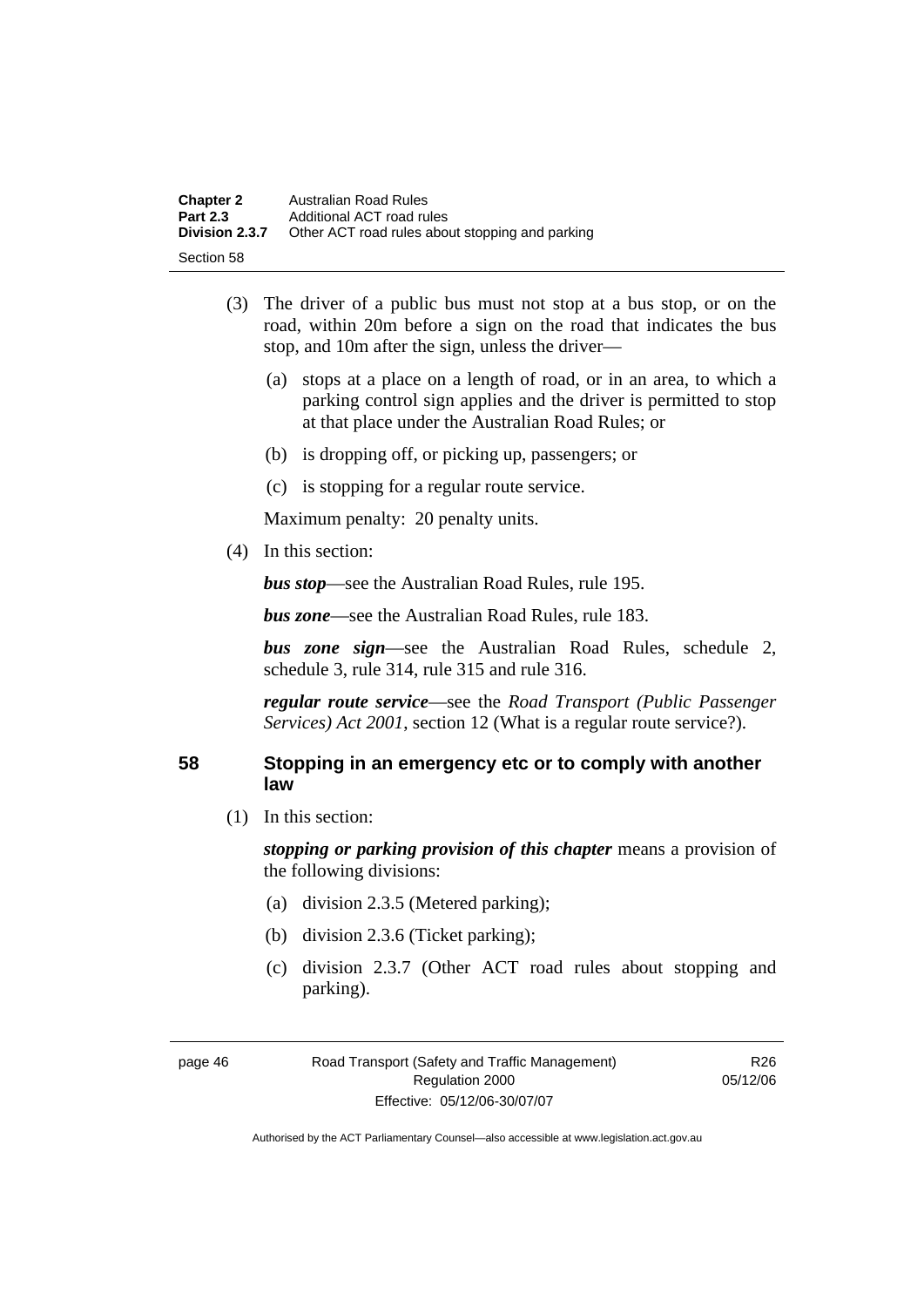- (2) A stopping or parking provision of this chapter does not apply to a driver if—
	- (a) the driver stops at a particular place, or in a particular way, to avoid a collision, and the driver stops for no longer than is necessary to avoid the collision; or
	- (b) the driver stops at a particular place, or in a particular way, because the driver's vehicle is disabled, and the driver stops for no longer than is necessary for the vehicle to be moved safely to a place where the driver is permitted to park the vehicle under the Australian Road Rules and a stopping or parking provision of this chapter; or
	- (c) the driver stops at a particular place, or in a particular way, to deal with a medical or other emergency, and the driver stops for no longer than is necessary in the circumstances; or
	- (d) the driver stops at a particular place, or in a particular way, because the condition of the driver, a passenger, or the driver's vehicle makes it necessary for the driver to stop in the interests of safety, and the driver stops for no longer than is necessary in the circumstances; or
	- (e) the driver stops at a particular place, or in a particular way, to comply with a provision of the Australian Road Rules or a provision of another law, and the driver stops for no longer than is necessary to comply with the provision.

page 47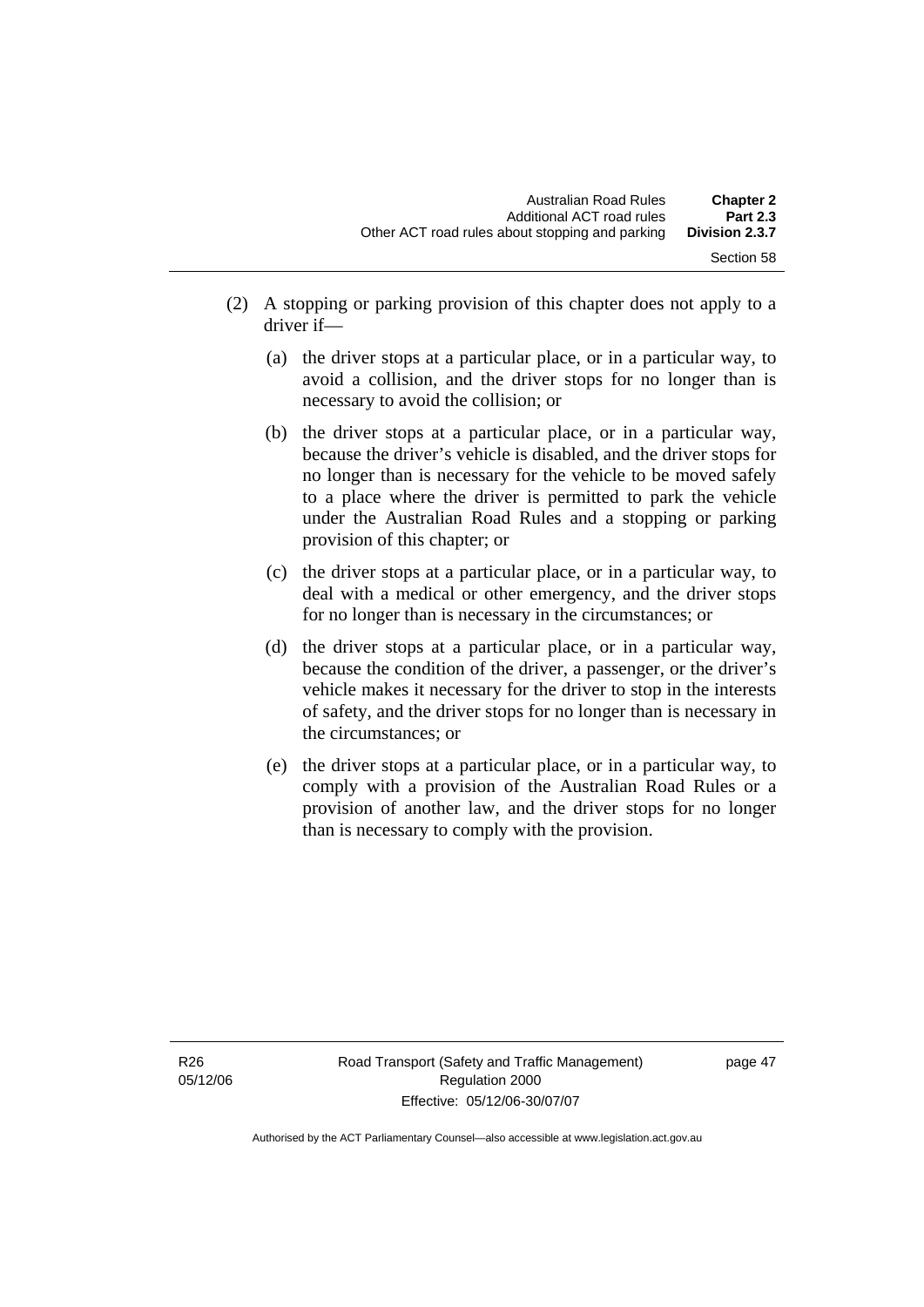**Chapter 2** Australian Road Rules<br>**Part 2.3** Additional ACT road ru **Part 2.3** Additional ACT road rules<br>**Division 2.3.8** Other ACT road rules **Division 2.3.8** Other ACT road rules Section 59

# **Division 2.3.8 Other ACT road rules**

#### **59 Carrying dangerous substances**

 (1) A person must not drive or park a vehicle that is carrying an explosive substance in, directly above, or within 50m of either end of, a major road tunnel.

Maximum penalty: 30 penalty units.

(2) In this section:

#### *explosive substance*—

- (a) see the *Dangerous Substances Act 2004*, section 73, definition of *explosive*; and
- (b) includes any other dangerous substance under that Act that can explode.

*major road tunnel* means—

- (a) the road tunnel on Parkes Way in the Division of Acton, Canberra Central District; or
- (b) the road tunnel on Capital Circle in the Division of Capital Hill, Canberra Central District.

## **60 Interrupting funeral processions etc**

A driver must not interfere with, or interrupt, the free passage of—

- (a) a funeral procession or any other lawful procession; or
- (b) any vehicle or person forming part of a procession mentioned in paragraph (a).

Maximum penalty: 20 penalty units.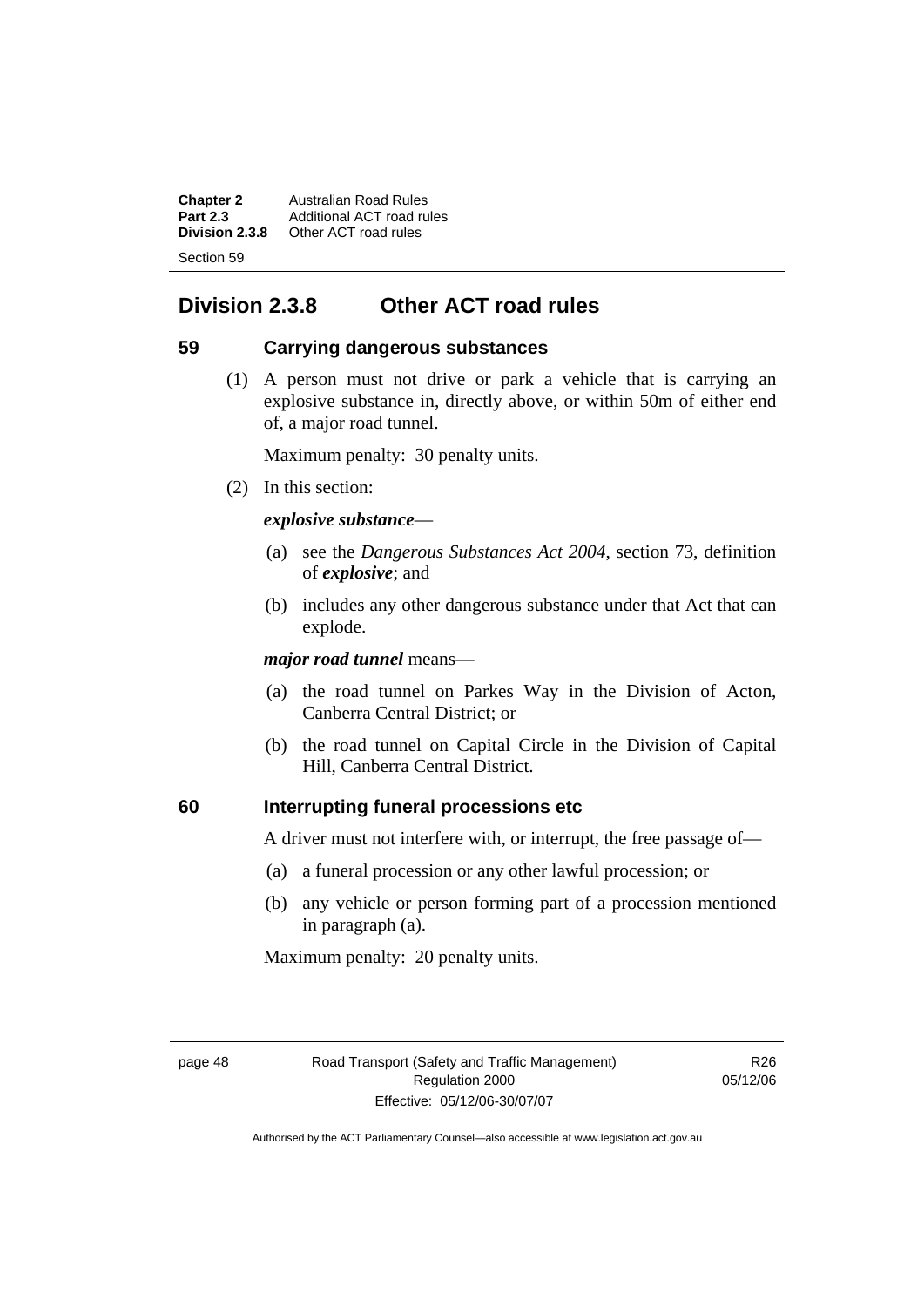#### Section 61

#### **61 Driving on roads closed to traffic**

A person must not drive a vehicle on a road that is closed to traffic under the Act, section 30.

Maximum penalty: 20 penalty units.

#### **62 Use of wheeled recreational devices and wheeled toys on roads**

 (1) A person must not travel in or on a wheeled recreational device or wheeled toy on a road while it is attached to another vehicle.

Maximum penalty: 20 penalty units.

 (2) A person travelling in or on a wheeled recreational device or wheeled toy on a road must not permit it to be drawn by another vehicle.

Maximum penalty: 20 penalty units.

 (3) A person must not travel in or on a wheeled recreational device or wheeled toy on a road if anyone travelling in or on it is completely or partly assisted in propelling it by means other than human power or gravity.

Maximum penalty: 20 penalty units.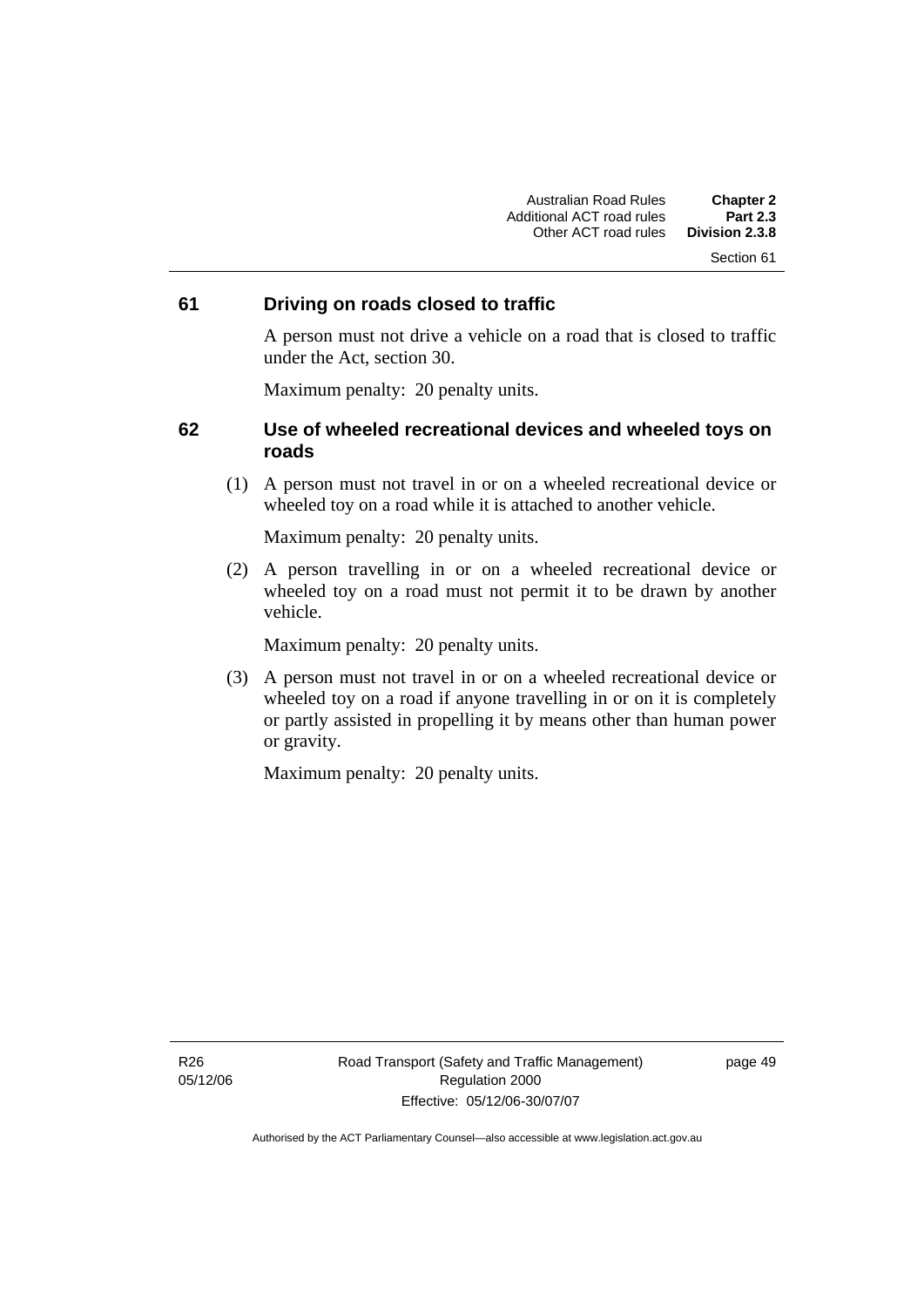**Chapter 2** Australian Road Rules<br>**Part 2.4** Other provisions **Other provisions** 

Section 63

# **Part 2.4 Other provisions**

### **63 Devices that are prescribed traffic control devices—Act, dict, def** *prescribed traffic control device*

The following things are prescribed traffic control devices:

- (a) any traffic control device that has effect for the Australian Road Rules under the Australian Road Rules, rule 315;
- (b) any traffic-related item that has effect for the Australian Road Rules under the Australian Road Rules, rule 319;
- (c) any pay parking device, pay parking sign and parking meter hood;
- (d) any device, plate, screen, words or anything else on or with anything mentioned in paragraph (a), (b) or (c).

#### **64 Preventing prescribed traffic control devices being clearly visible**

 (1) A person must not (except with the approval of the road transport authority) place anything in a position that prevents, or is likely to prevent, a prescribed traffic control device from being clearly visible to the road users to whom it is intended to apply.

Maximum penalty: 20 penalty units.

*Note* The Act, s 19 (1) also makes it an offence for a person to install or display (or interfere, change or remove) a prescribed traffic control device without appropriate authority.

page 50 Road Transport (Safety and Traffic Management) Regulation 2000 Effective: 05/12/06-30/07/07

R<sub>26</sub> 05/12/06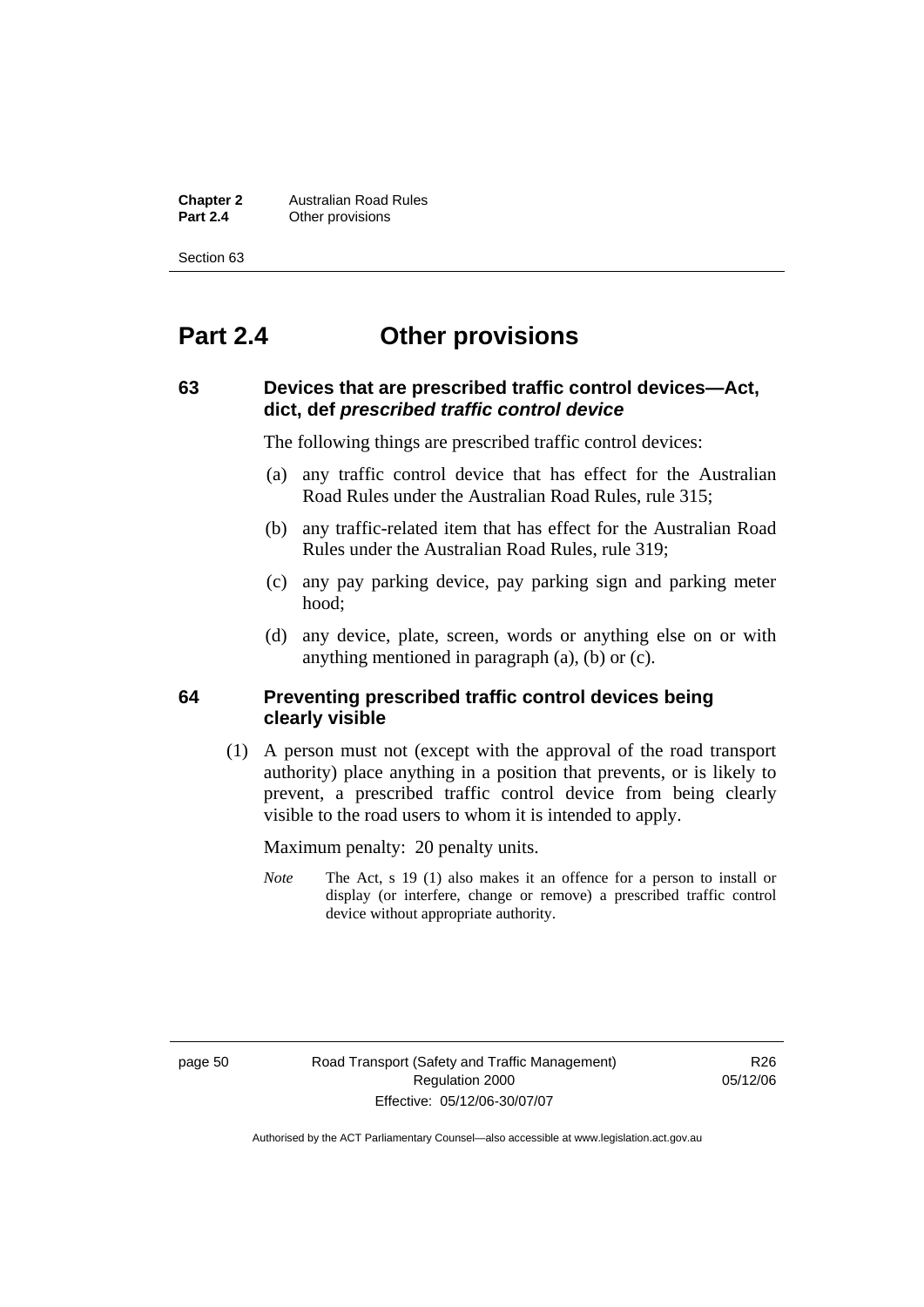- (2) The road transport authority, a police officer or an authorised person—
	- (a) may, orally or in writing, direct a person who has contravened subsection (1) by placing something to remove the thing within a stated reasonable time; or
	- (b) may remove the thing.
- (3) If a person is given a direction under subsection (2) (a), the person must comply with the direction.

#### **65 Use of** *do not overtake turning vehicle sign*

A person must not drive a motor vehicle or combination displaying a *do not overtake turning vehicle sign* unless the motor vehicle or combination, together with any load or projection, is at least 7.5m long.

Maximum penalty: 20 penalty units.

#### **66 Approvals etc by road transport authority**

- (1) For the Australian Road Rules and this regulation, the road transport authority may, in writing—
	- (a) approve a protective helmet for bicycle riders as an approved bicycle helmet; or
	- (b) approve a child restraint as an approved child restraint; or
	- (c) approve a protective helmet for motorbike riders as an approved motorbike helmet; or
	- (d) approve a canopy, cage or other device fitted to a vehicle; or
	- (e) declare a person to be an emergency worker.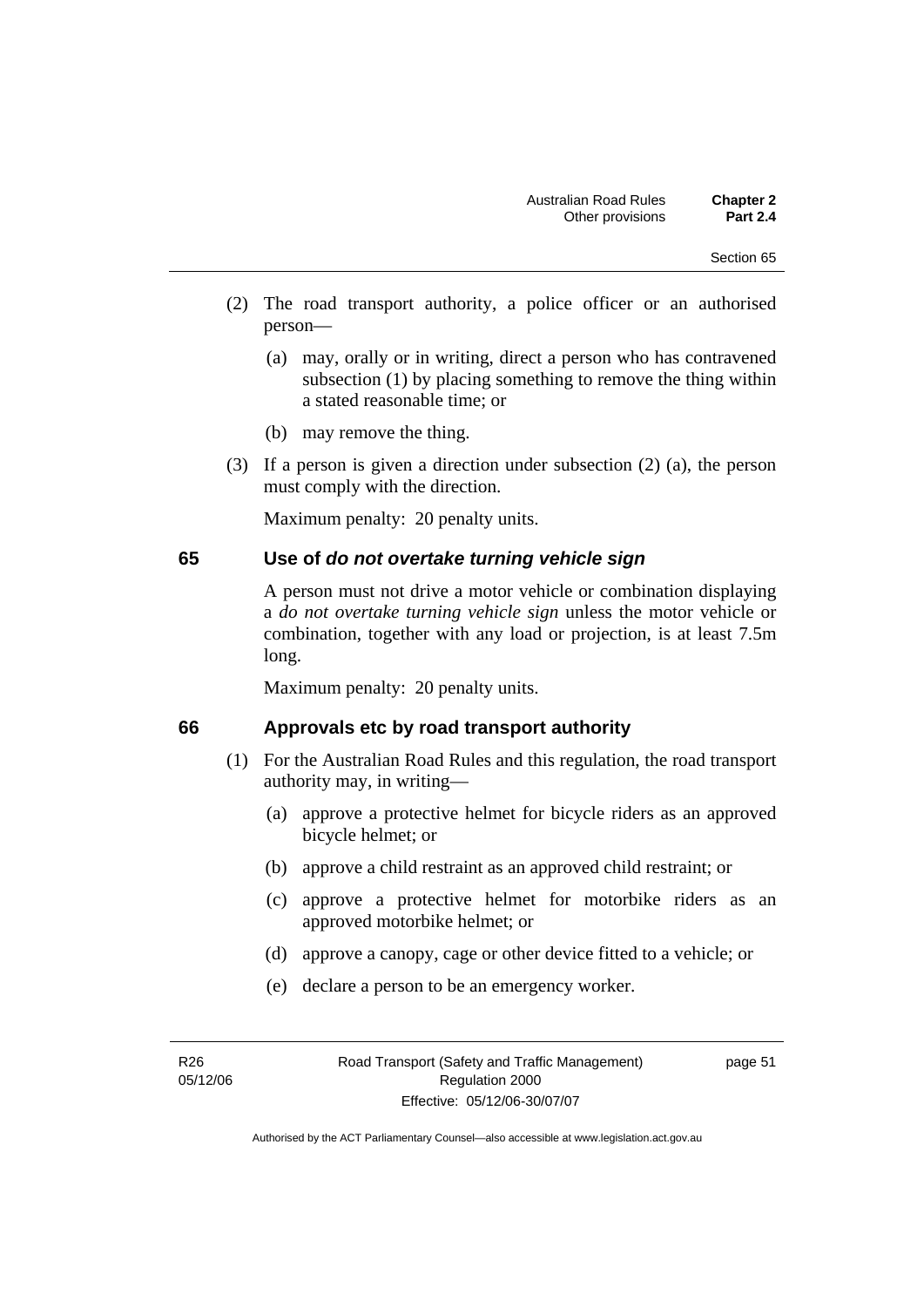| <b>Chapter 2</b> | <b>Australian Road Rules</b> |
|------------------|------------------------------|
| <b>Part 2.4</b>  | Other provisions             |

Section 67

- (2) An approval or declaration is a disallowable instrument.
	- *Note* A disallowable instrument must be notified, and presented to the Legislative Assembly, under the Legislation Act.

#### **67 Exemption from requirement about riding on motorbikes**

The road transport authority may, for the purpose of allowing a sporting or similar event to be filmed, exempt a person from the Australian Road Rules, rule 271 (2) to the extent that it requires the person to face forward while being carried as a passenger on a motorbike.

#### **68 Defence of complying with direction of police officer or authorised person**

- (1) It is a defence to a prosecution of a person for an offence against a provision of this chapter if, at the time of the offence, the person was obeying a direction given to the person under the Australian Road Rules, rule 304 (1).
- (2) To remove any doubt, it is declared that a person must obey a direction given to the person under the Australian Road Rules, rule 304 (1), whether or not the person may contravene a provision of this chapter by obeying the direction.

#### **69 Exemption for driver of police vehicles**

- (1) A provision of this chapter does not apply to the driver of a police vehicle if—
	- (a) in the circumstances—
		- (i) the driver is taking reasonable care; and
		- (ii) it is reasonable that the provision should not apply; and
	- (b) if the vehicle is a motor vehicle that is moving—the vehicle is displaying a blue or red flashing light or sounding an alarm.

| page 52 | Road Transport (Safety and Traffic Management) | R <sub>26</sub> |
|---------|------------------------------------------------|-----------------|
|         | Regulation 2000                                | 05/12/06        |
|         | Effective: 05/12/06-30/07/07                   |                 |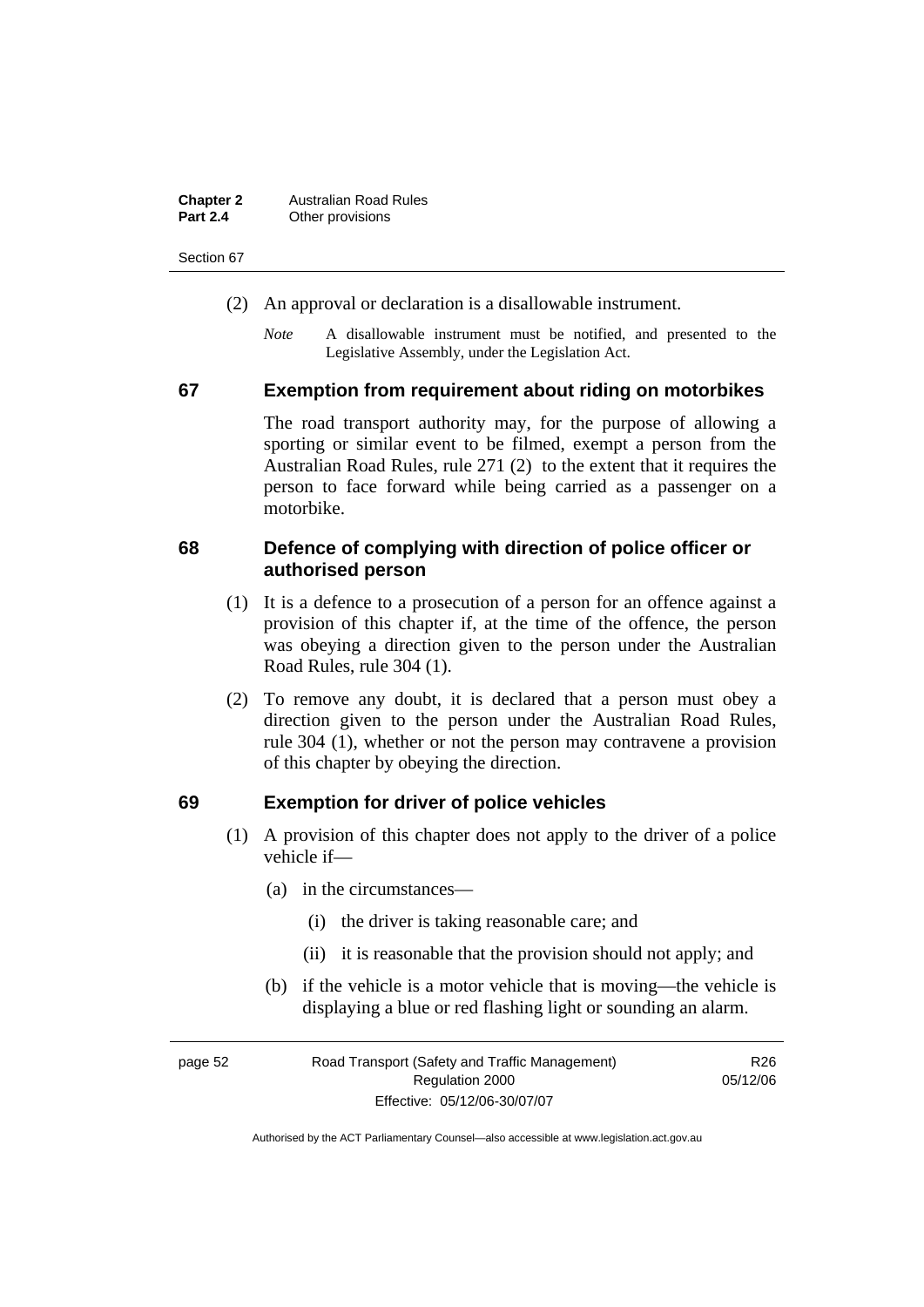- (2) Subsection (1) (b) does not apply to the driver if, in the circumstances, it is reasonable—
	- (a) not to display the light or sound the alarm; or
	- (b) for the vehicle not to be fitted or equipped with a blue or red flashing light or an alarm.

#### **70 Exemption for driver of emergency vehicles**

A provision of this chapter does not apply to the driver of an emergency vehicle if—

- (a) in the circumstances—
	- (i) the driver is taking reasonable care; and
	- (ii) it is reasonable that the provision should not apply; and
- (b) if the vehicle is a motor vehicle that is moving—the vehicle is displaying a blue or red flashing light or sounding an alarm.

#### **71 Stopping and parking exemption for police and emergency vehicles and authorised people**

(1) In this section:

*stopping or parking provision of this chapter*—see section 58 (1).

- (2) A stopping or parking provision of this chapter does not apply to the driver of a police vehicle or emergency vehicle if, in the circumstances—
	- (a) the driver is taking reasonable care; and
	- (b) it is reasonable that the provision should not apply.

page 53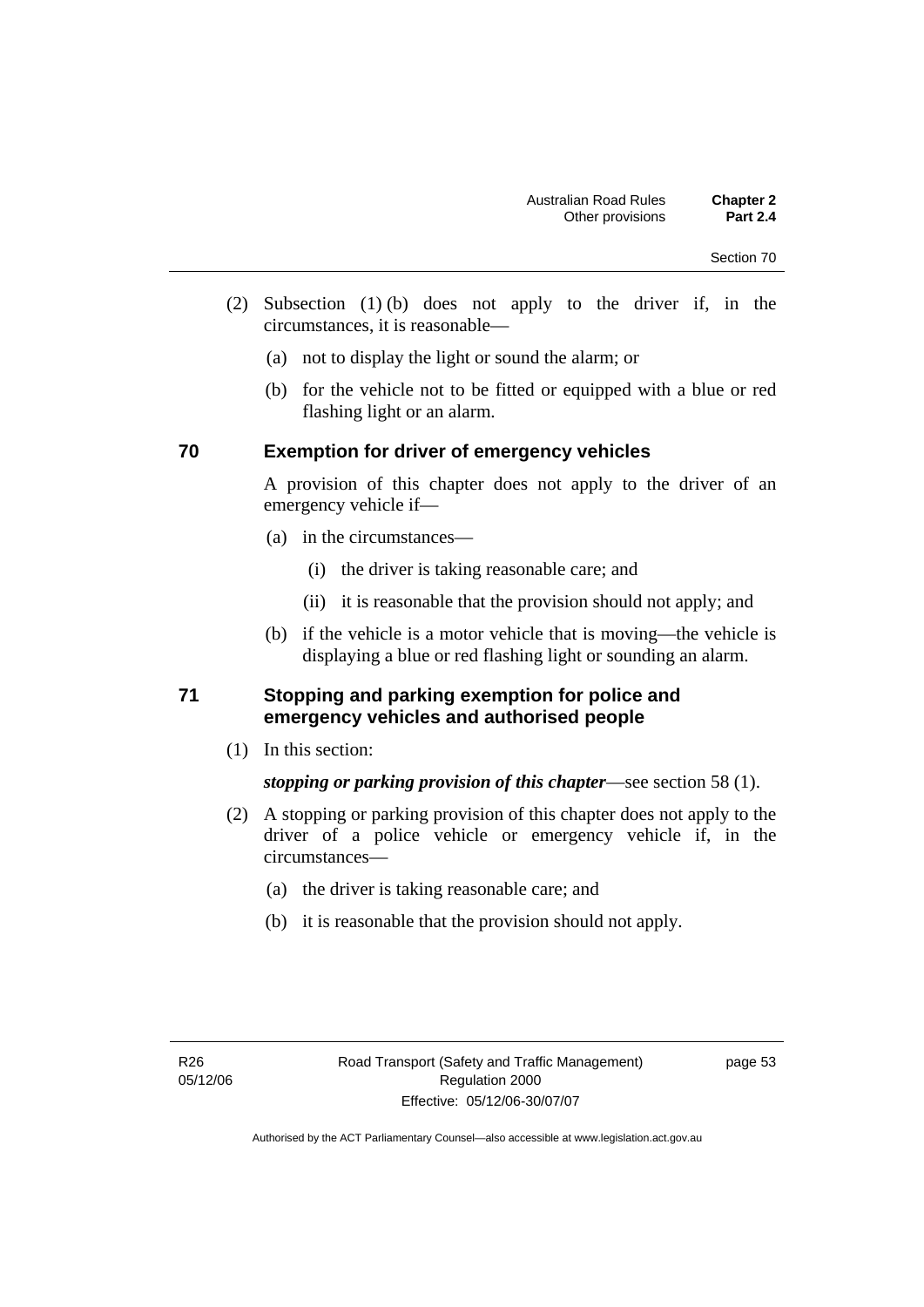#### **Chapter 2** Australian Road Rules<br>**Part 2.4** Other provisions **Other provisions**

#### Section 71

- (3) A stopping or parking provision of this chapter does not apply to an authorised person who is driving a vehicle in the course of the person's duty as an authorised person if, in the circumstances—
	- (a) the person is taking reasonable care; and
	- (b) it is reasonable that the provision should not apply.

page 54 Road Transport (Safety and Traffic Management) Regulation 2000 Effective: 05/12/06-30/07/07

R26 05/12/06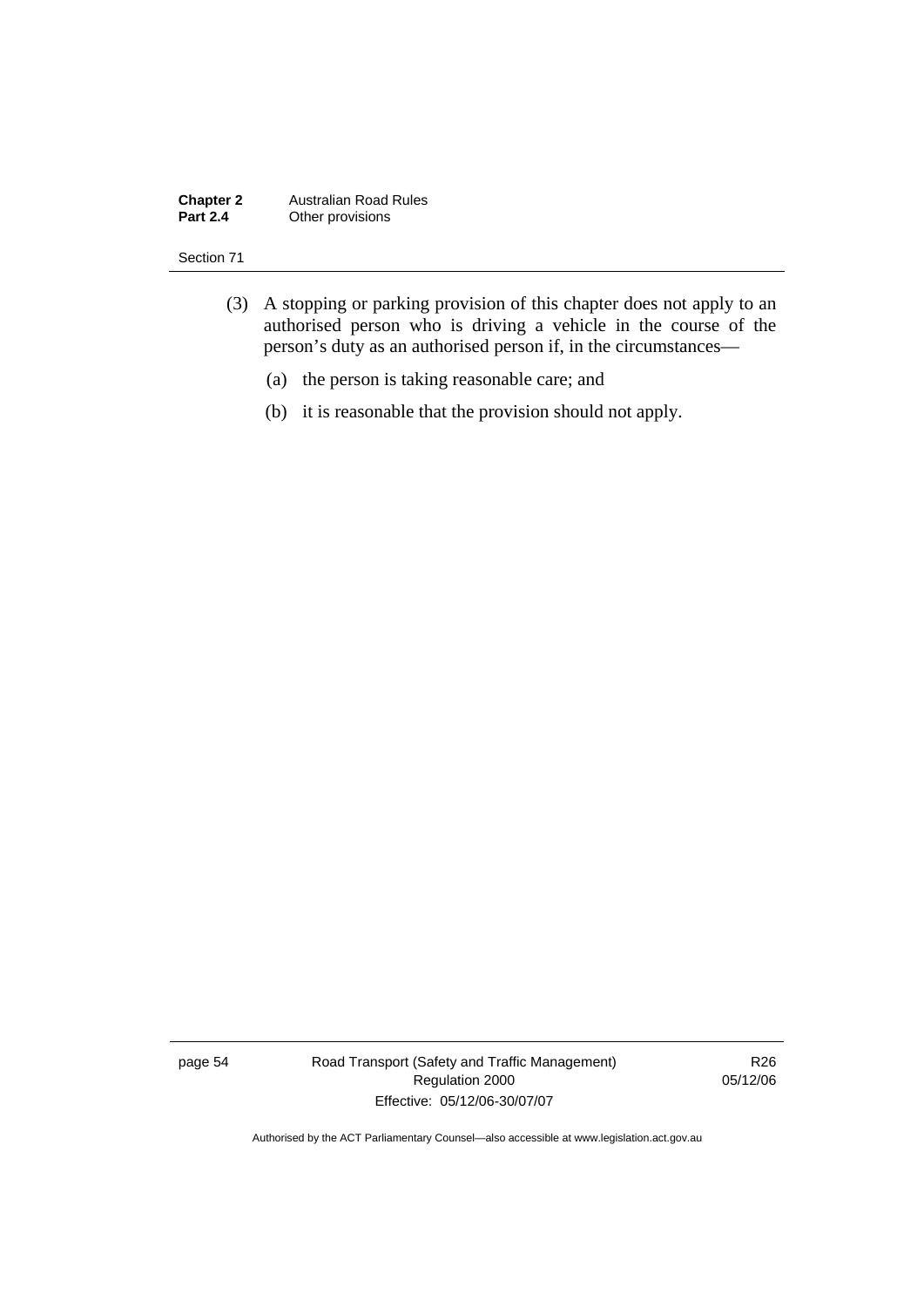#### Section 72

# **Chapter 3 Parking**

# **Part 3.1 Parking schemes**

# **Division 3.1.1 Metered parking schemes**

## **72 Metered parking schemes**

- (1) The road transport authority may establish and operate metered parking schemes for any length of road or area.
- (2) For a metered parking scheme, the road transport authority—
	- (a) may set aside metered parking spaces; and
	- (b) may install parking meters for the payment of fees for metered parking spaces.

# **73 Metered parking areas**

- (1) The road transport authority may set aside a length of road or area as a metered parking area.
- (2) A metered parking area must be designated by metered parking signs.

# **74 Parking meters**

- (1) A parking meter must be installed at the space to which it applies or, if a parking meter applies to 2 or more spaces, close to the spaces.
- (2) The parking meter applying to a metered parking space must show or be capable of showing the fees fixed for the space under this division.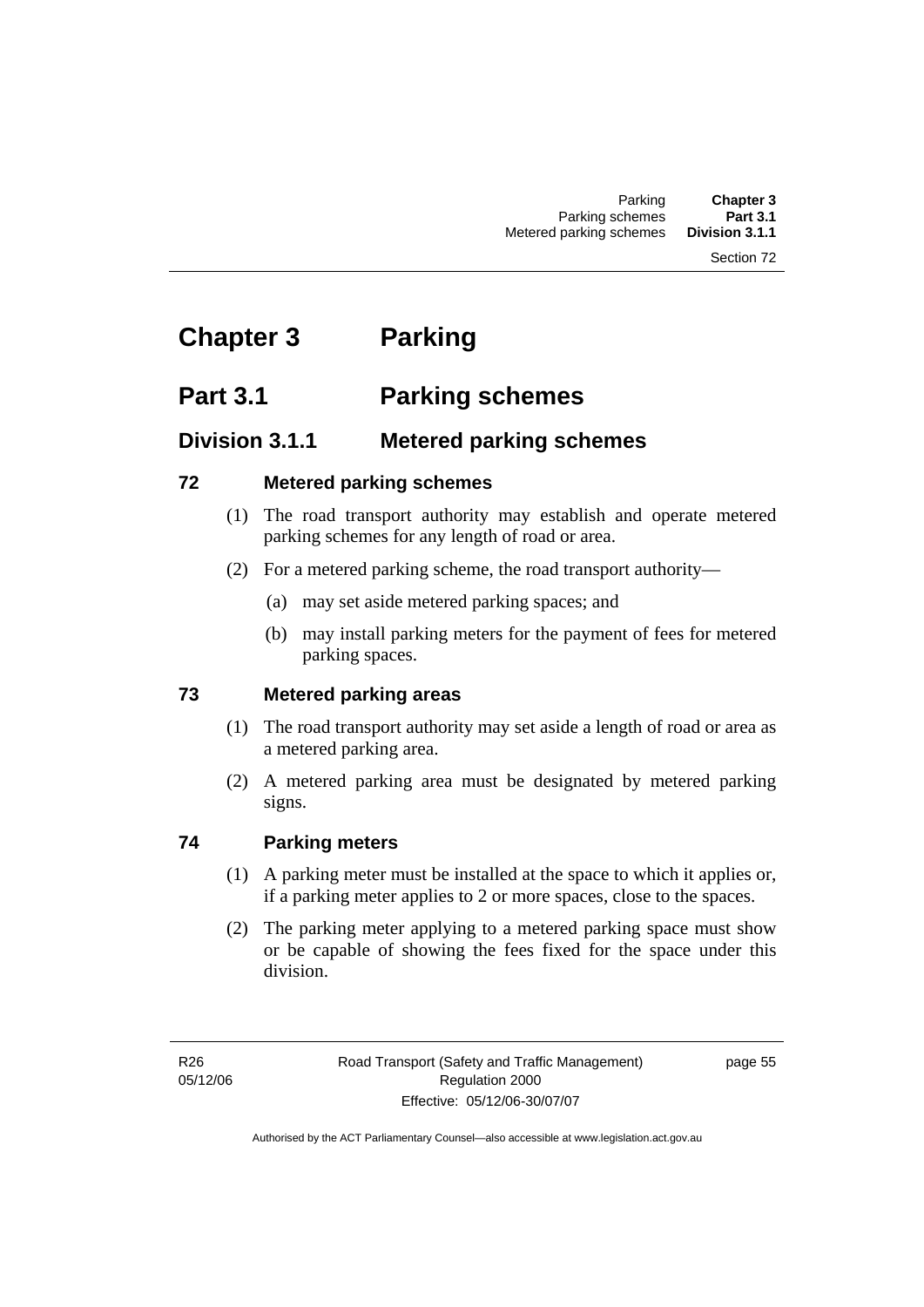| Chapter 3       | Parking                |
|-----------------|------------------------|
| <b>Part 3.1</b> | Parking schemes        |
| Division 3.1.2  | Ticket parking schemes |
| Section 75      |                        |

- (3) A parking meter must clearly show, or be capable of clearly showing, whether the relevant parking fee for the parking of a vehicle in the metered parking space or spaces to which it applies has been paid.
- (4) A multi-space parking meter must also identify each metered parking space by its number.

#### **75 Metered parking spaces**

- (1) A metered parking space must be designated by a road marking.
- (2) For a metered parking space to which a multi-space parking meter applies, the number for the space and an arrow indicating the direction of the meter must be marked in or adjacent to the space.

# **Division 3.1.2 Ticket parking schemes**

*Note* The Australian Road Rules, r 207 (2) provides that a driver who parks in a ticket parking area must pay the fee and obey the instructions on the ticket. See also s 16.

#### **75A Parking authorities**

- (1) A person may apply to the road transport authority to be a parking authority for a stated area.
- (2) The road transport authority may, in writing, declare the person to be a parking authority for a stated area (the *area of operations*).
	- *Note* The power to make the declaration includes the power to amend or repeal it (see Legislation Act, s 46).
- (3) The declaration is a disallowable instrument.
	- *Note* A disallowable instrument must be notified, and presented to the Legislative Assembly, under the Legislation Act.

R26 05/12/06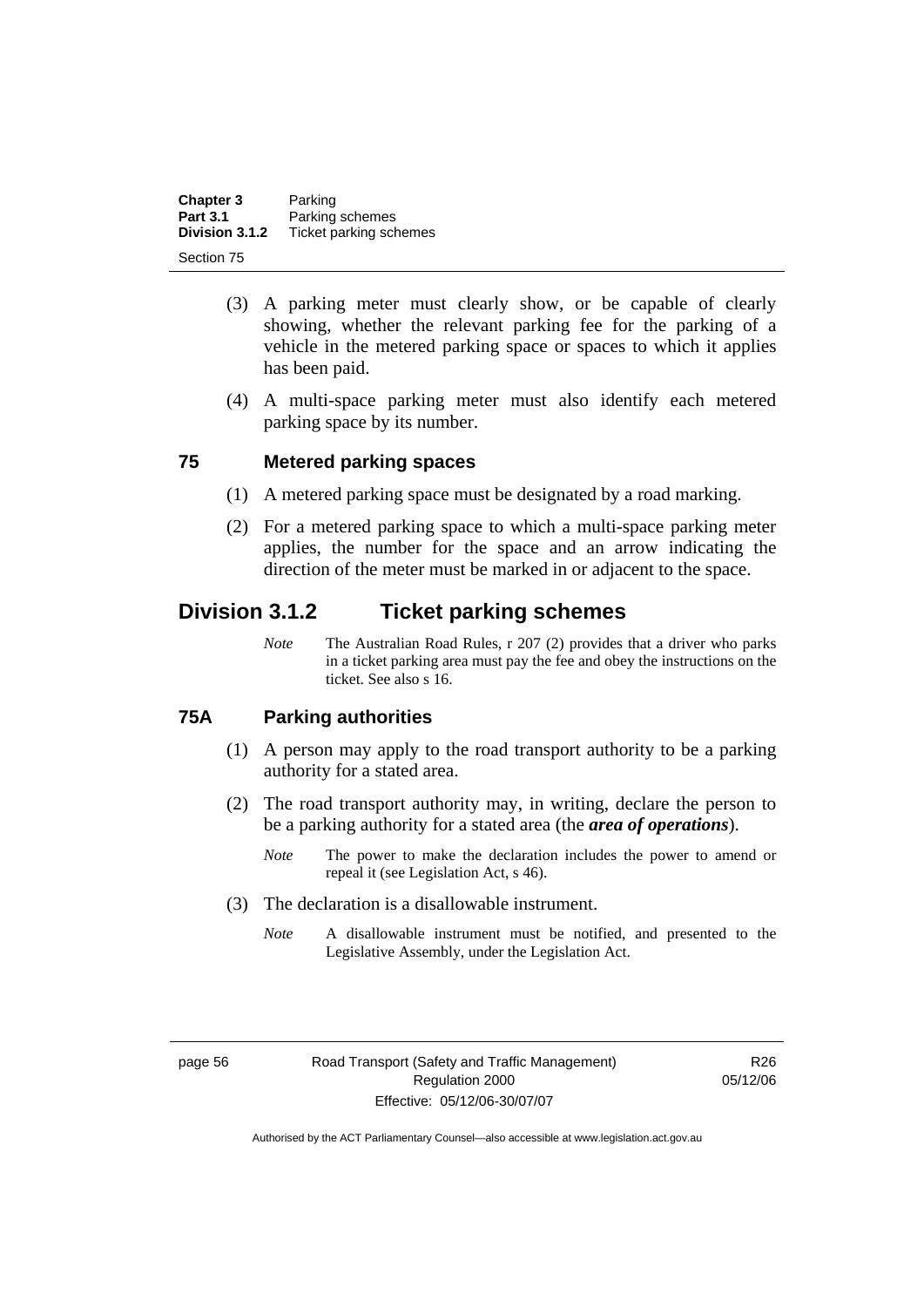#### **75B Parking authority guidelines**

- (1) The road transport authority must establish written guidelines for section 76A (the *parking authority guidelines*).
- (2) The parking authority guidelines are a disallowable instrument.

- (3) A parking authority is not entitled to provide, or charge for, parking in a ticket parking area if the parking authority does not comply with the parking authority guidelines.
- (4) A parking authority is taken to comply with the parking authority guidelines until the contrary is proved.

#### **76 Ticket parking schemes—road transport authority**

- (1) The road transport authority may establish and operate a ticket parking scheme for any length of road or area.
- (2) For a ticket parking scheme, the road transport authority—
	- (a) may set aside a length of road or area as a ticket parking area; and
	- (b) may adopt the ways of, and schemes for, payment of the fees the authority considers appropriate; and
	- (c) may install pay parking devices.

#### **76A Ticket parking schemes—parking authorities**

- (1) A parking authority may, in accordance with the parking authority guidelines, establish and operate a ticket parking scheme for any length of road or area within its area of operations.
- (2) For a ticket parking scheme, the parking authority may, in accordance with the parking authority guidelines—

*Note* A disallowable instrument must be notified, and presented to the Legislative Assembly, under the Legislation Act.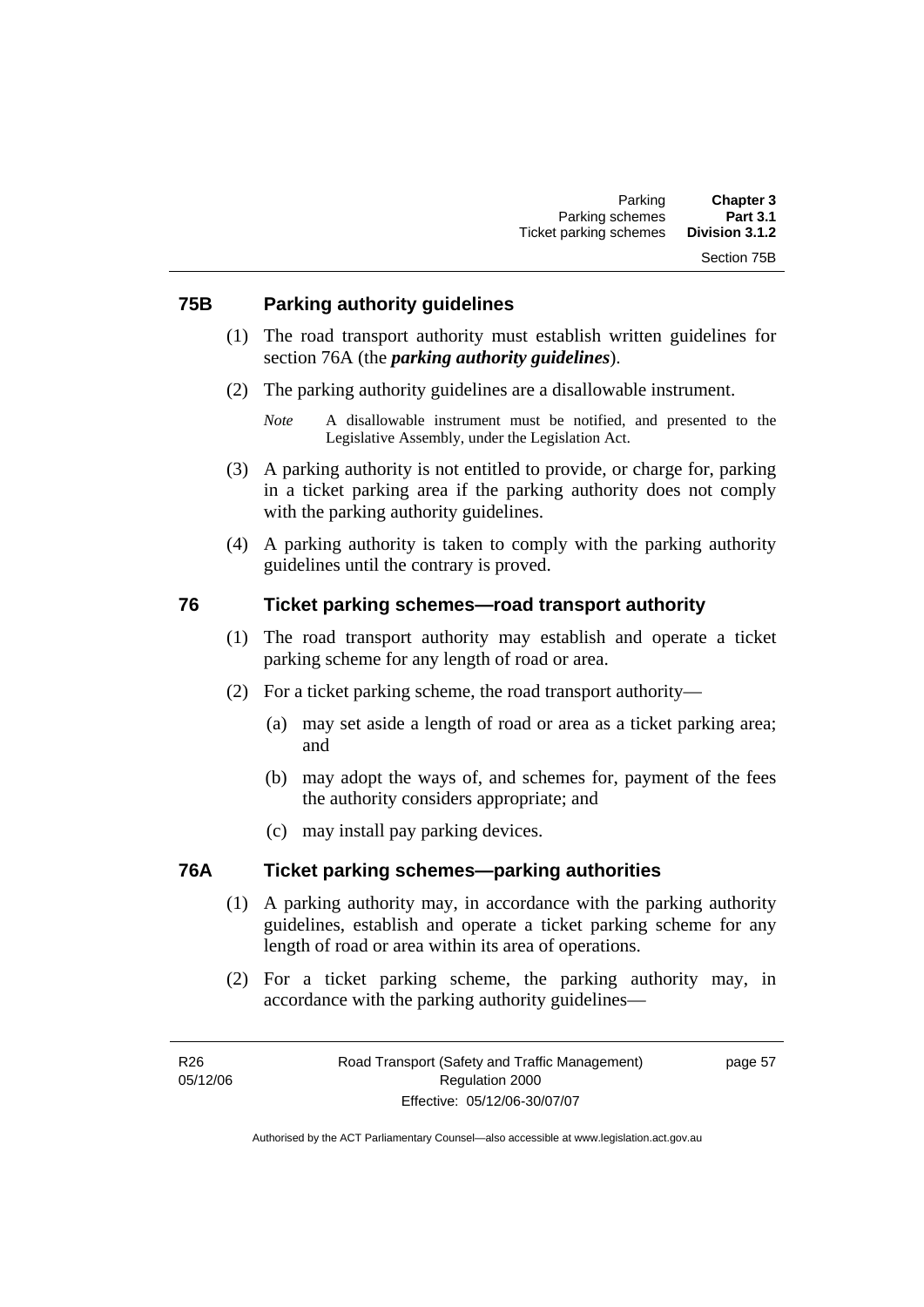| <b>Chapter 3</b> | Parking                |
|------------------|------------------------|
| <b>Part 3.1</b>  | Parking schemes        |
| Division 3.1.2   | Ticket parking schemes |
| Section 77       |                        |

- (a) set aside a length of road or area within its area of operations as a ticket parking area; and
- (b) fix fees for the parking of vehicles in the area; and
- (c) adopt the ways of, and schemes for, payment of the fees the authority considers appropriate; and
- (d) install pay parking devices.
- *Note* Section 75A provides for the road transport authority to declare parking authorities and s 75B provides for parking authority guidelines.

#### **77 Ticket parking areas**

- (1) A ticket parking area must be designated by ticket parking signs.
- (2) A ticket parking area is taken to include only such lengths of road and areas to which ticket parking signs apply as are lawfully available, apart from this division, for the parking of vehicles.

#### **78 Ticket parking spaces**

A ticket parking area may be divided into ticket parking spaces, of a size suitable for parking a single vehicle, by a road marking.

#### **79 Ticket machines**

The ticket machine for a ticket parking area must show or be capable of showing the fees fixed for the area under this division.

#### **80 Parking tickets**

- (1) The following information must be printed on a parking ticket:
	- (a) the expiry date (expressed as the day of the month, the month and the year);
	- (b) the expiry time (expressed in hours and minutes);
	- (c) the name of the authority issuing the ticket;

page 58 Road Transport (Safety and Traffic Management) Regulation 2000 Effective: 05/12/06-30/07/07 R<sub>26</sub> 05/12/06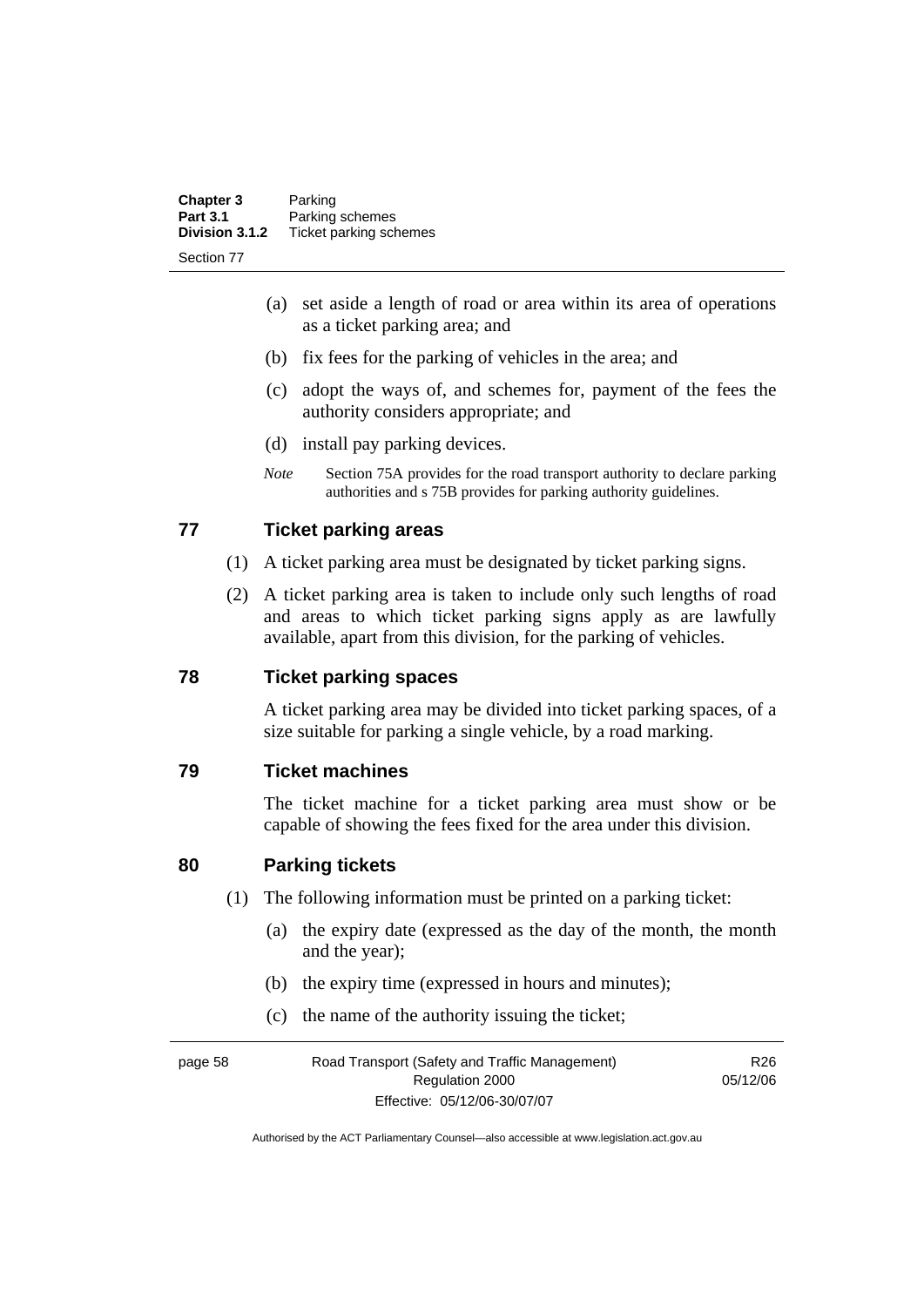- (d) an indication of the ticket parking area where or for which the ticket is issued;
- (e) the fee paid for the issue of the ticket or, for a prepaid ticket, the daily value of the ticket;
- (f) a serial number;
- (g) instructions for use of the ticket.

#### **Examples for par (d)**

- 1 a code for the ticket parking area where the ticket is issued
- 2 the number of the parking ticket machine which issued the ticket
- 3 for a prepaid parking ticket—the daily value of the ticket or the area where the ticket may be used
- *Note* An example is part of the regulation, is not exhaustive and may extend, but does not limit, the meaning of the provision in which it appears (see Legislation Act, s 126 and s 132).
- (2) A parking ticket must be legible and of a size and design that enables it to be easily displayed in or on a vehicle.

## **81 Duration of parking tickets**

A parking ticket takes effect when it is issued and expires at the expiry time stated on the ticket.

# **Division 3.1.3 Heavy vehicle parking**

#### **82 Definitions—div 3.1.3**

In this division:

*code of practice* means the code of practice approved under section 89, as in force from time to time.

*exemption* means an exemption given under section 92 (Decision on application for exemption).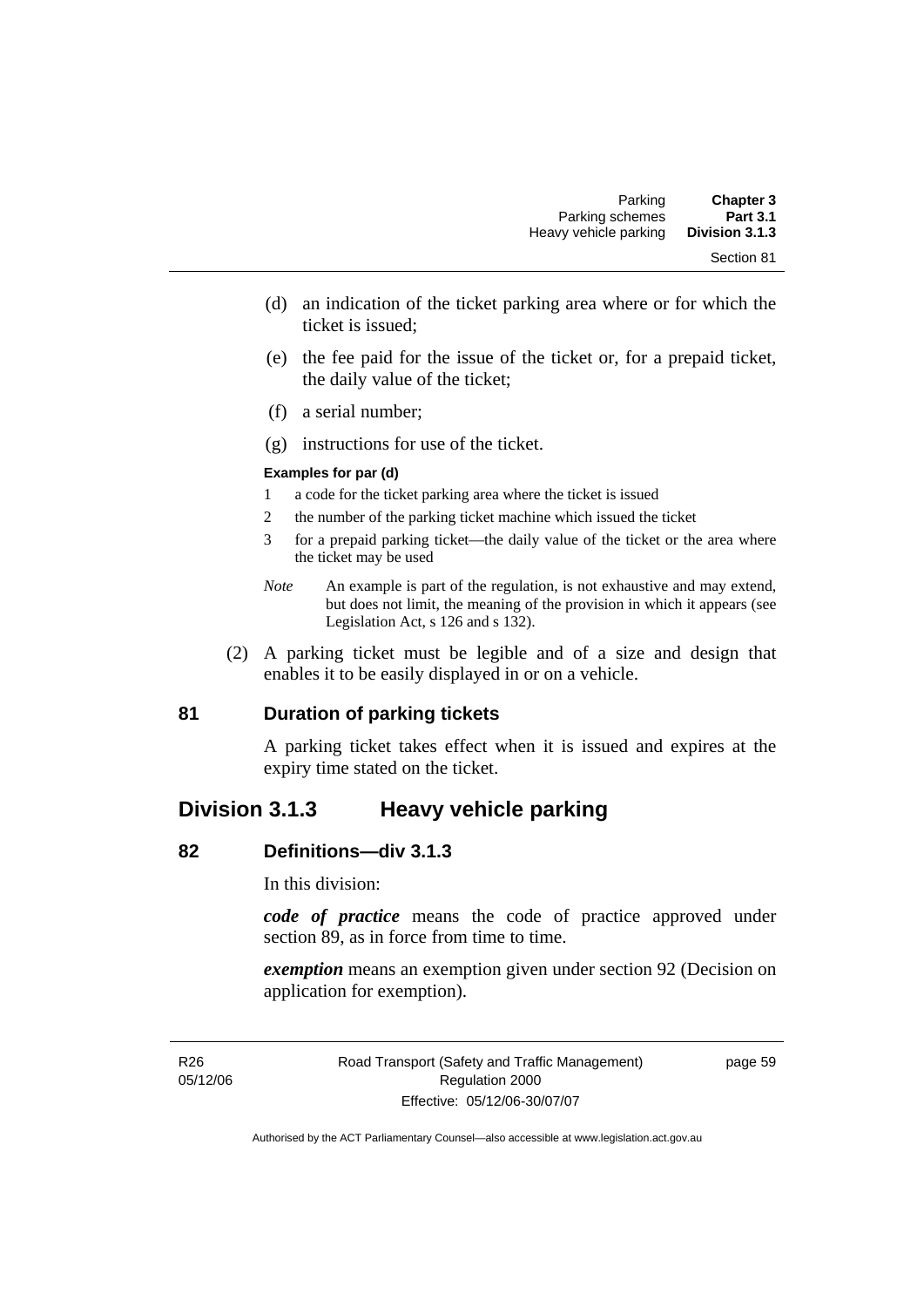**Chapter 3** Parking<br>**Part 3.1** Parking **Part 3.1 Parking schemes**<br>**Division 3.1.3 Heavy vehicle pay Division 3.1.3** Heavy vehicle parking

Section 83

*existing operator* means the holder of an existing operator's certificate.

*existing operator's certificate* means an existing operator's certificate issued under the *Motor Traffic Act 1936,* section 150R that was in force immediately before the commencement of this section and has not been cancelled under this division.

*heavy vehicle* means a vehicle, whether loaded or unloaded, that is longer than 7.5m, has a GVM over 4.5t, and is used for commercial purposes.

*land adjoining residential land*—see section 83.

*residential land* means land leased for residential purposes.

*stock truck* means a vehicle that has a GVM over 4.5t and is built or used to transport livestock.

#### **83 References in div 3.1.3 to land adjoining residential land**

A reference in this division to *land adjoining residential land* includes a reference to land that would, apart from an intervening road, adjoin that land.

#### **84 Vehicle parked partly on residential land**

For this division, a vehicle that is parked partly on residential land, and partly on adjoining land that is not residential land, is taken not to be parked on residential land.

#### **85 Parking of certain vehicles on residential land prohibited**

- (1) This section applies to a vehicle, whether loaded or unloaded, that is—
	- (a) a stock truck; or

R26 05/12/06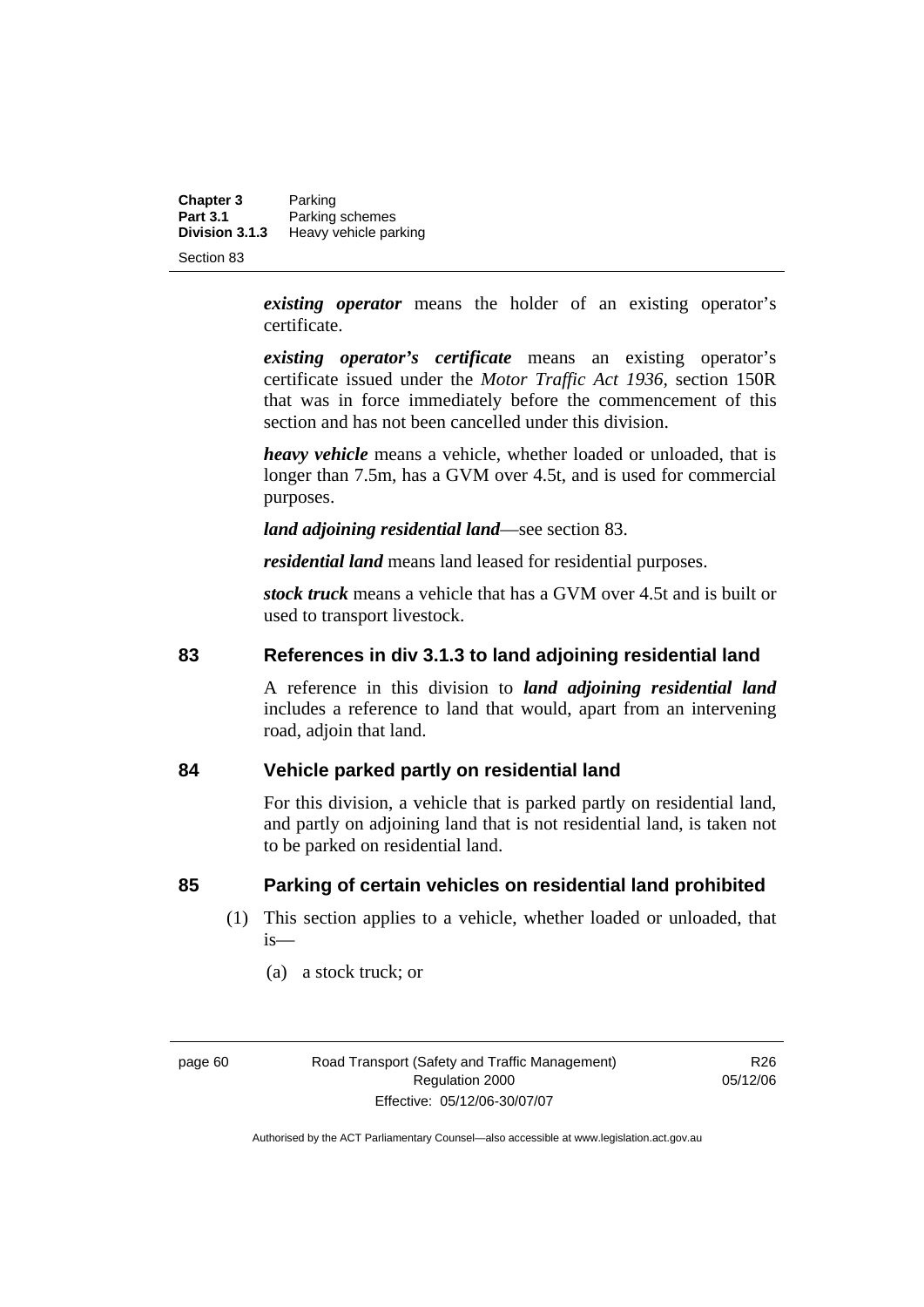- (b) a semitrailer with the load space permanently enclosed by rigid construction or with sides enclosed by nonrigid material and a rigid roof; or
- (c) higher than 3.6m and used for commercial purposes.
- (2) A person must not park a vehicle to which this section applies on residential land.

- (3) Subsection (2) does not apply to the vehicle—
	- $(a)$  if—
		- (i) the parking of the vehicle on the land is reasonably necessary to avoid a contravention of another provision of this regulation or another territory law; or
		- (ii) the vehicle is parked on the land to drop off, or pick up, people or goods or in the course of providing services; and
	- (b) the vehicle is not parked on the land for longer than is reasonable.

#### **86 Parking of certain vehicles on land adjoining residential land prohibited**

- (1) This section applies to—
	- (a) a vehicle or combination, whether loaded or unloaded, that is longer than 7.5m; and
	- (b) a vehicle, whether loaded or unloaded, with a GVM over 4.5t.

page 61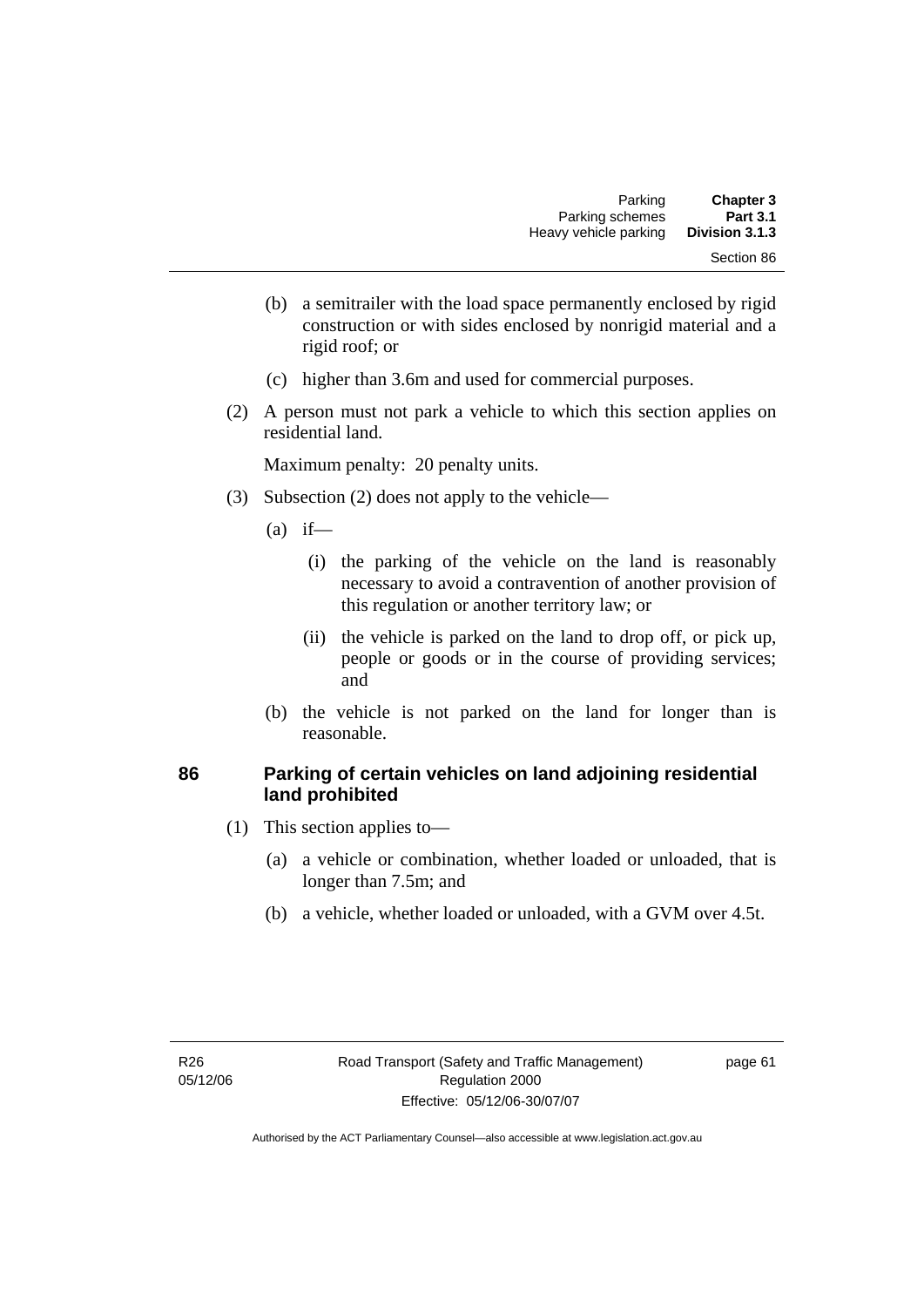| <b>Chapter 3</b><br><b>Part 3.1</b> | Parking<br>Parking schemes |
|-------------------------------------|----------------------------|
| Division 3.1.3                      | Heavy vehicle parking      |
| Section 87                          |                            |

 (2) A person must not park a vehicle or combination to which this section applies on land adjoining residential land for more than 1 hour.

Maximum penalty: 20 penalty units.

- (3) Subsection (2) does not apply to the vehicle or combination—
	- $(a)$  if—
		- (i) the parking of the vehicle on the land is reasonably necessary to avoid a contravention of another provision of this regulation or another territory law; or
		- (ii) the vehicle is parked on the land to drop off, or pick up, people or goods or in the course of providing services; and
	- (b) the vehicle is not parked on the land for longer than is reasonable.
- (4) Subsection (2) also does not apply to the vehicle or combination if the land where it is parked is residential land or land leased for commercial purposes.

#### **87 Parking of certain commercial vehicles on land with multi-unit developments**

- (1) This section applies to a vehicle, whether loaded or unloaded, that is used for commercial purposes and is longer than 6m, higher than 2.6m or has a GVM over 3.75t.
- (2) A person must not park a vehicle to which this section applies on residential land with a multi-unit development.

Maximum penalty: 20 penalty units.

R26 05/12/06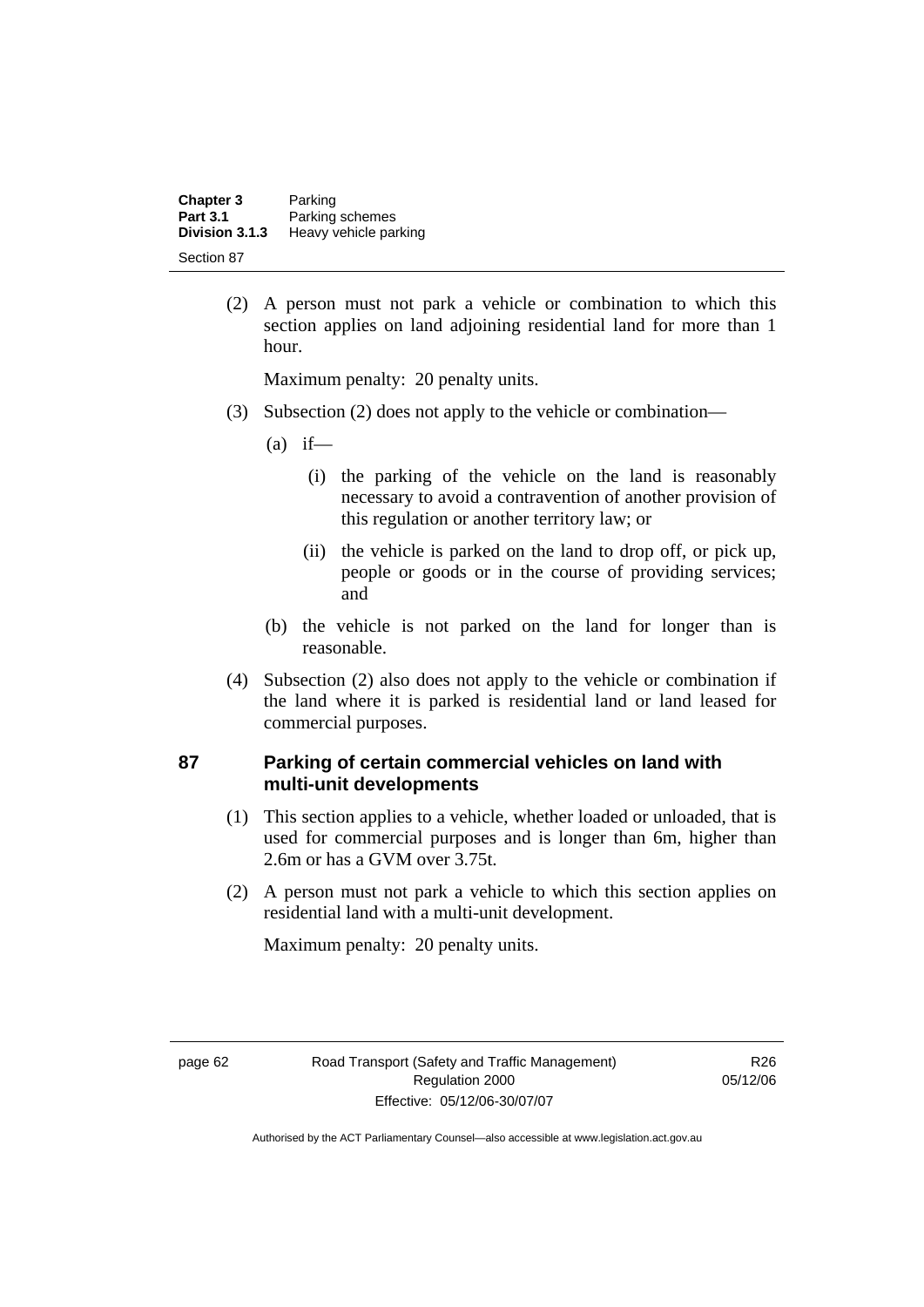(3) Subsection (2) does not apply to the vehicle or combination—

 $(a)$  if—

- (i) the parking of the vehicle on the land is reasonably necessary to avoid a contravention of another provision of this regulation or another territory law; or
- (ii) the vehicle is parked on the land to drop off, or pick up, people or goods or in the course of providing services; and
- (b) the vehicle is not parked on the land for longer than is reasonable.
- (4) In this section:

*multi-unit development*—see the territory plan, appendix 6 in force on 1 January 1997.

# **88 Daily infringement**

A person commits an offence against section 85 (Parking of certain vehicles on residential land prohibited), section 86 (Parking of certain vehicles on land adjoining residential land prohibited) or section 87 (Parking of certain commercial vehicles on land with multi-unit developments) in relation to each day when the person contravenes that section, including the day of a conviction for the contravention or any later day.

# **89 Codes of practice**

- (1) The Minister may, in writing, approve a code of practice about the parking of heavy vehicles on residential land.
- (2) Without limiting subsection (1), a code of practice may include provisions in relation to—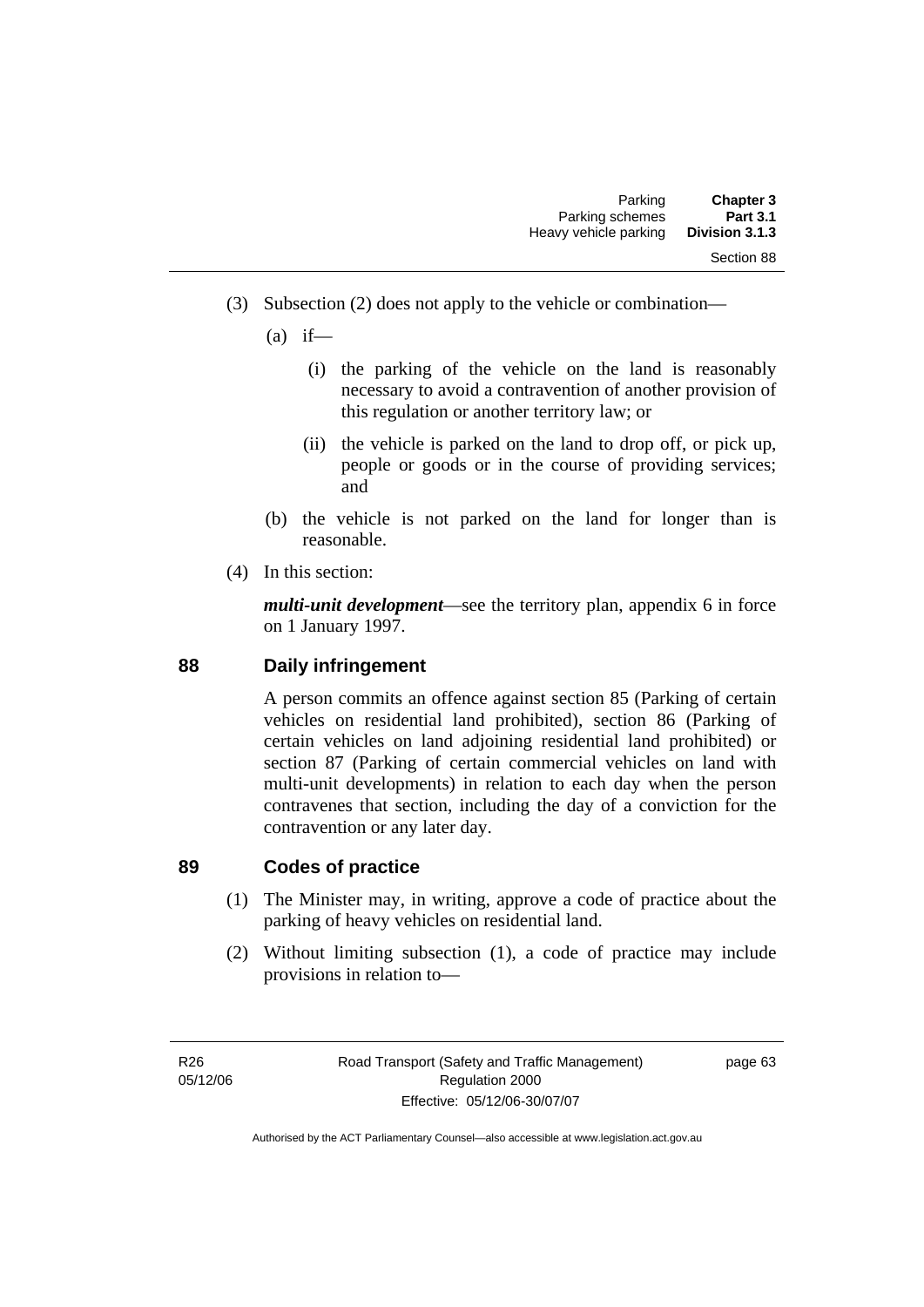| <b>Chapter 3</b> | Parking               |
|------------------|-----------------------|
| <b>Part 3.1</b>  | Parking schemes       |
| Division 3.1.3   | Heavy vehicle parking |
| Section 90       |                       |

- (a) requirements for the parking of heavy vehicles by existing operators; and
- (b) the number of heavy vehicles that may be parked on residential land at any time; and
- (c) the operation of heavy vehicles while on residential land.
- (3) A code of practice is a disallowable instrument.
	- *Note* A disallowable instrument must be notified, and presented to the Legislative Assembly, under the Legislation Act.

## **90 Notice of codes of practice etc**

- (1) The road transport authority must publish notice of the approval of each code of practice in a newspaper published and circulating in the ACT.
- (2) The notice must—
	- (a) be published on or before the day when the code of practice commences; and
	- (b) state when the code of practice commences; and
	- (c) contain a statement to the effect that—
		- (i) the code of practice can be inspected at a stated office or offices of the road transport authority during office hours; and
		- (ii) the code of practice is subject to disallowance by the Legislative Assembly under the Legislation Act.

R26 05/12/06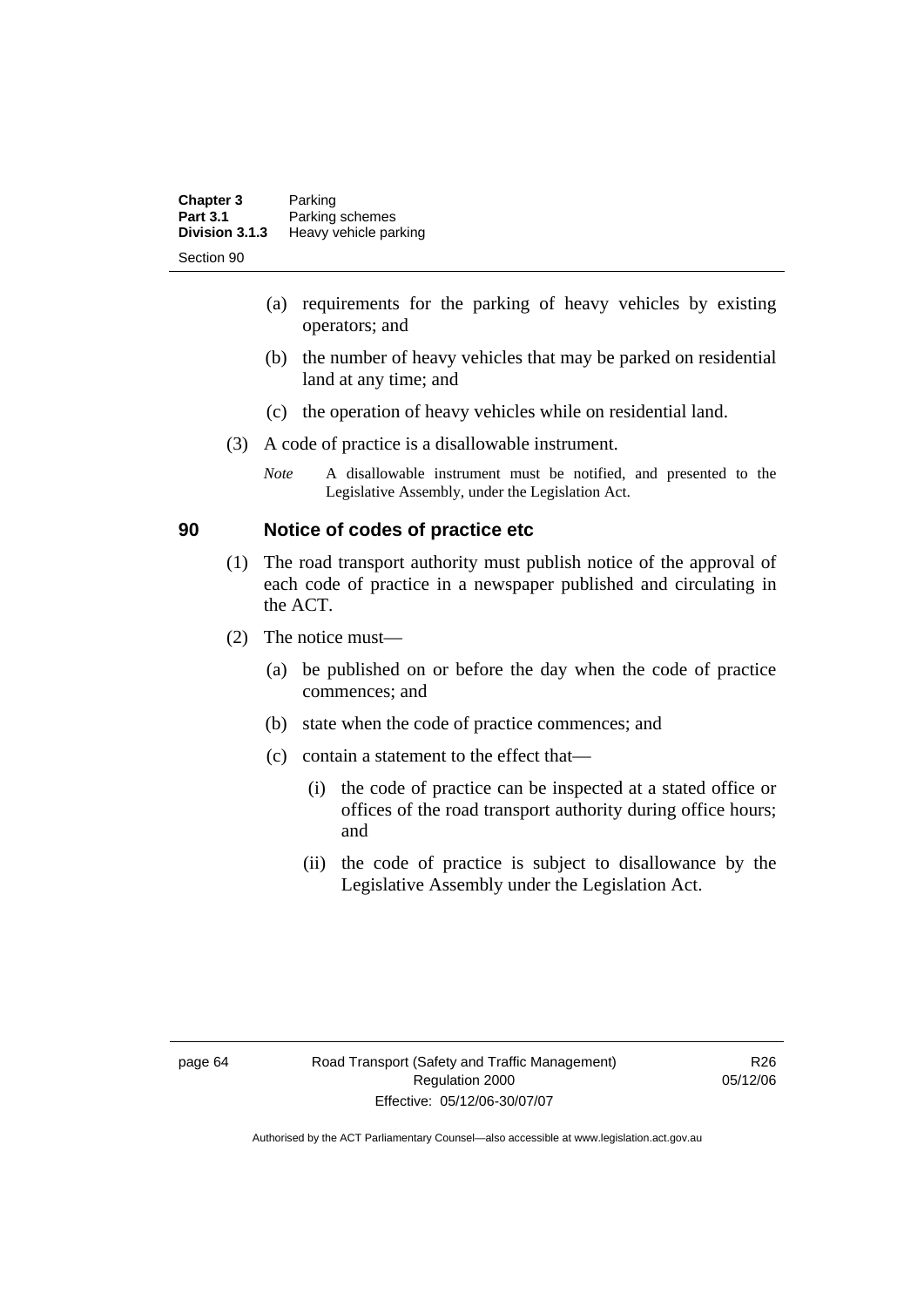# Section 91

## **91 Application for exemption**

- (1) A person who is the holder of an existing operator's certificate may apply to the road transport authority for an exemption from all provisions or stated provisions of the code of practice in relation to stated land of which the person is the occupier.
- (2) The applicant must give the applicant's existing operator's certificate to the road transport authority with the application.

### **92 Decision on application for exemption**

- (1) If the road transport authority receives an application for an exemption, the authority must—
	- (a) give the exemption for the period stated in the exemption; or
	- (b) give the exemption for the period, and subject to the conditions, stated in the exemption; or
	- (c) refuse to give the exemption.
- (2) Before making a decision on the application, the road transport authority must give notice of the application to—
	- (a) if land adjoining the land to which the application relates is occupied—the occupier and, if the occupier is not the lessee, the lessee of each parcel of adjoining land that is occupied; or
	- (b) if land adjoining the land to which the application relates is unoccupied—the lessee of each parcel of adjoining land that is unoccupied.
- (3) A notice under subsection (2) must—
	- (a) contain a description of the provisions of the code of practice from which exemption is sought; and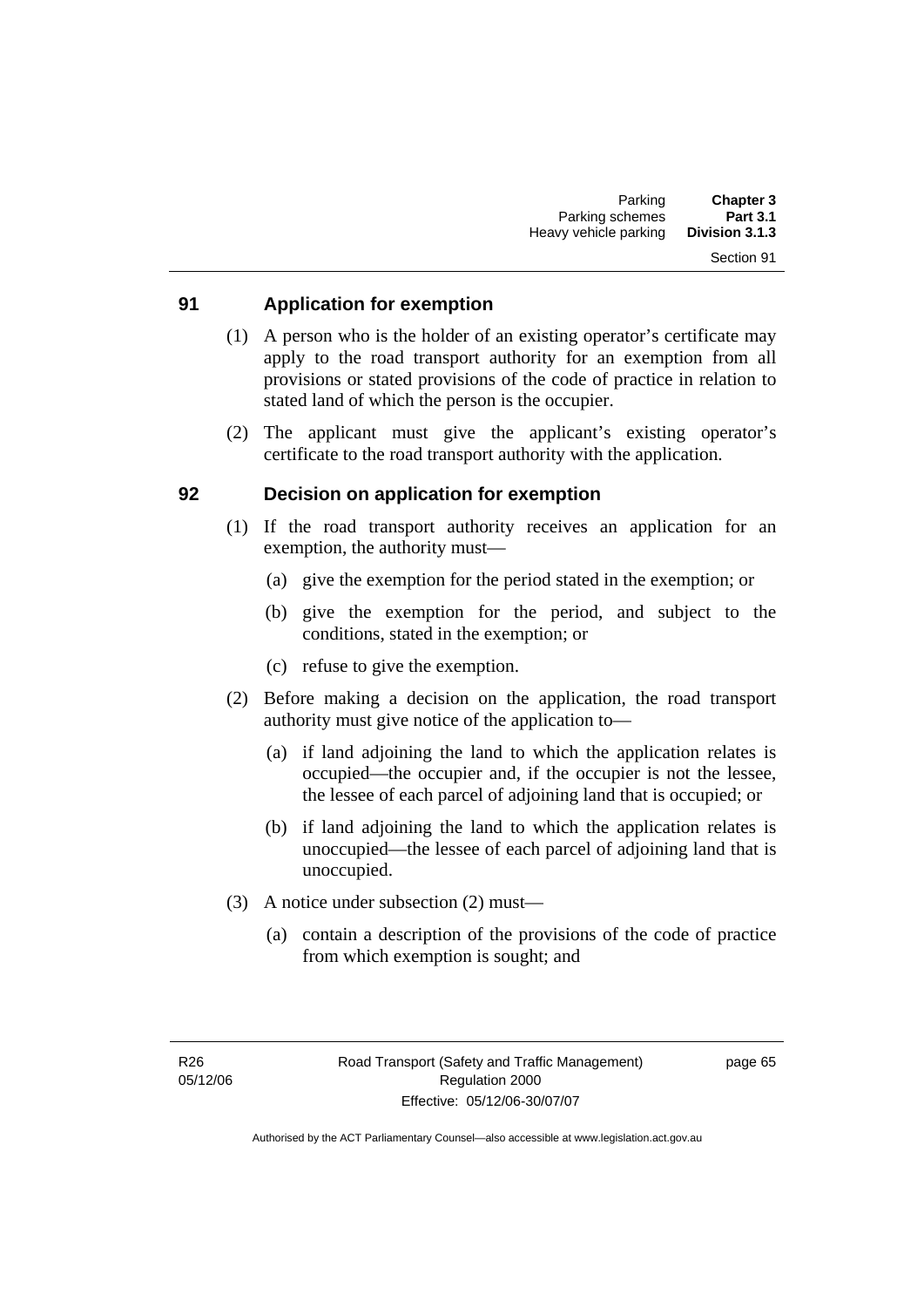| <b>Chapter 3</b> | Parking               |
|------------------|-----------------------|
| <b>Part 3.1</b>  | Parking schemes       |
| Division 3.1.3   | Heavy vehicle parking |
| Section 92       |                       |

- (b) invite the occupier or lessee to make submissions to the road transport authority, within 28 days after receiving the notice, why the exemption sought should not be given; and
- (c) contain a statement to the effect that, if a submission is not received by the road transport authority within that 28 days, the authority may give the exemption.
- (4) Without limiting how a notice under subsection (2) (a) may be given to the occupier or lessee of a parcel of land, the notice may be given by letter addressed to the occupier or lessee and sent by prepaid post to the address of the parcel.
- (5) In deciding whether to give the exemption, what period the exemption should be given for and what conditions the exemption should be subject to, the road transport authority must—
	- (a) take into account any submissions made under subsection (3); and
	- (b) have regard to whether and, if so, the extent to which, an occupier or lessee of adjoining land would be adversely affected by the decision.
- (6) For subsection (5) (b), in deciding whether an occupier or lessee of adjoining land would be adversely affected, the road transport authority must take into account—
	- (a) the period for which, and the provisions of the code of practice from which, exemption is sought; and
	- (b) the likely safety, noise and visual consequences of giving the exemption; and

R<sub>26</sub> 05/12/06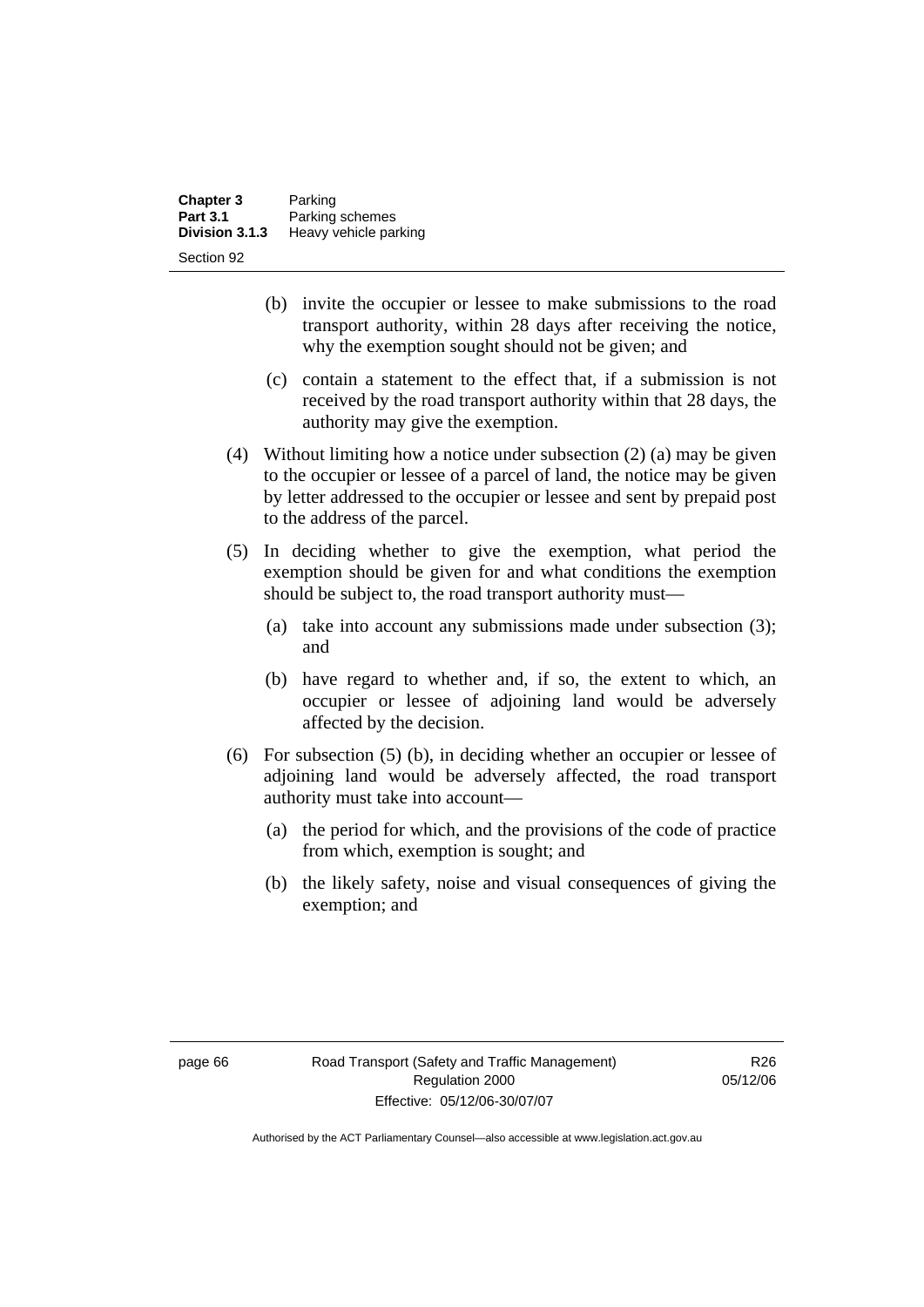- (c) any action taken by the applicant to reduce the safety, noise or visual impact on occupiers of adjoining land, including, for example, any landscaping, parking spaces, fencing, noise barriers and garaging arrangements on land occupied by the applicant.
- *Note* An example is part of the regulation, is not exhaustive and may extend, but does not limit, the meaning of the provision in which it appears (see Legislation Act, s 126 and s 132).
- (7) The road transport authority must not give the exemption if the authority believes on reasonable grounds that the applicant—
	- (a) has failed to comply with section 95 (Additional information by applicant); or
	- (b) made a statement that was false or misleading in a material particular in or in relation to the application.
- (8) If an exemption is given subject to conditions, the exemption applies only if all the conditions of the exemption are being complied with.

# **93 Endorsement of certificates**

- (1) If the road transport authority gives an exemption to the holder of an existing operator's certificate, the authority must endorse the certificate with the exemption.
- (2) The endorsement—
	- (a) must state—
		- (i) each provision of the code of practice from the holder is exempt; and
		- (ii) whether or not the exemption is subject to conditions; and
		- (iii) the vehicle or vehicles to which the exemption applies; and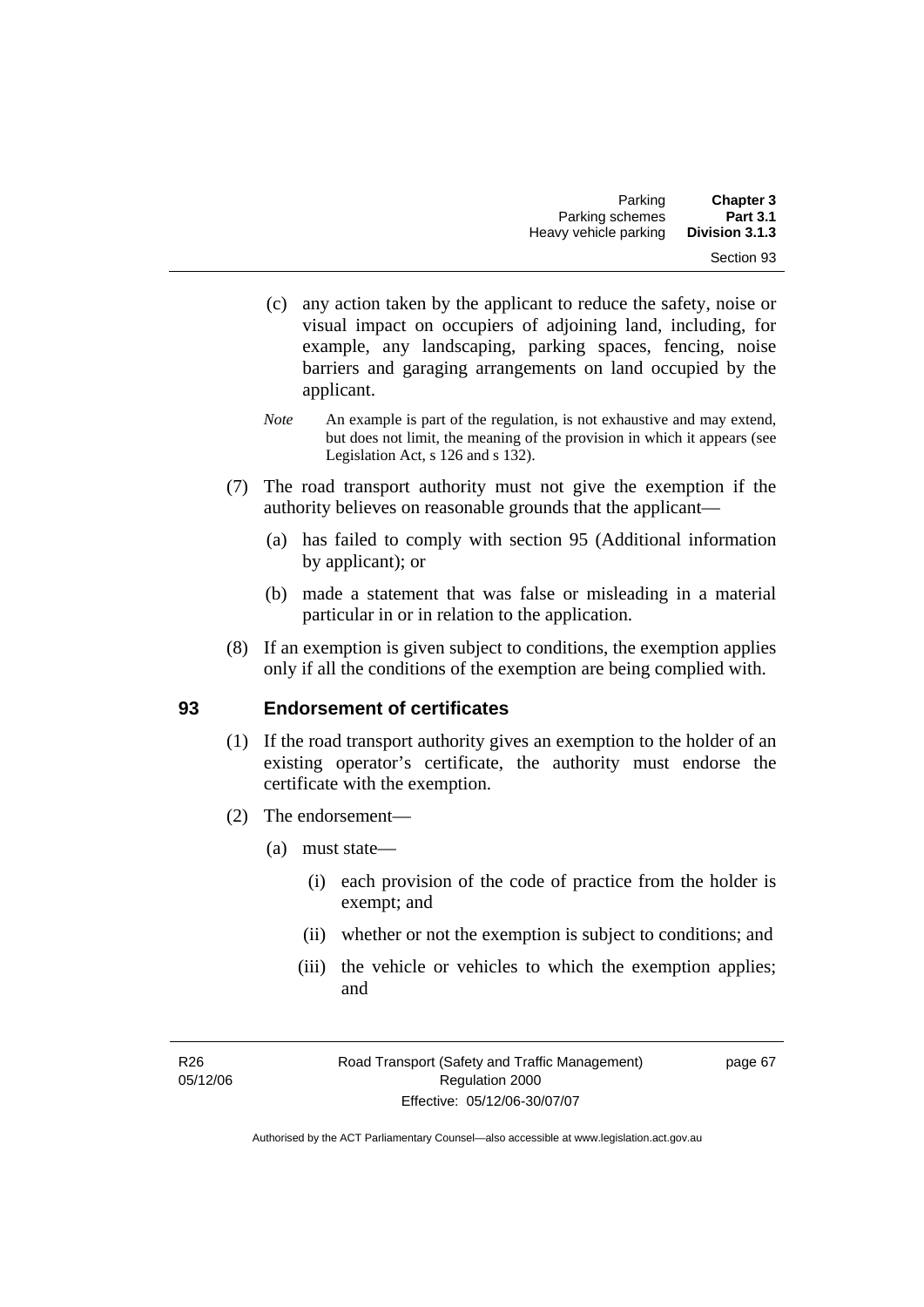| <b>Chapter 3</b> | Parking               |
|------------------|-----------------------|
| <b>Part 3.1</b>  | Parking schemes       |
| Division 3.1.3   | Heavy vehicle parking |
| Section 94       |                       |

- (iv) the residential land where the vehicle or vehicles may be parked under the exemption; and
- (v) the period for which the exemption is given; and
- (b) may include other information about the exemption the road transport authority considers appropriate.

### **94 Variation of conditions of exemptions**

- (1) The holder of an exemption may apply to the road transport authority for a stated variation of the conditions to which an exemption is subject.
- (2) If the road transport authority receives an application under subsection (1), the authority must—
	- (a) vary the conditions in the way sought in the application; or
	- (b) refuse to vary the conditions.
- (3) Section 92 (2) to (7) (Decision on application for exemption) applies, with all necessary changes, to an application under this section in the same way as it applies to an application for an exemption.

## **95 Additional information by applicant**

The road transport authority may, by notice given to an applicant for an exemption or variation of conditions to which an exemption is subject, require the applicant to provide any information or documents necessary for the authority to decide the application.

page 68 Road Transport (Safety and Traffic Management) Regulation 2000 Effective: 05/12/06-30/07/07

R26 05/12/06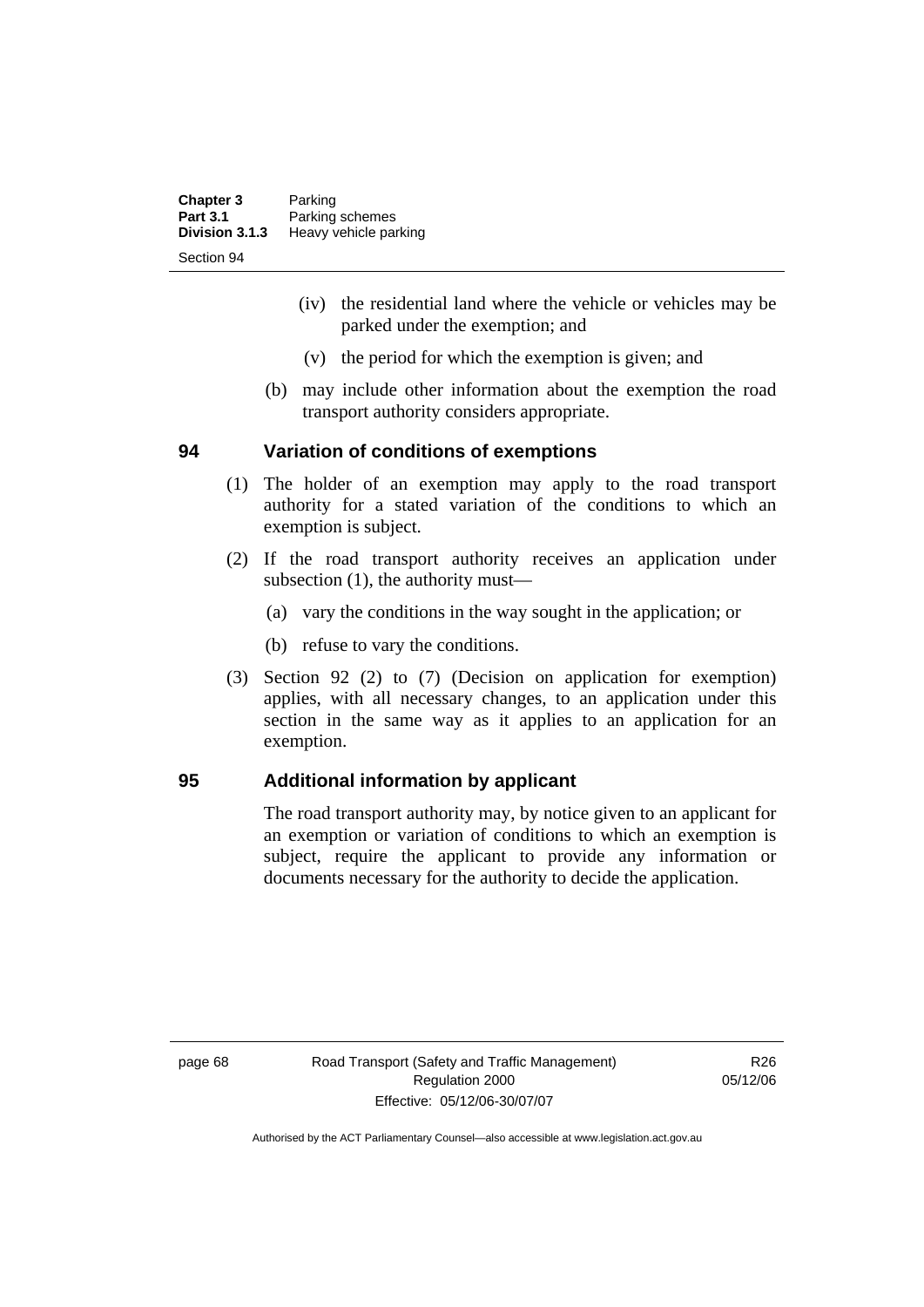# Section 96

### **96 Loss etc of existing operator's certificate**

 (1) If an existing operator's certificate is lost, stolen or destroyed the holder of the certificate must tell the road transport authority, in writing, within 14 days after becoming aware of that fact.

Maximum penalty: 5 penalty units.

 (2) If the road transport authority is satisfied that an existing operator's certificate has been lost, stolen or destroyed, the road transport authority must, on application by the holder of the certificate, give the holder a replacement certificate.

### **97 Cancellation of existing operator's certificate etc**

- (1) If the road transport authority has reasonable grounds for believing that—
	- (a) an existing operator's certificate was issued; or
	- (b) an exemption was given; or
	- (c) the conditions to which an exemption is subject were varied;

because information given by the holder of the certificate or exemption in or in relation to the application for the certificate, exemption or variation was false, misleading or incomplete in a material particular, the road transport authority must give the holder written notice under this subsection.

*Note* For how documents may be given, see the Legislation Act, pt 19.5.

- (2) The notice must—
	- (a) tell the holder of the road transport authority's belief; and
	- (b) state the grounds for the belief; and

page 69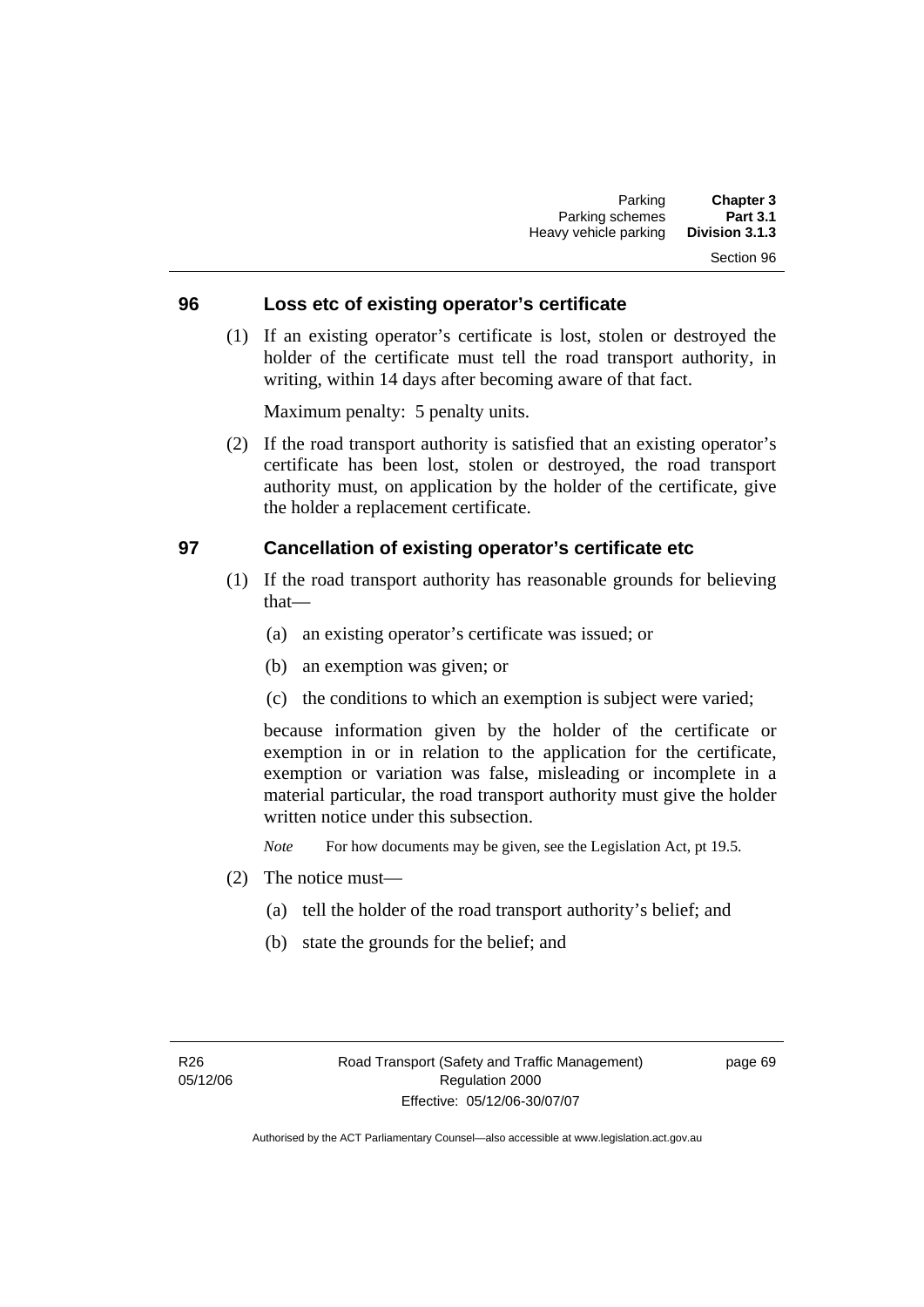| <b>Chapter 3</b> | Parking         |
|------------------|-----------------|
| <b>Part 3.1</b>  | Parking schemes |
| Division 3.1.4   | Miscellaneous   |
| Section 97A      |                 |

- (c) invite the holder to make representations to the authority, within 28 days after the holder receives the notice, why the certificate should not be cancelled, or the exemption or variation revoked.
- (3) If, after considering any representation made by the holder under subsection (2) (c), the road transport authority is satisfied that the authority's belief was correct, the authority must cancel the certificate or revoke the exemption or variation.
- (4) The road transport authority must also cancel an existing operator's certificate or revoke an exemption if the holder of the certificate or exemption asks the authority, in writing, to do so and gives the existing operator's certificate held by the holder to the authority.
- (5) If the road transport authority cancels an existing operator's certificate, or revokes an exemption, under subsection (3), the holder of the certificate or exemption must give his or her existing operator's certificate to the authority within 14 days after being told of the cancellation or revocation by the authority.

Maximum penalty: 20 penalty units.

 (6) If the road transport authority receives an existing operator's certificate under subsection (4) or (5) because an exemption held by the holder of the certificate is to be or is revoked, the authority must return the certificate to the holder after cancelling the endorsement of the exemption on the certificate.

# **Division 3.1.4 Miscellaneous**

## **97A Other powers to provide pay parking**

 (1) This part does not affect any other power of a parking authority to provide for parking on land within its area of operations.

R<sub>26</sub> 05/12/06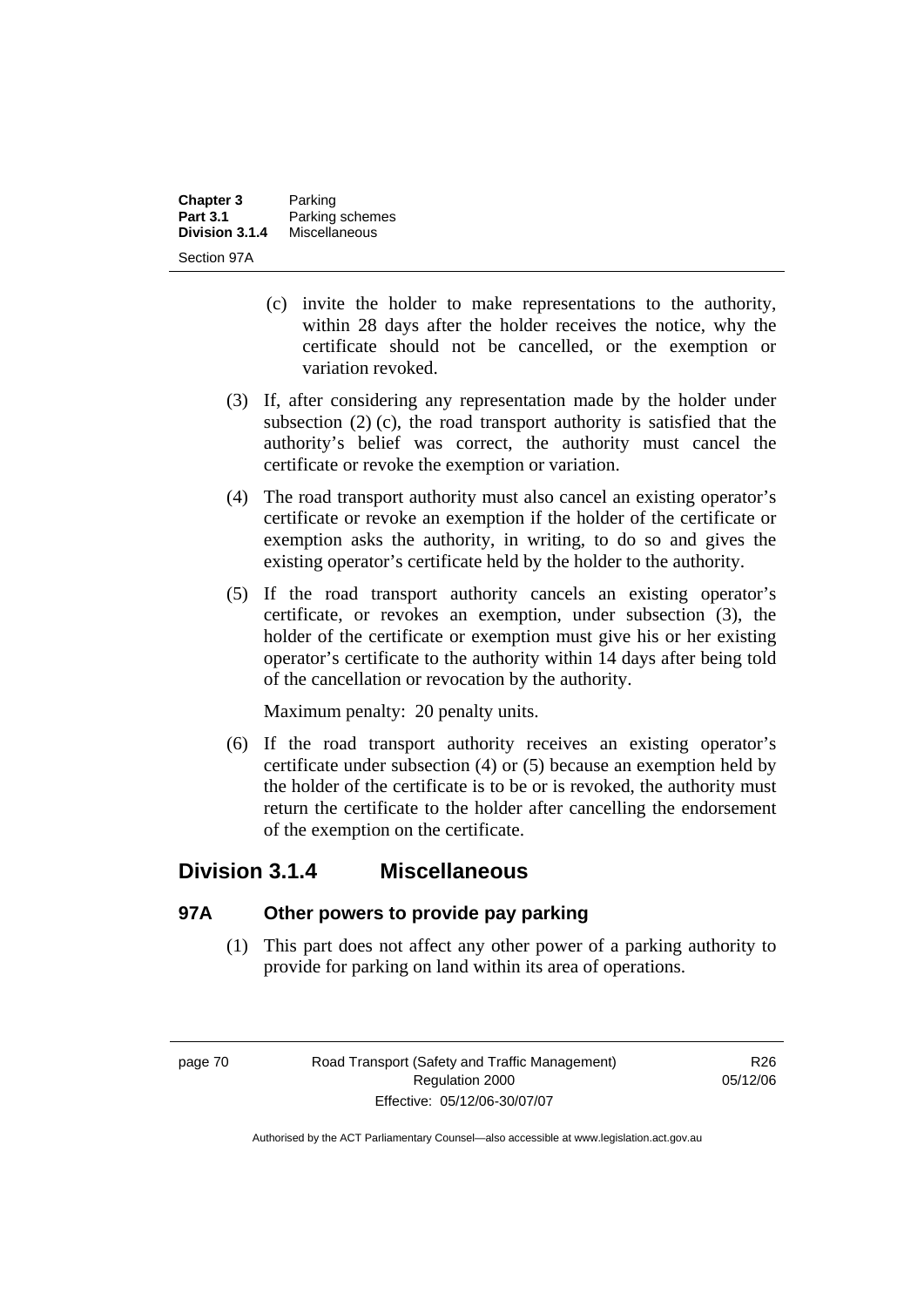- (2) A parking authority may exercise a power under this part in relation to land that it does not own only with the consent of the owner of the land.
- (3) Consent may be given subject to conditions, including conditions about the length and withdrawal of the consent.
- (4) Subject to the conditions of the consent, the consent may be withdrawn only after reasonable notice.
- (5) In this section:

*owner*, of land, includes lessee of land.

# **98 Overlapping schemes**

- (1) This part does not prevent the road transport authority or a parking authority from establishing and operating a pay parking scheme on the same length of road, or in the same area, where it is operating a different pay parking scheme.
- (2) The road transport authority or a parking authority may not recover the fee fixed for the parking of a vehicle in a metered space or ticket parking area if any other applicable parking fee has been paid for parking the vehicle in the space or area.

# **98A Income from ticket parking scheme**

- (1) All fees collected by a parking authority from the operation of a ticket parking scheme belong to the parking authority.
- (2) Any surplus arising from the operation of a ticket parking scheme may be applied at the discretion of the parking authority.

# **98B Costs of ticket parking scheme**

The costs of administering a ticket parking scheme operated by a parking authority under section 76A are to be borne by the parking authority.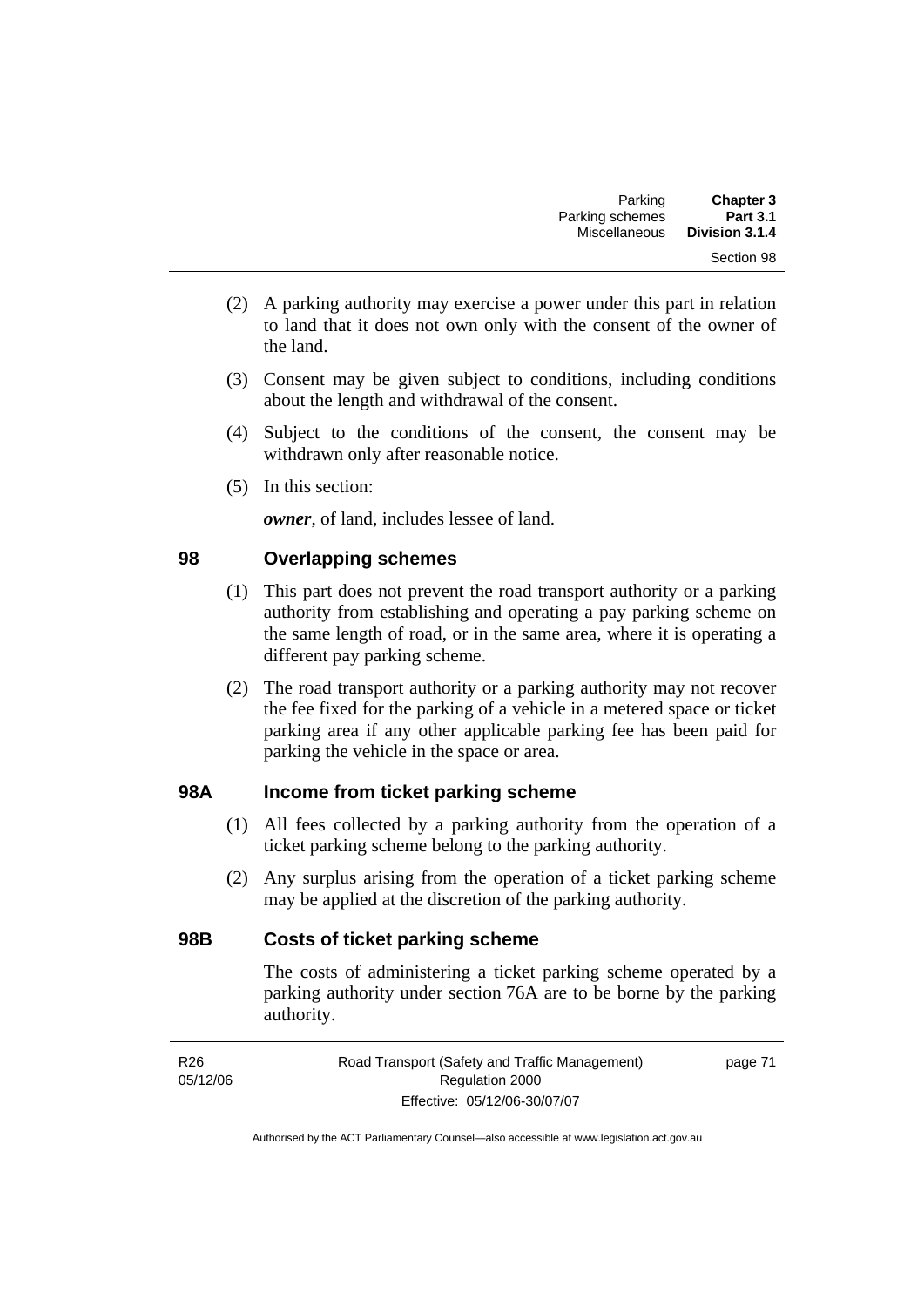**Chapter 3**<br>Part 3.1 **Chapter 3** Parking<br> **Part 3.1** Parking schemes<br> **Division 3.1.4** Miscellaneous **Division 3.1.4** Miscellaneous

Section 99

# **99 Trailers not separately chargeable**

A separate parking fee is not required to be paid for a trailer towed by another vehicle.

page 72 Road Transport (Safety and Traffic Management) Regulation 2000 Effective: 05/12/06-30/07/07

R26 05/12/06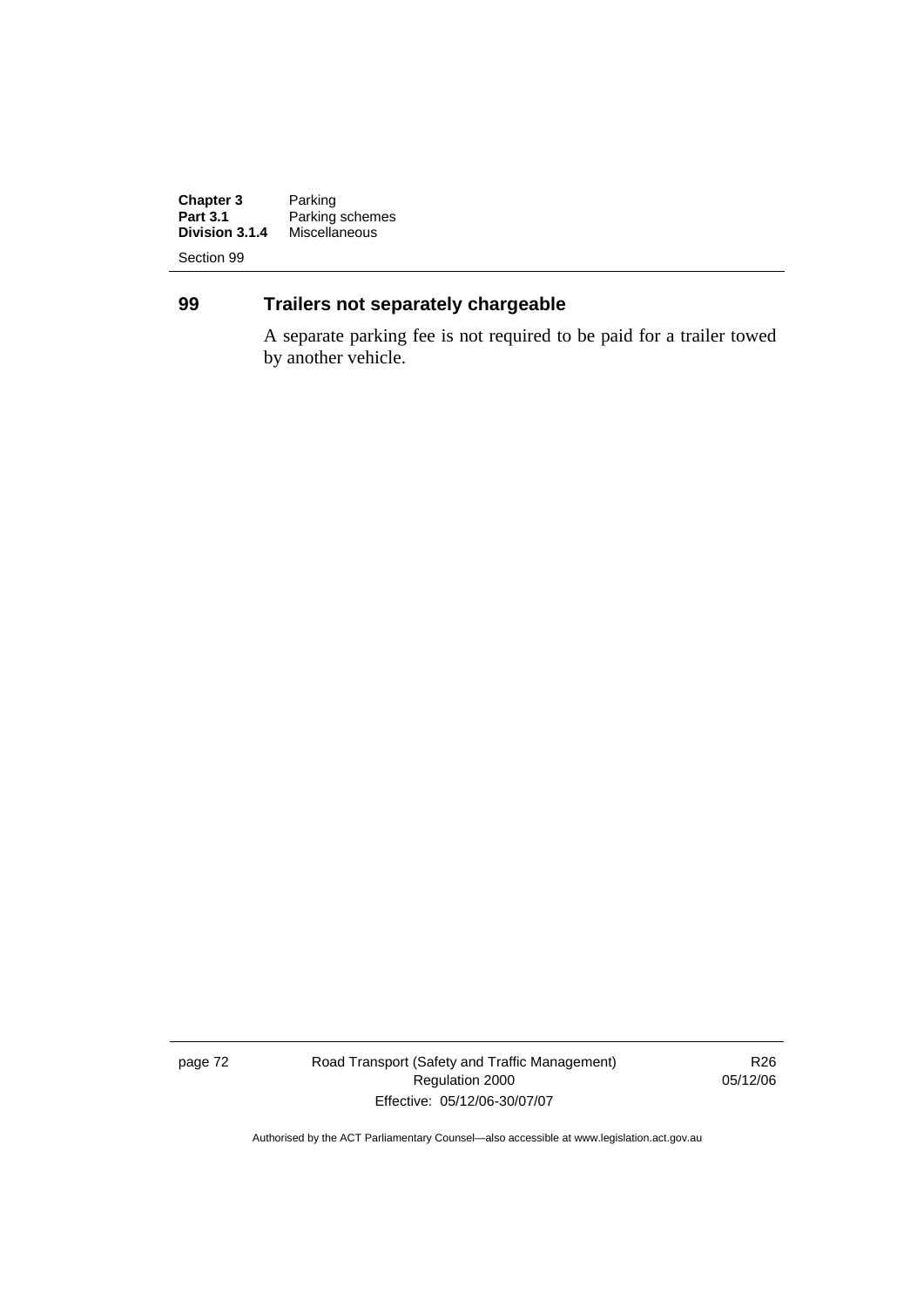Section 100

# **Part 3.2 Parking permits and mobility parking scheme authorities**

# **100 Parking permits**

- (1) The road transport authority may issue a permit (a *parking permit*) of a kind mentioned in subsection (2) authorising the parking of a vehicle, without charge, on a length of road or in an area designated by a *permit zone sign* for use by holders of that kind of parking permit.
- (2) The parking permit may be of 1 or more of the following kinds:
	- (a) a business parking permit;
	- (b) a commuter parking permit;
	- (c) a loading zone permit;
	- (d) a resident parking permit;
	- (e) a resident's visitor parking permit;
	- (f) a special event parking permit;
	- (g) any other kind declared by the road transport authority for this section.
- (3) The parking permit may be issued subject to conditions.
- (4) The parking permit—
	- (a) must state when it expires; and

page 73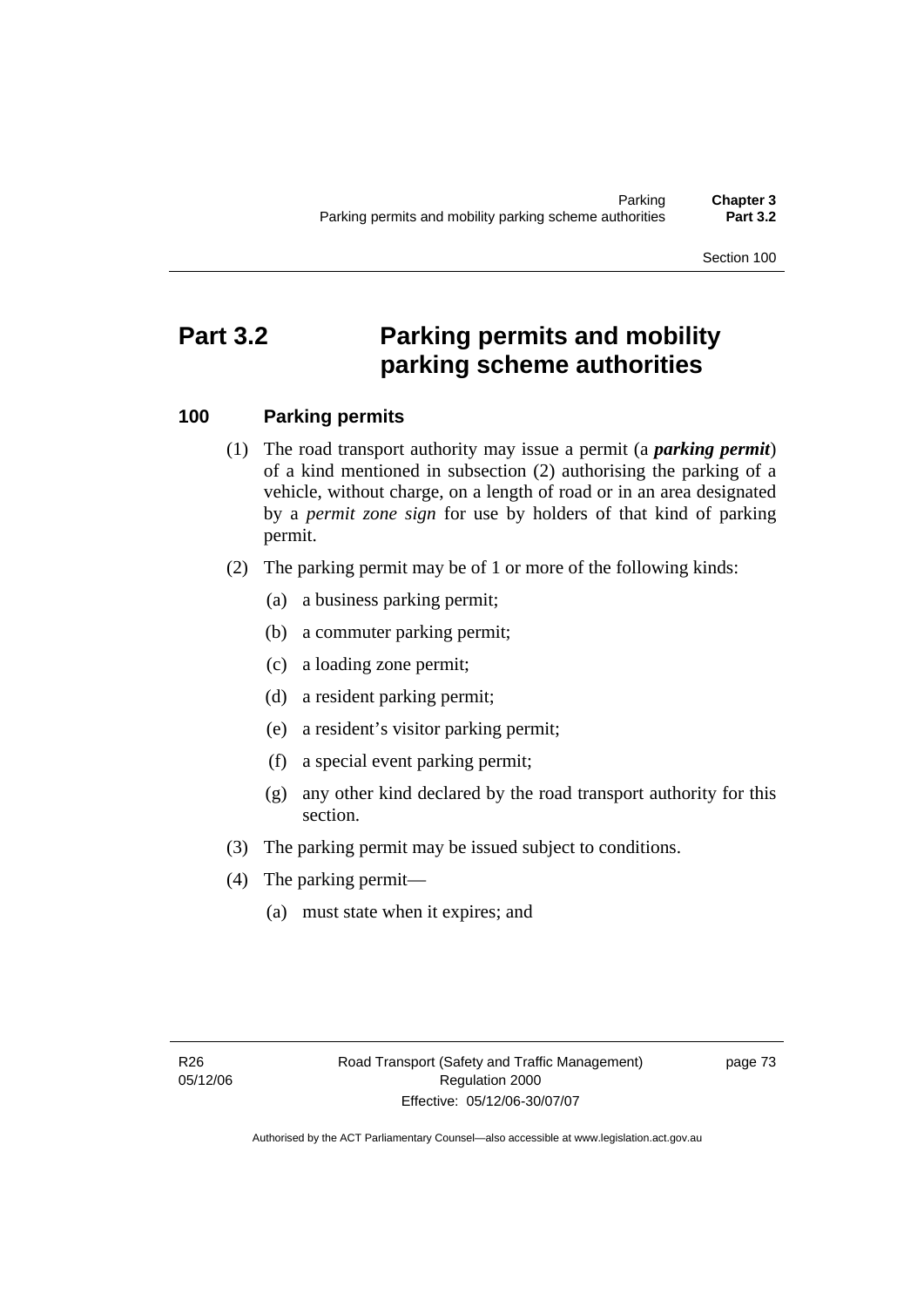### **Chapter 3** Parking<br>**Part 3.2** Parking Parking permits and mobility parking scheme authorities

#### Section 101

 (b) may state anything else that the road transport authority considers appropriate.

#### **Examples for par (b)**

- 1 the length of road or area to which the permit applies
- 2 any conditions to which the permit is subject
- 3 the maximum period which a vehicle may be parked in a designated area under the permit
- 4 the name or address of the person to whom it is issued
- *Note* An example is part of the regulation, is not exhaustive and may extend, but does not limit, the meaning of the provision in which it appears (see Legislation Act, s 126 and s 132).
- (5) The holder of a permit may surrender the permit by returning it to the road transport authority.
- (6) A declaration under subsection (2) (g) is a notifiable instrument.

*Note* A notifiable instrument must be notified under the Legislation Act.

### **101 Mobility parking scheme authorities**

- (1) The road transport authority may issue a mobility parking scheme authority—
	- (a) for use by a person with a disability; or
	- (b) for use by an entity for the transport of people with disabilities.
- (2) A mobility parking scheme authority may be issued subject to conditions.
- (3) A mobility parking scheme authority—
	- (a) must include a people with disabilities symbol; and
	- (b) must state when it expires; and

R26 05/12/06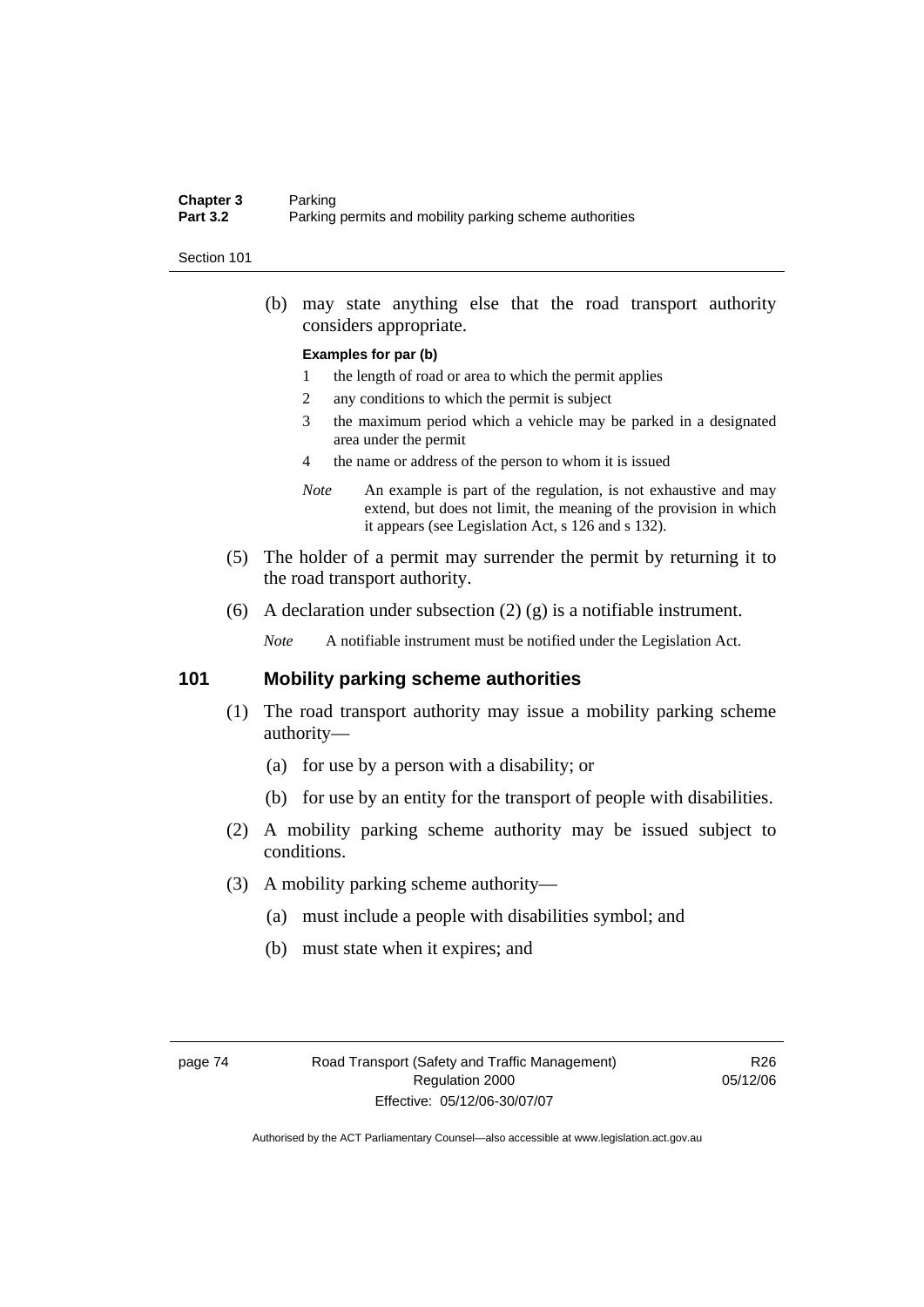- (c) may state anything else that the road transport authority considers appropriate.
- *Note 1 People with disabilities symbol* is defined in the ARR, dict.
- *Note 2* For parking by mobility parking scheme authority holders, see s 15 and ARR, r 206.

# **101A Parking permits and mobility parking scheme authorities—cancellation**

- (1) This section applies if the road transport authority proposes to cancel (the *proposed action*) a parking permit or mobility parking scheme authority.
- (2) The road transport authority must give the person to whom the parking permit or mobility parking scheme authority was issued a written notice stating—
	- (a) the proposed action; and
	- (b) an explanation for the proposed action; and
	- (c) that the person may, within 14 days after the day the person receives the notice, give a written response to the authority about the notice.
- (3) In deciding whether to take the proposed action, the road transport authority must consider any response given to the authority in accordance with the notice.
- (4) The road transport authority must give the person written notice of the authority's decision.
- (5) If the road transport authority decides to take the proposed action, the authority's decision takes effect the day after the day when notice of the decision is given to the person or, if the notice states a later date of effect, that date.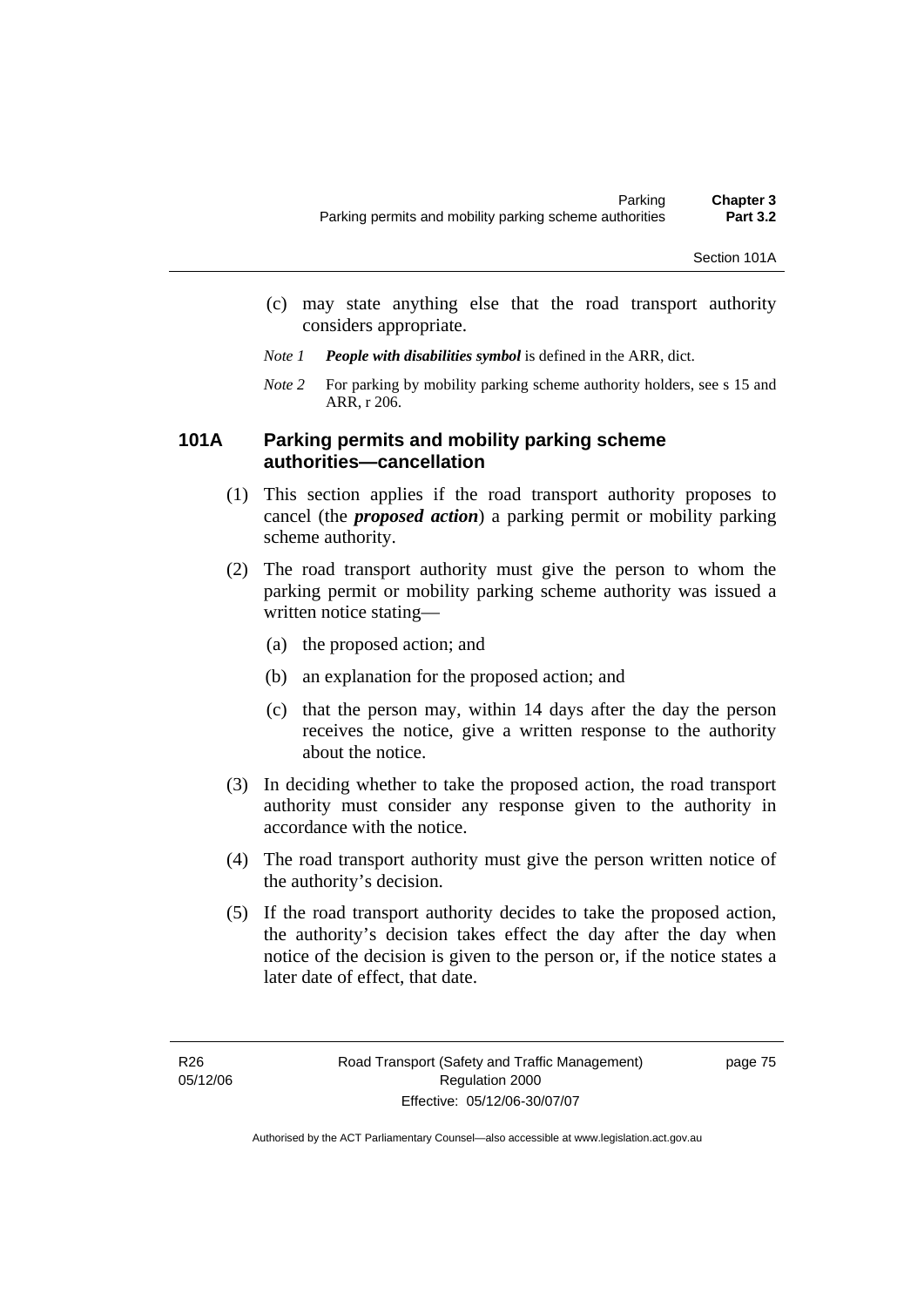**Chapter 3** Parking<br>**Part 3.2** Parking Parking permits and mobility parking scheme authorities

Section 101B

# **101B Parking permits and mobility parking scheme authorities—return when cancelled**

If a parking permit or mobility parking scheme authority is cancelled under section 101A, the person to whom the parking permit or mobility parking scheme authority was issued must return the permit or authority to the road transport authority as soon as practicable but no later than 21 days after the date of effect of the cancellation of the permit or authority.

Maximum penalty: 20 penalty units.

page 76 Road Transport (Safety and Traffic Management) Regulation 2000 Effective: 05/12/06-30/07/07

R26 05/12/06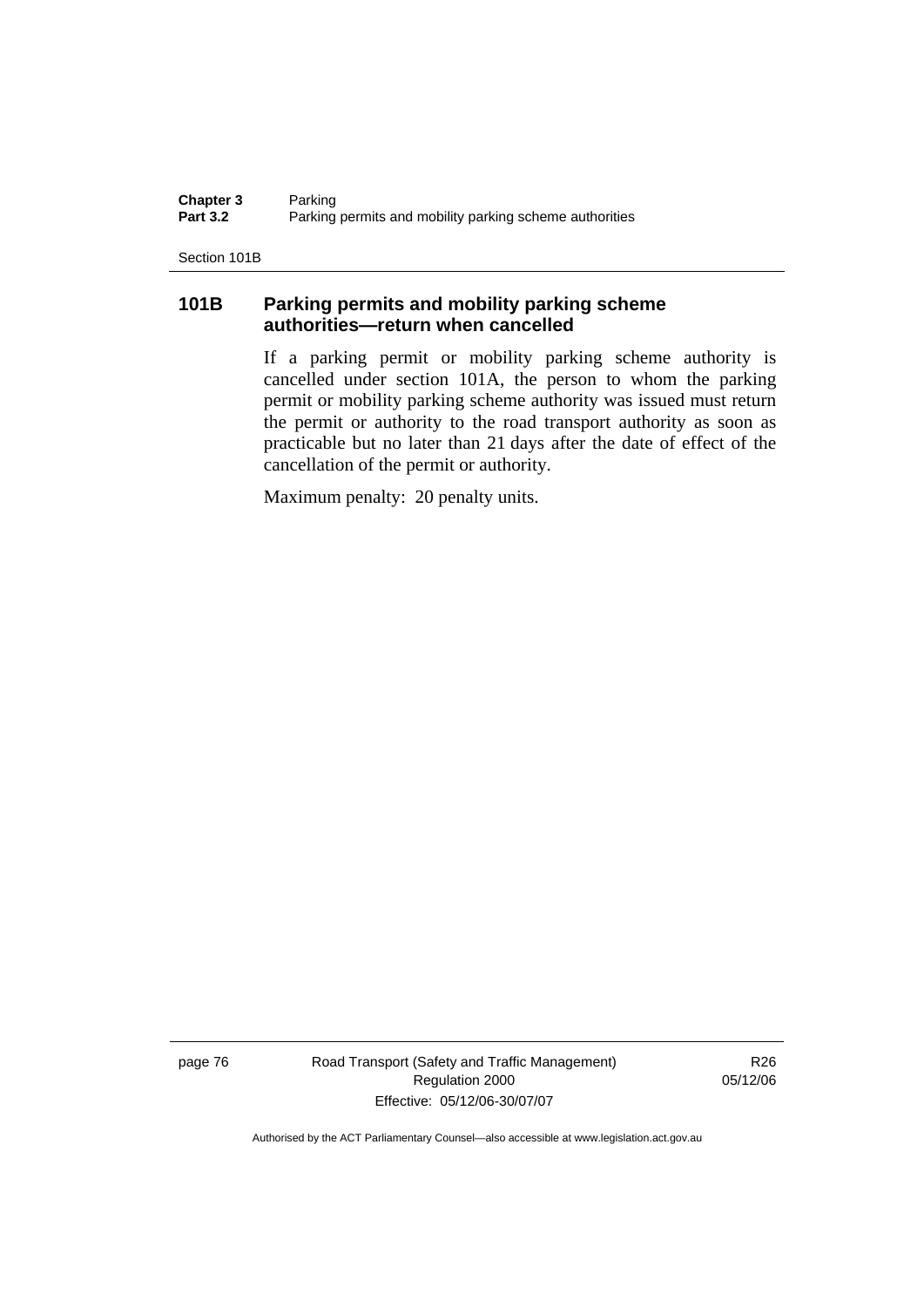### Section 101C

# **Part 3.3 Parking—other provisions**

### **101C Marking tyres by parking inspectors**

A police officer or authorised person may mark the tyres on a vehicle using crayon, chalk or a similar substance as far as is reasonably necessary for the purpose of enforcing a provision of an Act relating to the regulation or prohibition of the parking of vehicles.

*Note* A reference to an Act includes a reference to the statutory instruments made or in force under the Act, including a regulation (see Legislation Act, s 104).

Road Transport (Safety and Traffic Management) Regulation 2000 Effective: 05/12/06-30/07/07

page 77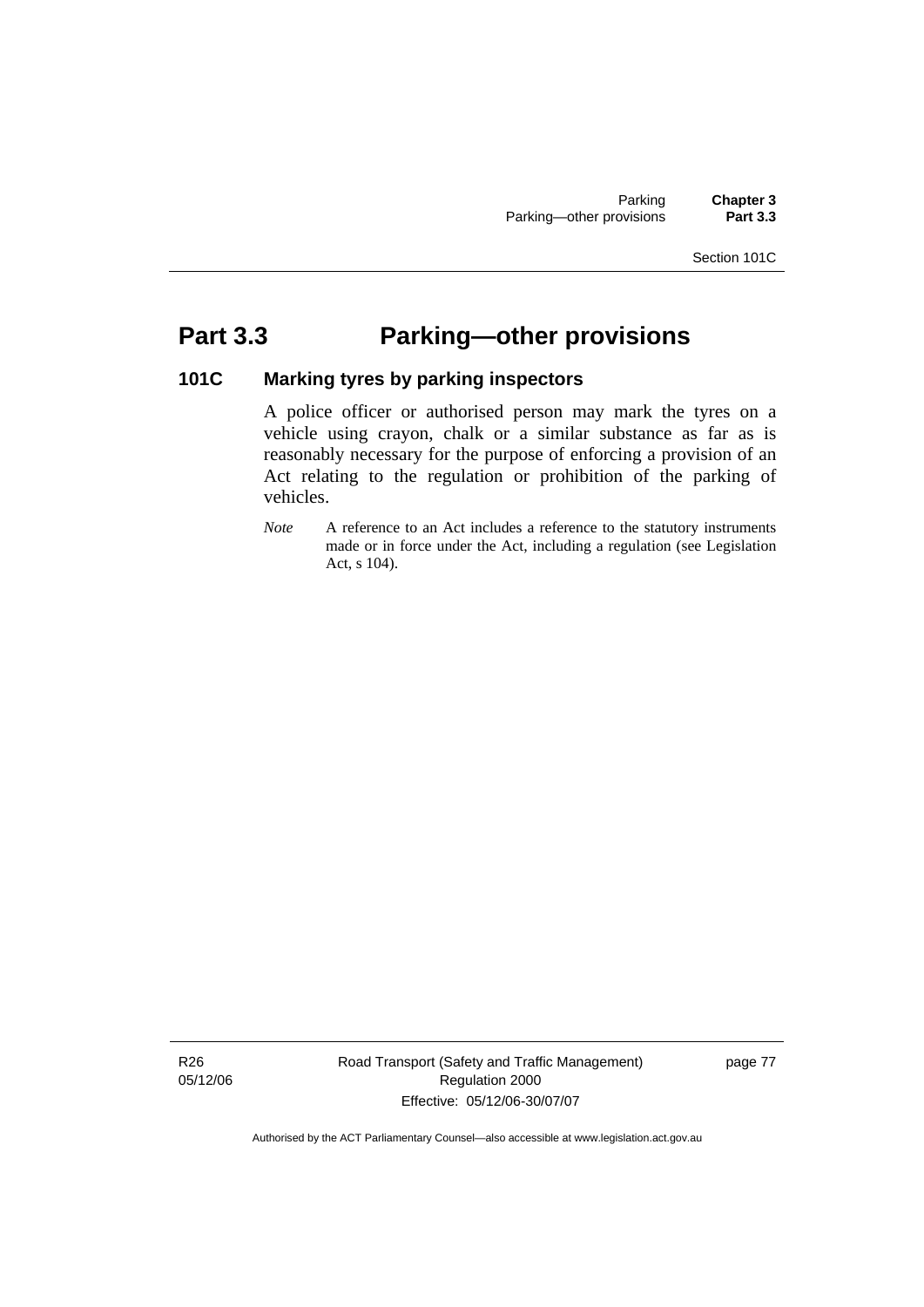Section 102

# **Chapter 4 Traffic offence detection devices**

## **102 Definitions—ch 4**

In this chapter:

*approved police speedometer* means a speedometer approved under section 103A (Approval of police vehicle speedometers).

*digital camera detection device* means a camera detection device known as—

- (a) LaserCam 2000, which includes, as a component, a laser speed measuring device; or
- (b) LaserCam NT, which includes, as a component, a laser speed measuring device.

*laser speed measuring device* means a speed measuring device known as—

- (a) Laser Technology Inc. LTI 20-20 Marksman; or
- (b) Laser Technology Inc. LTI 20-20 UltraLyte; or
- (c) Laser Technology Inc. LTI 20-20 UltraLyte LR; or
- (d) Laser Technology Inc. LTI 20-20 UltraLyte Compact.

*loop detector speed measuring device* means a speed measuring device known as the Gatsometer Loop Detector (GLD4-2S).

R26 05/12/06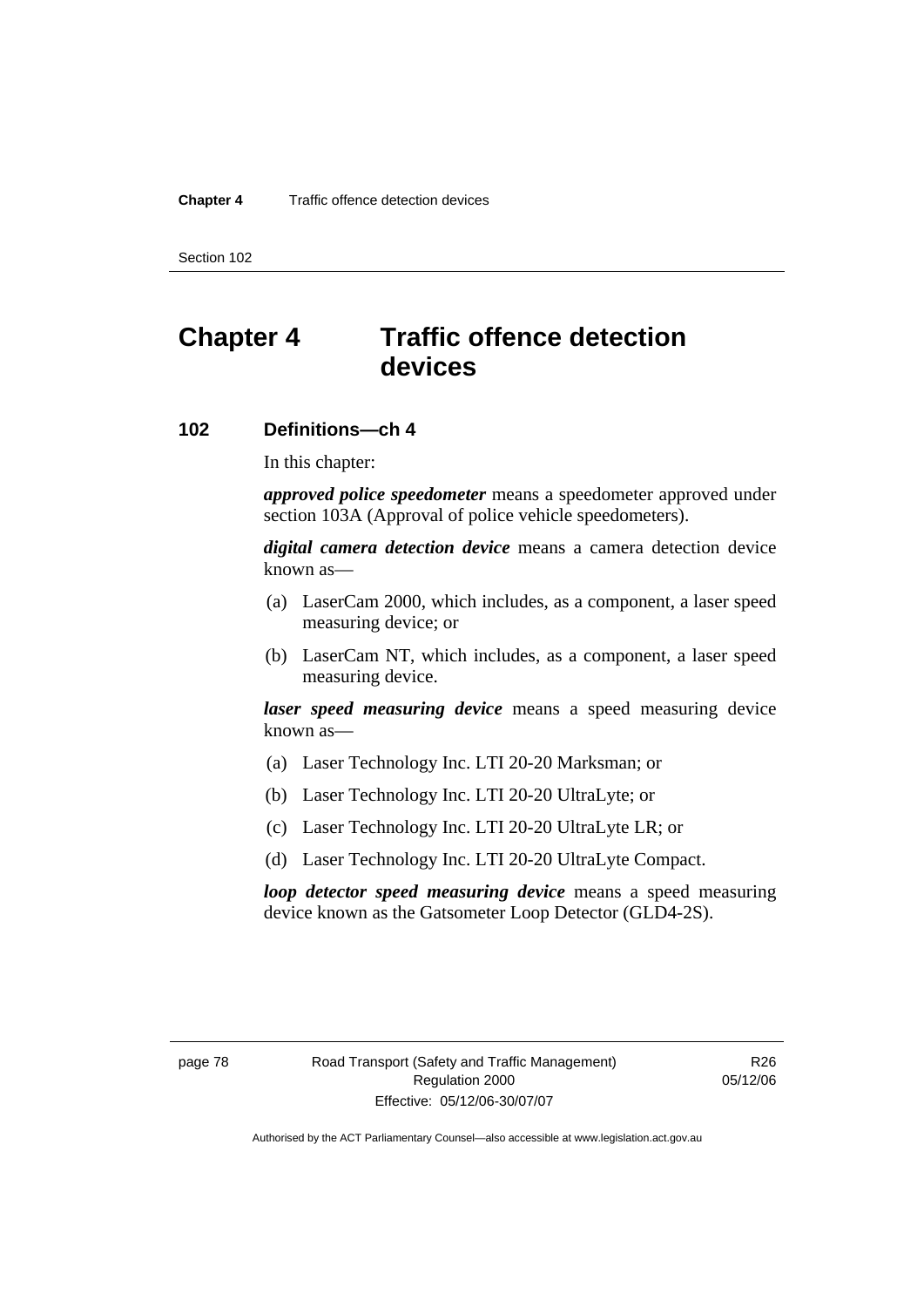*piezo strip speed measuring device* means a speed measuring device known as Truvelo M4 MPC.

*radar speed measuring device* means a speed measuring device known as—

- (a) Applied Concepts Inc. Stalker Dual; or
- (b) Kustom Signals, Inc. Silver Eagle.

*security checksum*, for an electronic file, means the number (whether numerals or numerals and letters) produced by the application of an algorithm to the contents of an electronic file or a copy of the file.

### *testing authority* means—

- (a) a department of electrical or electronic engineering at a university in Australia; or
- (b) the National Measurement Institute under the *National Measurement Act 1960* (Cwlth); or
- (c) an entity that is accredited by the National Association of Testing Authorities to test laser speed measuring devices; or
- (d) Technical Services, Australian Federal Police, Canberra; or
- (e) for an approved police speedometer—an entity approved in writing by the chief police officer to test approved police speedometers.
- *Note* An entity includes an individual, see the Legislation Act, dict, pt 1, def of *entity*.

*traffic lights camera detection device* means a camera detection device known as—

 (a) Centaur 2000, which includes, as a component, a piezo strip speed measuring device; or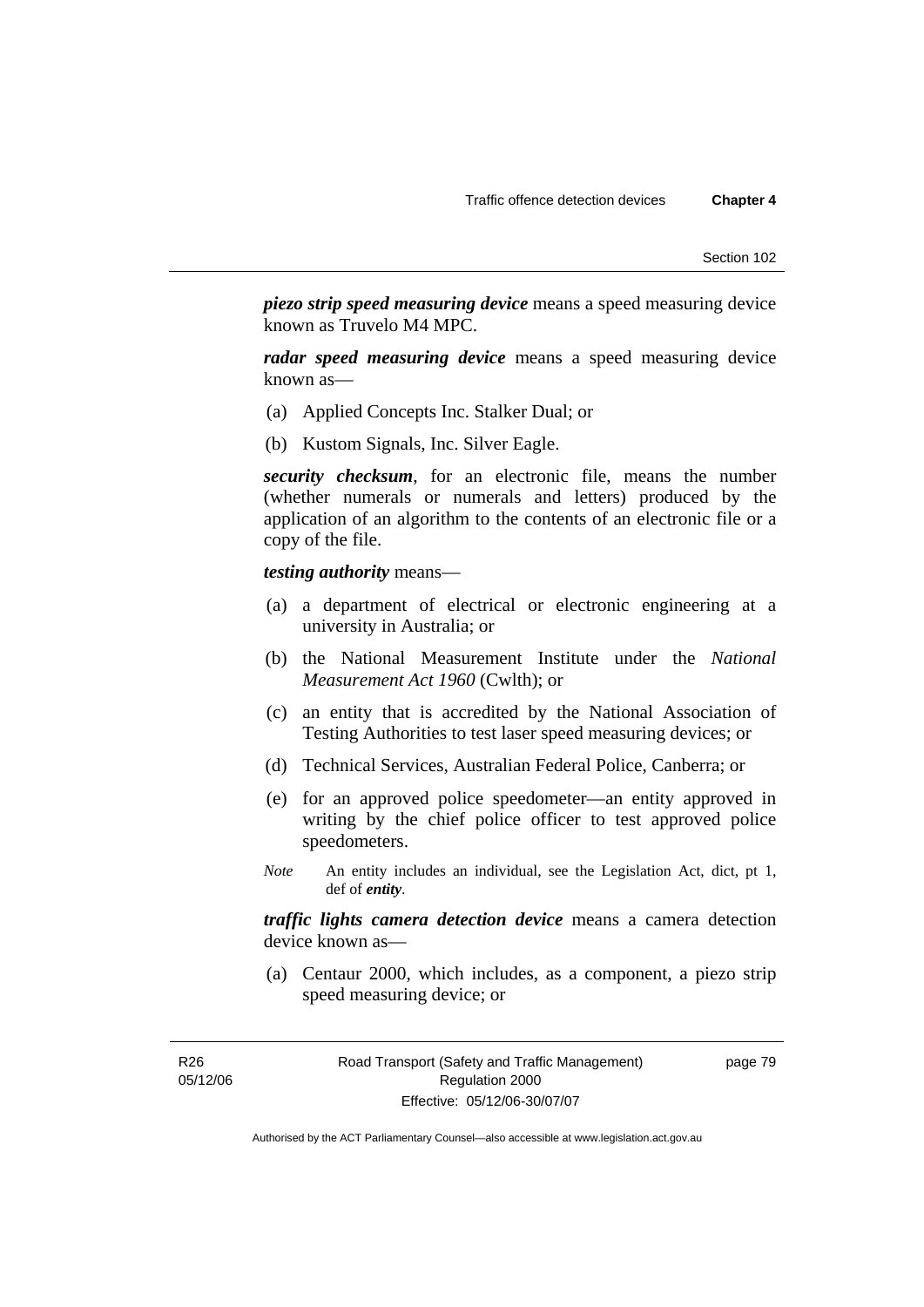### **Chapter 4** Traffic offence detection devices

#### Section 103

- (b) Gatsometer Traffic Camera Digital (GTC-D) which includes, as a component, a loop detector speed measuring device; or
- (c) Gatsometer Multi Camera System (MCS) which includes, as a component, a loop detector speed measuring device.

*WORM disk* means a storage device for electronic data in which the data, once written, cannot be erased or overwritten.

### **103 Approved traffic offence detection devices**

- (1) For the Act, dictionary, definition of *approved camera detection device*, each digital camera detection device and traffic lights camera detection device is approved.
- (2) For the Act, dictionary, definition of *approved speed measuring device*, each laser speed measuring device, loop detector speed measuring device, piezo strip speed measuring device, radar speed measuring device and approved police speedometer is approved.

### **103A Approval of police vehicle speedometers**

- (1) For section 102, definition of *approved police speedometer*, the chief police officer may, in writing, approve a kind of speedometer that is fitted to a motor vehicle driven by a police officer for measuring the speed at which vehicles are being driven.
- (2) An approval is a notifiable instrument.

*Note* A notifiable instrument must be notified under the Legislation Act.

# **104 Major testing of laser speed measuring devices**

- (1) The following devices must be tested in accordance with this section at least once every 12 months:
	- (a) a laser speed measuring device;

page 80 Road Transport (Safety and Traffic Management) Regulation 2000 Effective: 05/12/06-30/07/07

R<sub>26</sub> 05/12/06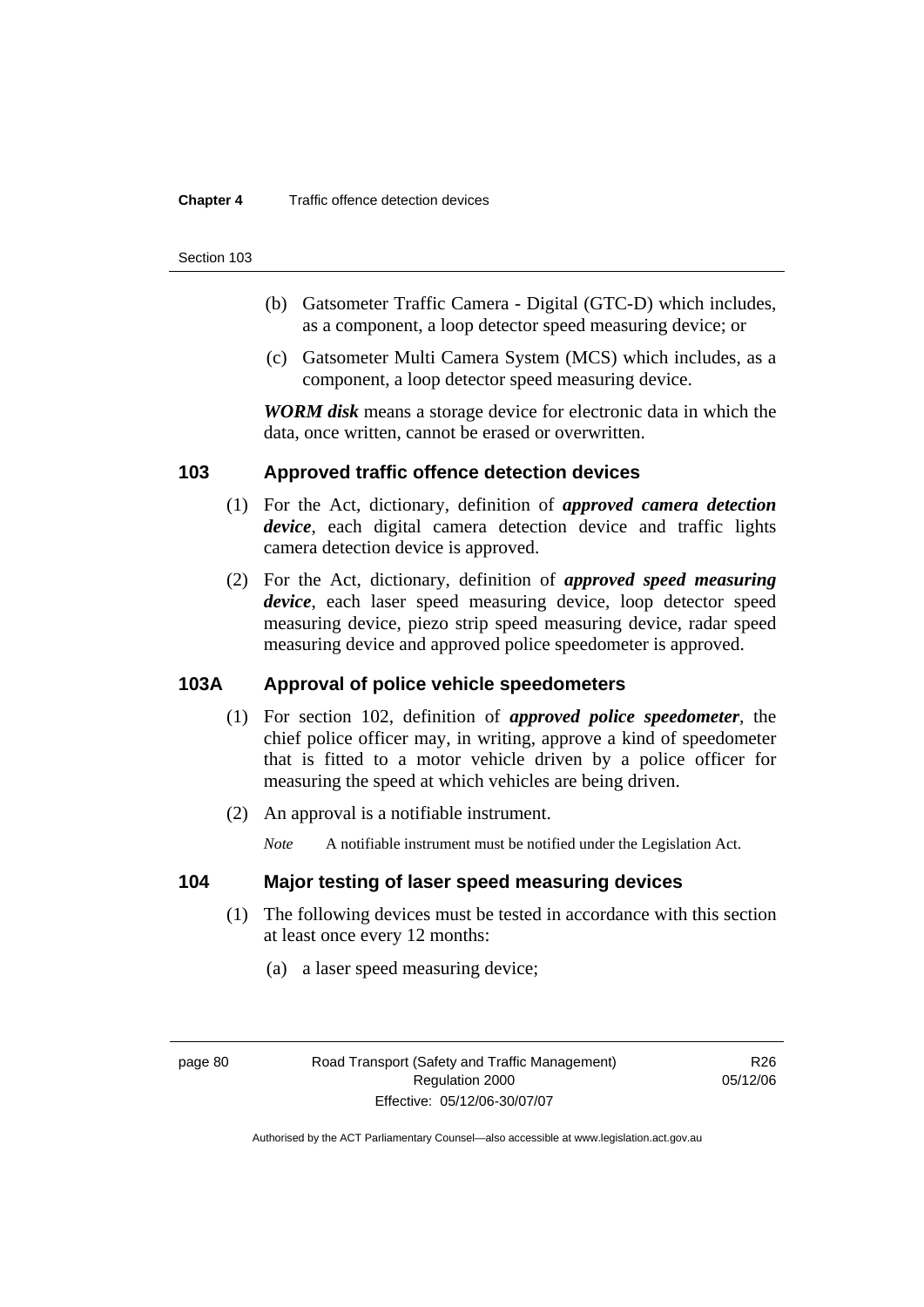- (b) the laser speed measuring device component of a digital camera detection device.
- (2) The test must be carried out—
	- (a) by a person approved under section 106 (Approved people testing and sealing); and
	- (b) in accordance with Australian Standard AS 4691.1-2, as in force on the commencement of this paragraph.
		- *Note 1* The text of an applied, adopted or incorporated law or instrument, whether applied as in force from time to time or at a particular time, is taken to be a notifiable instrument if the operation of the Legislation Act, s 47 (5) or (6) is not disapplied (see s 47 (7)).
		- *Note 2* A notifiable instrument must be notified under the Legislation Act.
- (3) The Legislation Act, section 47 (5) does not apply in relation to subsection  $(2)$  (b).
- (4) The test must show whether the device—
	- (a) is operating in accordance with the manufacturer's specifications; and
	- (b) is accurate within a tolerance of 2km/h.
- (5) For this section, it is sufficient for the laser speed measuring device component of a digital camera detection device to be tested separately from the other components of the device, and it is not necessary for the other components to be tested.

### **104A Major testing of other traffic offence detection devices**

- (1) The following devices must be tested in accordance with this section at least once every 12 months:
	- (a) the piezo strip speed measuring device component of a traffic lights camera detection device;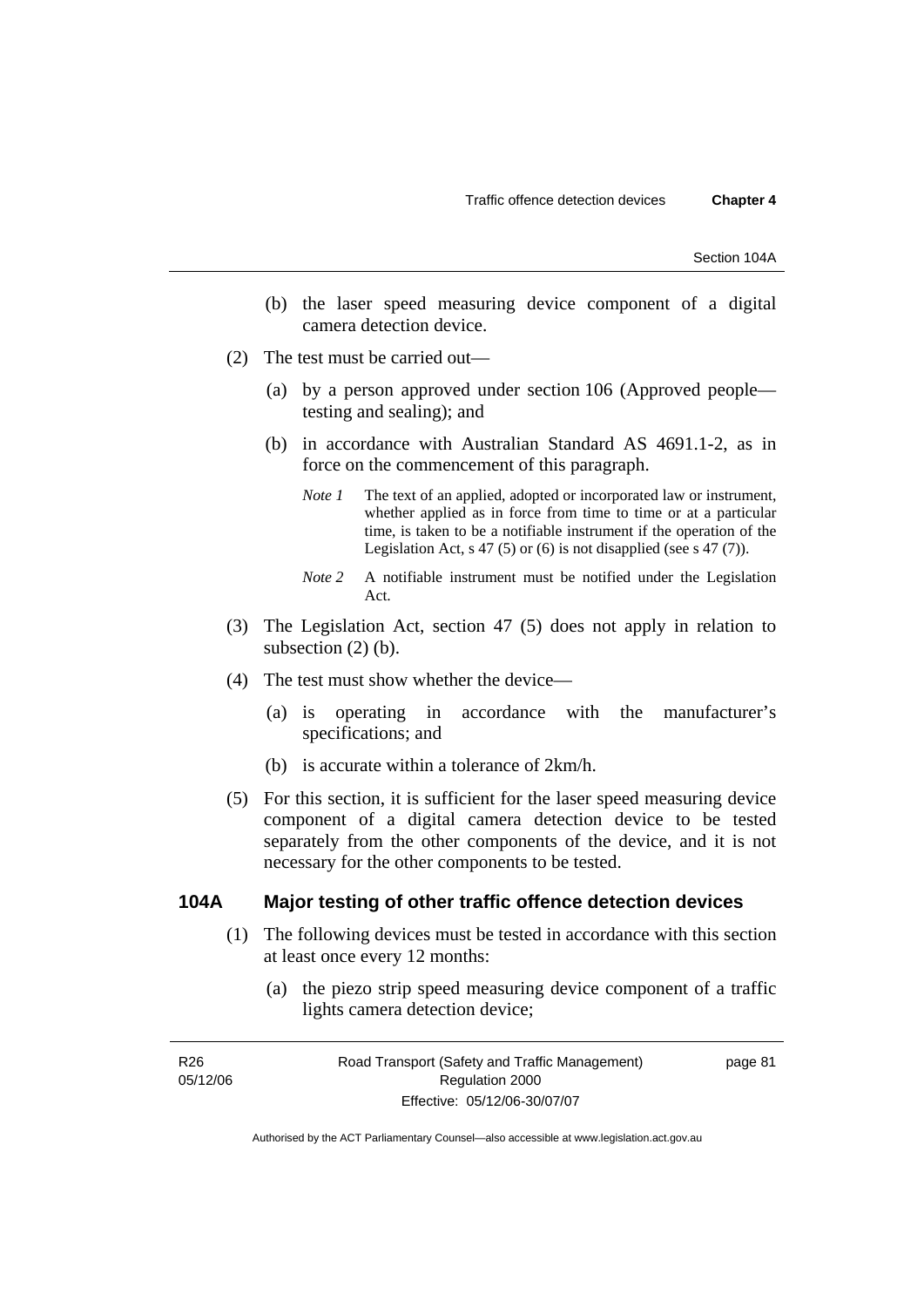#### **Chapter 4** Traffic offence detection devices

Section 104A

- (b) a radar speed measuring device;
- (c) an approved police speedometer.
- (d) the loop detector speed measuring device component of a traffic lights camera detection device.
- (2) The test must be carried out by a person approved under section 106 (Approved people—testing and sealing).
- (3) The test of the piezo strip speed measuring device component of a traffic lights camera detection device must show whether the device—
	- (a) is operating in accordance with the manufacturer's specifications; and
	- (b) is accurate within a tolerance of 2km/h.
- (4) The test of the loop detector speed measuring device component of the traffic lights camera detection device must show whether the device—
	- (a) for speeds not exceeding 100km/h—is accurate within a tolerance of 2km/h; and
	- (b) for speeds exceeding 100km/h—is accurate within a tolerance of 2%.
- (5) The test of a radar speed measuring device must show whether the device is operating in accordance with Australian Standard AS 2898.1-2, as in force on the commencement of this subsection.
	- *Note 1* The text of an applied, adopted or incorporated law or instrument, whether applied as in force from time to time or at a particular time, is taken to be a notifiable instrument if the operation of the Legislation Act, s 47 (5) or (6) is not disapplied (see s 47 (7)).
	- *Note 2* A notifiable instrument must be notified under the Legislation Act.

R26 05/12/06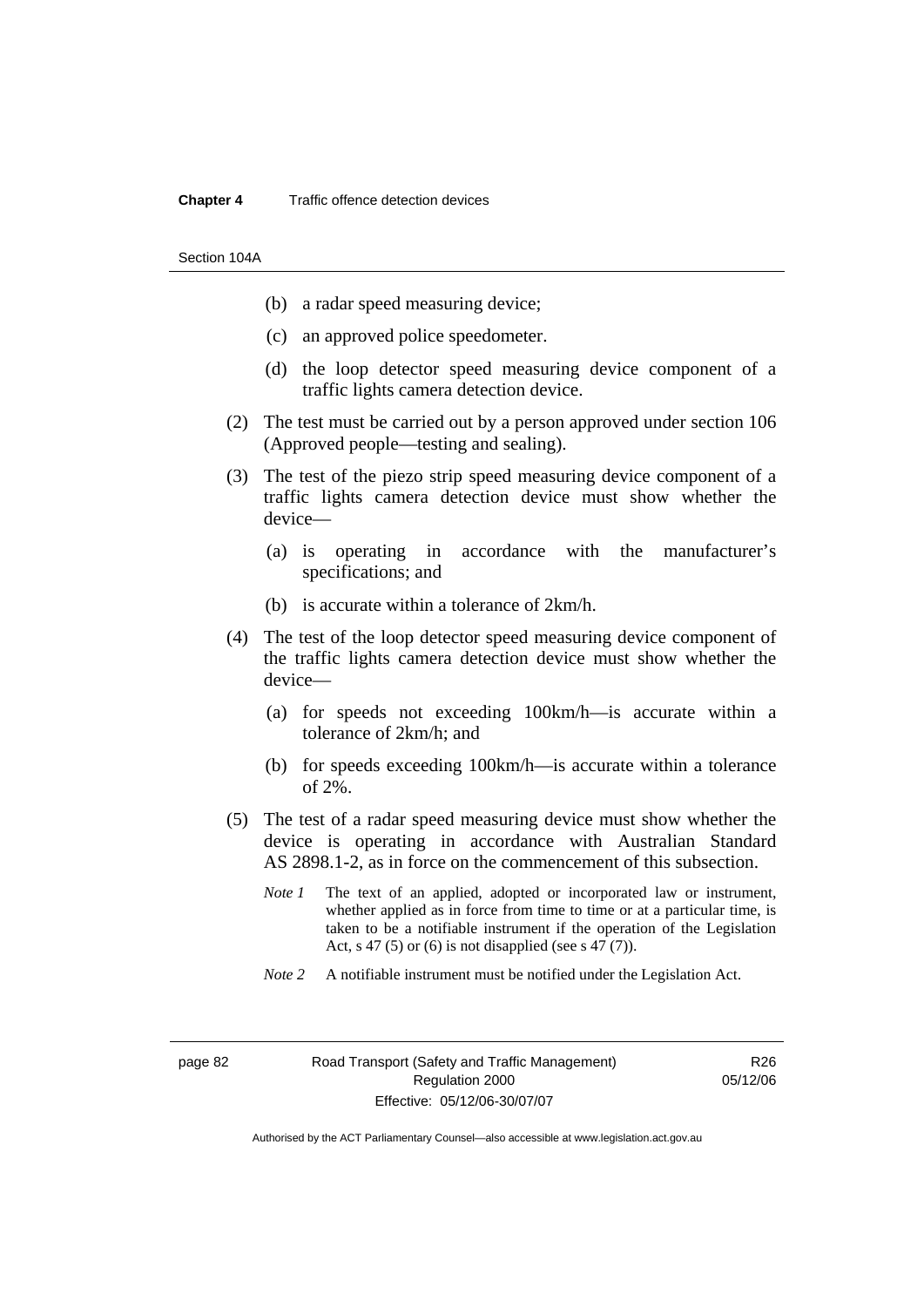- (6) The Legislation Act, section 47 (5) does not apply in relation to subsection (5).
- (7) The test of an approved police speedometer must show whether the device is accurate within a tolerance of 2%.
- (8) For this section, it is sufficient if the piezo strip speed measuring device component, or the loop detector speed measuring device component, of a traffic lights camera detection device is tested separately from the other components of the device, and it is not necessary for the other components to be tested.

# **104B Certification and sealing of traffic offence detection devices**

- (1) This section applies if a test of a traffic offence detection device under section 104 or section 104A establishes—
	- (a) a matter mentioned in section 104A (5) or (7) in relation to the device; or
	- (b) the matters mentioned in section 104 (4) or section 104A (3) in relation to the device.
- (2) The person who carried out the test must—
	- (a) sign a certificate to that effect; and
	- (b) if a seal on the device has been damaged or removed—seal the device.

# **105 Use of digital camera detection devices**

 (1) A digital camera detection device must be used by an operator by doing the following operations in accordance with the manufacturer's instructions for the device: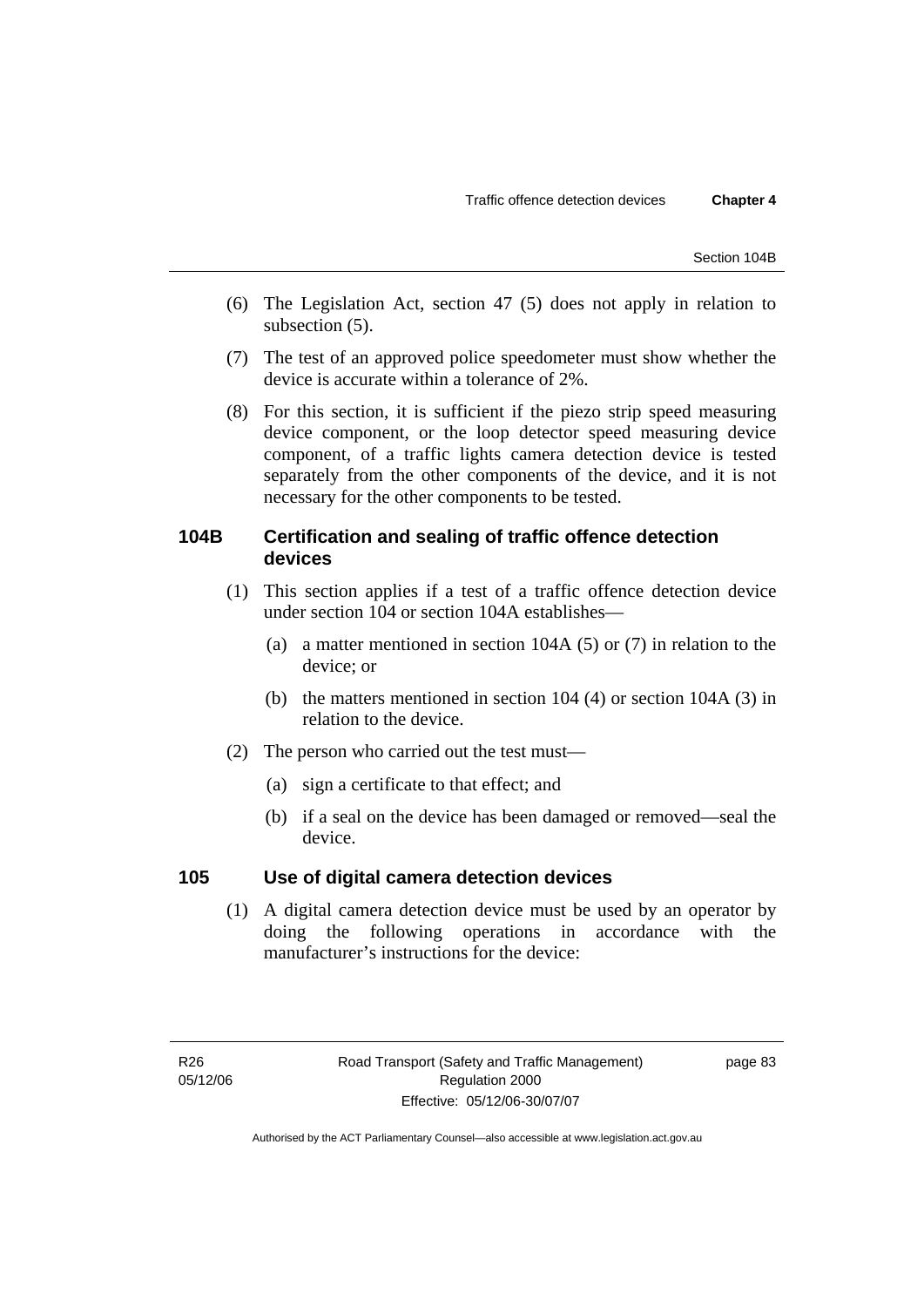### **Chapter 4** Traffic offence detection devices

#### Section 105

- (a) testing the laser speed measuring component of the device at the beginning of each shift of the operator by carrying out the following checks:
	- (i) an instrument confidence check;
	- (ii) a calibration verification check;
	- (iii) a scope alignment check;
- (b) activating the device;
- (c) operating the device;
- (d) testing the laser speed measuring component of the device at the end of each shift of the operator by carrying out the checks mentioned in paragraph (a).
- (2) However, after the operator of the device has carried out the operations mentioned in subsection (1) (a) and (b), the device may operate unattended.
- (3) To remove any doubt, if the device is used at more than 1 place during a shift of the operator, the operator is not required to carry out the checks mentioned in subsection (1) (a) each time the device is activated at a different place.
- (4) If the device is used by 2 or more operators who are working together during the shift, the tests mentioned in subsection (1) (a) and (d) may be carried out by different operators.
- (5) In this section:

*operator* means a person approved to use a traffic offence detection device under section 107 (Approved people—use).

R26 05/12/06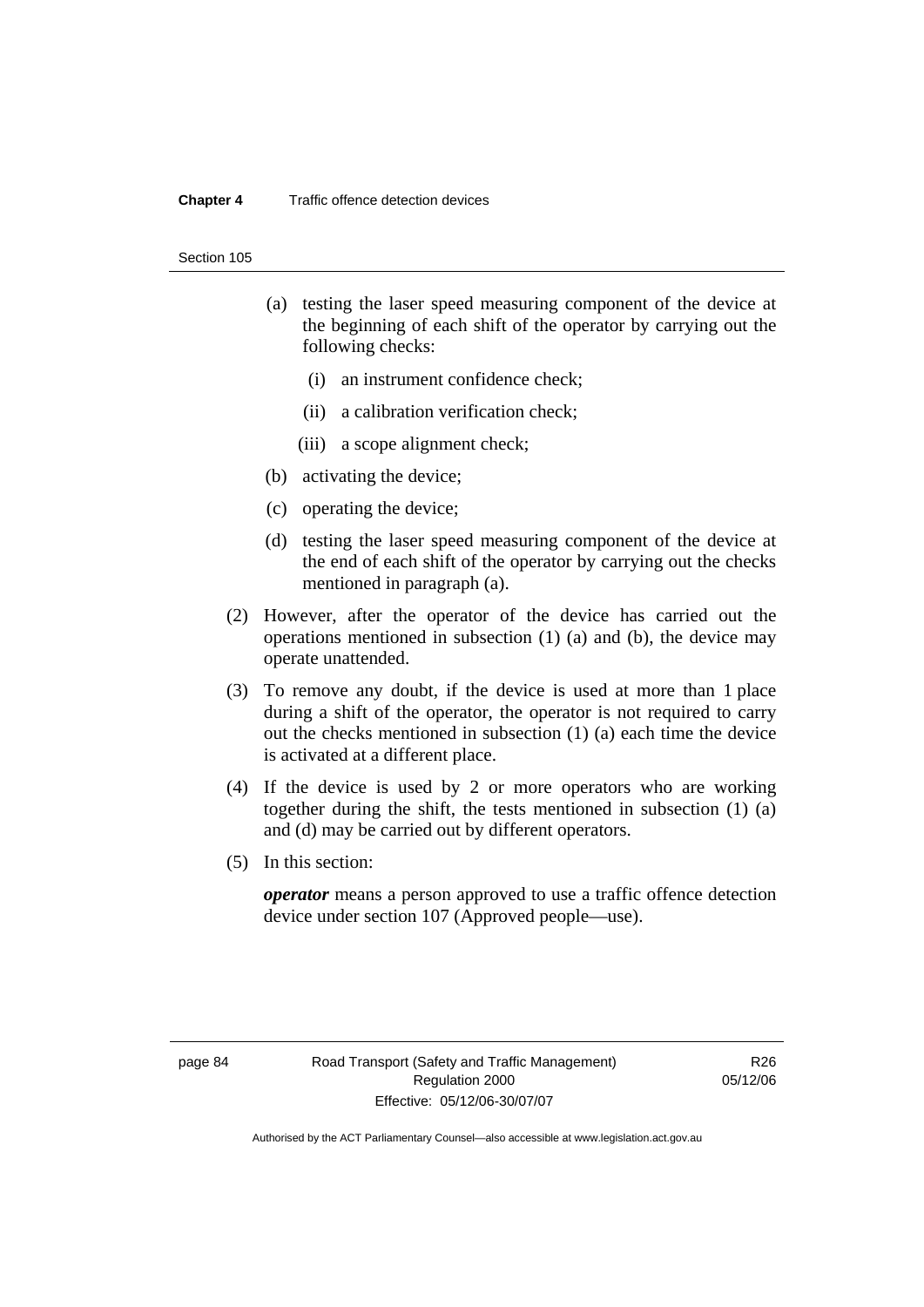# **105A Use of laser speed measuring devices**

- (1) A laser speed measuring device must be used by an operator by doing the following operations in accordance with the manufacturer's instructions for the device:
	- (a) testing the device at the beginning of each shift of the operator by carrying out the following checks:
		- (i) an instrument confidence check;
		- (ii) a calibration verification check;
		- (iii) a scope alignment check;
	- (b) activating the device;
	- (c) operating the device;
	- (d) testing the device at the end of each shift of the operator by carrying out the checks mentioned in paragraph (a).
- (2) To remove any doubt, if the device is used at more than 1 place during a shift of the operator, the operator is not required to carry out the checks mentioned in subsection (1) (a) each time the device is activated at a different place.
- (3) If the device is used by 2 or more operators who are working together during the shift, the tests mentioned in subsection (1) (a) and (d) may be carried out by different operators.
- (4) In this section:

*operator* means a person approved to use a traffic offence detection device under section 107 (Approved people—use).

page 85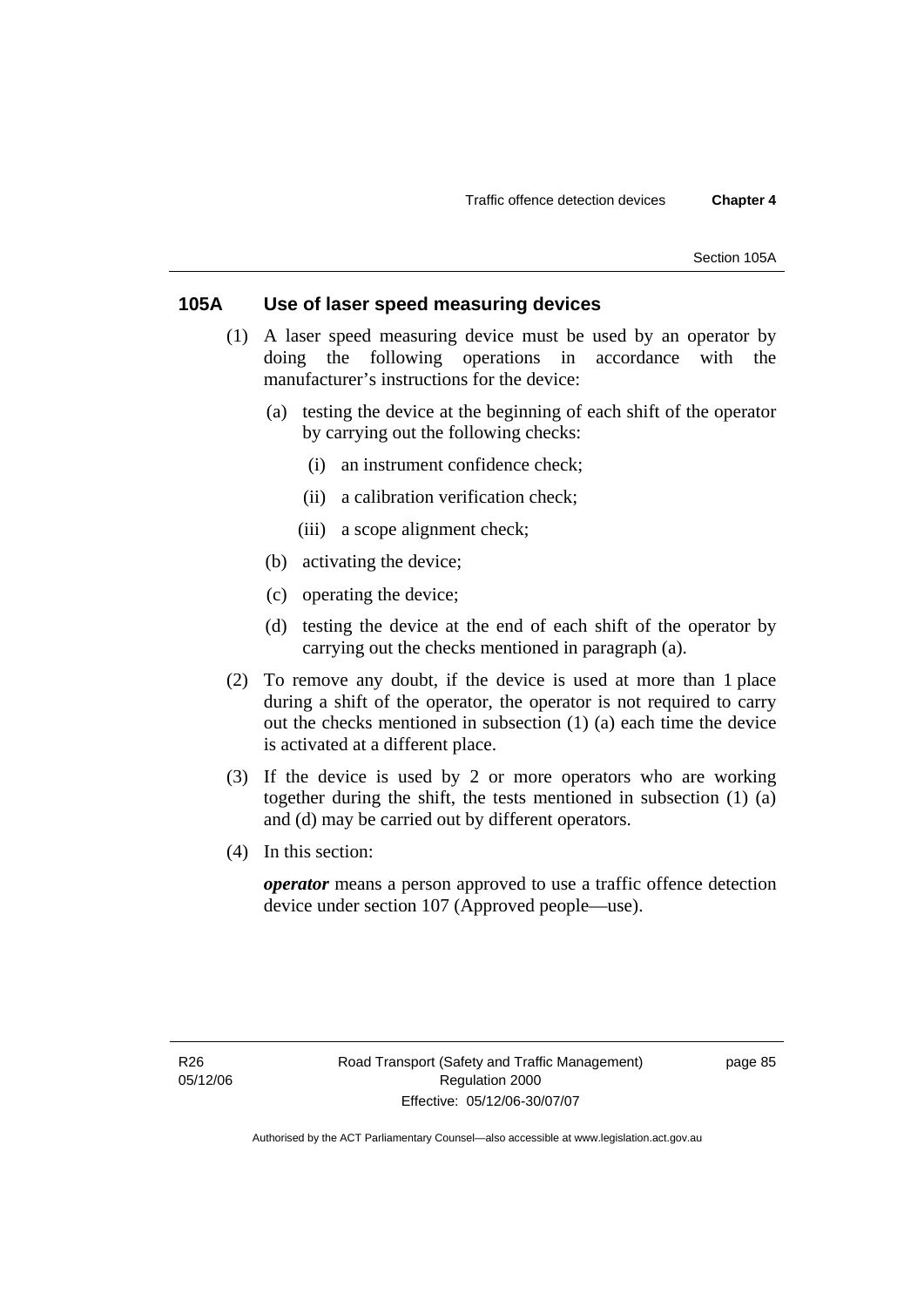#### **Chapter 4** Traffic offence detection devices

Section 105B

### **105B Use of radar speed measuring devices**

- (1) A radar speed measuring device must be used by an operator in accordance with the manufacturer's instructions for the device.
- (2) The operator must test the device—
	- (a) at the beginning of each shift of the operator against an approved police speedometer; and
	- (b) at the end of each shift of the operator against the speedometer mentioned in paragraph (a); and
	- (c) if the operator's shift is longer than 9 hours—9 hours after the beginning of the shift against the speedometer mentioned in paragraph (a).
- (3) After each test, the device must be found to be accurate within a tolerance of 2 km/h.
- (4) To remove any doubt, if the device is used at more than 1 place during a shift of the operator, the operator is not required to carry out the checks mentioned in subsection (2) (a) each time the device is activated at a different place.
- (5) If the device is used by 2 or more operators who are working together during the shift, the tests mentioned in subsection (2) may be carried out by different operators.
- (6) In this section:

*operator* means a person approved to use a traffic offence detection device under section 107 (Approved people—use).

### **106 Approved people—testing and sealing**

Each person employed by a testing authority to test and seal traffic offence detection devices is approved to test and seal traffic offence detection devices.

page 86 Road Transport (Safety and Traffic Management) Regulation 2000 Effective: 05/12/06-30/07/07

R26 05/12/06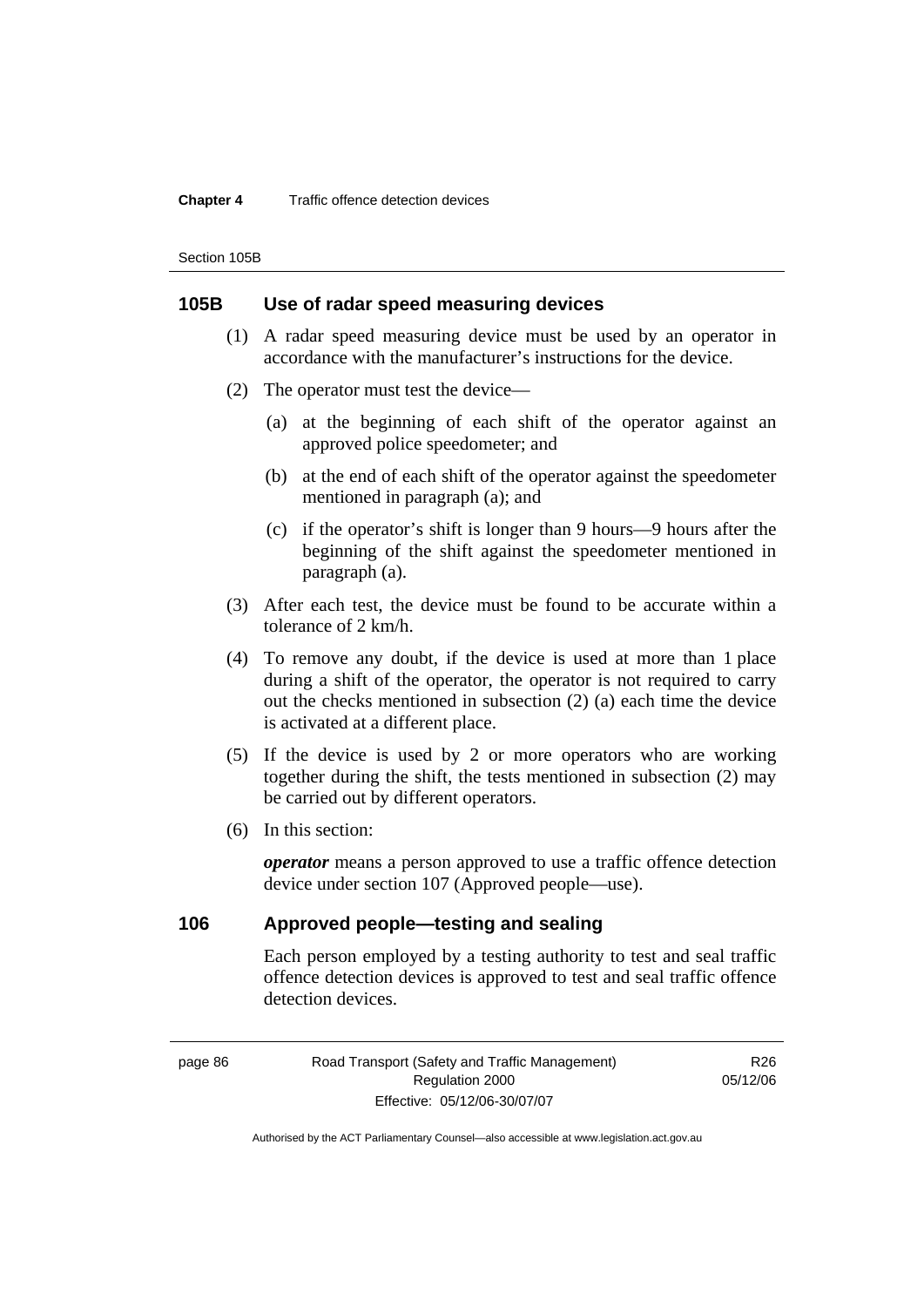# **107 Approved people—use**

- (1) Each police officer is approved to use any traffic offence detection device (other than a traffic lights camera detection device).
- (2) The road transport authority may approve a person who is not a police officer to use digital camera detection devices.
- (3) The road transport authority may only approve a person under subsection (2) if the authority is satisfied that the person has appropriate qualifications to operate, or experience in the operation of, digital camera detection devices.

# **107A Recording of digital camera detection device image files—Act, s 23 (2) (c) (ii)**

An electronic file created by a digital camera detection device must be recorded on a WORM disk attached directly to, or located with, the device.

# **107B Recording of traffic lights camera detection device image files—Act, s 23 (2) (c) (ii)**

- (1) An electronic file created by a traffic lights camera detection device must be recorded on a WORM disk or another storage medium for electronic data (a *recording medium*).
- (2) The recording medium for a traffic lights camera detection device may be—
	- (a) attached directly to, or located with, the device; or

page 87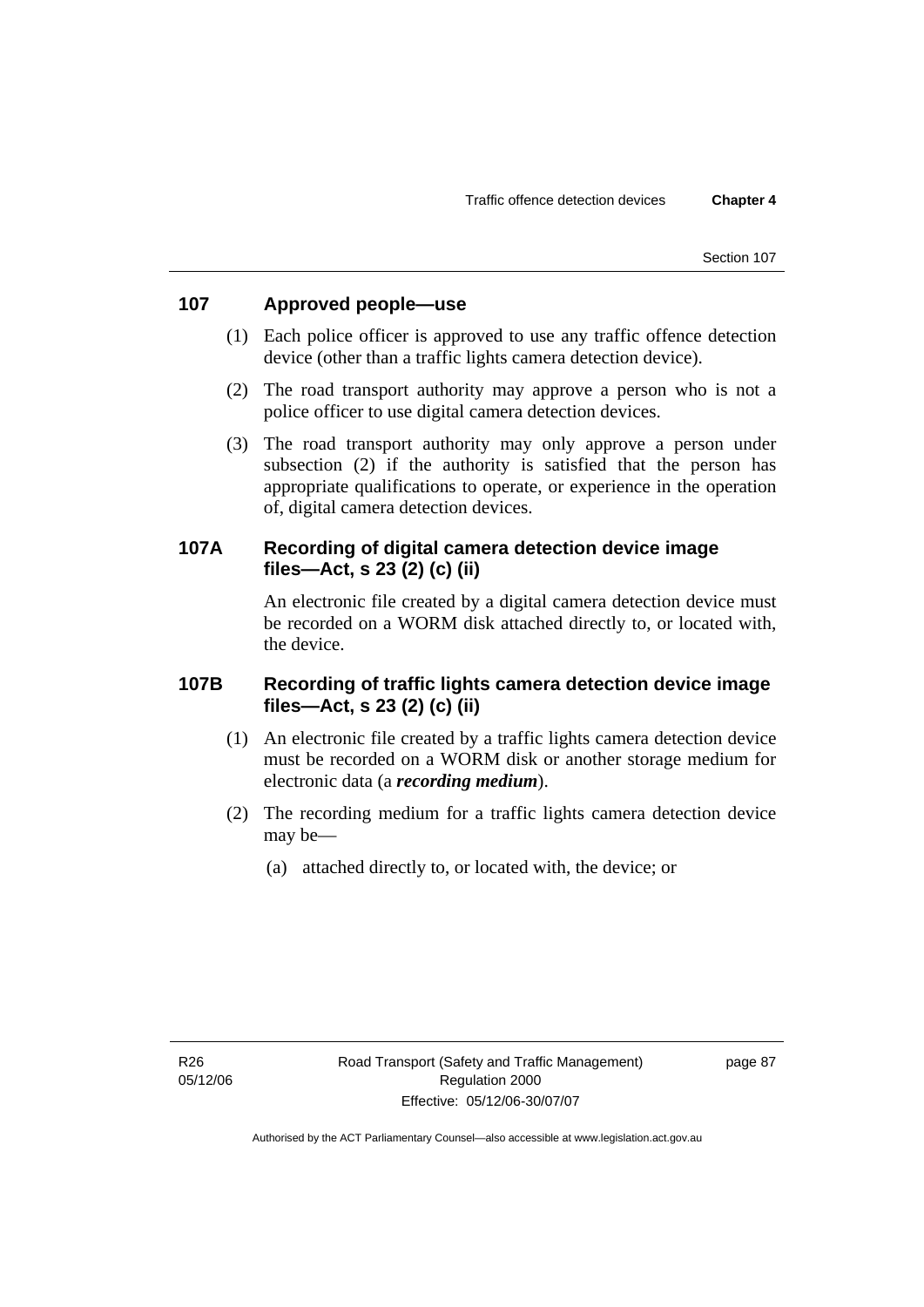#### **Chapter 4** Traffic offence detection devices

Section 107C

(b) at a place other than the place where the device is located.

### **Example for par (b)**

If a motor vehicle goes through a red traffic light and an image of the vehicle is taken by a traffic lights camera detection device, the electronic file created by the device in relation to the offence is sent along a wire or optical fibre to a recording device in a building in another suburb and is stored at that building on a recording medium.

- *Note* An example is part of the regulation, is not exhaustive and may extend, but does not limit, the meaning of the provision in which it appears (see Legislation Act, s 126 and s 132).
- (3) If the recording medium for a traffic lights camera detection device is at a place other than the place where the device is located—
	- (a) the device must produce a security checksum for each electronic file created by the device; and
	- (b) the device must encrypt the security checksum and the file; and
	- (c) the security checksum and the encrypted file must be recorded as soon as practicable on a recording medium.
- (4) However, subsection (3) does not prevent other security measures being taken in relation to a security checksum or an electronic file before it is recorded on the recording medium.

# **107C Verification of traffic lights camera detection device image files—Act, s 23 (2) (c) (iii)**

- (1) This section applies if an electronic file that contains an image of a vehicle taken by a traffic lights camera detection device is recorded on a recording medium that is at a place other than the place where the device is located.
- (2) Before the image of the vehicle is produced from the file, the accuracy of the file must be verified by using a computer to—
	- (a) recalculate the security checksum for the file; and

page 88 Road Transport (Safety and Traffic Management) Regulation 2000 Effective: 05/12/06-30/07/07

R<sub>26</sub> 05/12/06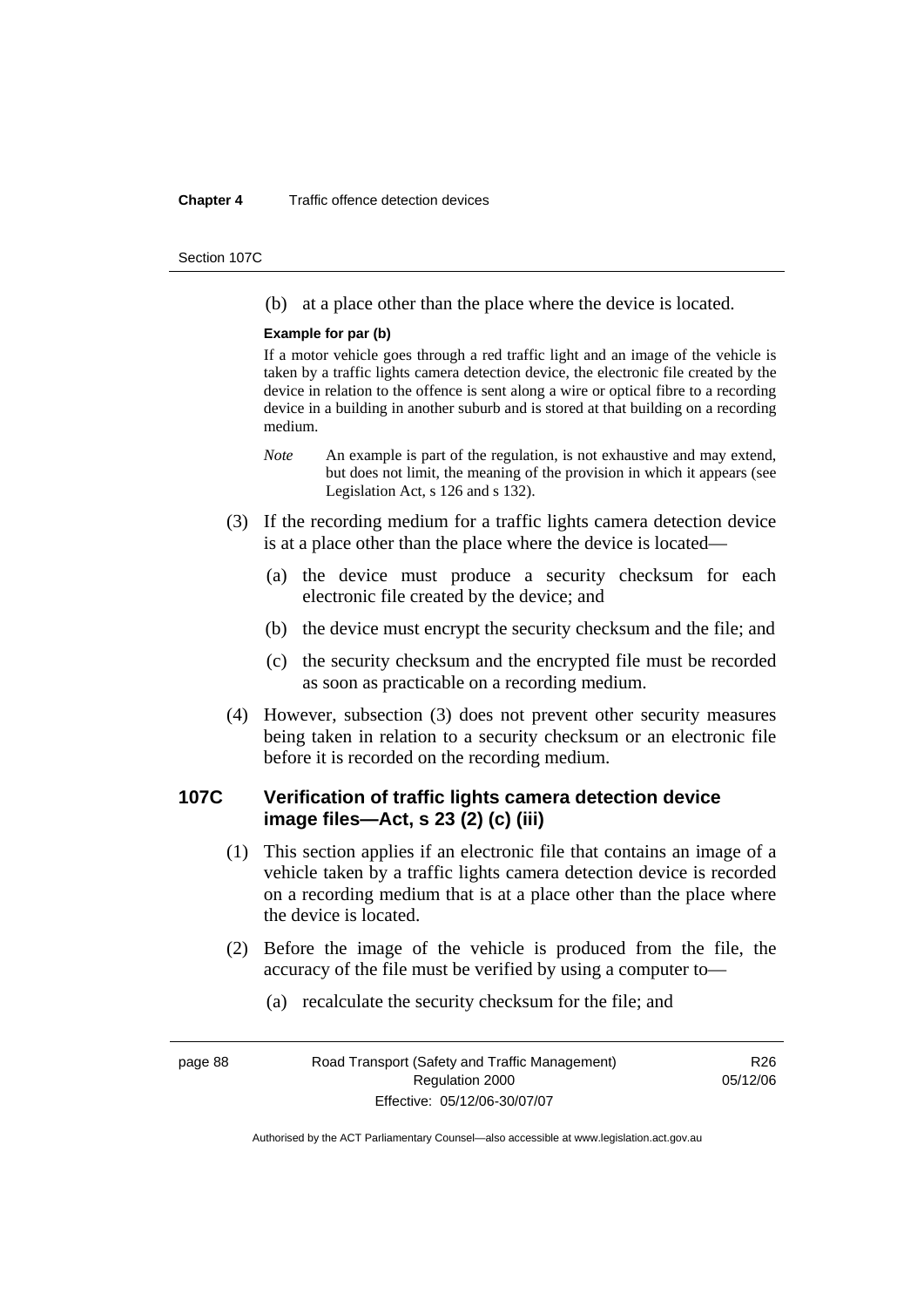(b) confirm that the security checksum produced by the recalculation is identical to the checksum produced by the device for the file.

### **108 Meaning of vehicle image codes**

- (1) This section defines the meaning of codes and other information indicated on an image of a vehicle taken by an approved camera detection device.
	- *Note* Information etc that is indicated on an image includes information etc accompanying or reasonably associated with the image (see Act, dict, def of *indicated on*).
- (2) It is not necessary that all the codes and other information mentioned in this section be indicated on an image but if they do appear they have the meaning given in this section.
- (3) The characters (whether numbers, letters or both) in the field immediately after 'Device' is the code for—
	- (a) the laser speed measuring device component of the digital camera detection device that took the image; or
	- (b) the piezo strip speed measuring device component of the traffic lights camera detection device that took the image.
	- (c) the loop detector speed measuring device component of the traffic lights camera detection device that took the image.

### **Example**

'Device: 012409' indicates that the code for the laser speed measuring device component of the digital camera detection device, or piezo strip speed measuring device component of the traffic lights camera detection device, that took the image is 012409.

page 89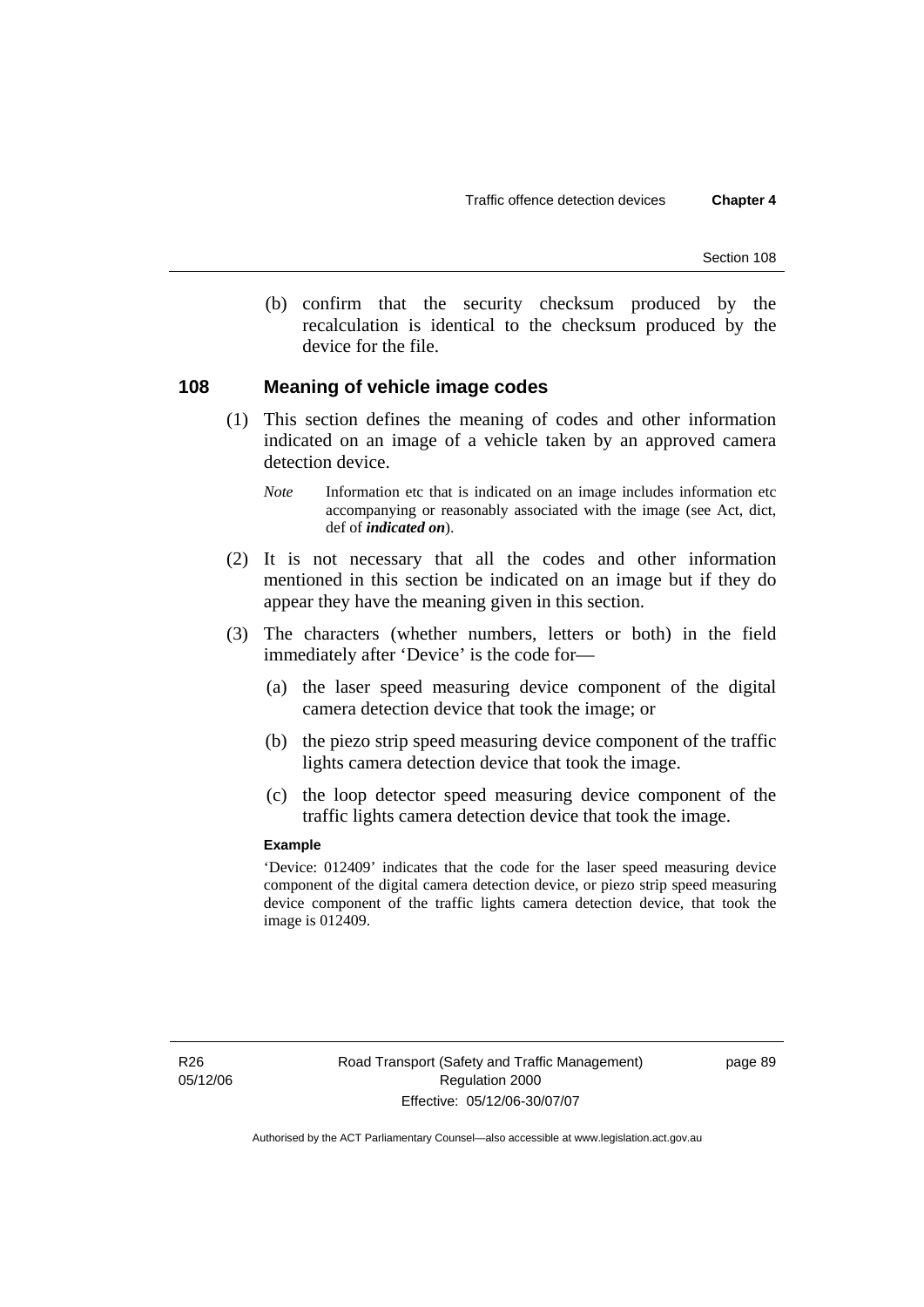#### **Chapter 4** Traffic offence detection devices

#### Section 108

 (4) The characters (whether numbers, letters or both) in the field immediately after 'Location' or 'Loc' is the code for the place where the image was taken (the *location code*).

#### **Example**

'Location: sls0015' indicates that the code for the place where the image was taken is 0015 (see sch 1, part 1.1, item 15).

(5) A location code has the meaning given by schedule 1.

#### **Example**

The location code '0015' indicates that the image was taken at Kingsford Smith Drive between Kuringa Drive and Spalding Street (see sch 1, part 1.1, item 15).

 (6) For subsection (5) and schedule 1, if a road (however described) mentioned in an item of schedule 1 intersects with another road (however described) more than once, the word '(north)' or '(south)' is included after the name of the road to indicate the intersection relevant to the meaning of the location code.

#### **Example**

The location code '0003' means that the image was taken on Athllon Drive between Beasley Street '(south)' and Sulwood Drive (see sch 1, part 1.1, item 3). As Beasley Street intersects Athllon Drive more than once, the word 'south' indicates that the southern intersection is the relevant intersection.

 (7) The characters in the field immediately after 'Date' is the date when the image was taken, with the first 2 numbers indicating the day of the month, followed by an abbreviation for the month and the year.

### **Example**

'Date: 15/11/00' indicates that the image was taken on 15 November 2000.

page 90 Road Transport (Safety and Traffic Management) Regulation 2000 Effective: 05/12/06-30/07/07

R<sub>26</sub> 05/12/06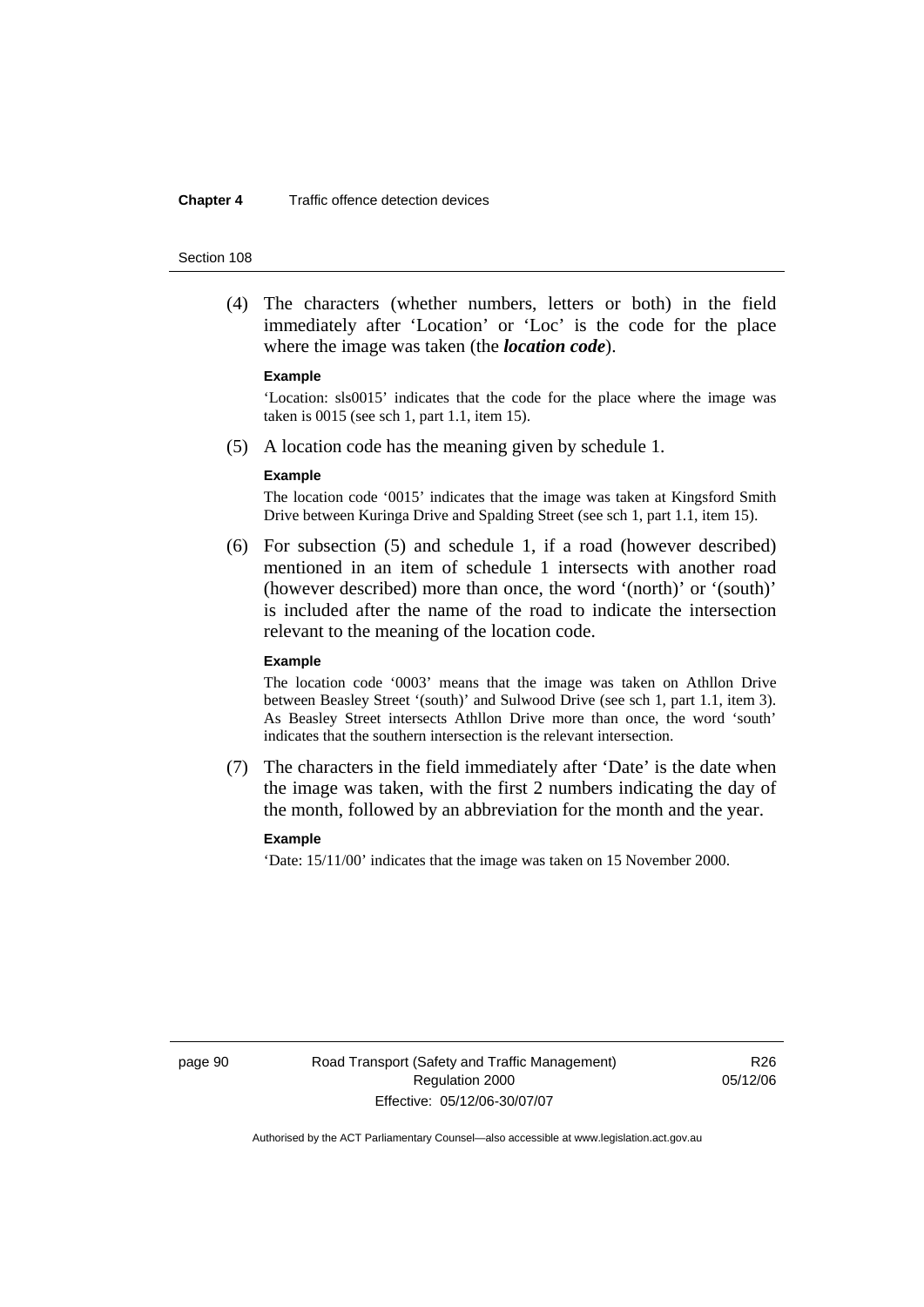(8) The numbers in the field immediately after 'Time' is the time when the image was taken, stated in the 24-hour clock system.

#### **Examples**

- 1 'Time: 11.07.00.23' indicates that the image was taken at 0.23 seconds after 11.07 am.
- 2 'Time: 13:53:10:07' indicates that the image was taken at 10.07 seconds after 1.53 pm.
- (9) The letter in the field immediately after 'Direction' or 'Dir' indicates—
	- (a) for an image taken by a digital camera detection device whether the general direction in which the vehicle was travelling was away from or towards the device, with 'A' indicating away from the device and 'T' indicating towards the device; or
	- (b) for an image taken by a traffic lights camera detection device—the general direction in which the vehicle was travelling when the image was taken, with 'N' indicating north, 's' indicating south, 'E' indicating east and 'W' indicating west.

### **Example for par (a)**

'Direction: A' indicates that when the image was taken the vehicle was generally travelling away from the digital camera detection device that took the image.

### **Example for par (b)**

'Direction: N' indicates that when the image was taken the vehicle was travelling in the general direction of north.

- (10) The characters in the field immediately after 'Lane' is the code for the lane in which the vehicle was travelling when the image was taken, with the following codes having the stated meaning:
	- 'L1' means the lane next to the centre of the road
	- 'L2' means the lane immediately to the left of L1

R26 05/12/06

page 91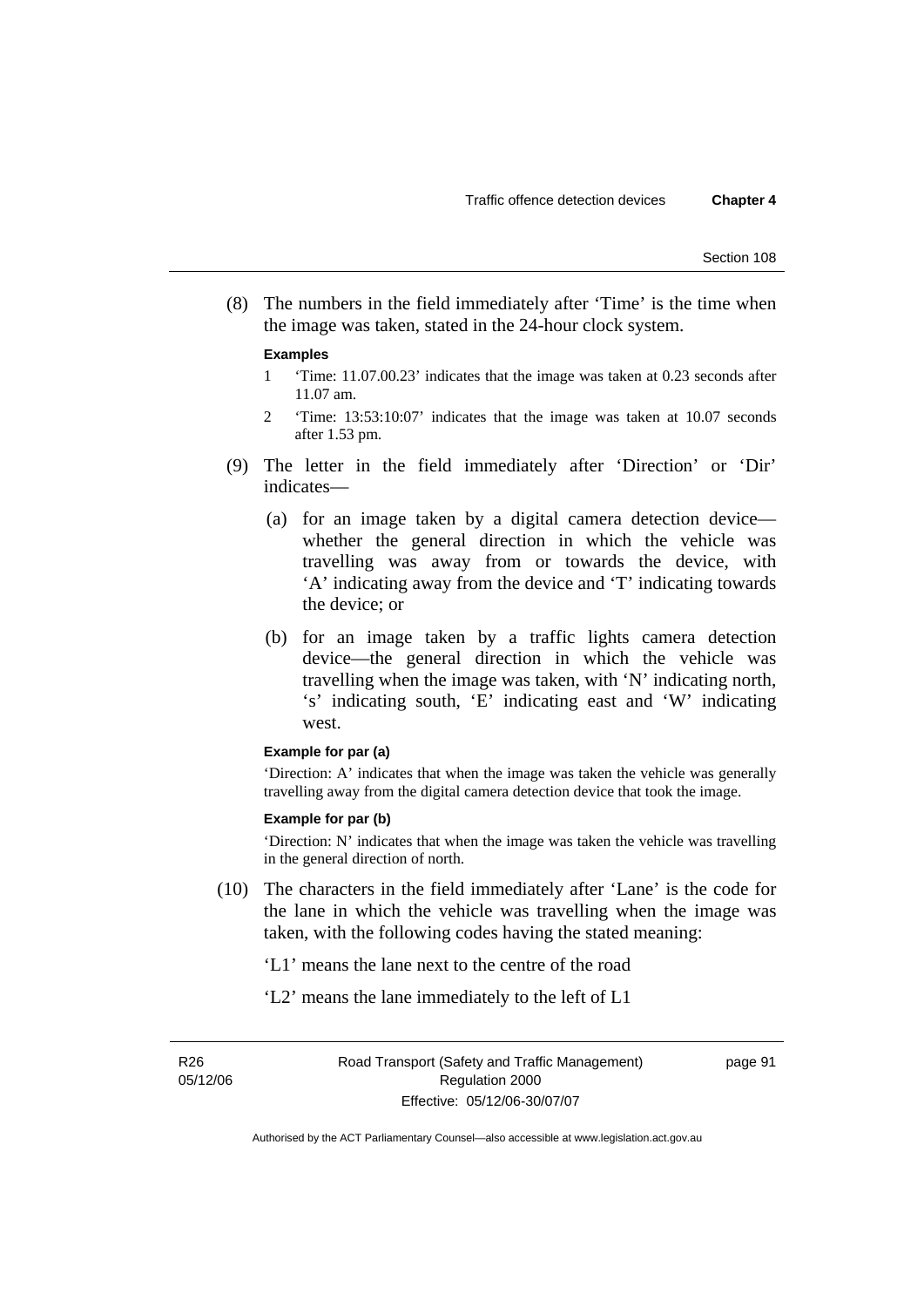#### **Chapter 4** Traffic offence detection devices

Section 108

'L3' means the lane immediately to the left of L2

'L4' means the lane immediately to the left of L3.

#### **Example**

'Lane: L1' indicates that the vehicle was travelling in the lane next to the centre of the road when the image was taken.

 (11) The number in the field immediately after 'Red time' is the time in seconds and part seconds (stated as a fraction) that a red traffic light or red traffic arrow facing the driver of the vehicle had been showing before the driver entered the intersection concerned.

### **Example**

'Red time: 1.50' indicates that the red traffic light or red traffic arrow facing the driver of the vehicle had been showing for 1.5 seconds before the driver entered the intersection concerned.

 (12) The number in the field immediately after 'Speed li' is the speed limit applying to the driver of the vehicle for the length of road where the driver was driving when the image was taken.

### **Example**

'Speed li: 60' indicates that the speed limit applying to the driver of the vehicle for the length of road where the driver was driving when the image was taken is 60 km/h.

 (13) The number in the field immediately after 'Speed' is the speed in kilometres per hour at which the driver of the vehicle was driving when the image was taken.

### **Example**

'Speed: 82' indicates that the driver of the vehicle was driving at 82 km/h when the image was taken.

page 92 Road Transport (Safety and Traffic Management) Regulation 2000 Effective: 05/12/06-30/07/07

R<sub>26</sub> 05/12/06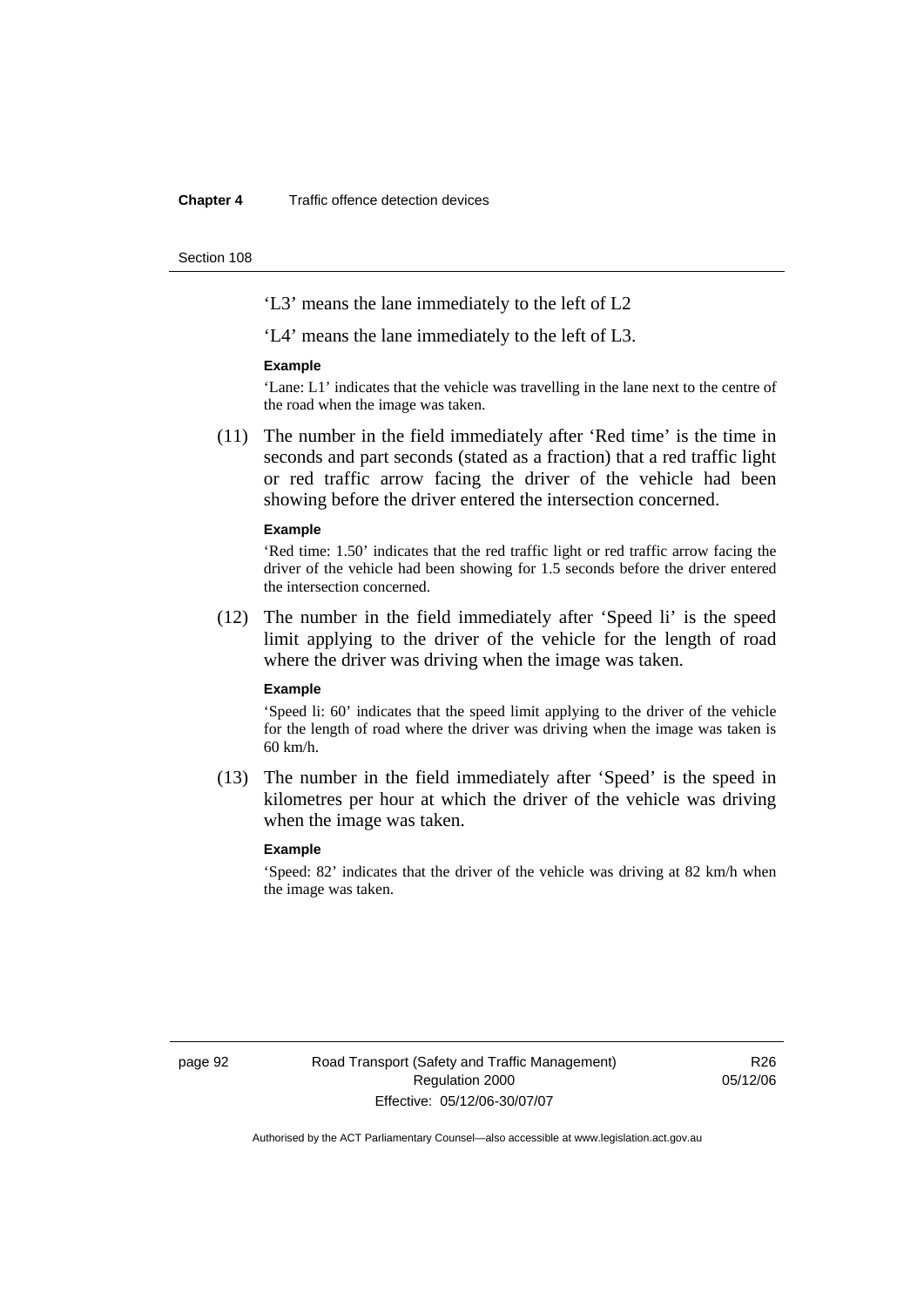(14) The characters (whether numbers, letters or both) in the field immediately after 'Operator' is the code for the person responsible for the use of the device when the image was taken.

#### **Example**

'Operator: op002' indicates that the code for the person responsible for the device when the image was taken is operator 002.

 (15) The characters (whether numbers, letters or both) in the field immediately after 'Disk' is the code for the recording medium used to record the image of the vehicle.

### **Example**

'Disk: WD0022' indicates that the code for the WORM disk used to record the image was WD0022.

*Note* An example is part of the regulation, is not exhaustive and may extend, but does not limit, the meaning of the provision in which it appears (see Legislation Act, s 126 and s 132).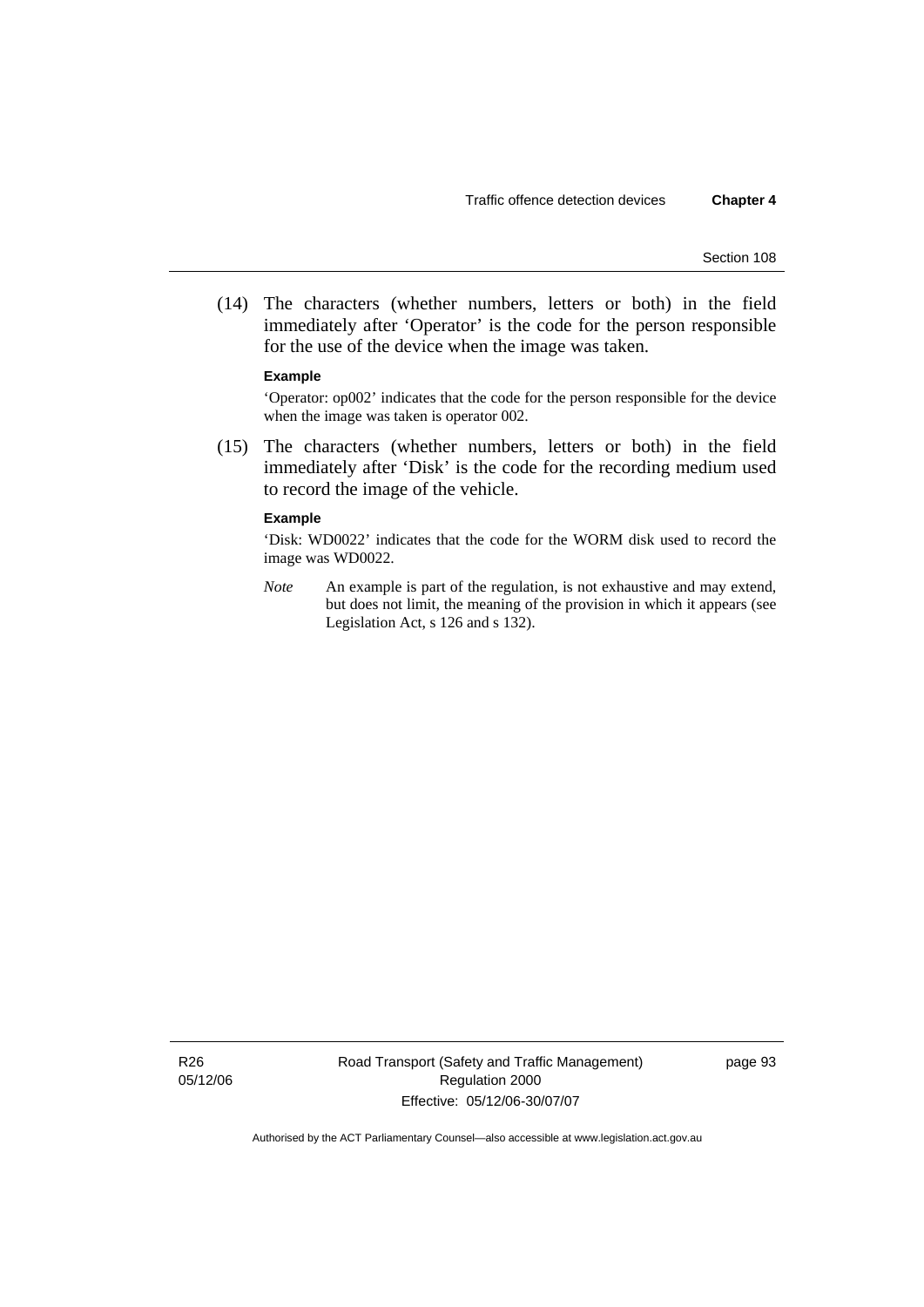### **Chapter 5** Miscellaneous

Section 109

# **Chapter 5 Miscellaneous**

### **109 Additional powers of police**

- (1) A police officer may request or signal the driver of a vehicle to stop the vehicle.
- (2) A person must not, without reasonable excuse, fail to comply with a request or signal made or given by a police officer under subsection  $(1)$ .

Maximum penalty: 20 penalty units.

 (3) A police officer may, during a temporary obstruction or danger to traffic or in an emergency, direct the responsible person for or driver of a vehicle parked in any part of a pay parking area to remove the vehicle or, if no-one appears to be in charge of the vehicle, remove the vehicle.

## **110 Prohibition on car minding**

- (1) The chief police officer may, by written notice given to a person, prohibit the person from—
	- (a) parking, minding, caring for, or taking charge of any motor vehicle or trailer (other than a motor vehicle or trailer of which the person is the driver) on a road; or
	- (b) offering his or her services for any such purpose.
- (2) A person who is given a notice under subsection (1) must comply with the notice.

Maximum penalty: 20 penalty units.

R26 05/12/06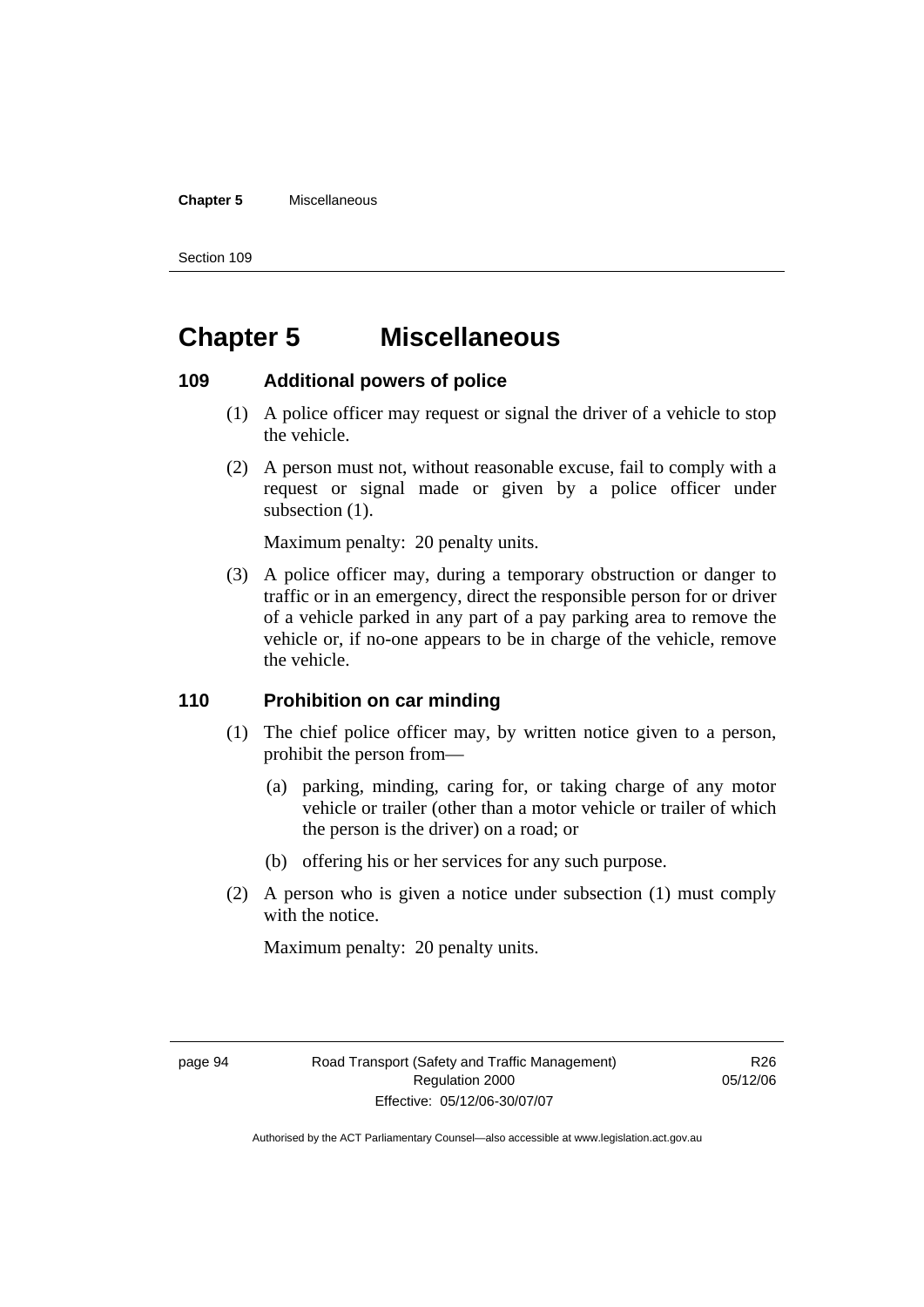- (3) This section does not authorise the chief police officer to prohibit the proprietor of a parking station or parking area—
	- (a) from parking, minding, caring for, or taking charge of a motor vehicle or trailer in or on the parking station or parking area; or
	- (b) from offering the proprietor's services for that purpose—
		- (i) whether by the display or publication of an advertisement in relation to the parking station or parking area or otherwise; and
		- (ii) whether the services are performed or offered to be performed by the proprietor or by an employee or agent of the proprietor.

### **111 Removal of unattended vehicles—Act, s 32 (1) (c)**

A police officer or authorised person may move an unattended vehicle from a road or road related area to a retention area if the vehicle is in—

- (a) a bus lane; or
- (b) a length of road to which a *clearway sign* applies; or
- (c) a transit lane.

# **112 Disposal of impounded vehicles—Act, s 10K**

- (1) This section applies to a vehicle impounded under the following provisions of the Act:
	- (a) section 10A (Impounding of vehicles used for menacing driving on court order before conviction etc);
	- (b) section 10B (Impounding or forfeiture of vehicles on conviction etc for certain offences);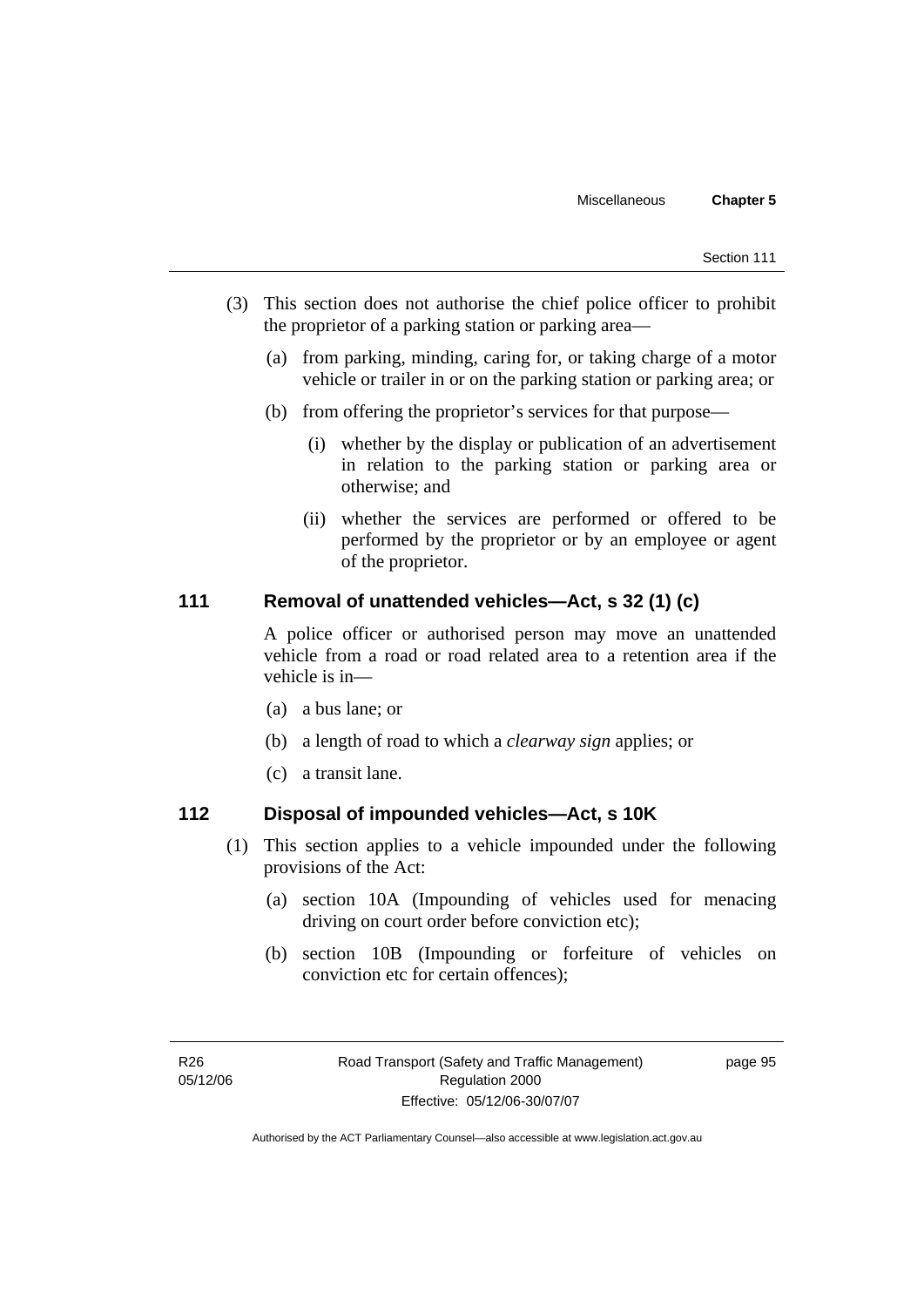#### **Chapter 5** Miscellaneous

#### Section 112

- (c) section 10C (Powers of police officers to seize and impound vehicles used in committing certain offences).
- (2) If a person has not applied to the chief police officer for the release of the vehicle at the end of the period of impoundment, the chief police officer must, by notice served on the registered operator of the vehicle and every person who has a registered interest in the vehicle, warn them that the vehicle may be offered for sale if the vehicle is not removed from the place of impoundment within 28 days after the day of service of the notice.
- (3) The vehicle may be offered for sale, by public auction or public tender, if the vehicle is not removed within 28 days after service of the notice or, if more than 1 notice is served under subsection (2), the later of the notices.
- (4) A person may apply to the chief police officer for payment to the person of the balance of the proceeds of sale of a vehicle within 1 year after the vehicle is sold in accordance with subsection (3).
- (5) The balance of the proceeds of sale may be paid to the person if the person satisfies the chief police officer that—
	- (a) the person was lawfully entitled to possession of the vehicle immediately before its sale; and
	- (b) there was a reasonable excuse for the person's failure to obtain release of the vehicle before it was sold.
- (6) In this section:

*balance of the proceeds of sale*, of a vehicle, means the proceeds of the sale of the vehicle less—

- (a) any fee or other amount payable under the *Road Transport (General) Act 1999* for the seizure, impounding and storage of the vehicle; and
- (b) the reasonable costs of or incidental to the sale.

page 96 Road Transport (Safety and Traffic Management) Regulation 2000 Effective: 05/12/06-30/07/07 R<sub>26</sub> 05/12/06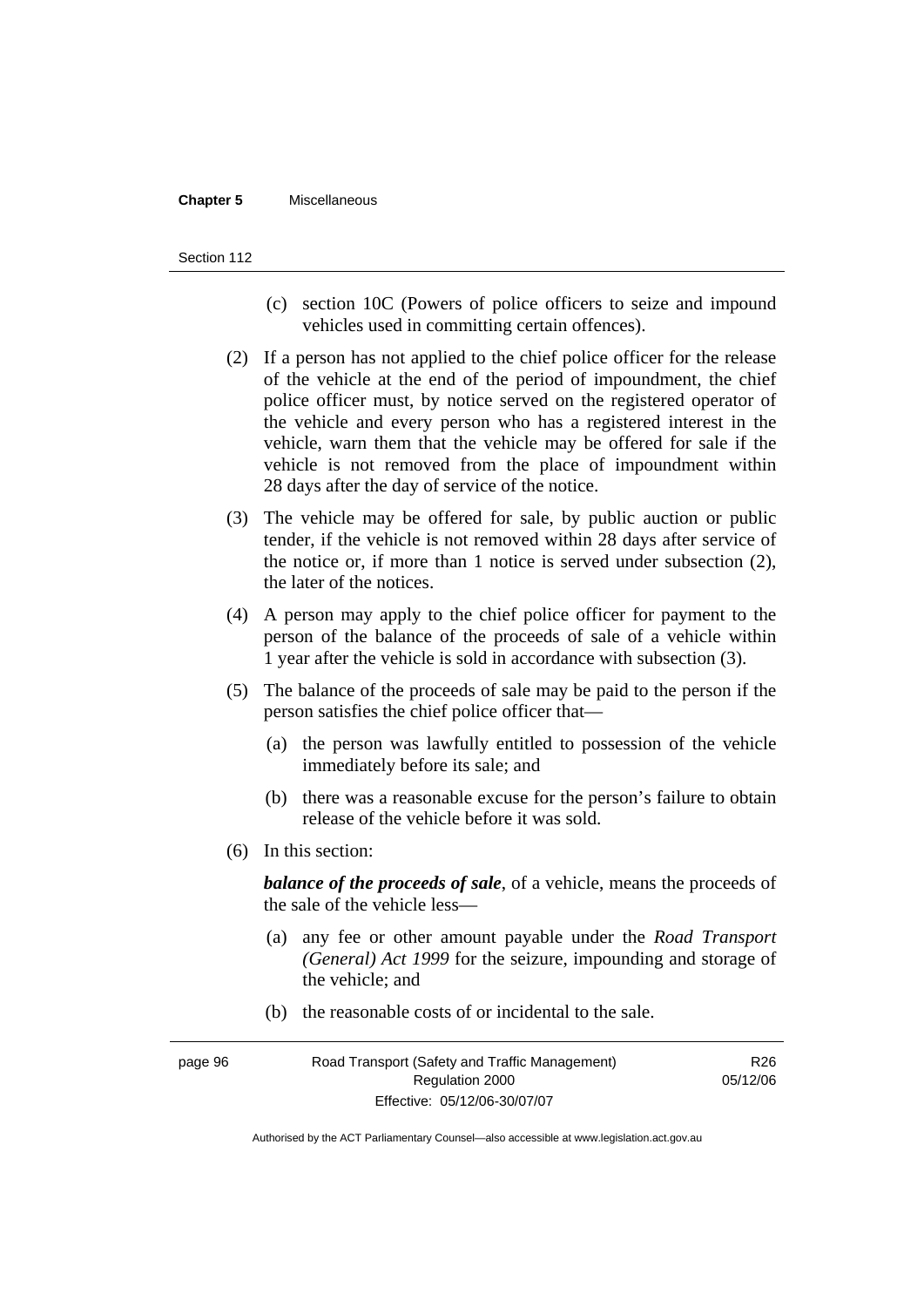#### Section 112A

# **112A Disposal of forfeited vehicles—Act, s 10K**

A vehicle that has been forfeited to the Territory under the Act, section 10B (Impounding or forfeiture of vehicles on conviction etc for certain offences) may be offered for sale by public auction or public tender.

### **113 Responsible person to inspect driver licence**

 (1) Before permitting someone else to drive a motor vehicle, the responsible person for, or the person in charge of, the vehicle must require the person to produce his or her Australian driver licence or external driver licence and must inspect the licence.

Maximum penalty: 20 penalty units.

 (2) It is a defence to a prosecution of a person for an offence against subsection (1) if the person proves that the person had taken reasonable steps (other than those mentioned in the subsection) to ensure the person permitted to drive the motor vehicle was the holder of a current Australian driver licence or external driver licence.

## **114 Responsible person's consent**

The person in charge of a motor vehicle or trailer on a road must not, without reasonable excuse, permit anyone to use the vehicle without the consent of the responsible person for the vehicle.

Maximum penalty: 20 penalty units.

# **115 Standards for safe carriage of loads—Act, s 14 (2)**

The prescribed standards are the performance standards in the *Load Restraint Guide—Guidelines and Performance Standards for the Safe Carriage of Loads on Road Vehicles*, 2nd ed (2004) published by the National Transport Commission.

R26 05/12/06 page 97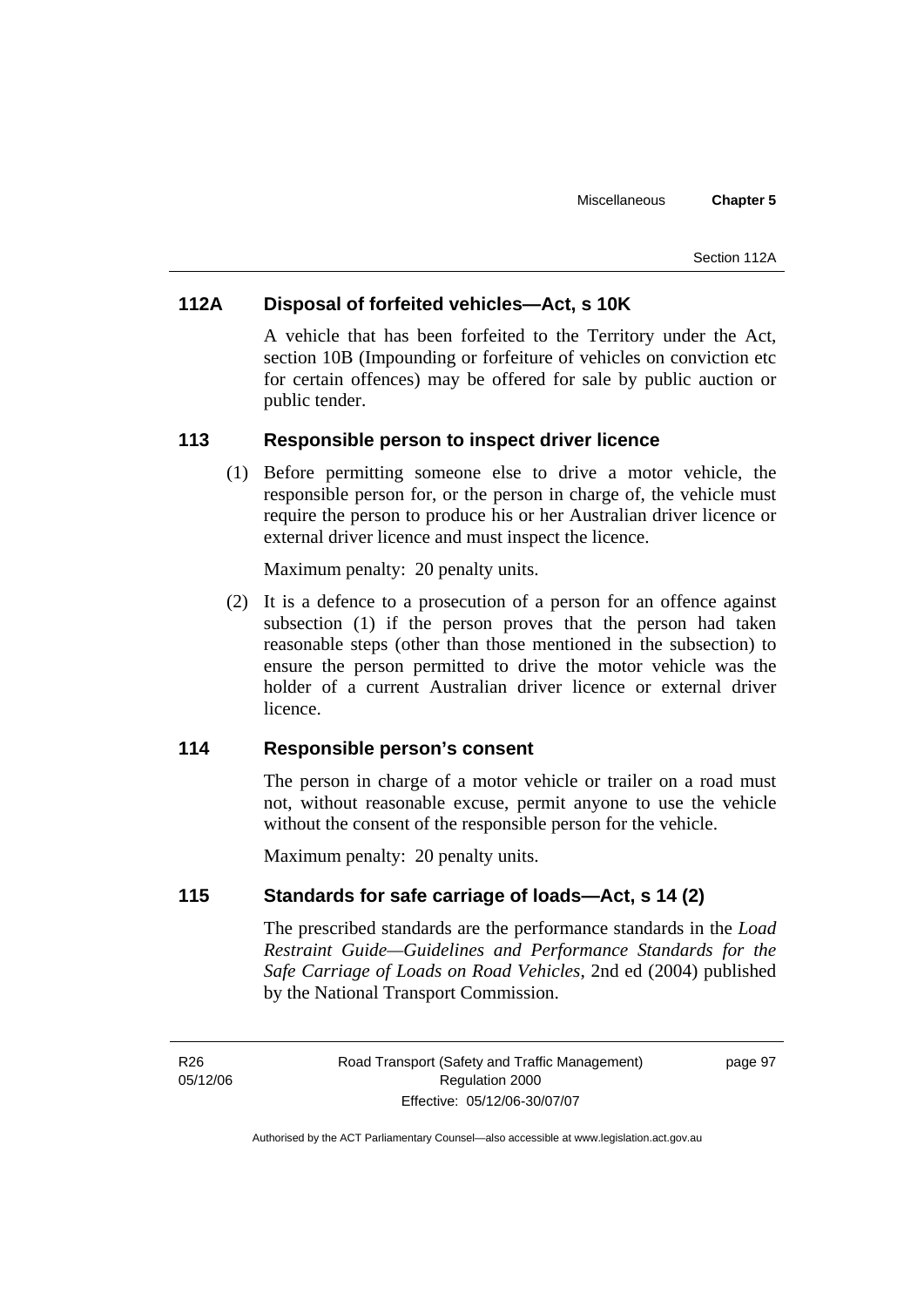# **Schedule 1 Meaning of location codes on images**

(see s 108)

# **Part 1.1 Digital camera detection devices**

**Table 1.1** 

| column 1<br>item | column <sub>2</sub><br>location<br>code | column 3<br>place where image was taken                                       |
|------------------|-----------------------------------------|-------------------------------------------------------------------------------|
| 1                | 0001                                    | Adelaide Avenue between Hopetoun Circuit and Kent Street                      |
| 2                | 0002                                    | <b>Antill Street</b>                                                          |
| 3                | 0003                                    | Athllon Drive between Beasley Street (south) and Sulwood<br>Drive             |
| 4                | 0004                                    | Belconnen Way between Barry Drive and Coulter Drive                           |
| 5                | 0005                                    | Bowen Drive between Brisbane Avenue and Kings Avenue                          |
| 6                | 0006                                    | Coppins Crossing Road between Uriarra Road and William<br><b>Hovell Drive</b> |
| 7                | 0007                                    | Drakeford Drive between Sulwood Drive and Athllon Drive                       |
| 8                | 0008                                    | Erindale Drive between Sulwood Drive and Sternberg Crescent                   |
| 9                | 0009                                    | Florey Drive between Southern Cross Drive and Ginninderra<br>Drive            |
| 10               | 0010                                    | Ginninderra Drive between Tillyard Drive and Kingsford Smith<br>Drive         |
| 11               | 0011                                    | Ginninderra Drive between Ellenborough Street and Braybrook<br><b>Street</b>  |
| 12               | 0012                                    | Gungahlin Drive between Wells Station Drive and Gundaroo<br>Drive             |
| 13               | 0013                                    | Hindmarsh Drive between Dalrymple Street and Jerrabomberra<br>Avenue          |
|                  |                                         |                                                                               |

page 98 Road Transport (Safety and Traffic Management) Regulation 2000 Effective: 05/12/06-30/07/07

R26 05/12/06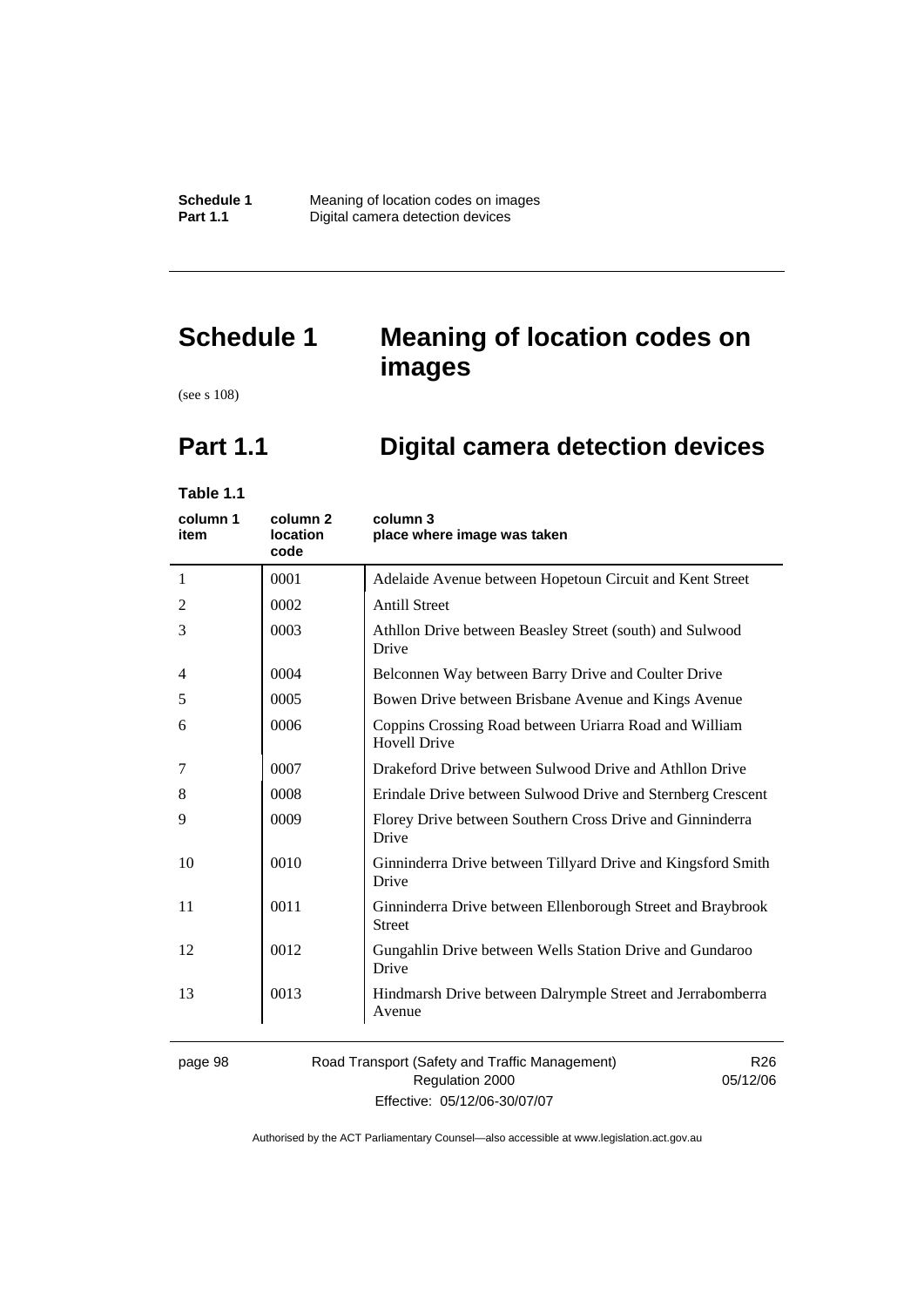#### Meaning of location codes on images **Schedule 1**  Digital camera detection devices **Part 1.1**

| column 1<br>item | column 2<br>location<br>code | column 3<br>place where image was taken                                    |
|------------------|------------------------------|----------------------------------------------------------------------------|
| 14               | 0014                         | Hindmarsh Drive between Athllon Drive and Melrose Drive                    |
| 15               | 0015                         | Kingsford Smith Drive between Kuringa Drive and Spalding<br><b>Street</b>  |
| 16               | 0016                         | Lady Denman Drive between Cotter Road and Barrenjoey Drive                 |
| 17               | 0017                         | Long Gully Road                                                            |
| 18               | 0018                         | Melrose Drive between Athllon Drive and Hindmarsh Drive                    |
| 19               | 0019                         | Monaro Highway between Canberra Avenue and Hindmarsh<br>Drive              |
| 20               | 0020                         | Monaro Highway between Hindmarsh Drive and Isabella Drive                  |
| 21               | 0021                         | Mugga Lane between Narrabundah Lane and Long Gully Road                    |
| 22               | 0022                         | Northbourne Avenue between Macarthur Avenue and Antill<br><b>Street</b>    |
| 23               | 0023                         | Parkes Way between Clunies Ross Street and Glenloch<br>Interchange         |
| 24               | 0024                         | Tuggeranong Parkway between Lakeside Interchange and<br><b>Cotter Road</b> |
| 25               | 0025                         | Tuggeranong Parkway between Hindmarsh Drive and Cotter<br>Road             |
| 26               | 0026                         | Tuggeranong Parkway between Hindmarsh Drive and Sulwood<br>Drive           |
| 27               | 0027                         | Yamba Drive between Mawson Drive and Beasley Street                        |
| 28               | 0028                         | Pocket Avenue                                                              |
| 29               | 0029                         | Owen Dixon Drive (excluding residential service road of same<br>name)      |
| 30               | 0030                         | <b>Taverner Street</b>                                                     |
| 31               | 0031                         | Springvale Drive                                                           |
| 32               | 0032                         | Kerrigan Street                                                            |
| 33               | 0033                         | Gladstone Street, Hall                                                     |

R26 05/12/06 Road Transport (Safety and Traffic Management) Regulation 2000 Effective: 05/12/06-30/07/07

page 99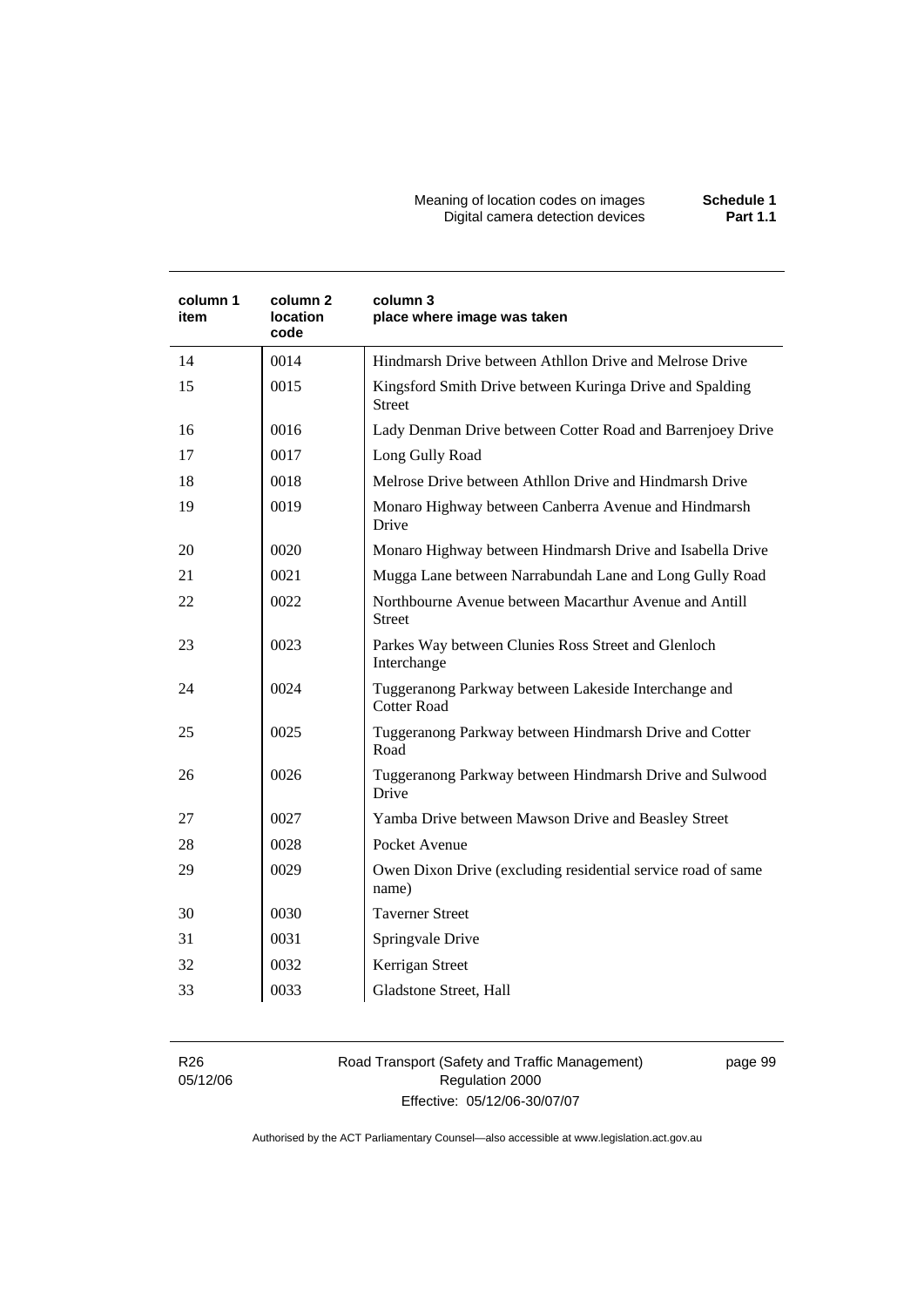| Schedule 1      | Meaning of location codes on images |
|-----------------|-------------------------------------|
| <b>Part 1.1</b> | Digital camera detection devices    |

| column 1<br>item | column 2<br>location<br>code | column 3<br>place where image was taken                             |  |
|------------------|------------------------------|---------------------------------------------------------------------|--|
| 34               | 0034                         | <b>Heysen Street</b>                                                |  |
| 35               | 0035                         | Mugga Way                                                           |  |
| 36               | 0036                         | <b>Badimara Street</b>                                              |  |
| 37               | 0037                         | Namatjira Drive                                                     |  |
| 38               | 0038                         | Empire Circuit between Grey Street and Canberra Avenue              |  |
| 39               | 0039                         | <b>Longmore Crescent</b>                                            |  |
| 40               | 0040                         | Maribyrnong Avenue                                                  |  |
| 41               | 0041                         | <b>Learmonth Drive</b>                                              |  |
| 42               | 0042                         | <b>Petterd Street</b>                                               |  |
| 43               | 0043                         | <b>Williamson Street</b>                                            |  |
| 44               | 0044                         | <b>Tillyard Drive</b>                                               |  |
| 45               | 0045                         | Dryandra Street between Fairfax Street and Archibald Street         |  |
| 46               | 0046                         | Newman Morris Circuit                                               |  |
| 47               | 0047                         | Chuculba Crescent                                                   |  |
| 48               | 0048                         | Livingston Avenue                                                   |  |
| 49               | 0049                         | Clive Steele Avenue                                                 |  |
| 50               | 0050                         | Darwinia Terrace                                                    |  |
| 51               | 0051                         | La Perouse Street                                                   |  |
| 52               | 0052                         | <b>Novar Street</b>                                                 |  |
| 53               | 0053                         | Goyder Street between Dalrymple Street and Jerrabomberra<br>Avenue  |  |
| 54               | 0054                         | Launceston Street between Hindmarsh Drive and Melrose Drive         |  |
| 55               | 0055                         | Athllon Drive between Hindmarsh Drive and Beasley Street<br>(south) |  |
| 56               | 0056                         | Athllon Drive between Sulwood Drive and Anketell Street<br>(north)  |  |

page 100 Road Transport (Safety and Traffic Management) Regulation 2000 Effective: 05/12/06-30/07/07

R26 05/12/06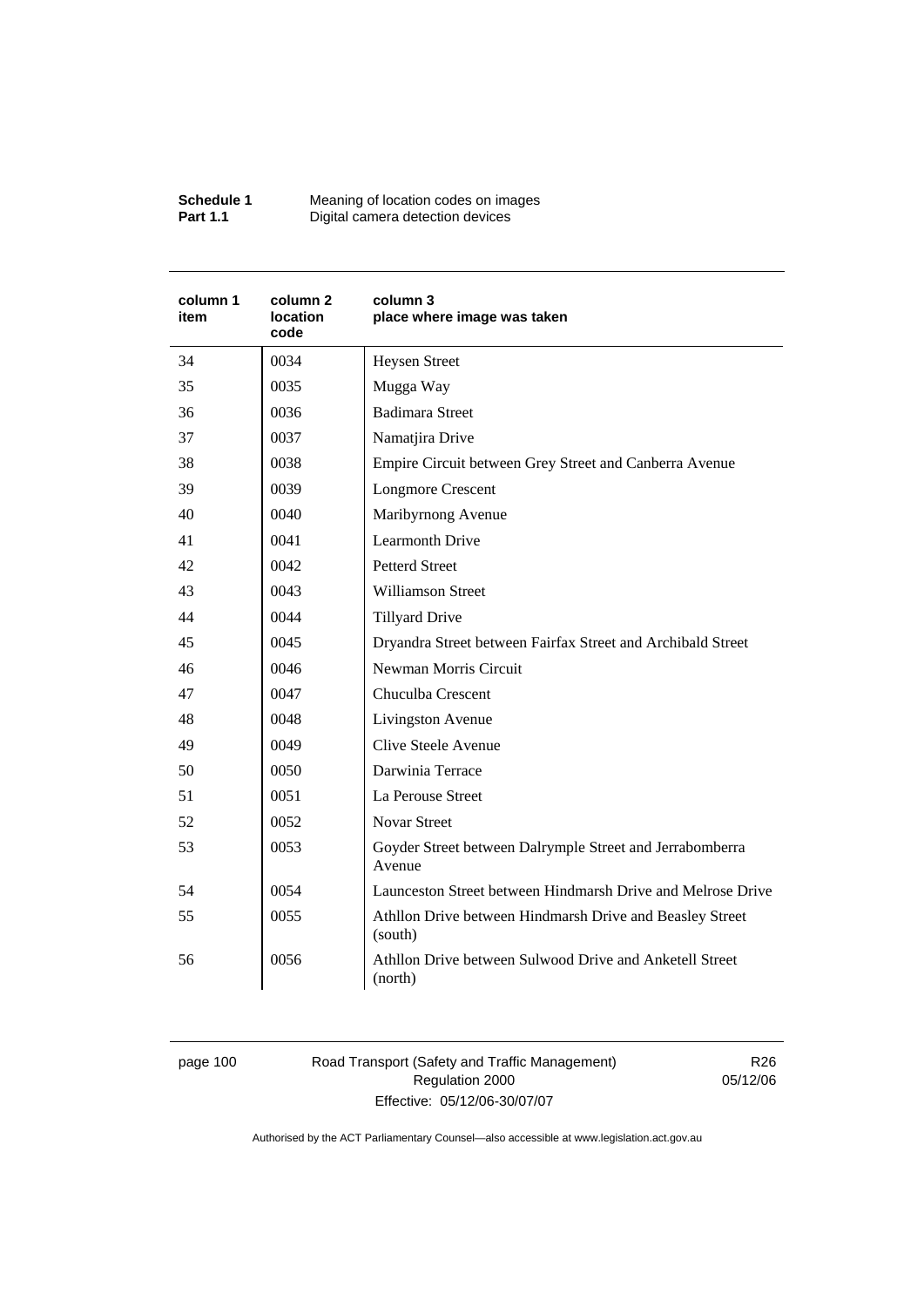Meaning of location codes on images **Schedule 1**  Digital camera detection devices **Part 1.1** 

| column 1<br>item | column <sub>2</sub><br><b>location</b><br>code | column 3<br>place where image was taken                                        |  |
|------------------|------------------------------------------------|--------------------------------------------------------------------------------|--|
| 57               | 0057                                           | Northbourne Avenue between Barry Drive and Macarthur<br>Avenue                 |  |
| 58               | 0058                                           | Northbourne Avenue between Antill Street and Barton Highway                    |  |
| 59               | 0059                                           | Belconnen Way between Coulter Drive and Kingsford Smith<br>Drive               |  |
| 60               | 0060                                           | Phillip Avenue between Majura Avenue and Federal Highway                       |  |
| 61               | 0061                                           | Barton Highway between Federal Highway and Kuringa Drive                       |  |
| 62               | 0062                                           | Drakeford Drive between Athllon Drive and Isabella Drive                       |  |
| 63               | 0063                                           | Hindmarsh Drive between Athllon Drive and Dalrymple Street                     |  |
| 64               | 0064                                           | Hindmarsh Drive between Jerrabomberra Avenue and Canberra<br>Avenue            |  |
| 65               | 0065                                           | <b>Barry Drive</b>                                                             |  |
| 66               | 0066                                           | Ginninderra Drive between Braybrook Street and Kingsford<br><b>Smith Drive</b> |  |
| 67               | 0067                                           | Ginninderra Drive between Tillyard Drive and Florey Drive                      |  |
| 68               | 0068                                           | Erindale Drive between Long Gully Road and Sulwood Drive                       |  |
| 69               | 0069                                           | Erindale Drive between Soward Way and Judkins Street                           |  |
| 70               | 0070                                           | Kuringa Drive between Owen Dixon Drive and Barton Highway                      |  |
| 71               | 0071                                           | Launceston Street between Bowes Street and Furzer Street                       |  |
| 72               | 0072                                           | Monaro Highway between Johnson Drive and Isabella Drive                        |  |
| 73               | 0073                                           | Mugga Lane between Hindmarsh Drive and Narrabundah Lane                        |  |
| 74               | 0074                                           | Mugga Lane between Long Gully Road and Monaro Highway                          |  |
| 75               | 0075                                           | Parkes Way between Clunies Ross Street and Edinburgh<br>Avenue                 |  |
| 76               | 0076                                           | Yamba Drive between Kitchener Street and Bateson Road                          |  |
| 77               | 0077                                           | Yarra Glen between Carruthers Street and Adelaide Avenue                       |  |
| 78               | 0078                                           | Canberra Avenue between Mildura Street and Monaro Highway                      |  |

R26 05/12/06 Road Transport (Safety and Traffic Management) Regulation 2000 Effective: 05/12/06-30/07/07

page 101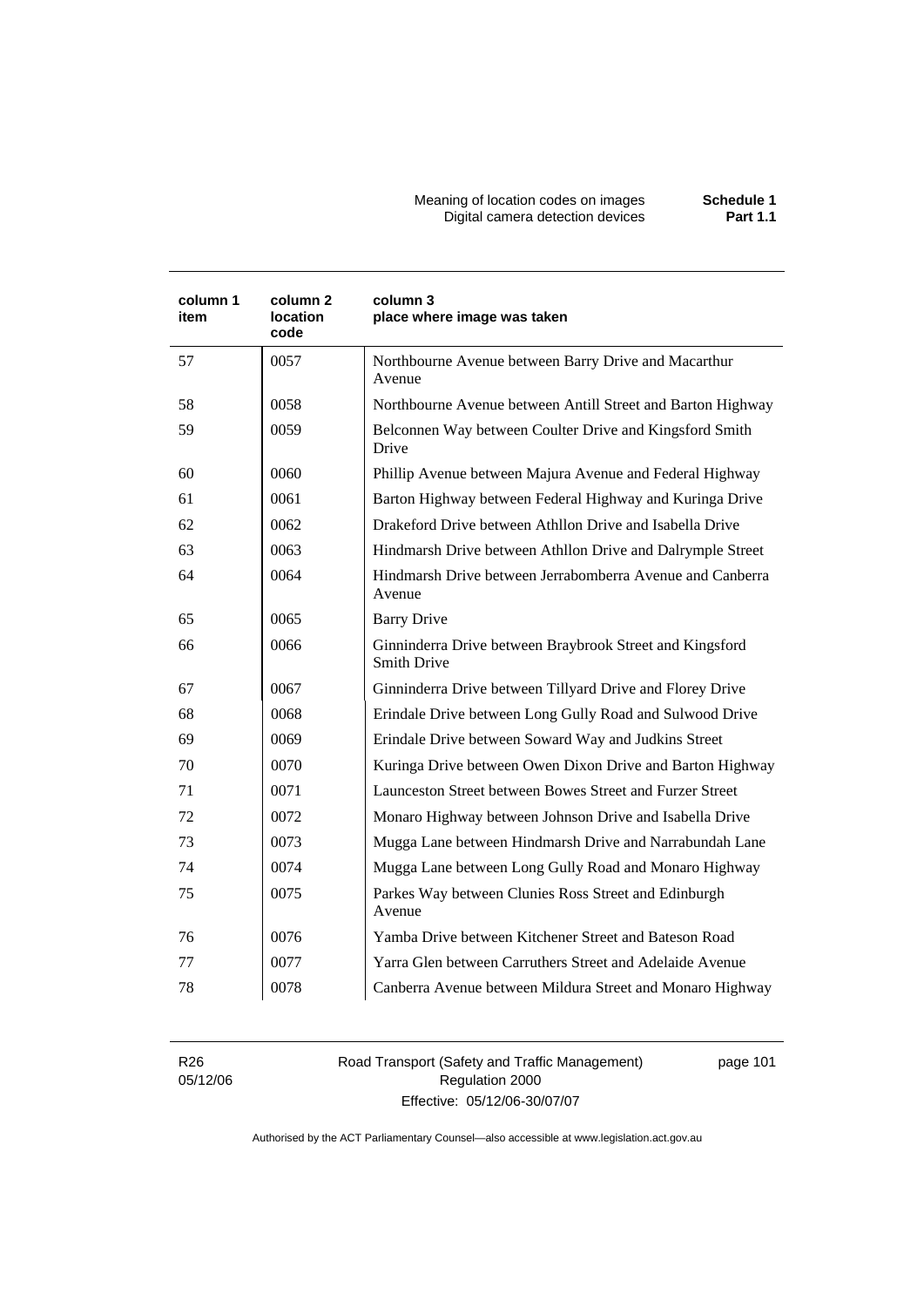| Schedule 1      | Meaning of location codes on images |
|-----------------|-------------------------------------|
| <b>Part 1.1</b> | Digital camera detection devices    |

| column 1<br>item | column 2<br>location<br>code | column 3<br>place where image was taken                                        |  |
|------------------|------------------------------|--------------------------------------------------------------------------------|--|
| 79               | 0079                         | Canberra Avenue between Harman Naval Station and<br><b>Newcastle Street</b>    |  |
| 80               | 0080                         | Kings Avenue between Bowen Drive and Parkes Way                                |  |
| 81               | 0081                         | William Hovell Drive between Bindubi Street and Coulter Drive                  |  |
| 82               | 0082                         | William Hovell Drive between Coulter Drive and Drake<br><b>Brockman Drive</b>  |  |
| 83               | 0083                         | Commonwealth Ave between King Edward Terrace and London<br>Circuit             |  |
| 84               | 0084                         | Gundaroo Drive between Burrowa Street and Gungahlin Drive                      |  |
| 85               | 0085                         | Gundaroo Drive between Barton Highway and Nudurr Drive                         |  |
| 86               | 0086                         | Bindubi Street between Bandjalong Cres and Cross Street                        |  |
| 87               | 0087                         | Clift Crescent between Hemmings Crescent and Rohan Street                      |  |
| 88               | 0088                         | Cotter Road between Eucumbene Drive and Mount Stromlo<br>Road                  |  |
| 89               | 0089                         | Federal Highway between Antill Street and Majura Road                          |  |
| 90               | 0090                         | Majura Road between Federal Highway and Fairbairn Avenue                       |  |
| 91               | 0091                         | Ellenborough Street between Ginninderra Drive and<br>Maribyrnong Avenue        |  |
| 92               | 0092                         | Northbourne Avenue between Barton Highway and Stirling<br>Avenue               |  |
| 93               | 0093                         | Southern Cross Drive between Coulter Drive and Kingsford<br><b>Smith Drive</b> |  |
| 94               | 0094                         | Southern Cross Drive between Kingsford Smith Drive and<br>Spofforth Street     |  |
| 95               | 0095                         | Sulwood Drive between Erindale Drive and Tuggeranong<br>Parkway                |  |
| 96               | 0096                         | Coulter Drive between Belconnen Way and Lachlan Street                         |  |
| 97               | 0097                         | Eastern Valley Way between Belconnen Way and College<br><b>Street</b>          |  |

page 102 Road Transport (Safety and Traffic Management) Regulation 2000 Effective: 05/12/06-30/07/07

R26 05/12/06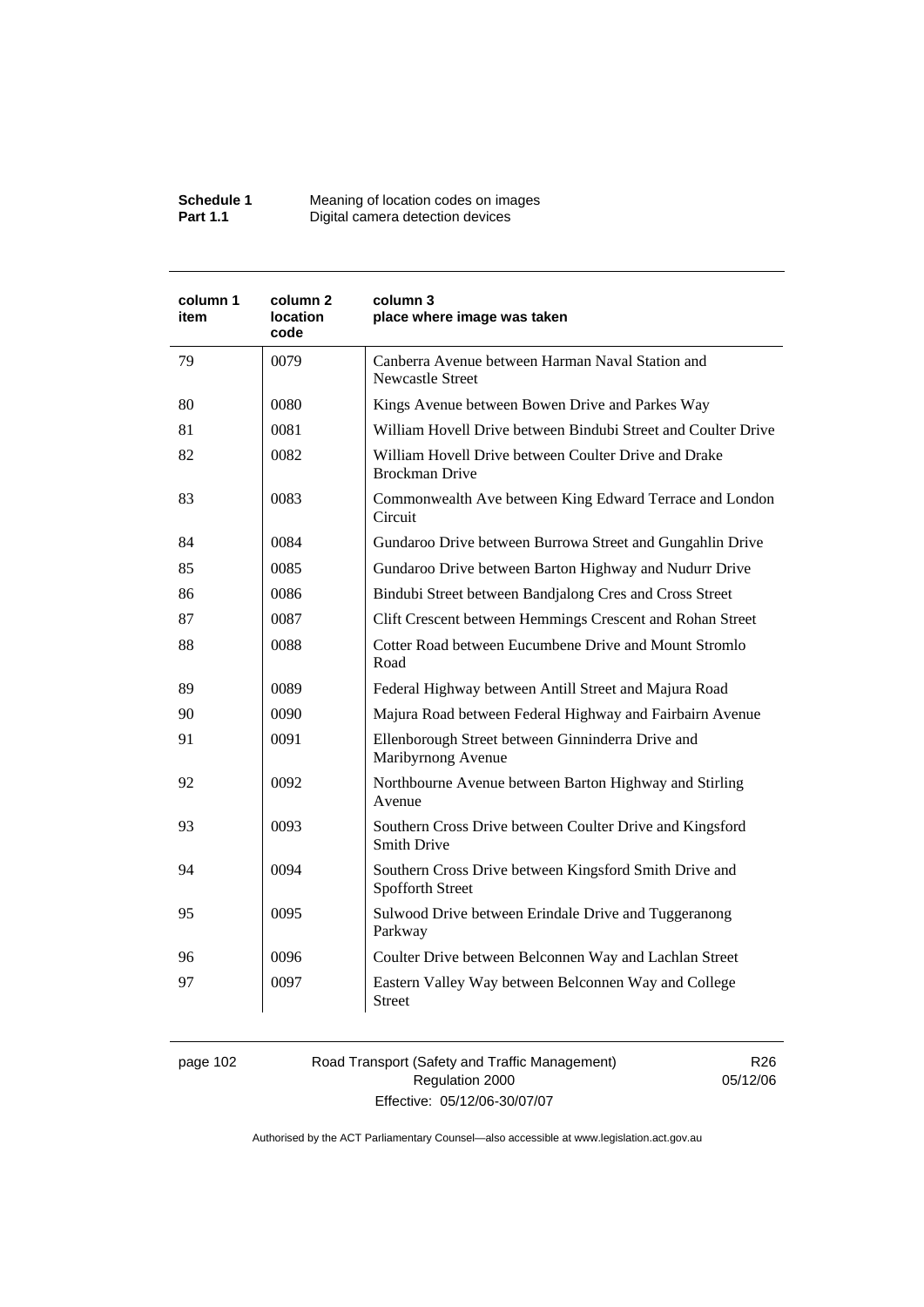| column 1<br>item | column 2<br>location<br>code | column 3<br>place where image was taken                                                |
|------------------|------------------------------|----------------------------------------------------------------------------------------|
| 98               | 0098                         | Haydon Drive between Belconnen Way and Ginninderra Drive                               |
| 99               | 0099                         | Yamba Drive between Hindmarsh Drive and Wisdom Street                                  |
| 100              | 0100                         | Jansz Crescent between La Perouse Street and Carnegie<br>Crescent                      |
| 101              | 0101                         | Nemarang Crescent between the north and south intersections<br>with Badimara Street    |
| 102              | 0102                         | Fairbairn Avenue between Anzac Parade and Pialligo Avenue                              |
| 103              | 0103                         | Flinders Way between Mugga Way and Canberra Avenue                                     |
| 104              | 0104                         | Mawson Drive between Athllon Drive and Yamba Drive                                     |
| 105              | 0105                         | Stonehaven Crescent between Hopetoun Circuit and Strickland<br>Crescent                |
| 106              | 0106                         | William Webb Drive between Ginninderra Drive and Owen<br>Dixon Drive                   |
| 107              | 0107                         | Ross Smith Crescent between Chewings Street and Southern<br>Cross Drive                |
| 108              | 0108                         | Spofforth Street between Drake Brockman Drive and Southern<br><b>Cross Drive</b>       |
| 109              | 0109                         | Ginninderra Drive between Florey Drive and Kerrigan Street                             |
| 110              | 0110                         | Archdall Street between Ginnninderra Drive and Osburn Drive                            |
| 111              | 0111                         | Limestone Avenue between Ainslie Avenue and Wakefield<br>Avenue                        |
| 112              | 0112                         | Copland Drive between Ginninderra Drive and Owen Dixon<br>Drive                        |
| 113              | 0113                         | Anketell Street between the north and south intersections with<br><b>Athllon Drive</b> |
| 114              | 0114                         | Groom Street between Carruthers Street and Kent Street                                 |
| 115              | 0115                         | Isabella Drive between Drakeford Drive and Monaro Highway                              |
| 116              | 0116                         | Ashley Drive between Johnson Drive and Erindale Drive                                  |
| 117              | 0117                         | Tharwa Drive between Drakeford Drive and Johnson Drive                                 |
| R <sub>26</sub>  |                              | Road Transport (Safety and Traffic Management)<br>page 103                             |

05/12/06

Regulation 2000 Effective: 05/12/06-30/07/07 pag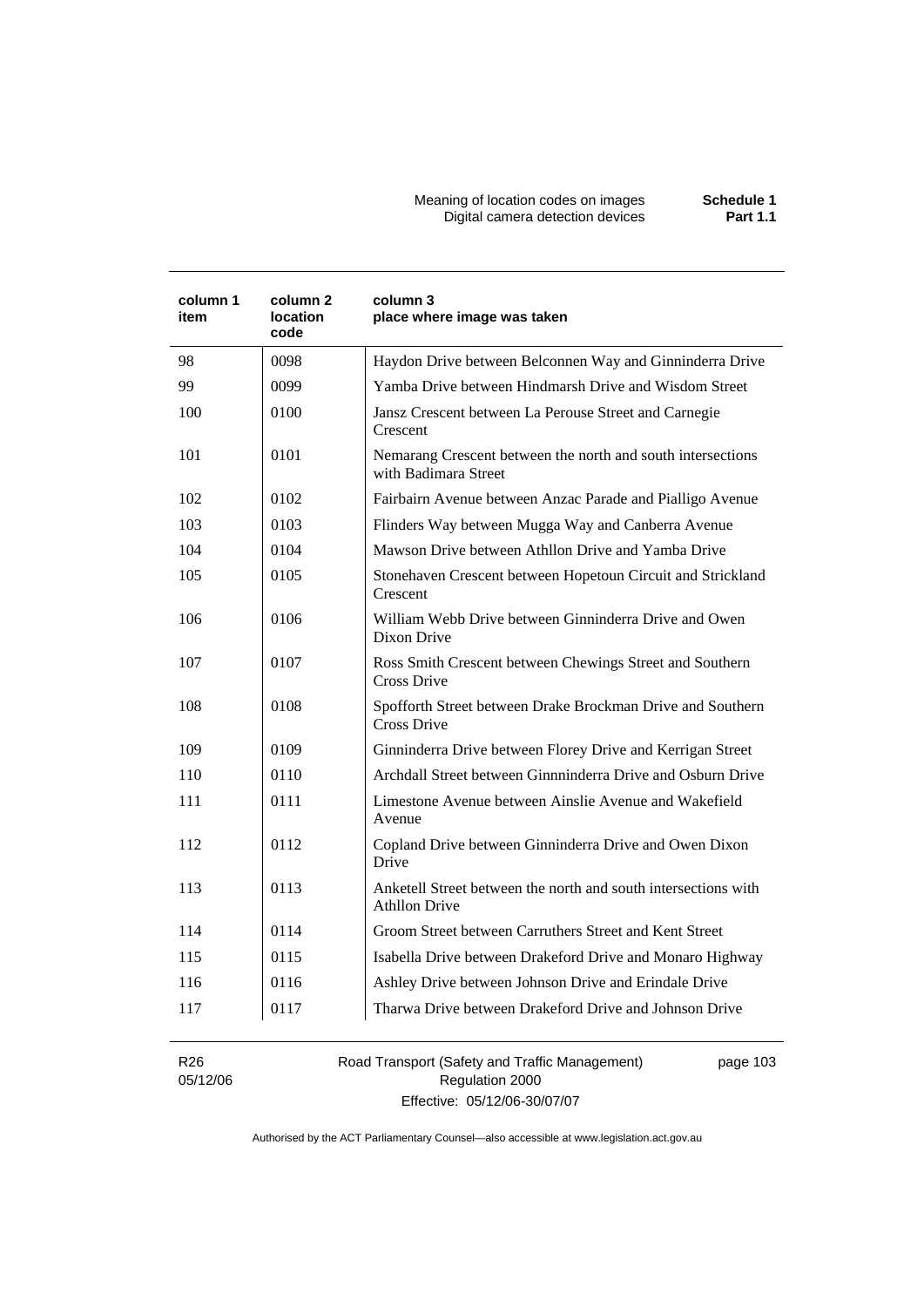| Schedule 1      | Meaning of location codes on images |
|-----------------|-------------------------------------|
| <b>Part 1.1</b> | Digital camera detection devices    |

| column 1<br>item | column 2<br><b>location</b><br>code | column 3<br>place where image was taken                                             |
|------------------|-------------------------------------|-------------------------------------------------------------------------------------|
| 118              | 0118                                | Tharwa Drive between Drakeford Drive and Knoke Avenue                               |
| 119              | 0119                                | Horse Park Drive between Federal Highway and Katherine<br>Avenue                    |
| 120              | 0120                                | Kalgoorlie Crescent between the east and west intersections<br>with Badimara Street |

page 104 Road Transport (Safety and Traffic Management) Regulation 2000 Effective: 05/12/06-30/07/07

R26 05/12/06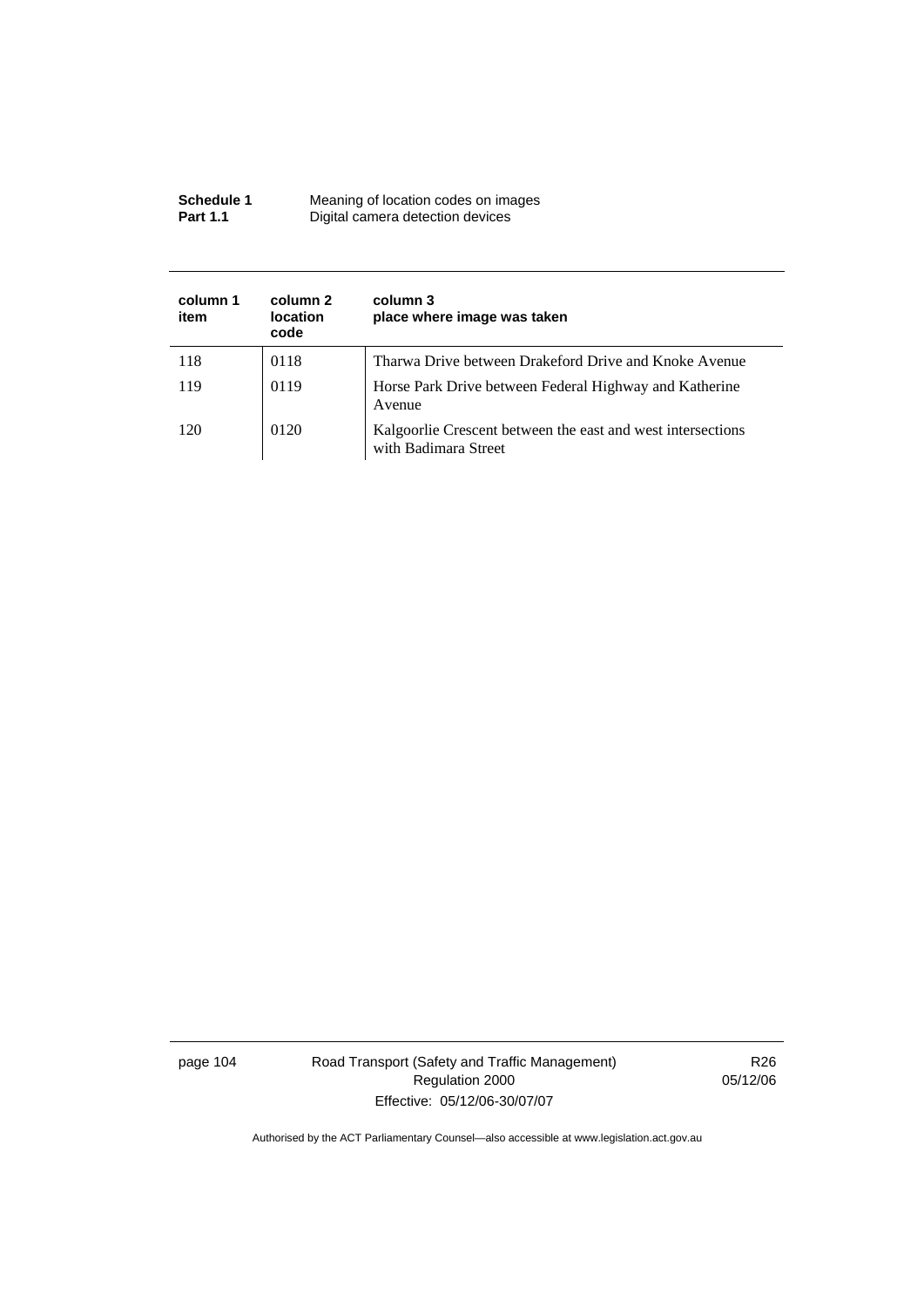# **Part 1.2 Traffic lights camera detection devices**

| Table 1.2        |                              |                                                       |
|------------------|------------------------------|-------------------------------------------------------|
| column 1<br>item | column 2<br>location<br>code | column 3<br>place where image was taken               |
| $\mathbf{1}$     | 1001                         | Northbourne Avenue/London Circuit                     |
| 2                | 1002                         | Northbourne Avenue/Barry Drive/Cooyong Street         |
| 3                | 1003                         | Coulter Drive/Southern Cross Drive/Luxton Street      |
| 4                | 1004                         | Drakeford Drive/Boddington Crescent/Marconi Crescent  |
| 5                | 1005                         | Benjamin Way/Chan Street/Cameron Avenue               |
| 6                | 1006                         | Northbourne Avenue/Antill Street/Mouat Street         |
| 7                | 1007                         | Ginninderra Drive/Aikman Drive                        |
| 8                | 1008                         | Hindmarsh Drive/Tuggeranong Parkway                   |
| 9                | 1009                         | Kingsford Smith Drive/Southern Cross Drive            |
| 10               | 1010                         | Belconnen Way/Bindubi Street/Eastern Valley Way       |
| 11               | 1011                         | Ginninderra Drive/Coulter Drive                       |
| 12               | 1012                         | Ginninderra Drive/Baldwin Drive/Haydon Drive          |
| 13               | 1013                         | Macarthur Avenue/David Street/Wattle Street           |
| 14               | 1014                         | Benjamin Way/College Street                           |
| 15               | 1015                         | Barry Drive/North Road/McCaughey Street               |
| 16               | 1016                         | Ginninderra Drive/Copland Drive/John Cleland Crescent |
| 17               | 1017                         | Hindmarsh Drive/Ainsworth Street                      |
| 18               | 1018                         | Monaro Highway/Newcastle Street/Dairy Road            |
| 19               | 1019                         | Belconnen Way/Caswell Drive                           |
| 20               | 1020                         | <b>Barry Drive/Marcus Clarke Street</b>               |
| 21               | 1021                         | Hindmarsh Drive/Yamba Drive                           |
|                  |                              |                                                       |

R26 05/12/06 Road Transport (Safety and Traffic Management) Regulation 2000 Effective: 05/12/06-30/07/07

page 105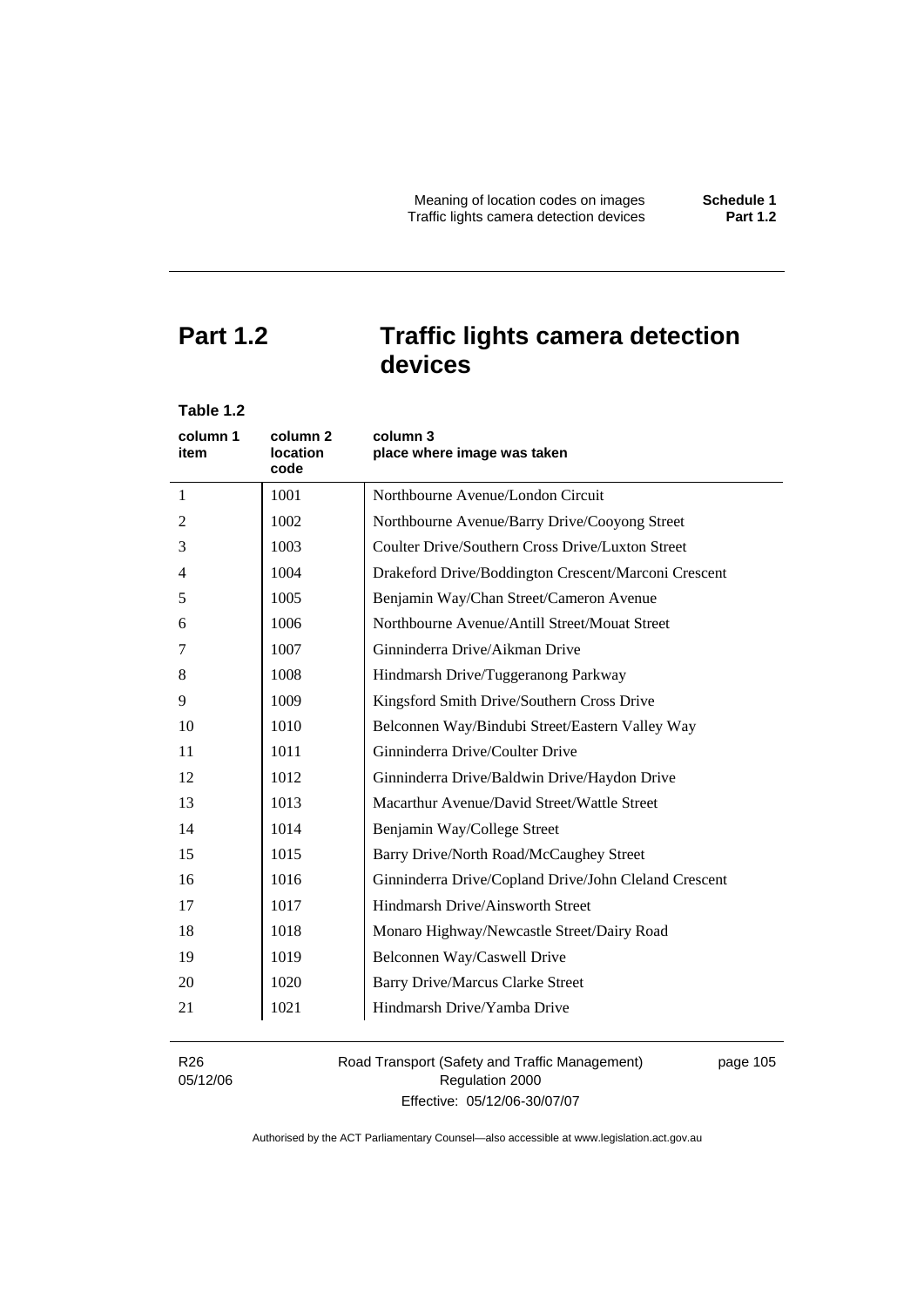#### **Schedule 1** Meaning of location codes on images **Part 1.2 Traffic lights camera detection devices**

| column 1<br>item | column 2<br><b>location</b><br>code | column 3<br>place where image was taken          |
|------------------|-------------------------------------|--------------------------------------------------|
| 22               | 1022                                | Hindmarsh Drive/Ball Street                      |
| 23               | 1023                                | Hindmarsh Drive/Newcastle Street/Canberra Avenue |

page 106 Road Transport (Safety and Traffic Management) Regulation 2000 Effective: 05/12/06-30/07/07

R26 05/12/06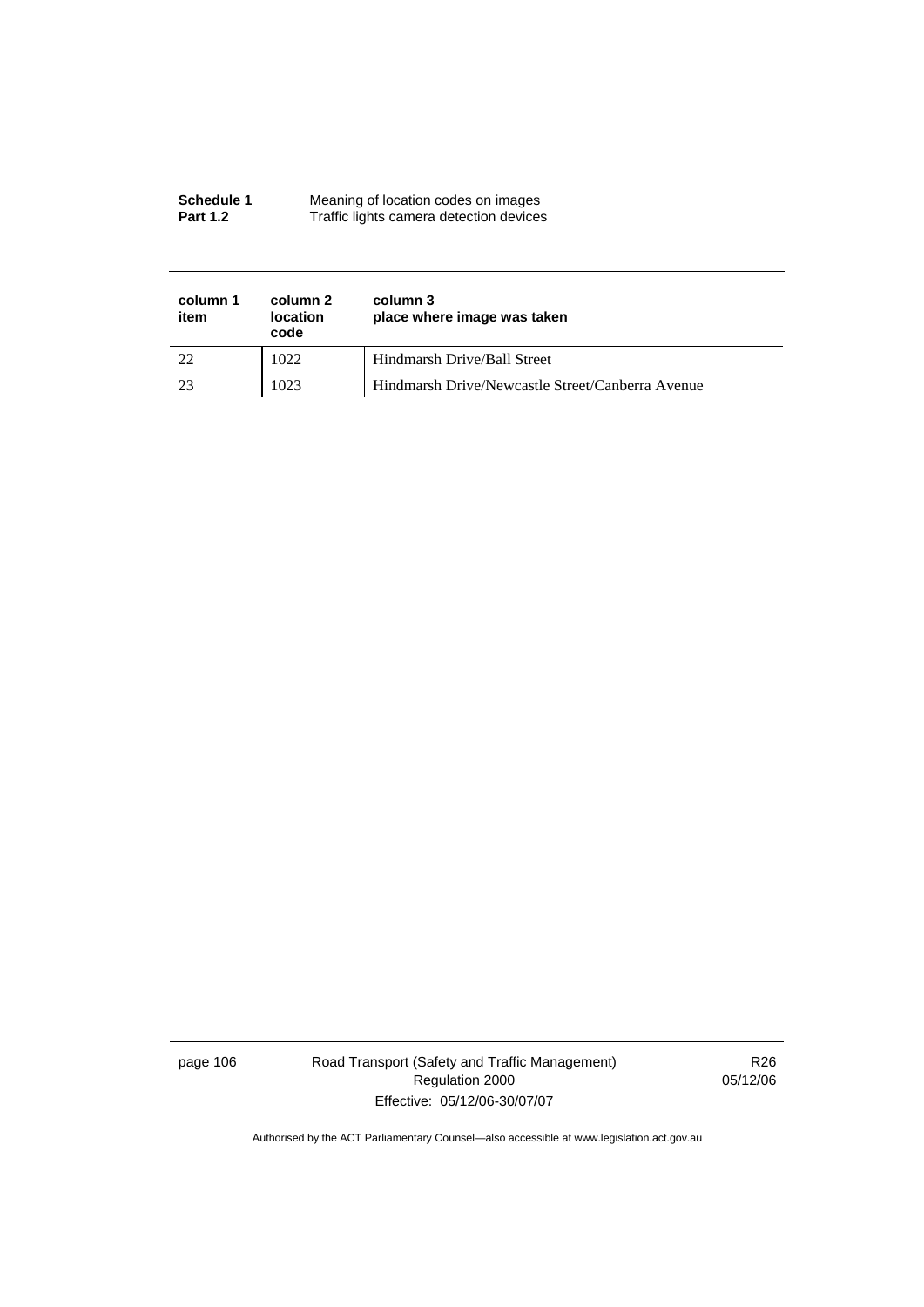# **Dictionary**

(see s 3)

*Note 1* The Legislation Act contains definitions and other provisions relevant to this regulation.

*Note 2* For example, the Legislation Act, dict, pt 1, defines the following terms:

- ambulance service
- chief police officer
- contravene
- exercise
- fire brigade
- rural fire service
- SES
- the Territory.
- *Note 3* Terms used in this regulation have the same meaning that they have in the *Road Transport (Safety and Traffic Management) Act 1999* (see Legislation Act, s 148.) For example, the following terms are defined in the *Road Transport (Safety and Traffic Management) Act 1999*, dict:
	- indicated on
	- registered interest
	- road related area
	- speed measuring device.

*approved child restraint* means a child restraint approved by the road transport authority under section 66 (1) (b).

*approved police speedometer*, for chapter 4 (Traffic offence detection devices)—see section 102.

*area*—see the Australian Road Rules, dictionary.

*area of operations*, for a parking authority, means the area of operations declared for the parking authority under section 75A.

*ARR* means Australian Road Rules.

R26 05/12/06 Road Transport (Safety and Traffic Management) Regulation 2000 Effective: 05/12/06-30/07/07

page 107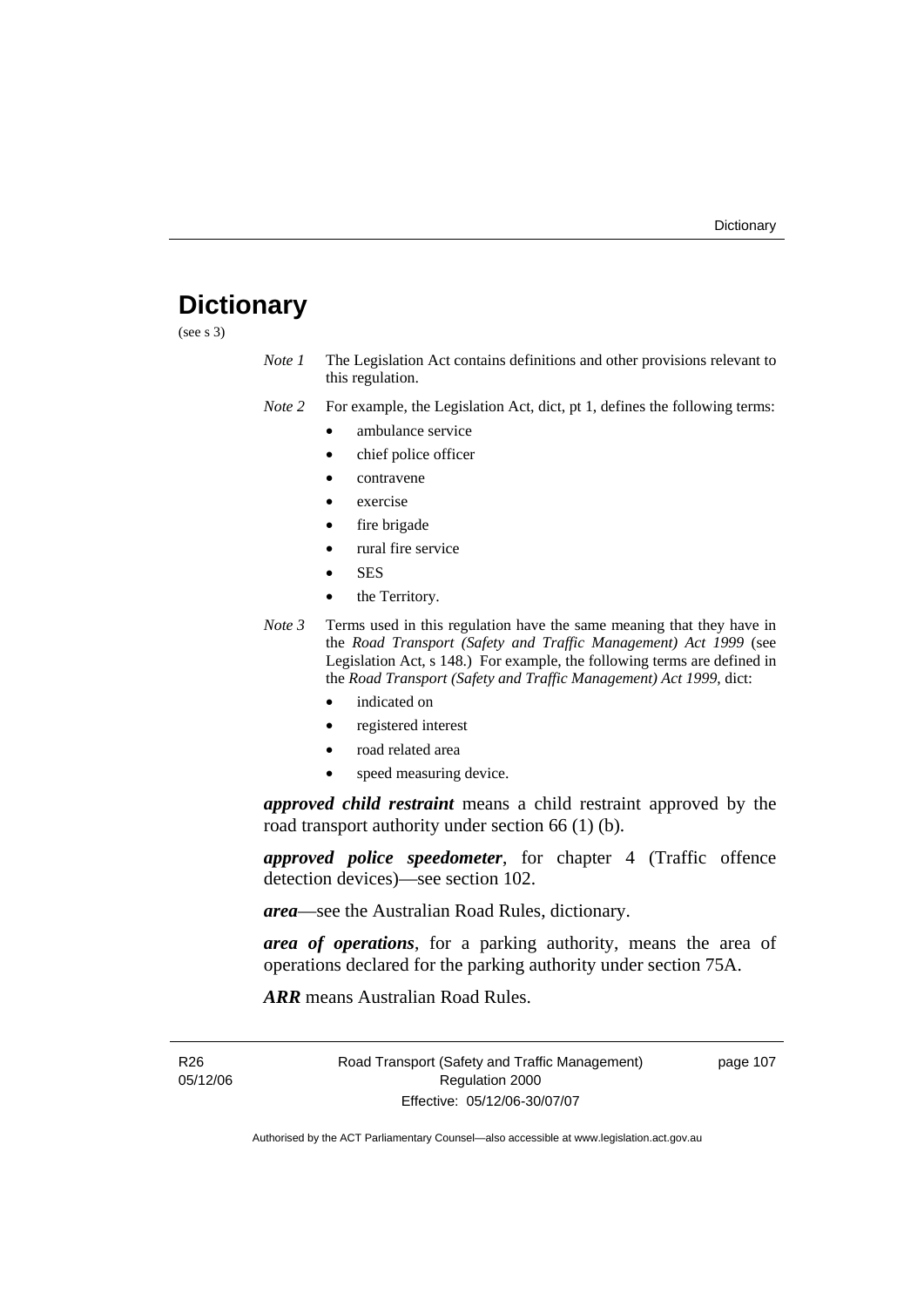*articulated vehicle* means a motor vehicle with—

- (a) 2 rigid sections, each of which has wheels; and
- (b) the rear section pivoted on, and part of the rear section (other than a pole, drawbar or similar device, or an accessory of the motor vehicle) superimposed on, the front section.

*Australian driver licence*—see the *Road Transport (Driver Licensing) Act 1999*, dictionary.

*Australian Road Rules*—see section 5.

*axle group*—see the *Road Transport (Vehicle Registration) Regulation 2000*, dictionary.

*B-double*—see the *Road Transport (Vehicle Registration) Regulation 2000*, dictionary.

*bicycle*—see the Australian Road Rules, dictionary.

**built-up area**, in relation to a length of road—see the Australian Road Rules, dictionary.

*bus*—see the Australian Road Rules, dictionary.

*bus lane*—see the Australian Road Rules, rule 154.

*camera detection device*—see the Act, section 23 (1) (Use of camera detection devices).

*centre of the road*—see the Australian Road Rules, dictionary.

*clearway sign*—see the Australian Road Rules, schedule 2, rule 314, rule 315 and rule 316.

*code of practice*, for division 3.1.3 (Heavy vehicle parking)—see section 82.

*combination*—see the *Road Transport (Vehicle Registration) Regulation 2000*, dictionary.

page 108 Road Transport (Safety and Traffic Management) Regulation 2000 Effective: 05/12/06-30/07/07

R26 05/12/06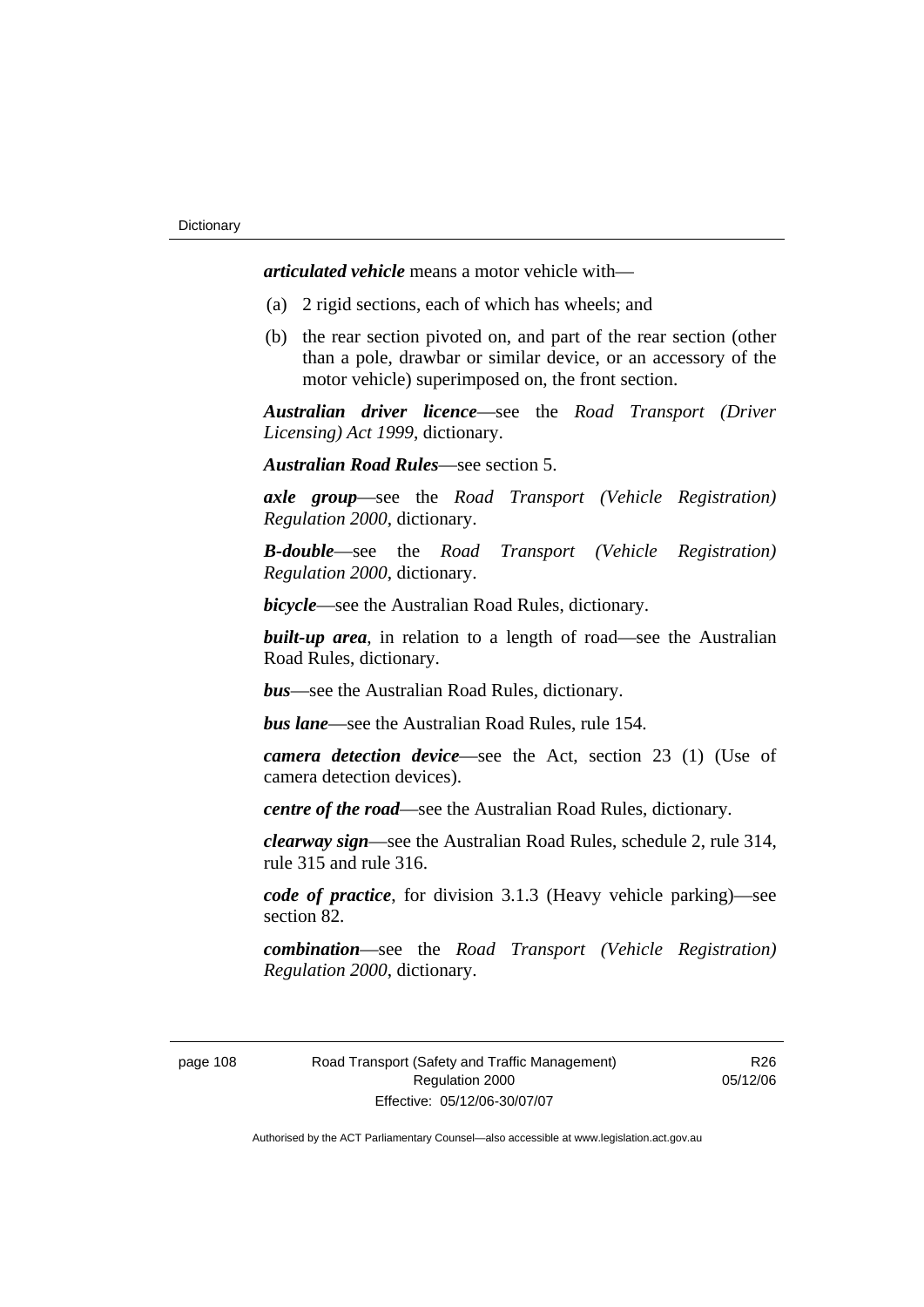*controlled parking hours*, in relation to a pay parking space, means the periods (as indicated by information on or with traffic signs applying to the space) when a vehicle may not be parked in the space unless the relevant parking fee has been paid.

*converter dolly*—see the *Road Transport (Vehicle Registration) Regulation 2000*, dictionary.

*crash*—see the Australian Road Rules, dictionary.

*demand responsive service vehicle*—see the *Road Transport (Public Passenger Services) Act 2001*, section 81.

*digital camera detection device*, for chapter 4 (Traffic offence detection devices)—see section 102.

*dog trailer*—see the *Road Transport (Vehicle Registration) Regulation 2000*, dictionary.

*do not overtake turning vehicle sign*—see the Australian Road Rules, schedule 4, rule 319 and rule 320.

*drawbar*—see the *Road Transport (Vehicle Registration) Regulation 2000*, dictionary.

*driver's vehicle*, for a driver*—*see the Australian Road Rules, dictionary.

*emergency stopping lane*—see the Australian Road Rules, rule 95.

*emergency vehicle* means any vehicle driven by a person who is—

- (a) an emergency worker; and
- (b) driving the vehicle in the course of his or her duties as an emergency worker.

*emergency worker*—see section 33 (1).

*exemption*, for division 3.1.3 (Heavy vehicle parking)—see section 82.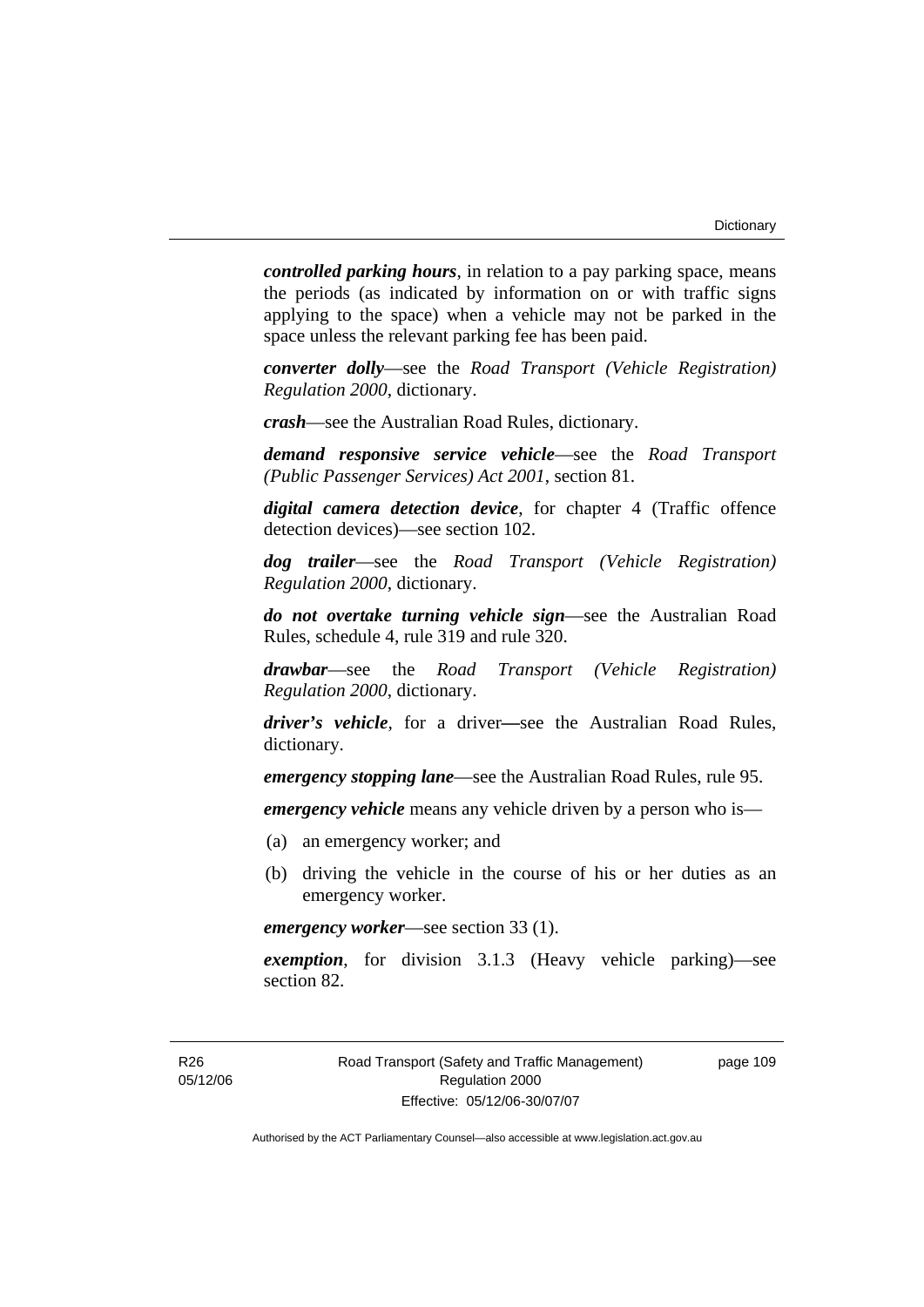*existing operator's certificate*, for division 3.1.3 (Heavy vehicle parking)—see section 82.

*external driver licence*—see the *Road Transport (Driver Licensing) Act 1999*, dictionary.

*footpath*—see the Australian Road Rules, dictionary.

*give way*—see the Australian Road Rules, dictionary.

*GVM*—see the *Road Transport (Vehicle Registration) Act 1999*, dictionary.

*heavy vehicle*, for division 3.1.3 (Heavy vehicle parking)—see section 82.

*hire car*—see the *Road Transport (Public Passenger Services) Act 2001*, section 67.

*implement*—see the *Road Transport (Vehicle Registration) Regulation 2000*, dictionary.

*land adjoining residential land*, for division 3.1.3 (Heavy vehicle parking)—see section 82.

*laser speed measuring device*, for chapter 4 (Traffic offence detection devices)—see section 102.

*length*, of road—see the Australian Road Rules, dictionary.

*lift and tow trailer* means a trailer consisting of an axle group and a drawbar designed to support 1 axle group of a vehicle under tow.

*loading zone*—see the Australian Road Rules, rule 179.

*marked foot crossing*—see the Australian Road Rules, dictionary.

*metered parking area* means a length of road or area that is set aside as a metered parking area in accordance with section 73.

*metered parking scheme* means a metered parking scheme under division 3.1.1.

page 110 Road Transport (Safety and Traffic Management) Regulation 2000 Effective: 05/12/06-30/07/07

R<sub>26</sub> 05/12/06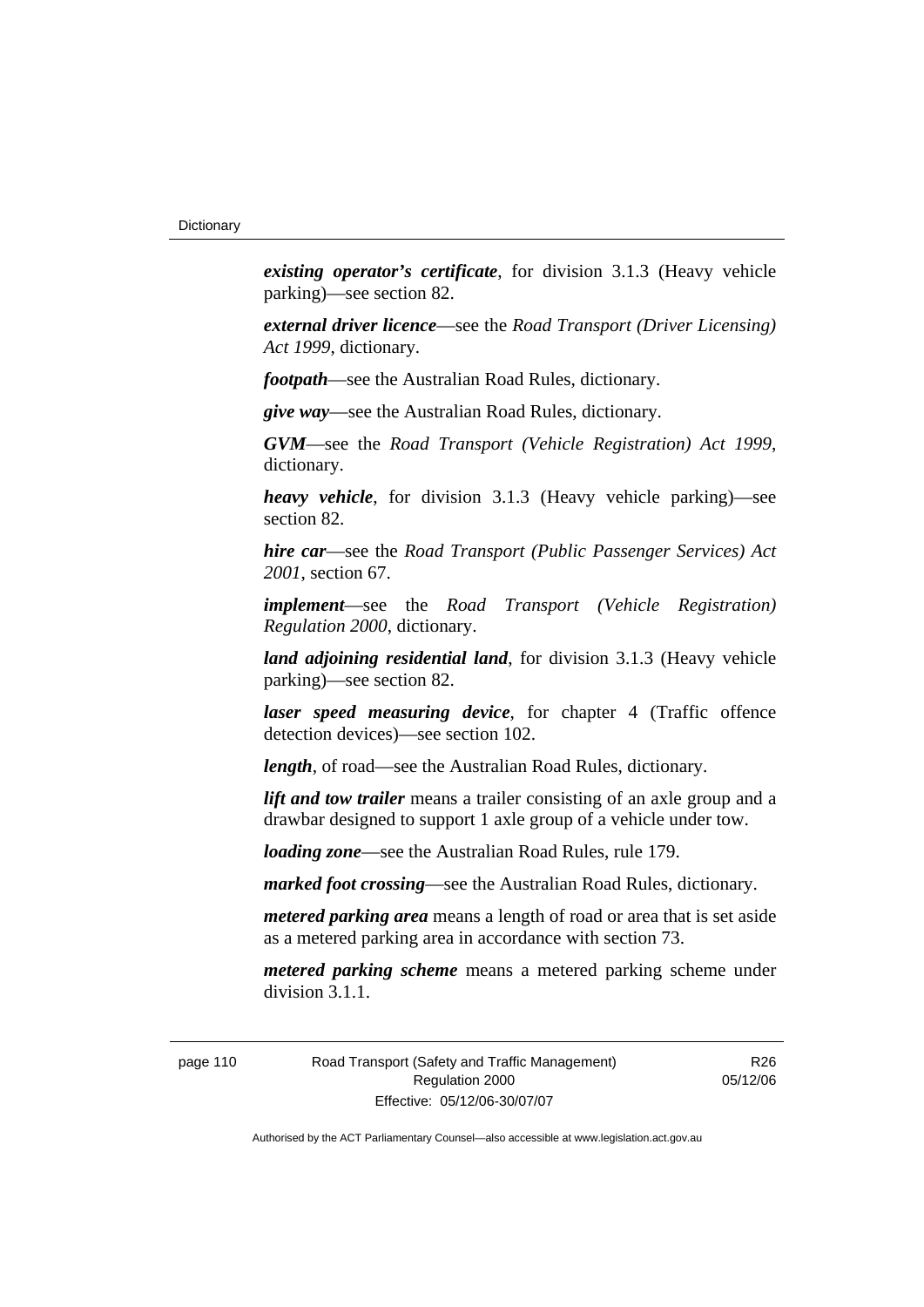*metered parking sign* means a *permissive parking sign* with the word 'meter' on or with the sign.

*metered parking space* means an area that is a metered parking space mentioned in section 75.

*mobility parking scheme authority* means an authority issued under section 101.

*motorbike*—see the Australian Road Rules, dictionary, definition of *motor bike*.

*motor vehicle*—see the Act, dictionary.

*Note Motor vehicle* is defined in identical terms in the Australian Road Rules, dict.

*multi-space parking meter* means a parking meter that applies to 2 or more metered parking spaces.

*nature strip*—see the Australian Road Rules, dictionary.

*night*—see the Australian Road Rules, dictionary.

*no parking sign*—see the Australian Road Rules, schedule 2, schedule 3, rule 314, rule 315 and rule 316.

*no trucks sign*—see the Australian Road Rules, schedule 2, rule 314, rule 315 and rule 316.

*oncoming vehicle*, for a driver—see the Australian Road Rules, dictionary.

*park*—see section 3B.

*parking authority* means a person declared to be a parking authority under section 75A.

*parking authority guidelines*—see section 75B (1).

*parking bay*—see the Australian Road Rules, dictionary.

*parking control sign*—see the Australian Road Rules, dictionary.

R26 05/12/06 Road Transport (Safety and Traffic Management) Regulation 2000 Effective: 05/12/06-30/07/07

page 111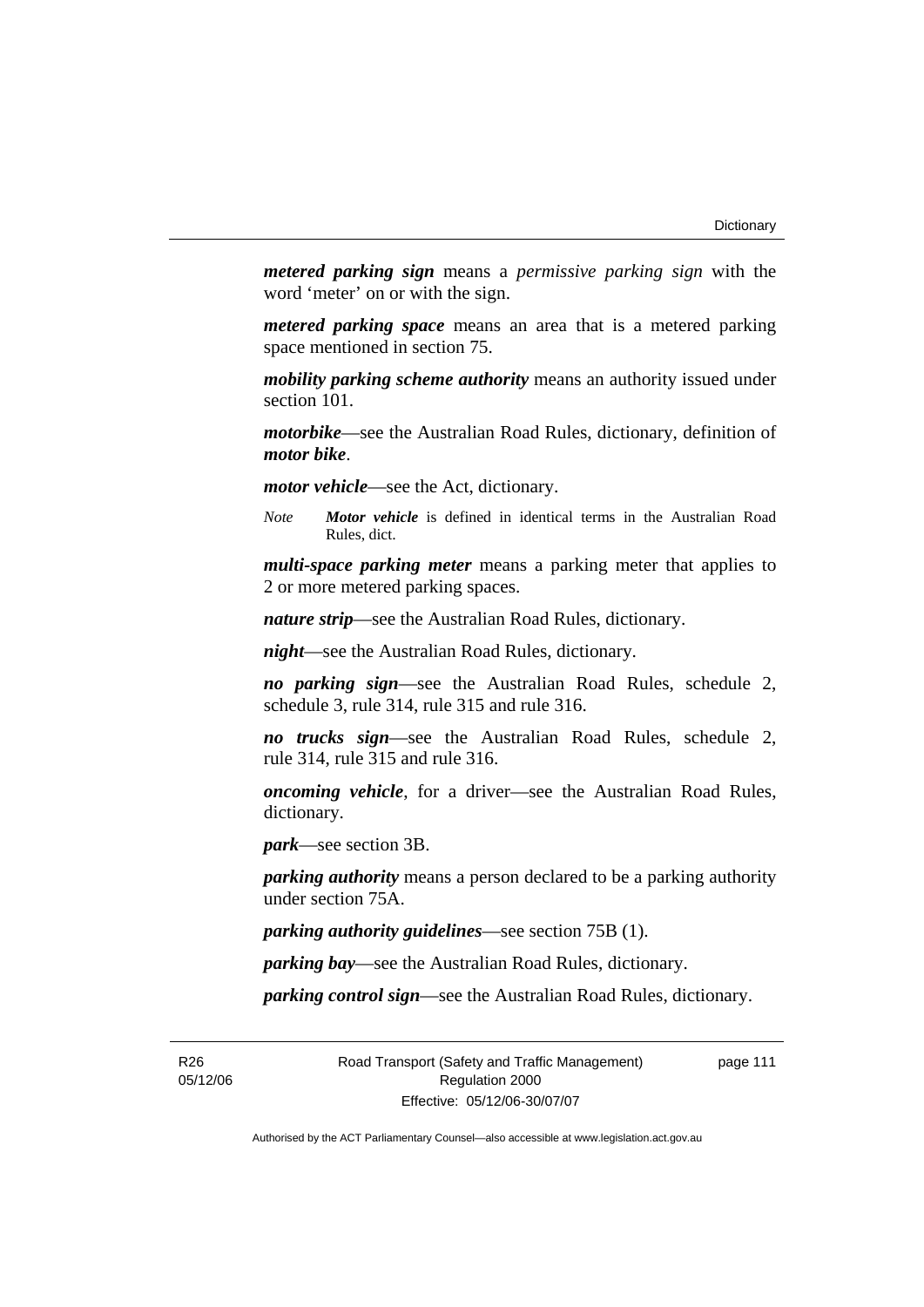*parking meter* means a device designed to indicate, or capable of indicating, whether the relevant parking fee for the parking of a vehicle in a metered parking space has been paid, and includes the stand on which the device is erected.

*parking meter hood* means a hood or other cover designed to be fitted to a parking meter and to cover the part of the meter that would normally display a sign with the word 'expired' when the meter is not in operation.

*parking permit* means a parking permit issued under section 100.

*parking ticket* means a ticket issued by the road transport authority or a parking authority (by means of a parking ticket machine) for display in or on a vehicle as evidence of the prepayment of a parking fee.

*parking ticket machine* means a device designed to issue parking tickets, and includes the stand on which the device is erected.

*pay parking area* means a metered parking area or ticket parking area.

*pay parking device* means a parking meter or parking ticket machine.

*pay parking scheme* means a metered parking scheme or ticket parking scheme.

*pay parking sign* means a metered parking sign or ticket parking sign.

*pay parking space* means a metered parking space or ticket parking space.

*pedestrian*—see the Australian Road Rules, rule 18.

*permissive parking sign*—see the Australian Road Rules, schedule 2, schedule 3, rule 314, rule 315 and rule 316.

R<sub>26</sub> 05/12/06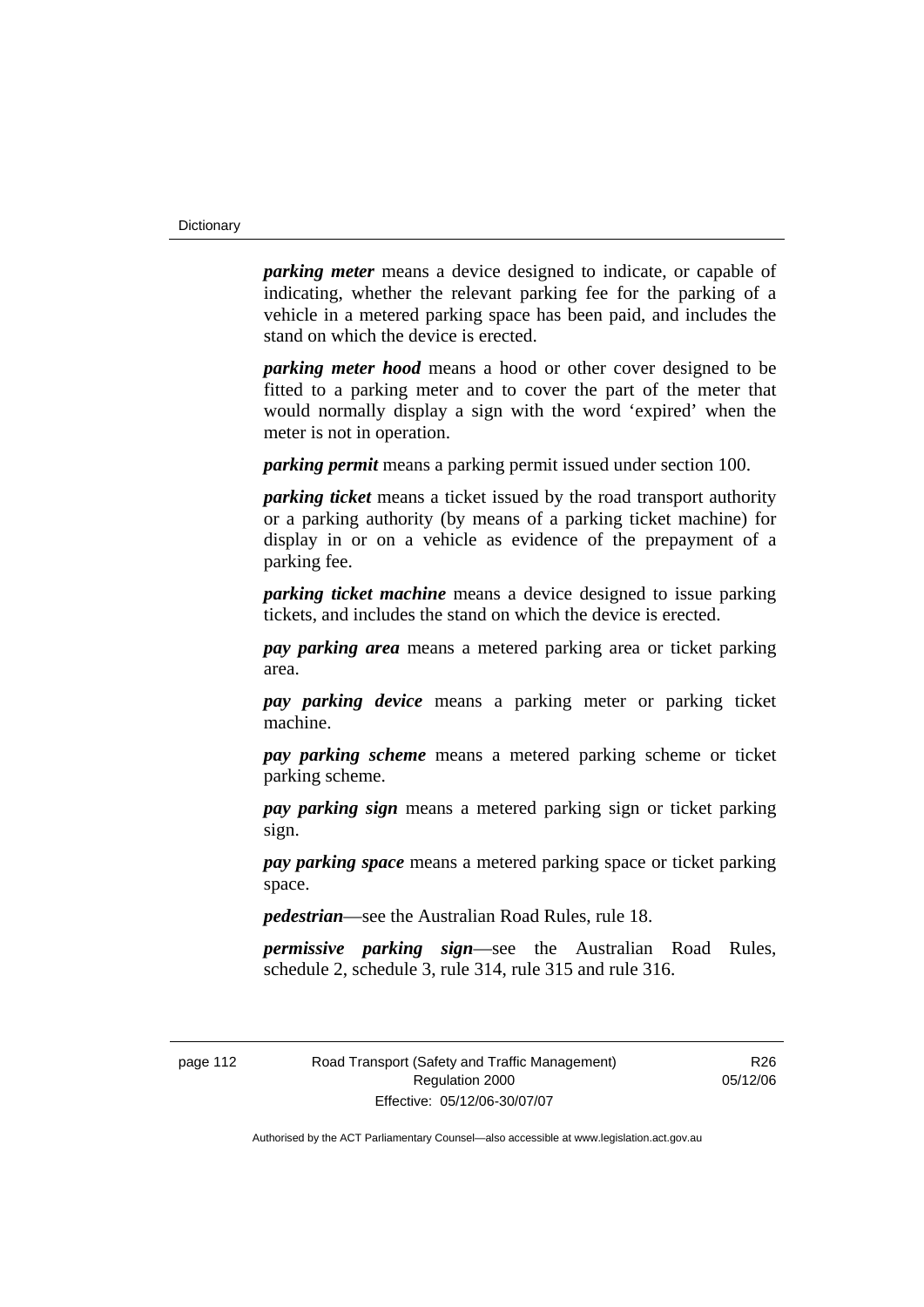*person with a disability* means a person—

- (a) who cannot walk because of permanent or temporary loss of the use of 1 or both legs or another permanent medical or physical condition; or
- (b) whose physical condition is detrimentally affected by walking 100m; or
- (c) who needs to use a walking frame, crutches, callipers, a scooter, a wheelchair or a similar mobility aid.

*piezo strip speed measuring device*, for chapter 4 (Traffic offence detection devices)—see section 102.

*police vehicle* means any vehicle driven by a person who is—

- (a) a police officer; and
- (b) driving the vehicle in the course of his or her duties as a police officer.

*postal vehicle*—see the Australian Road Rules, dictionary.

*prime mover*—see the *Road Transport (Vehicle Registration) Regulation 2000*, dictionary.

*public bus*—see the *Road Transport (Public Passenger Services) Act 2001*, dictionary.

*radar speed measuring device*, for chapter 4 (Traffic offence detection devices)—see section 102.

*recording medium*, for chapter 4 (Traffic offence detection devices)—see section 107B (1).

*red traffic arrow*—see the Australian Road Rules, dictionary.

*red traffic light*—see the Australian Road Rules, dictionary.

*registered operator*—see the *Road Transport (Vehicle Registration) Act 1999*, dictionary.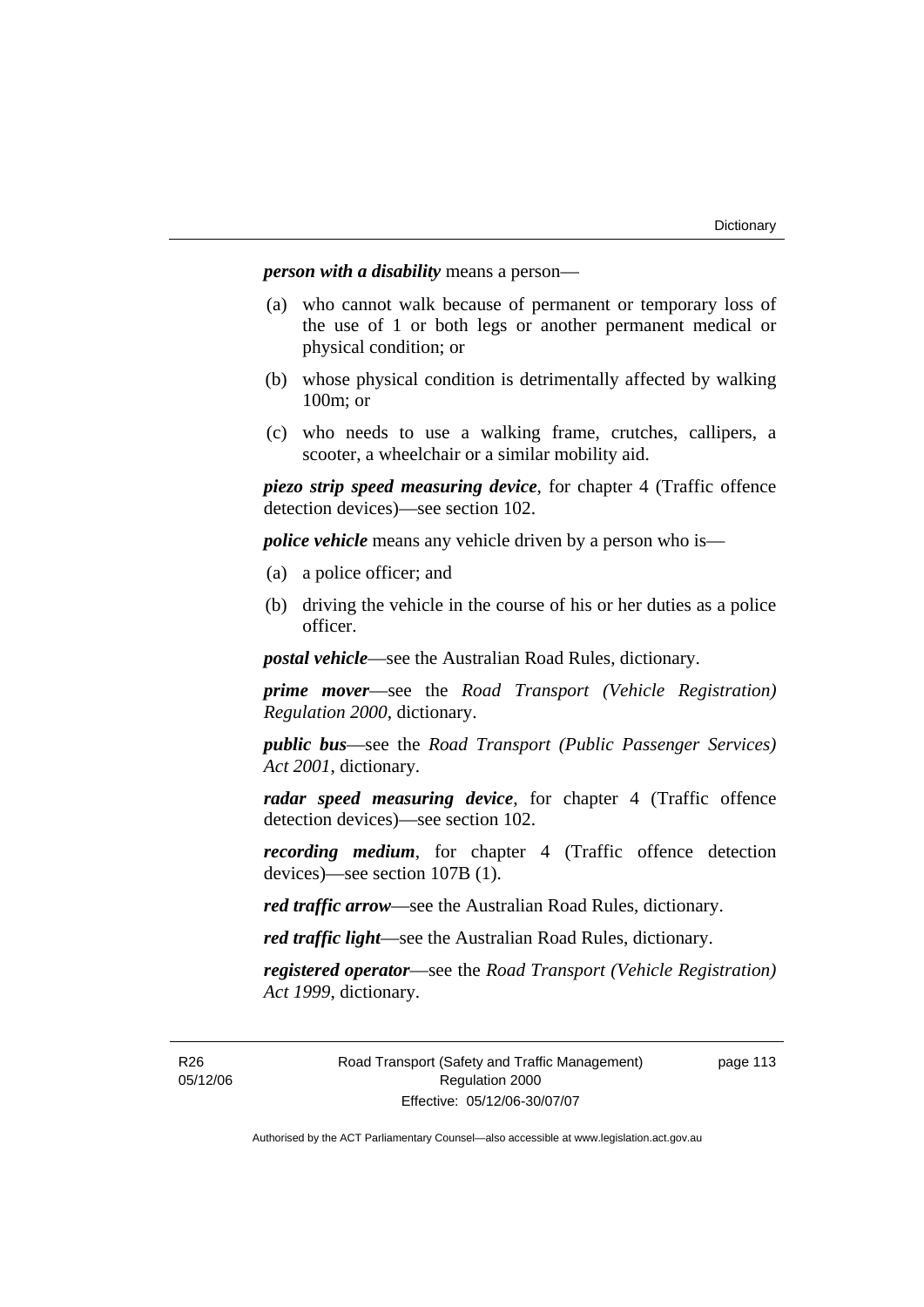*relevant parking fee*, for parking a vehicle in a pay parking space, means the fee for parking the vehicle in the space, for the day and time when the vehicle is parked in the space, as indicated on or with the parking meter or parking ticket machine applying to the space.

*residential land*, for division 3.1.3 (Heavy vehicle parking)—see section 82.

*ride*—see the Australian Road Rules, dictionary.

*rider*—see the Australian Road Rules, rule 17.

*road*—see section 3A.

*road marking*—see the Australian Road Rules, dictionary.

*road train*—see the *Road Transport (Vehicle Registration) Regulation 2000*, dictionary.

*road user*—see the Australian Road Rules, rule 14.

*security checksum*, for chapter 4 (Traffic offence detection devices)—see section 102.

*semitrailer*—see the *Road Transport (Vehicle Registration) Regulation 2000*, dictionary.

*stock truck*, for division 3.1.3 (Heavy vehicle parking)—see section 82.

*stop*—see section 3B.

*taxi*—see the *Road Transport (Public Passenger Services) Act 2001*, section 45.

*testing authority*, for chapter 4 (Traffic offence detection devices) see section 102.

#### *ticket parking area*—

 (a) means a length of road or area that is set aside as a ticket parking area under section 76 (2) (a) or section 76A (2) (a); but

R26 05/12/06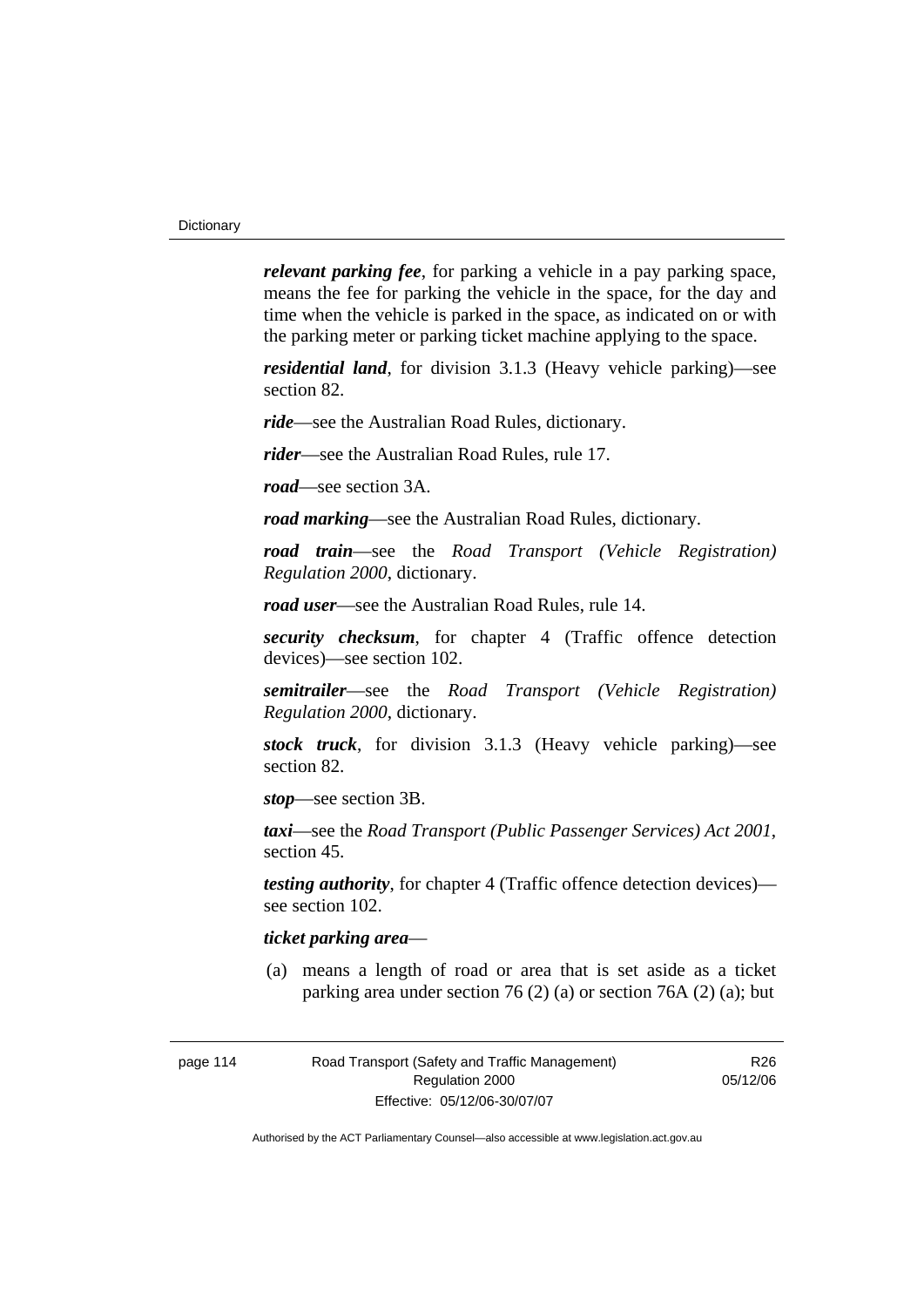(b) does not include a length of road or area that, under section 77 (2), is not taken to be included in the length of road or area set aside.

*ticket parking scheme* means a ticket parking scheme under division 3.1.2.

*ticket parking sign* means a *permissive parking sign* with the word 'ticket' on or with the sign.

*ticket parking space* means a ticket parking space under section 78.

*tow truck*—see the *Road Transport (Vehicle Registration) Regulation 2000*, dictionary.

*towing attachment* means a device fitted to a vehicle to which the drawbar of a trailer may be attached.

*tractor*—see the *Road Transport (Vehicle Registration) Regulation 2000*, dictionary.

*traffic control device*—see the Australian Road Rules, dictionary.

*traffic lights camera detection device*, for chapter 4 (Traffic offence detection devices)—see section 102.

*traffic-related item*—see the Australian Road Rules, dictionary.

*traffic sign*—see the Australian Road Rules, dictionary.

*traffic signals*—see the Australian Road Rules, dictionary.

*trailer*—see the Act, dict.

*Note Trailer* is defined in identical terms in the Australian Road Rules, dict.

*transit lane*—see the Australian Road Rules, rule 156.

*truck lane*—see the Australian Road Rules, rule 157.

*use* a vehicle includes drive, park or stop the vehicle.

*vehicle*—see the Australian Road Rules, rule 15.

R26 05/12/06 Road Transport (Safety and Traffic Management) Regulation 2000 Effective: 05/12/06-30/07/07

page 115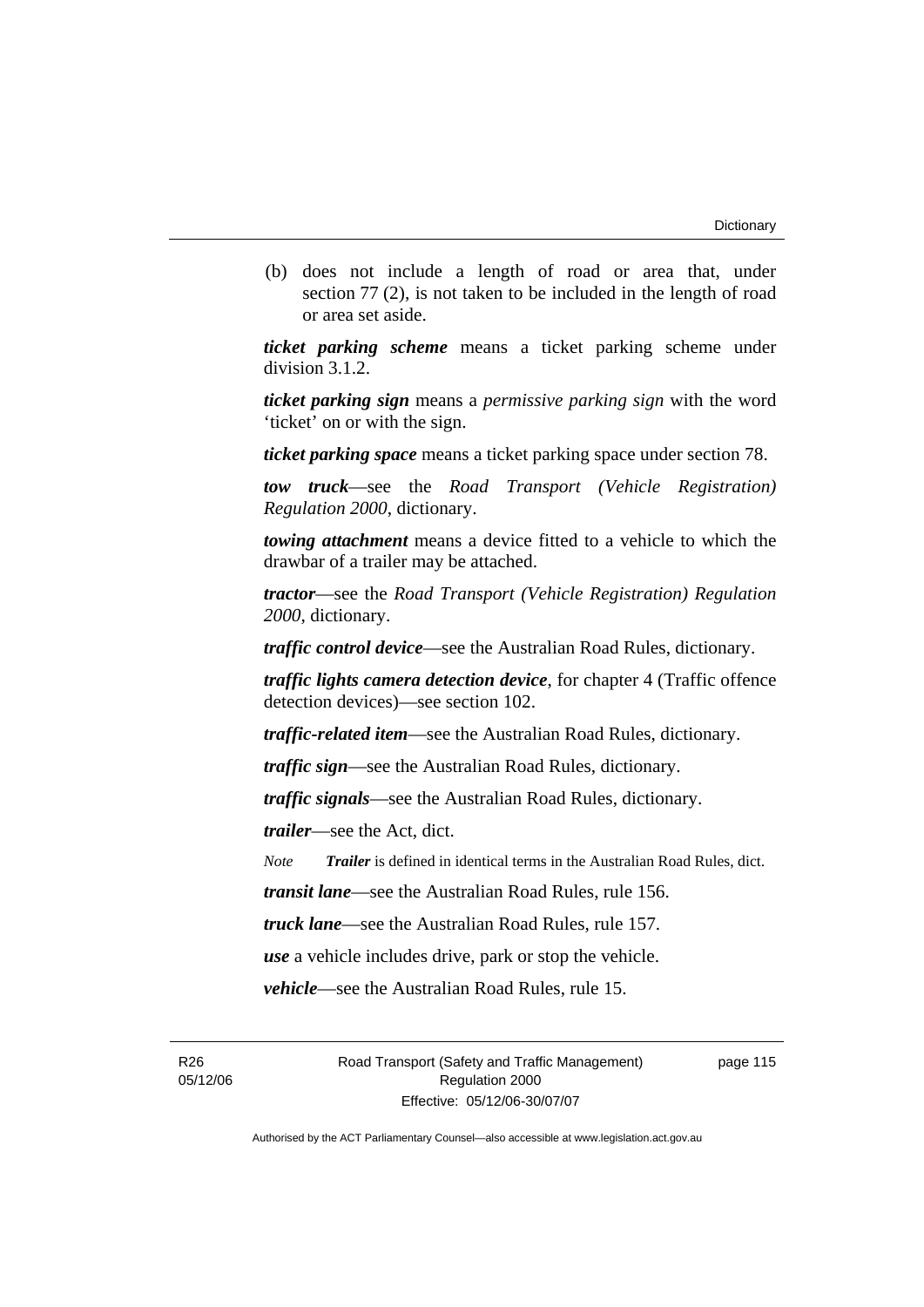*wheeled recreational device*—see the Australian Road Rules, dictionary.

*wheeled toy*—see the Australian Road Rules, dictionary.

*with*, for information about the application of a traffic control device—see the Australian Road Rules, dictionary.

*WORM disk*, for chapter 4 (Traffic offence detection devices)—see section 102.

page 116 Road Transport (Safety and Traffic Management) Regulation 2000 Effective: 05/12/06-30/07/07

R26 05/12/06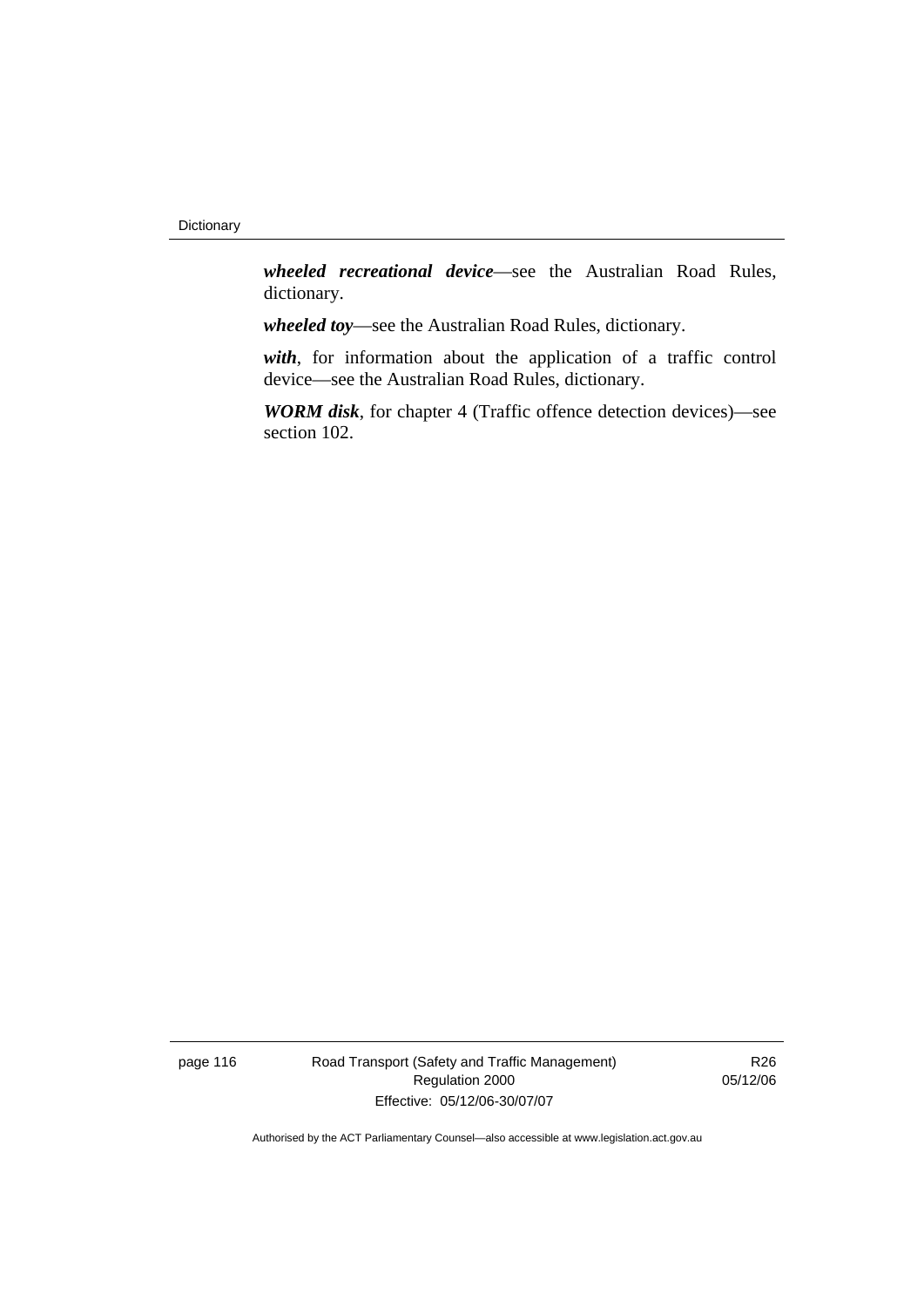# **Endnotes**

# **1 About the endnotes**

Amending and modifying laws are annotated in the legislation history and the amendment history. Current modifications are not included in the republished law but are set out in the endnotes.

Not all editorial amendments made under the *Legislation Act 2001*, part 11.3 are annotated in the amendment history. Full details of any amendments can be obtained from the Parliamentary Counsel's Office.

Uncommenced amending laws and expiries are listed in the legislation history and the amendment history. These details are underlined. Uncommenced provisions and amendments are not included in the republished law but are set out in the last endnote.

If all the provisions of the law have been renumbered, a table of renumbered provisions gives details of previous and current numbering.

The endnotes also include a table of earlier republications.

| $am = amended$                               | $ord = ordinance$                         |
|----------------------------------------------|-------------------------------------------|
| $amdt = amendment$                           | $orig = original$                         |
| $ch = chapter$                               | par = paragraph/subparagraph              |
| $def = definition$                           | $pres = present$                          |
| $dict = dictionary$                          | $prev = previous$                         |
| $disallowed = disallowed by the Legislative$ | $(\text{prev}) = \text{previously}$       |
| Assembly                                     | $pt = part$                               |
| $div = division$                             | $r = rule/subrule$                        |
| $exp = expires/expired$                      | $remum = renumbered$                      |
| $Gaz = gazette$                              | $reloc = relocated$                       |
| $hdg =$ heading                              | $R[X]$ = Republication No                 |
| $IA = Interpretation Act 1967$               | $RI = reissue$                            |
| $ins = inserted/added$                       | $s = section/subsection$                  |
| $LA =$ Legislation Act 2001                  | $sch = schedule$                          |
| $LR =$ legislation register                  | $sdiv = subdivision$                      |
| $LRA =$ Legislation (Republication) Act 1996 | $sub = substituted$                       |
| $mod = modified/modification$                | $SL = Subordinate$ Law                    |
| $o = order$                                  | underlining = whole or part not commenced |
| $om = omitted/repealed$                      | or to be expired                          |
|                                              |                                           |

#### **2 Abbreviation key**

R26 05/12/06 Road Transport (Safety and Traffic Management) Regulation 2000 Effective: 05/12/06-30/07/07

page 117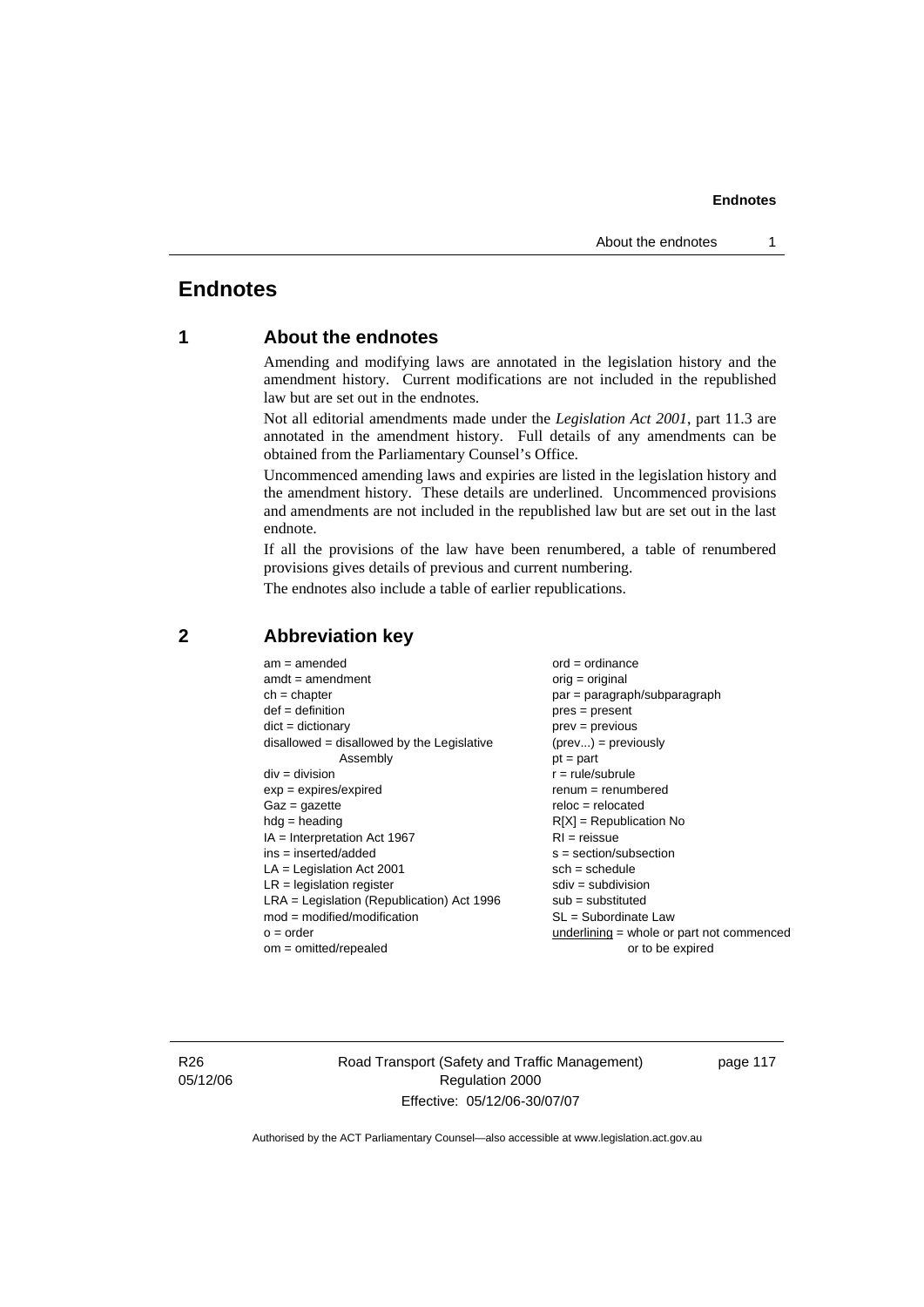| Legislation history<br>3 |
|--------------------------|
|--------------------------|

## **3 Legislation history**

This regulation was originally the *Road Transport (Safety and Traffic Management) Regulations 2000*. It was renamed under the *Legislation Act 2001*.

#### **Road Transport (Safety and Traffic Management) Regulation 2000 SL 2000 No 10**

notified 29 February 2000 (Gaz 2000 No S6)

s 1, s 2 commenced 29 February 2000 (IA 10B)

remainder commenced 1 March 2000 (s 2 and Gaz 2000 No S5)

#### as amended by

#### **Legislative Assembly AR2000-2**

notified 18 May 2000 (Gaz 2000 No 20 p 505) commenced 18 May 2000 (SLA s 6 (13))

#### **Road Transport (Safety and Traffic Management) Regulations Amendment SL 2000 No 21 pt 2**

notified 18 May 2000 (Gaz 2000 No 20) commenced 18 May 2000 (s 1)

#### **Road Transport Legislation Regulations Amendment SL 2000 No 33 pt 2**

notified 2 August 2000 (Gaz 2000 No S41) commenced 2 August 2000 (s 1)

#### **Road Transport Legislation Regulations Amendment SL 2000 No 52 pt 2**

notified 14 December 2000 (Gaz 2000 No 50) commenced 14 December 2000 (s 1)

#### **Road Transport Legislation Amendment Act 2001 No 27 sch 4**

notified 24 May 2001 (Gaz 2001 No 21) s 1, s 2 commenced 24 May 2001 (IA s 10B) sch 4 commenced 24 May 2001 (s 2)

#### **Road Transport (Safety and Traffic Management) Amendment Act 2001 No 29 pt 3**

notified 24 May 2001 (Gaz 2001 No 21) commenced 24 May 2001 (s 2)

page 118 Road Transport (Safety and Traffic Management) Regulation 2000 Effective: 05/12/06-30/07/07

R26 05/12/06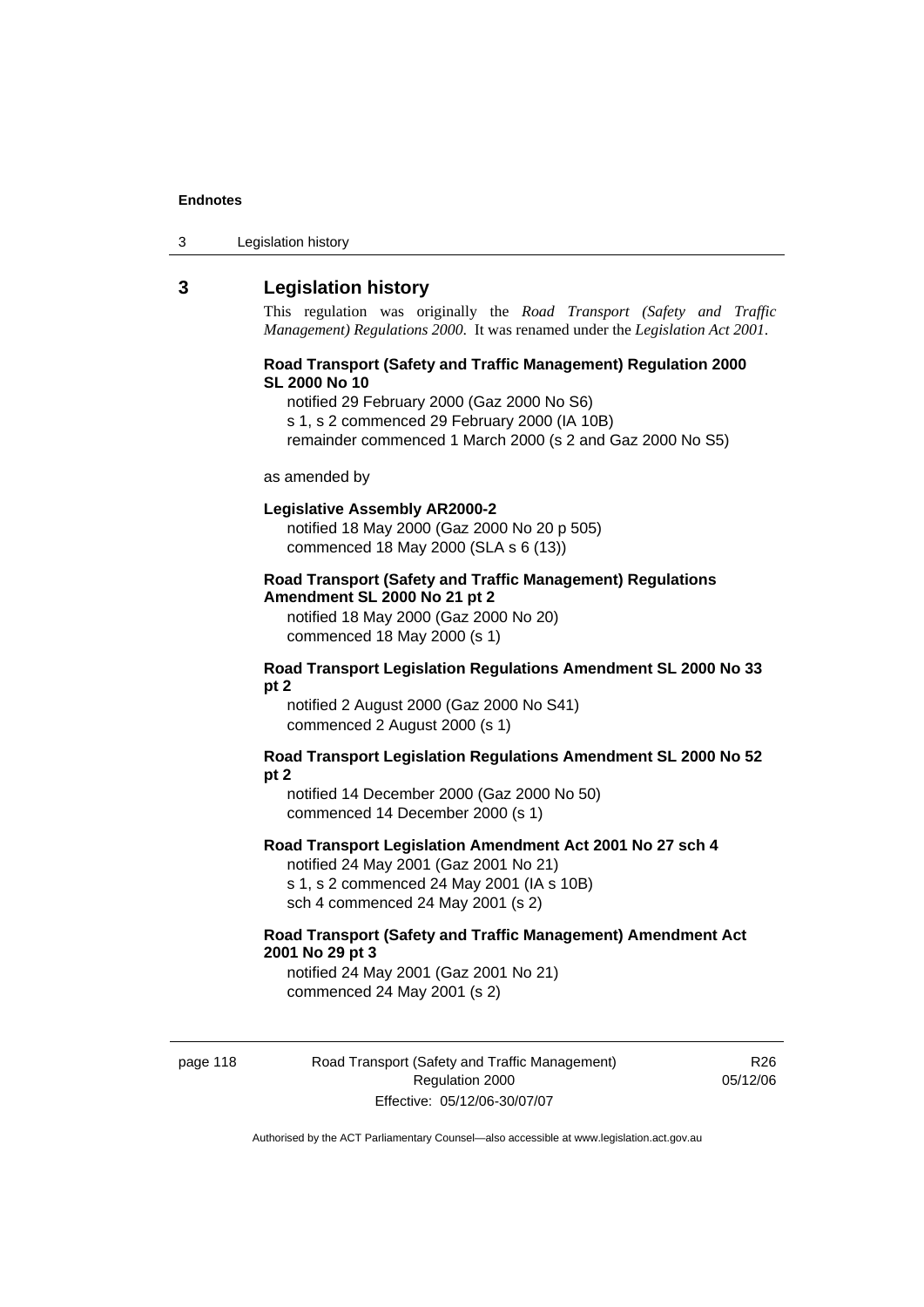# **Legislation (Consequential Amendments) Act 2001 No 44 pt 348**

notified 26 July 2001 (Gaz 2001 No 30) s 1, s 2 commenced 26 July 2001 (IA s 10B) pt 348 commenced 12 September 2001 (s 2 and see Gaz 2001 No S65)

# **Statute Law Amendment Act 2001 No 56 pt 3.46**

notified 5 September 2001 (Gaz 2001 No S 65) s 1, s 2 commenced 5 September 2001 (IA s 10B)

pt 3.46 commenced 12 September 2001 (amdt 3.475)

#### **Road Transport (Safety and Traffic Management) Regulations Amendment 2001 SL 2001 No 32**

notified 11 September 2001 (Gaz 2001 No S69) commenced 11 September 2001 (s 1)

### **Road Transport (Public Passenger Services) Act 2001 No 62 pt 1.12**

notified 10 September 2001 (Gaz 2001 No S66) s 1, s 2 commenced 10 September 2001 (IA s 10B) pt 1.12 commenced 1 December 2001 (s 2 and CN 2001 No 2)

# **Road Transport Legislation Amendment Regulations 2002 SL No 2**

**pt 5** 

notified LR 27 February 2002 s 1, s 2 commenced 27 February 2002 (LA s 75) pt 5 commenced 1 March 2002 (s 2 and see CN 2002 No 2)

# **Road Transport (Safety and Traffic Management) Amendment Regulations 2002 SL No 7**

notified LR 15 April 2002 commenced 16 April 2002 (s 2)

#### **Statute Law Amendment Act 2002 No 30 pt 3.73**

notified LR 16 September 2002

s 1, s 2 taken to have commenced 19 May 1997 (LA s 75 (2)) pt 3.73 commenced 17 September 2002 (s 2 (1))

R26 05/12/06 page 119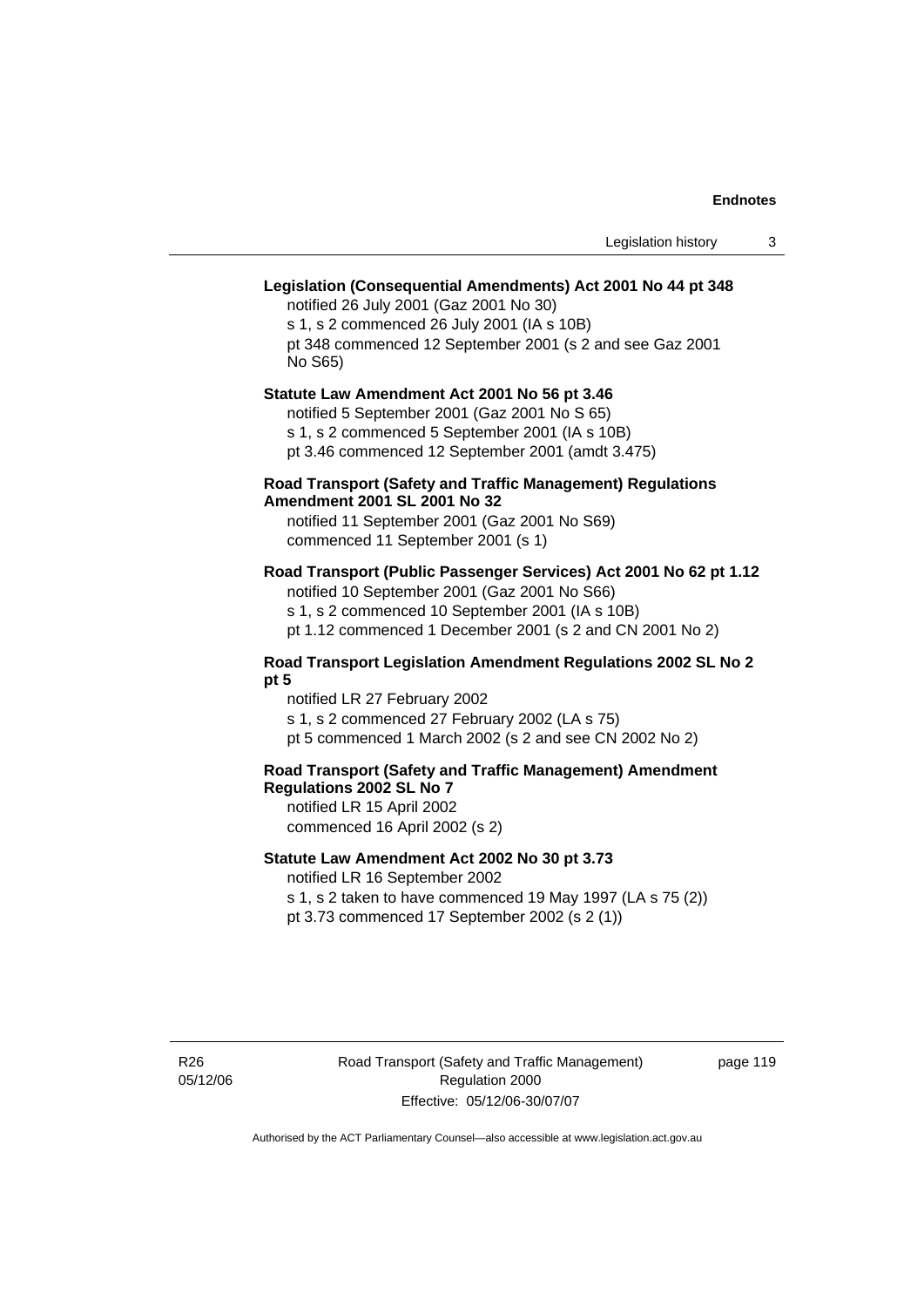3 Legislation history

## **Road Transport Legislation Amendment Regulations 2002 (No 2) SL2002-31 pt 5**

notified LR 31 October 2002 s 1, s 2 commenced 31 October 2002 (LA s 75 (1)) pt 5 commenced 1 November 2002 (s 2 (1))

#### **Criminal Code 2002 No 51 pt 1.20**

notified LR 20 December 2002 s 1, s 2 commenced 20 December 2002 (LA s 75)

pt 1.20 commenced 1 January 2003 (s 2 (1))

#### **Urban Services (Application of Criminal Code) Amendment Regulations 2002 SL2003-1 pt 4**

notified LR 9 January 2003 s 1, s 2 commenced 9 January 2003 (LA s 75 (1)) pt 4 commenced 10 January 2003 (s 2 (3) and see LA s 73 (3) (b))

#### **Road Transport (Safety and Traffic Management) Amendment Regulations 2003 (No 1) SL2003-12**

notified LR 22 May 2003 s 1, s 2 commenced 22 May 2003 (LA s 75 (1)) remainder commenced 1 June 2003 (s 2 and CN2003-3)

#### **Road Transport (Safety and Traffic Management) Amendment Regulations 2003 (No 2) SL2003-14**

notified LR 10 June 2003 s 1, s 2 commenced 10 June 2003 (LA s 75 (1)) remainder commenced 11 June 2003 (s 2)

#### **Dangerous Substances Act 2004 A2004-7 sch 1 pt 1.8**

notified LR 19 March 2004 s 1, s 2 commenced 19 March 2004 (LA s 75 (1)) sch 1 pt 1.8 commenced 5 April 2004 (s 2 and CN2004-6)

#### **Road Transport Legislation (Australian Road Rules) Amendment Regulations 2004 (No 1) SL2004-16 pt 3**

notified LR 24 May 2004 s 1, s 2 commenced 24 May 2004 (LA s 75 (1)) pt 3 commenced 19 July 2004 (s 2 and CN2004-10)

page 120 Road Transport (Safety and Traffic Management) Regulation 2000 Effective: 05/12/06-30/07/07

R<sub>26</sub> 05/12/06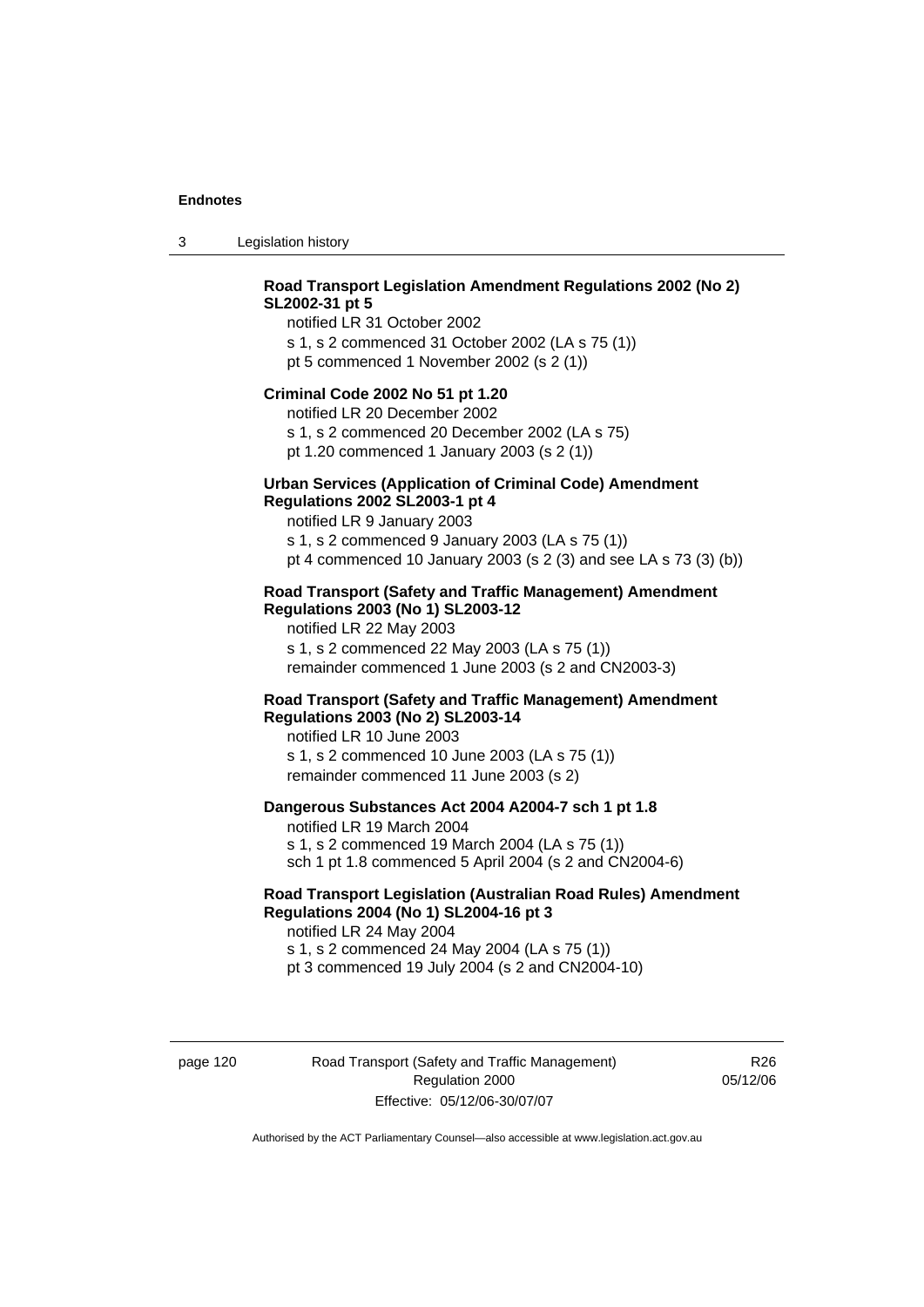#### **Emergencies Act 2004 A2004-28 sch 3 pt 3.20**

notified LR 29 June 2004

s 1, s 2 commenced 29 June 2004 (LA s 75 (1)) sch 3 pt 3.20 commenced 1 July 2004 (s 2 (1) and CN2004-11)

#### **Road Transport Legislation Amendment Regulations 2004 (No 1) SL2004-47 pt 5**

notified LR 9 September 2004

s 1, s 2 commenced 9 September 2004 (LA s 75 (1))

pt 5 commenced 10 September 2004 (s 2)

#### **Road Transport Legislation (Hire Cars) Amendment Regulation 2005 (No 1) SL2005-4 sch 2 pt 2.4**

notified LR 7 March 2005

s 1, s 2 commenced 7 March 2005 (LA s 75 (1)) sch 2 pt 2.4 commenced 9 March 2005 (s 2 and see Road Transport (Public Passenger Services) (Hire Cars) Amendment Act 2004 A2004-69, s 2 and LA s 79)

#### **Road Transport (Safety and Traffic Management) Amendment Regulation 2005 (No 1) SL2005-7**

notified LR 8 April 2005 s 1, s 2 commenced 8 April 2005 (LA s 75 (1)) remainder commenced 9 April 2005 (s 2)

#### **Road Transport (Safety and Traffic Management) Amendment Regulation 2005 (No 2) SL2005-22**

notified LR 15 September 2005 s 1, s 2 commenced 15 September 2005 (LA s 75 (1)) remainder commenced 16 September 2005 (s 2)

#### **Statute Law Amendment Act 2005 (No 2) A2005-62 sch 1 pt 1.4**  notified LR 21 December 2005

s 1, s 2 commenced 21 December 2005 (LA s 75 (1)) sch 1 pt 1.4 commenced 11 January 2006 (s 2 (1))

# **Road Transport (Safety and Traffic Management) Amendment Regulation 2006 (No 1) SL2006-4**

notified LR 16 January 2006

s 1, s 2 commenced 16 January 2006 (LA s 75 (1)) remainder commenced 17 January 2006 (s 2)

R26 05/12/06 Road Transport (Safety and Traffic Management) Regulation 2000 Effective: 05/12/06-30/07/07

page 121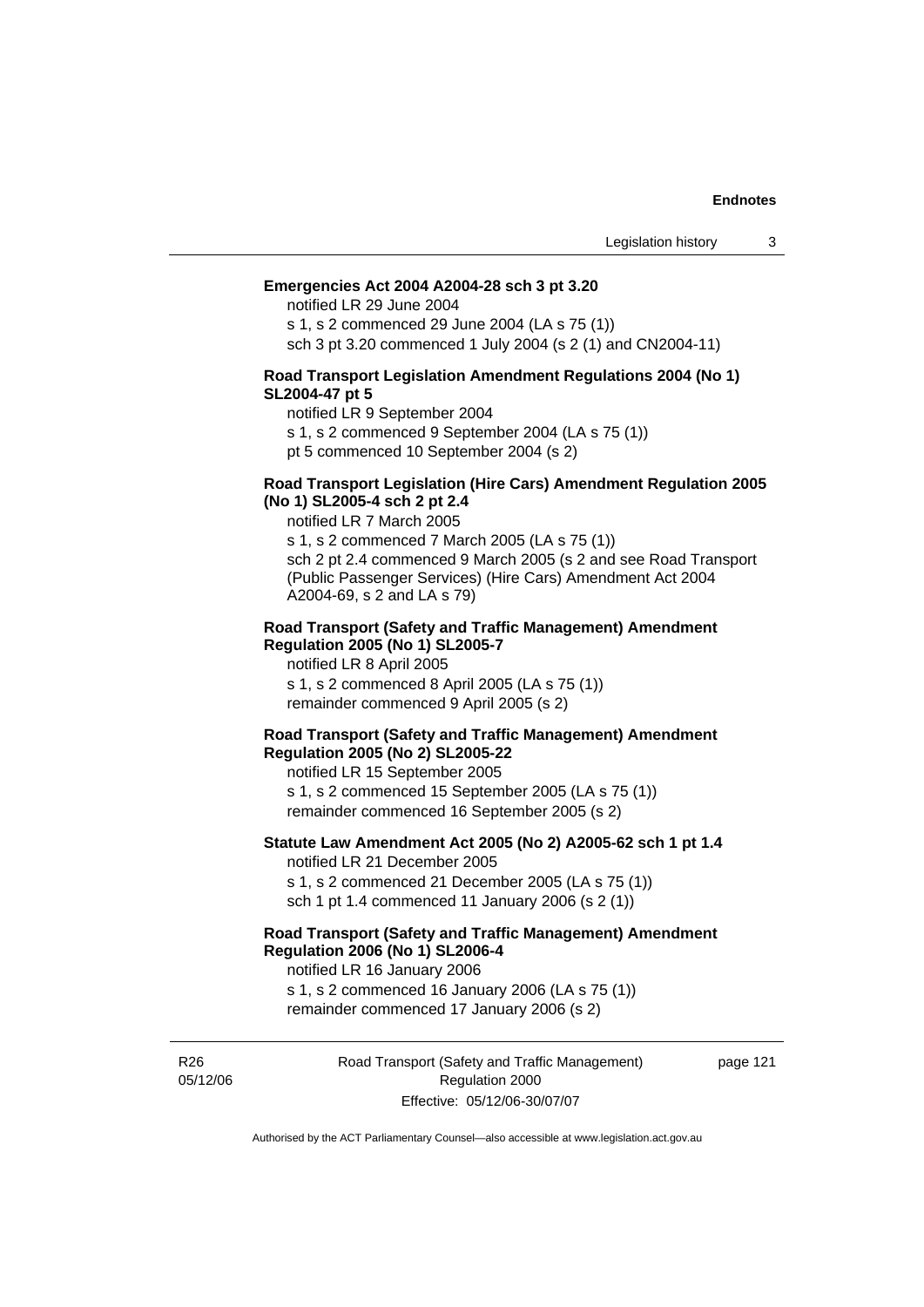| Amendment history<br>4 |  |
|------------------------|--|
|------------------------|--|

## **Road Transport (Public Passenger Services) Amendment Regulation 2006 (No 1) SL2006-32 sch 1 pt 1.5**

notified LR 26 June 2006

s 1, s 2 commenced 26 June 2006 (LA s 75 (1))

sch 1 pt 1.5 commenced 3 July 2006 (s 2 (2))

### **Road Transport (Safety and Traffic Management) Amendment Regulation 2006 (No 2) SL2006-51**

notified LR 4 December 2006

s 1, s 2 commenced 4 December 2006 (LA s 75 (1)) remainder commenced 5 December 2006 (s 2)

#### **4 Amendment history**

#### **Name of regulation**

s 1 am R18 LA

**Dictionary** 

s 2 om Act 2001 No 27 amdt 4.24

 ins SL2005-22 amdt 1.1 **Dictionary—application to Australian Road Rules** 

| s 3 hdg<br>s 3                                 | bracketed note exp 17 September 2002 (s 4 (3))<br>am Act 2001 No 44 amdt 1.3793<br>sub SL2005-22 amdt 1.1                                               |
|------------------------------------------------|---------------------------------------------------------------------------------------------------------------------------------------------------------|
| Road includes road related area<br>s 3A        | ins SL2005-22 amdt 1.1                                                                                                                                  |
| Meaning of <i>park</i> and <i>stop</i><br>s 3B | ins SL2005-22 amdt 1.1                                                                                                                                  |
| <b>Notes</b><br>s 4 hdg<br>s 4                 | bracketed note exp 17 September 2002 (s 4 (3))<br>am Act 2001 No 44 amdt 1.3794; Act 2002 No 30 amdt 3.769<br>(2), (3) exp 17 September 2002 (s (4 (3)) |
| s 4A                                           | Offences against regulation—application of Criminal Code etc<br>ins SL2003-1 s 16                                                                       |
| s 4B                                           | Offences against regulation are strict liability offences<br>ins SL2003-1 s 16                                                                          |
|                                                | General defence of accident or reasonable effort                                                                                                        |

s 4C ins SL2003-1 s 16

page 122 Road Transport (Safety and Traffic Management) Regulation 2000 Effective: 05/12/06-30/07/07

R26 05/12/06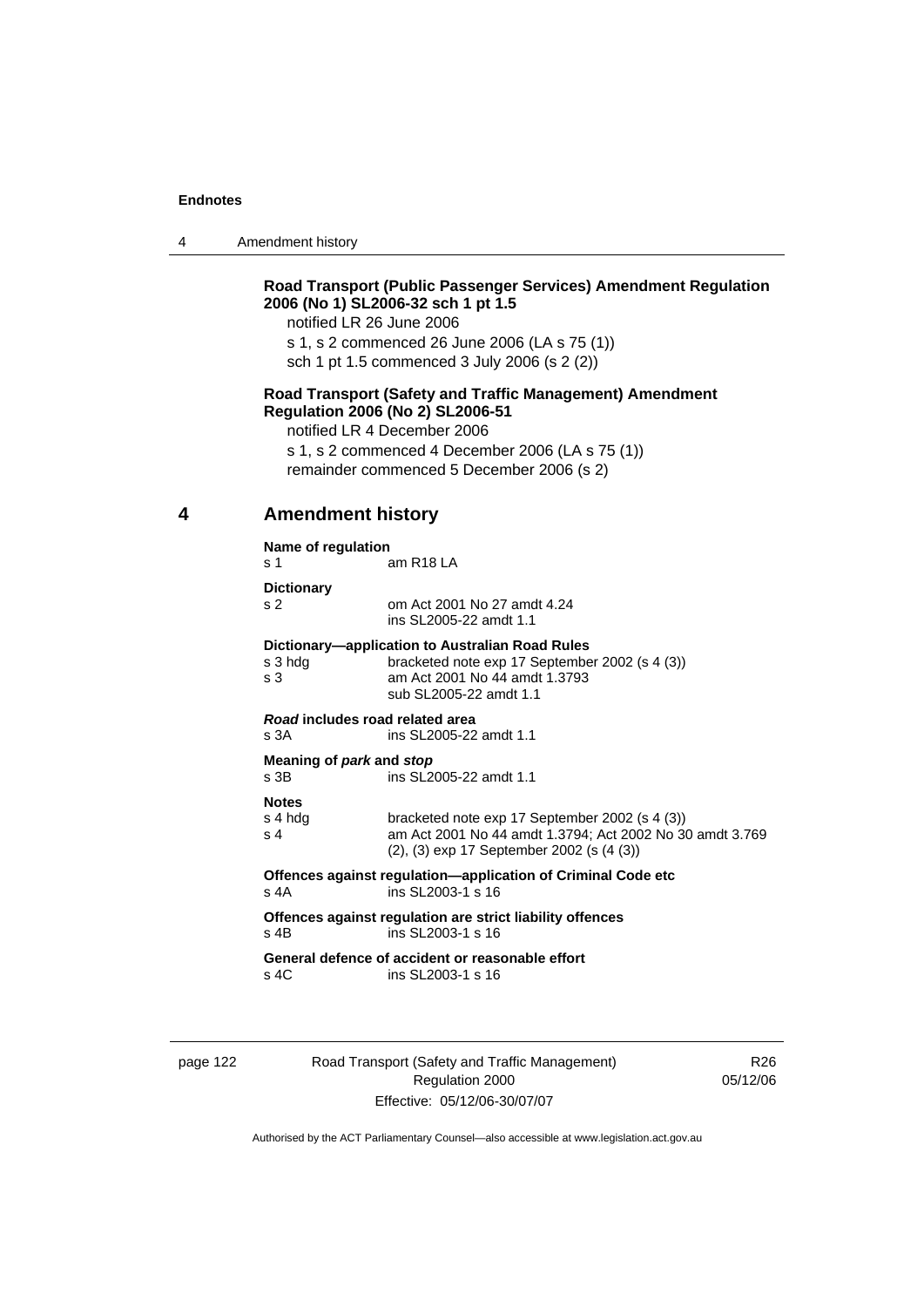| Amendment history |  |
|-------------------|--|
|-------------------|--|

| s 5 hda<br>s <sub>5</sub>                       | bracketed note exp 17 September 2002 (s 4 (3))<br>sub SL2004-16 s 25<br>am SL2005-22 amdt 1.2                                                                                            |  |
|-------------------------------------------------|------------------------------------------------------------------------------------------------------------------------------------------------------------------------------------------|--|
| s 6 hda                                         | Incorporation of Australian Road Rules into ACT law<br>bracketed note exp 17 September 2002 (s 4 (3))                                                                                    |  |
| General<br>div 2.2.1 note 2<br>div 2.2.1 note 3 | am 2000 No 52 s 3; 2001 No 32 s 3; 2002 No 31 s 22;<br>SL2003-12 s 4; SL2004-16 ss 26-30<br>sub SL2005-22 s 4<br>am SL2006-32 amdt 1.92; items renum R24 LA<br>sub SL2005-22 s 4         |  |
| s 7 hdg<br>s <sub>7</sub>                       | References to another law of this jurisdiction etc<br>bracketed note exp 17 September 2002 (s 4 (3))<br>am Act 2001 No 44 amdt 1.3795, amdt 1.3796                                       |  |
| s 8 hdg                                         | ARR r 10 (2)-penalties for offences<br>bracketed note exp 17 September 2002 (s 4 (3))                                                                                                    |  |
| s 8A                                            | ARR r 25 (2)-default speed-limit in built-up area<br>ins SL2003-12 s 5<br>om SL2004-16 s 31                                                                                              |  |
| s 9 hdg<br>s 9                                  | ARR r 95-emergency stopping lane only signs<br>bracketed note exp 17 September 2002 (s 4 (3))<br>am SL2005-22 amdt 1.3                                                                   |  |
| ARR r 104-no truck signs<br>$s10$ hdg<br>s 10   | bracketed note exp 17 September 2002 (s 4 (3))<br>am SL2005-22 amdt 1.4                                                                                                                  |  |
| s 12 hdg<br>s 12                                | ARR r 158 (2) (c)-other vehicles permitted to travel in bus lanes<br>bracketed note exp 17 September 2002 (s 4 (3))<br>sub 2002 No 31 s 23; SL2005-4 amdt 2.38<br>am SL2006-32 amdt 1.93 |  |
| $s$ 12 $A$                                      | ARR r 170 (1)-driver not to stop in intersection unless permitted<br>ins SL2004-16 s 32                                                                                                  |  |
| s 13 hdg<br>s 13                                | ARR r 179 (1) (c)-stopping in a loading zone-goods and permit vehicles<br>bracketed note exp 17 September 2002 (s 4 (3))<br>sub SL2005-22 s 5                                            |  |
| s 13A                                           | ARR r 179 (1) (c) and (2) (c)-stopping in loading zone-taxis<br>ins SL2005-22 s 5                                                                                                        |  |
| s 13B                                           | ARR r 183-stopping in a bus zone<br>ins SL2006-32 amdt 1.94                                                                                                                              |  |

R26 05/12/06

Road Transport (Safety and Traffic Management) Regulation 2000 Effective: 05/12/06-30/07/07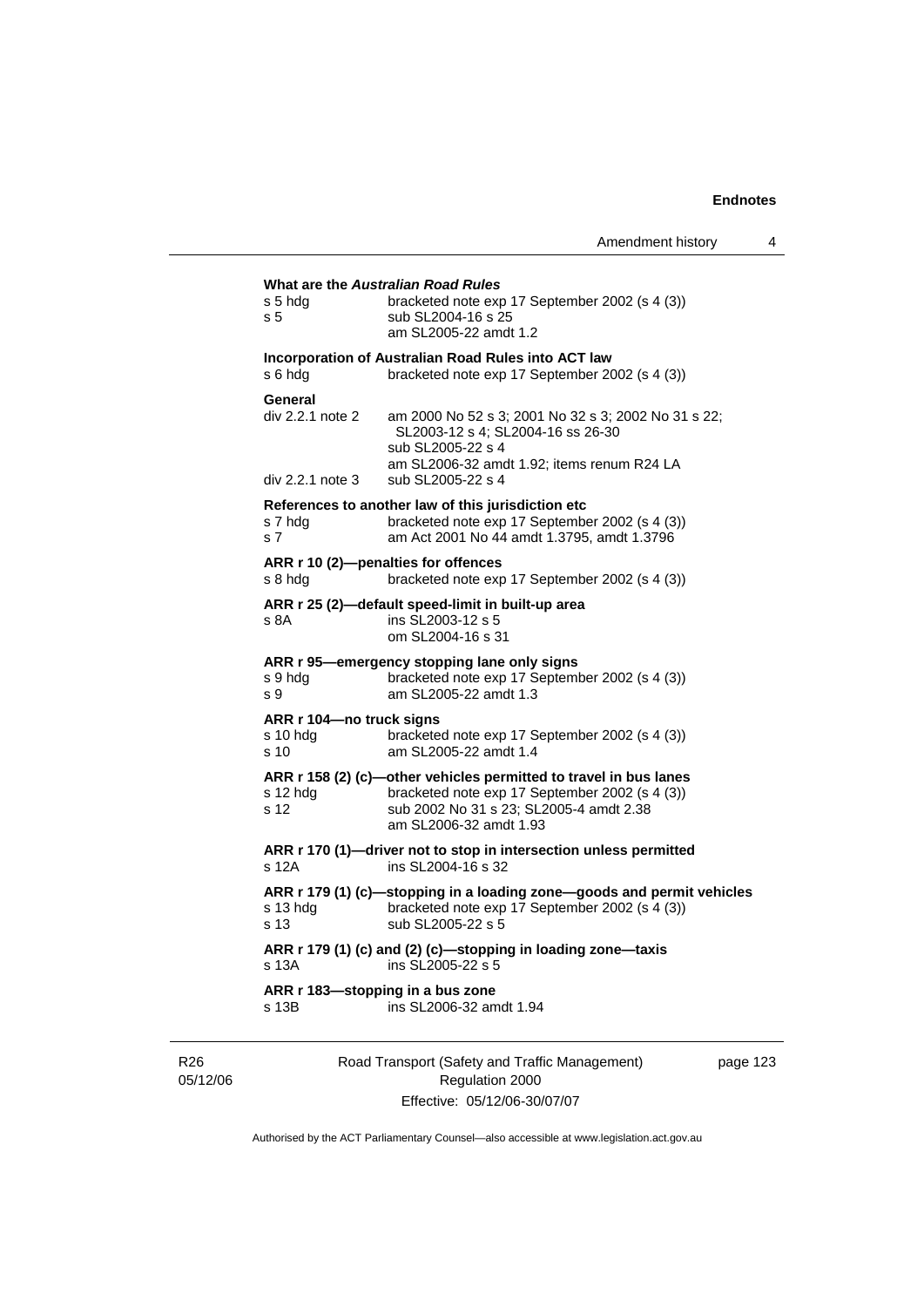4 Amendment history

| s 13C         | ARR r 195-stopping at or near a bus stop<br>ins SL 2006-32 amdt 1.94                                                                                           |
|---------------|----------------------------------------------------------------------------------------------------------------------------------------------------------------|
| s 14 hdg      | ARR r 199 (2)-stopping near postbox<br>bracketed note exp 17 September 2002 (s 4 (3))                                                                          |
| s 15 hda      | ARR r 206 (2) (b), (c)-time extension for people with disabilities permit<br>bracketed note exp 17 September 2002 (s 4 (3))<br>sub SL2005-22 amdt 1.5          |
| s 16 hda      | ARR r 207 (2) (a)-fees for parking in pay parking spaces<br>bracketed note exp 17 September 2002 (s 4 (3))                                                     |
| s 16A         | ARR r 213 (5)-making a motor vehicle secure-exception<br>ins Legislative Assembly AR2000-2 (see Gaz 2000 No 20)<br>am SL2004-16 s 33<br>sub SL2005-22 amdt 1.6 |
| s 18 hdg      | ARR r 216 (3)—towing a vehicle at night or in hazardous weather conditions<br>bracketed note exp 17 September 2002 (s 4 (3))                                   |
| s 22 hdg      | ARR r 225-use of radar detectors<br>bracketed note exp 17 September 2002 (s 4 (3))                                                                             |
| s 22A         | ARR r 236 (6)-hitchhiking, roadside commerce etc permitted<br>ins SL2004-16 s 34                                                                               |
| certain roads | ARR r 240 (2)-wheeled recreational devices and toys not to be used on                                                                                          |
| s 23 hdg      | bracketed note exp 17 September 2002 (s 4 (3))                                                                                                                 |
| s 23A         | ARR r 248-bicycle rider may ride across marked foot crossing if authorised<br>ins 2000 No 21 s 3<br>om SL2004-16 s 35                                          |
|               | ARR r 266 (3) (b)-wearing of seatbelts by passengers under 16 years old                                                                                        |
| s 23B         | ins 2001 No 32 s 4<br>am 2002 No 2 s 28; Act 2002 No 51 amdt 1.38; SL2005-4<br>amdt 2.39, amdt 2.40; SL2006-32 amdt 1.95                                       |
| s 24 hdg      | ARR r 266 (7)-wearing of seatbelts by passengers under 16 years old<br>bracketed note exp 17 September 2002 (s 4 (3))                                          |
| s 25 hdg      | ARR r 267 (3)-certificates of exemption from wearing seatbelts<br>bracketed note exp 17 September 2002 (s 4 (3))                                               |
| s 26 hdg      | ARR r 270 (3)-wearing motorbike helmets<br>bracketed note exp 17 September 2002 (s 4 (3))                                                                      |
| s 27 hdg      | ARR r 271 (6)-riding on motorbikes<br>bracketed note exp 17 September 2002 (s 4 (3))                                                                           |
|               |                                                                                                                                                                |

| page | 4 |
|------|---|
|------|---|

124 Road Transport (Safety and Traffic Management) Regulation 2000 Effective: 05/12/06-30/07/07

R26 05/12/06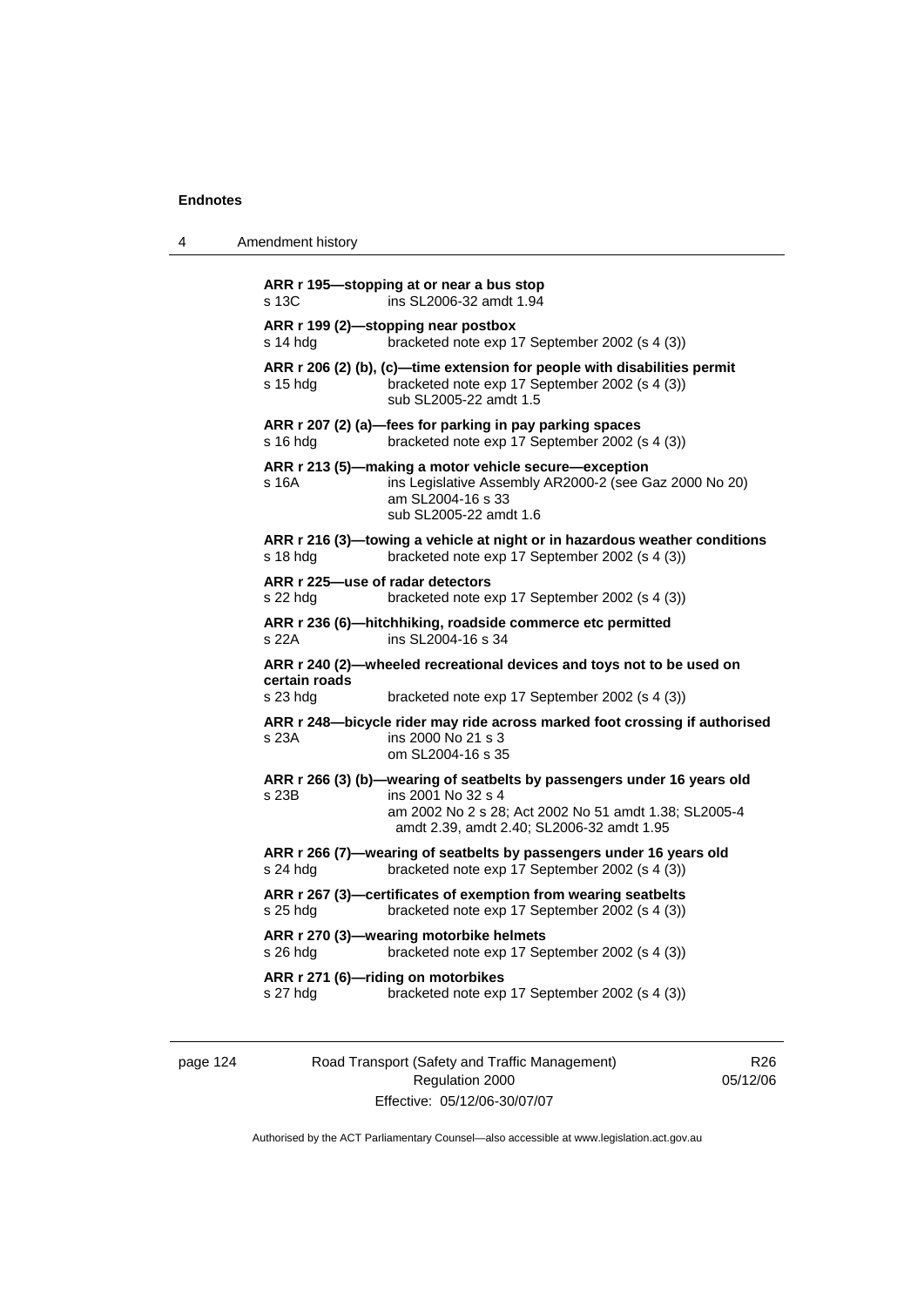|                                                         | Amendment history                                                                                                                                                                                                                                                                                                                                                                                                                                                                             | 4        |
|---------------------------------------------------------|-----------------------------------------------------------------------------------------------------------------------------------------------------------------------------------------------------------------------------------------------------------------------------------------------------------------------------------------------------------------------------------------------------------------------------------------------------------------------------------------------|----------|
| s 27A                                                   | ARR r 280 (2) (a)—other vehicles to which B light rules apply<br>ins 2002 No 31 s 24<br>sub SL2005-4 amdt 2.41; SL2006-32 amdt 1.96                                                                                                                                                                                                                                                                                                                                                           |          |
| s 28 hdg                                                | ARR r 287 (3) (e), (4)-duties of participants in crashes<br>bracketed note exp 17 September 2002 (s 4 (3))                                                                                                                                                                                                                                                                                                                                                                                    |          |
| s 29 hdg<br>s 29                                        | ARR r 289 (1) (g)-driving on nature strip<br>bracketed note exp 17 September 2002 (s 4 (3))<br>am SL2004-16 s 36; pars renum R16 LA (see<br>SL2004-16 s 37); SL2005-22 amdt 1.7                                                                                                                                                                                                                                                                                                               |          |
| s 30                                                    | ARR r 298-driving with a person in or on trailer<br>am SL2005-22 amdt 1.8                                                                                                                                                                                                                                                                                                                                                                                                                     |          |
| ARR r 313-postal workers<br>s 32 hdg                    | bracketed note exp 17 September 2002 (s 4 (3))                                                                                                                                                                                                                                                                                                                                                                                                                                                |          |
| s 33 hdg<br>s 33                                        | <b>ARR dict-definitions for dictionary</b><br>bracketed note exp 17 September 2002 (s 4 (3))<br>am SL2005-22 amdt 1.9<br>def emergency worker am A2004-28 amdt 3.61<br>def <i>hire car</i> ins SL2005-4 amdt 2.43<br>def police officer sub Act 2001 No 56 amdt 3.475<br>def private hire car om SL2005-4 amdt 2.44<br>def <i>public bus</i> sub Act 2001 No 62 amdt 1.38<br>def restricted hire vehicle om SL2005-4 amdt 2.44<br>def <i>taxi</i> sub 2002 No 2 s 29<br>am SL2005-4 amdt 2.42 |          |
| div 2.2.3 hdg                                           | <b>Offences against the Australian Road Rules</b><br>om SL2003-1 s 17                                                                                                                                                                                                                                                                                                                                                                                                                         |          |
| <b>Application of Criminal Code</b><br>s 34 hdg<br>s 34 | bracketed note exp 17 September 2002 (s 4 (3))<br>sub Act 2002 No 51 amdt 1.39<br>om SL2003-1 s 17                                                                                                                                                                                                                                                                                                                                                                                            |          |
| s 35 hdg<br>s 35                                        | Offences are strict liability offences<br>bracketed note exp 17 September 2002 (s 4 (3))<br>am Act 2002 No 51 amdt 1.40<br>om SL2003-1 s 17                                                                                                                                                                                                                                                                                                                                                   |          |
| s 36                                                    | General defence of accident or reasonable effort<br>s 36 hdg bracketed note exp 17 September 2002 (s 4 (3))<br>am Act 2002 No 51 amdt 1.41<br>om SL2003-1 s 17                                                                                                                                                                                                                                                                                                                                |          |
| Making unnecessary engine noise<br>s 37 hdg             | bracketed note exp 17 September 2002 (s 4 (3))                                                                                                                                                                                                                                                                                                                                                                                                                                                |          |
|                                                         | Road Transport (Safety and Traffic Management)<br>Regulation 2000                                                                                                                                                                                                                                                                                                                                                                                                                             | page 125 |

Effective: 05/12/06-30/07/07

R26 05/12/06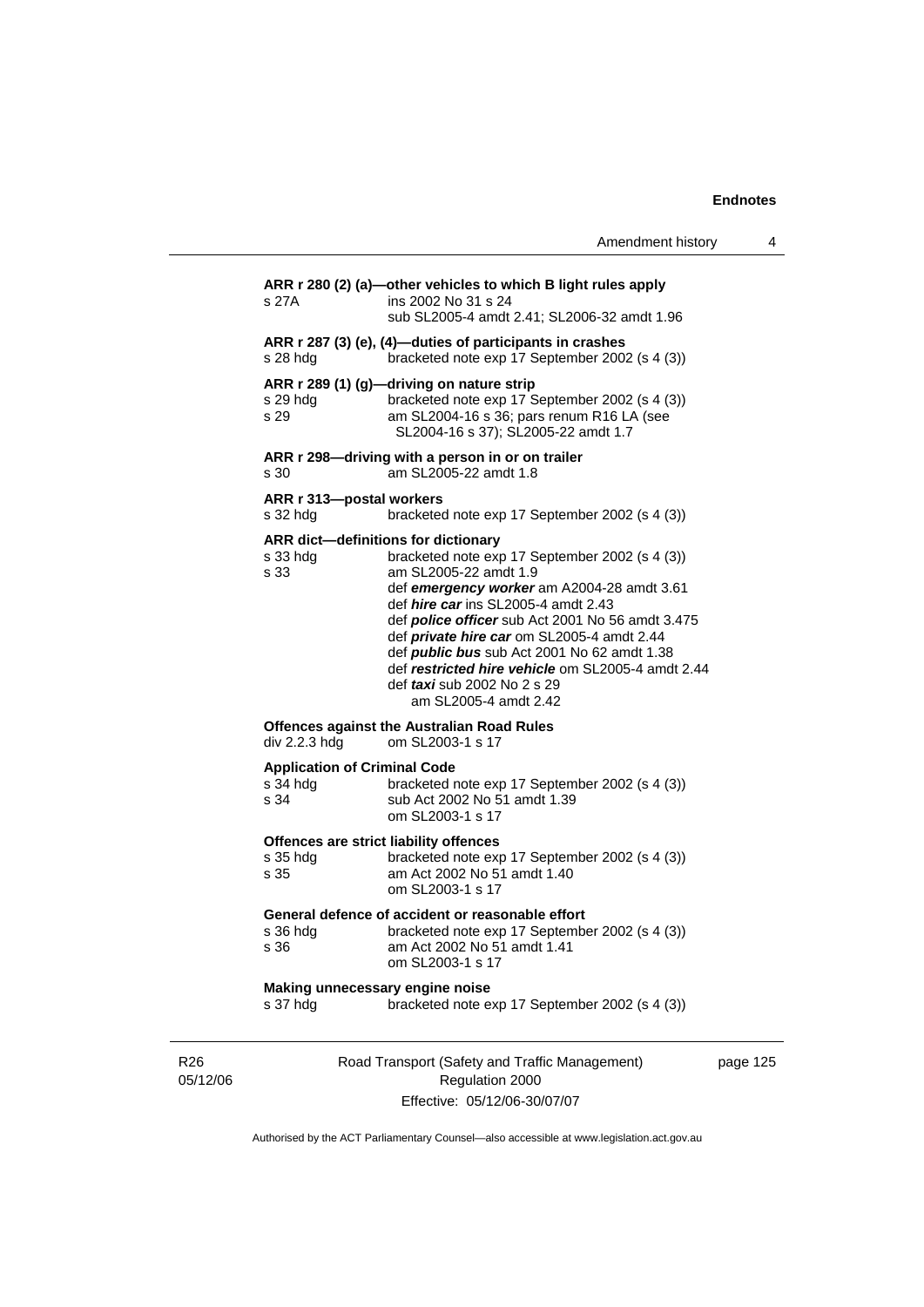| 4 | Amendment history |
|---|-------------------|
|---|-------------------|

```
Emission of waste oil or grease 
s 38 hdg bracketed note exp 17 September 2002 (s 4 (3)) 
Safety of persons on trailers 
s 39 hdg bracketed note exp 17 September 2002 (s 4 (3)) 
s 39 am SL2005-22 amdt 1.10, amdt 1.11 
Passengers in sidecars to be seated 
s 40 hdg bracketed note exp 17 September 2002 (s 4 (3)) 
Number of vehicles that may be drawn 
s 41 hdg bracketed note exp 17 September 2002 (s 4 (3)) 
Towing by vehicles under 4.5t 
s 42 hdg bracketed note exp 17 September 2002 (s 4 (3)) 
Lights on motor vehicles generally 
s 43 hdg bracketed note exp 17 September 2002 (s 4 (3)) 
Metered parking 
div 2.3.5 hdg sub SL2005-22 s 6
Metered parking—parking in spaces 
s 44 hdg<br>s \frac{1}{2} bracketed note exp 17 September 2002 (s 4 (3))<br>s 44 sub SI 2005-22 s 7
                  sub SL2005-22 s 7
Metered parking—parking fees 
s 44A ins SL2005-22 s 7 
Metered parking—maximum length of stay 
                  ins SL2005-22 s 7
Metered parking—exceptions to s 44A and s 44B 
s 45 hdg bracketed note exp 17 September 2002 (s 4 (3))<br>s 45 sub SI 2005-22 s 7
                  sub SL2005-22 s 7
Temporary closure of metered parking spaces 
s 46 hdg bracketed note exp 17 September 2002 (s 4 (3)) 
Misuse of parking meters 
s 47 hdg bracketed note exp 17 September 2002 (s 4 (3))
Interfering with parking meters etc 
s 48 hdg bracketed note exp 17 September 2002 (s 4 (3))
Ticket parking 
div 2.3.6 hdg orig div 2.3.6 hdg renum as div 2.3.8 hdg
                   ins by SL2005-22 s 8 
Ticket parking—parking in spaces 
s 49 hdg bracketed note exp 17 September 2002 (s 4 (3))<br>s 49 sub SL2005-22 s 8
                  sub SL2005-22 s 8
```
page 126 Road Transport (Safety and Traffic Management) Regulation 2000 Effective: 05/12/06-30/07/07

R26 05/12/06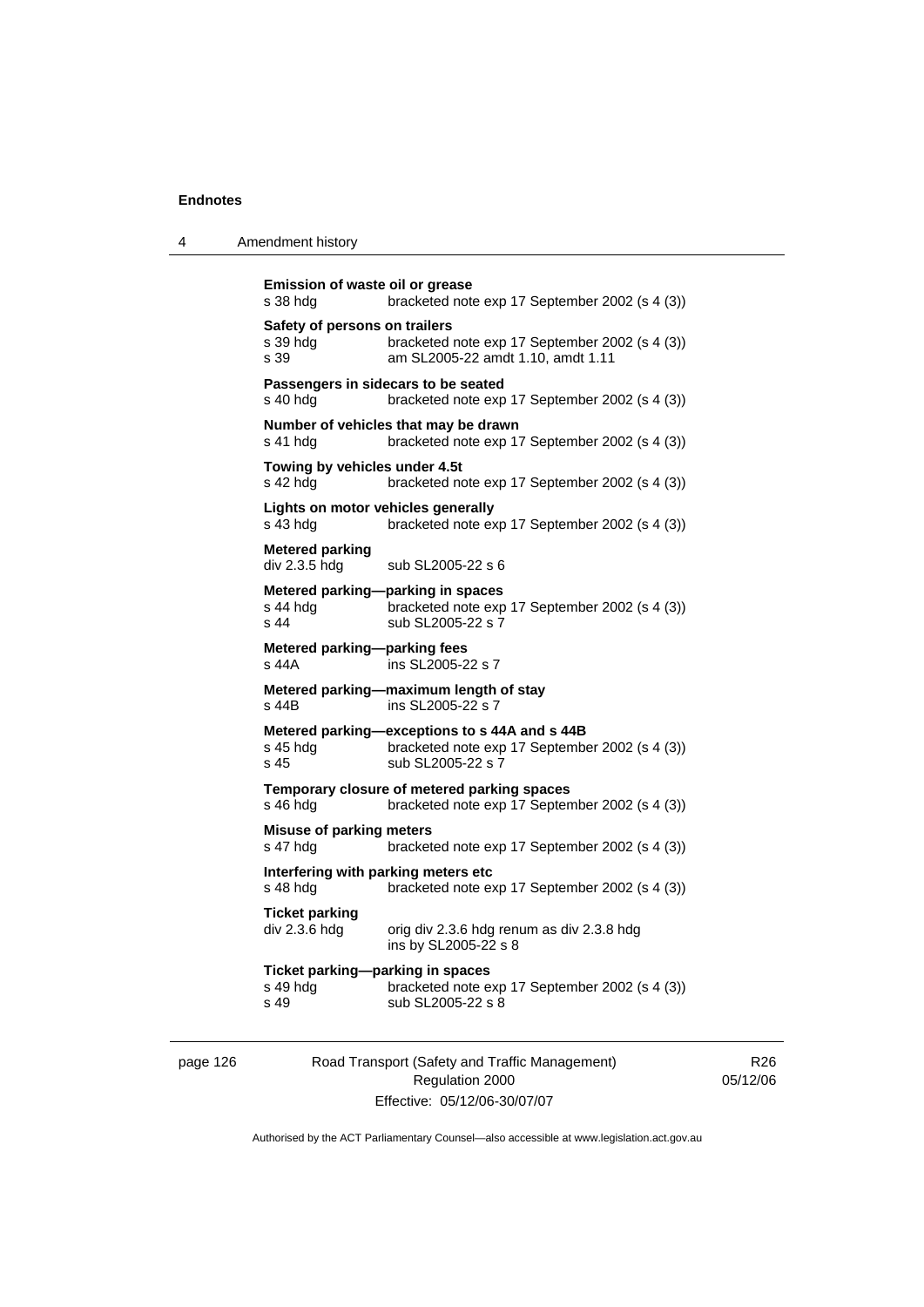| Amendment history |  |
|-------------------|--|
|                   |  |

| s 49B                                                | Ticket parking-maximum length of stay<br>ins SL2005-22 s 8                                                                                                                                       |
|------------------------------------------------------|--------------------------------------------------------------------------------------------------------------------------------------------------------------------------------------------------|
| s 50 hdg<br>s 50                                     | Ticket parking-exceptions to s 49A and s 49B<br>bracketed note exp 17 September 2002 (s 4 (3))<br>sub SL2005-22 s 8                                                                              |
| s 51 hdg<br>s 51                                     | Temporary closure of ticket parking spaces and areas<br>bracketed note exp 17 September 2002 (s 4 (3))<br>sub SL2005-22 amdt 1.12<br>am 2002 No 7 s 4, s 5; regs renum R6 LA (see 2002 No 7 s 6) |
| s 52 hdg<br>s <sub>52</sub>                          | Use of false or damaged parking tickets etc<br>bracketed note exp 17 September 2002 (s 4 (3))<br>sub SL2005-22 s 9                                                                               |
| s 53 hdg<br>s 53                                     | Misuse of parking ticket machines<br>bracketed note exp 17 September 2002 (s 4 (3))<br>sub SL2005-22 s 9                                                                                         |
| s 54 hdg                                             | Interfering with parking ticket machines etc<br>bracketed note exp 17 September 2002 (s 4 (3))                                                                                                   |
| Interfering with parking tickets<br>s 55 hdg<br>s 55 | bracketed note exp 17 September 2002 (s 4 (3))<br>sub SL2005-22 s 10                                                                                                                             |
| div 2.3.7 hdg                                        | Other ACT road rules about stopping and parking<br>ins SL2005-22 s 10                                                                                                                            |
|                                                      | Unauthorised use of parking permits and mobility parking scheme                                                                                                                                  |
| <b>authorities</b><br>s 56 hda<br>s 56               | bracketed note exp 17 September 2002 (s 4 (3))<br>am Act 2002 No 30 amdt 3.770<br>sub SL2005-22 s 10                                                                                             |
| s 56A                                                | Interfering with parking permits and mobility parking scheme authorities<br>ins SL2005-22 s 10                                                                                                   |
| s 57                                                 | No stopping on a road with a red kerb<br>am 2001 No 32 s 5<br>exp 1 December 2002 (s 57 (2))                                                                                                     |
| s 57A hdg<br>s 57A                                   | Stopping public buses in bus zones and at bus stops<br>bracketed note exp 17 September 2002 (s 4 (3))<br>ins 2000 No 33 s 3<br>am 2001 Act No 62 amdts 1.39-1.41                                 |

R26 05/12/06 Road Transport (Safety and Traffic Management) Regulation 2000 Effective: 05/12/06-30/07/07

page 127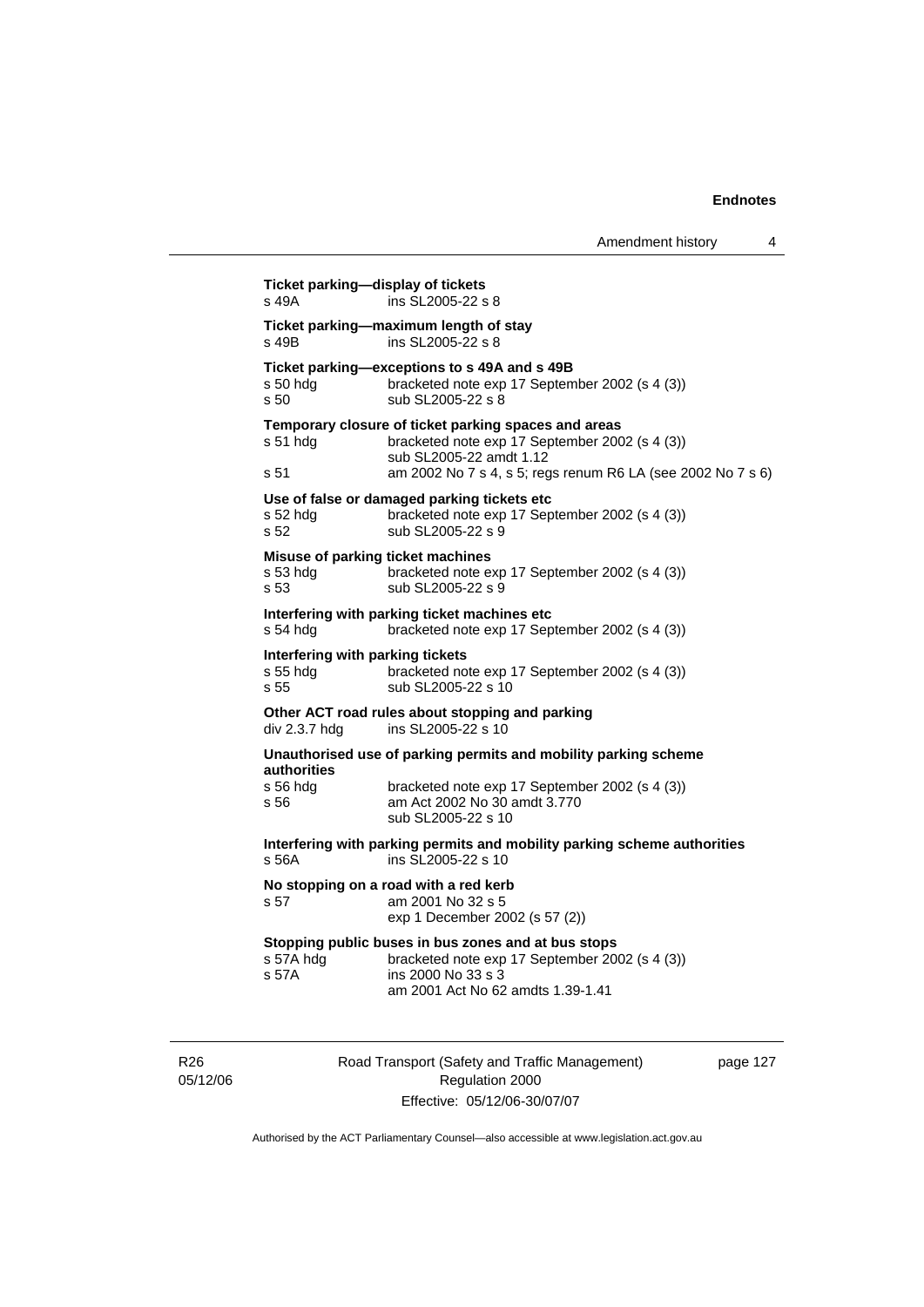```
Stopping in an emergency etc or to comply with another law 
s 58 hdq bracketed note exp 17 September 2002 (s 4 (3))
s 58 am SL2005-22 s 11, s 12 
Other ACT road rules 
div 2.3.8 hdg (prev div 2.3.6 hdg) ins SL2005-22 s 13 
Carrying dangerous substances 
s 59 hdg bracketed note exp 17 September 2002 (s 4 (3)) 
sub A2004-7 amdt 1.14<br>
s 59 am A2004-7 amdt 1.15
                 am A2004-7 amdt 1.15, amdt 1.16
Interrupting funeral processions etc 
s 60 hdg bracketed note exp 17 September 2002 (s 4 (3)) 
Driving on roads closed to traffic 
s 61 hdg bracketed note exp 17 September 2002 (s 4 (3)) 
Use of wheeled recreational devices and wheeled toys on roads 
s 62 hdg bracketed note exp 17 September 2002 (s 4 (3)) 
Devices that are prescribed traffic control devices—Act, dict, def prescribed 
traffic control device
s 63 hdg bracketed note exp 17 September 2002 (s 4 (3)) 
s 63 sub SL2005-22 s 14 
Preventing prescribed traffic control devices being clearly visible 
s 64 hdg bracketed note exp 17 September 2002 (s 4 (3))
Use of do not overtake turning vehicle sign 
s 65 hdg bracketed note exp 17 September 2002 (s 4 (3)) 
Approvals etc by road transport authority 
s 66 am Act 2001 No 44 amdt 1.3797, amdt 1.3798 
Defence of complying with direction of police officer or authorised person 
s 68 hdg bracketed note exp 17 September 2002 (s 4 (3)) 
Exemption for driver of police vehicles 
s 69 hdg bracketed note exp 17 September 2002 (s 4 (3)) 
Exemption for driver of emergency vehicles 
s 70 hdg bracketed note exp 17 September 2002 (s 4 (3)) 
Stopping and parking exemption for police and emergency vehicles and 
authorised people 
s 71 hdg bracketed note exp 17 September 2002 (s 4 (3)) 
s 71 sub 2002 No 7 s 7; SL2005-22 s 15
Parking 
ch 3 hdg ins 2001 No 32 s 6
```
page 128 Road Transport (Safety and Traffic Management) Regulation 2000 Effective: 05/12/06-30/07/07

R<sub>26</sub> 05/12/06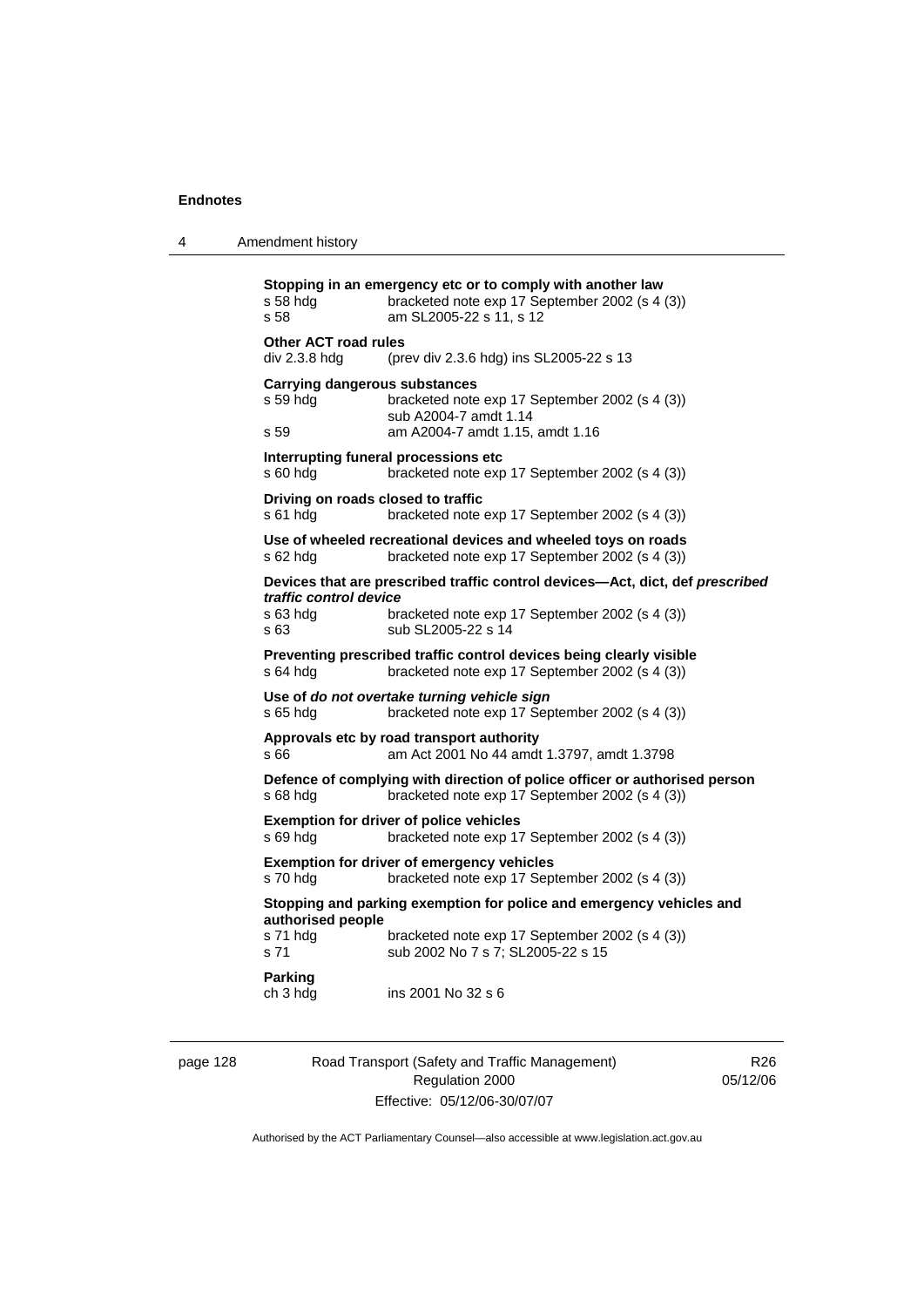| <b>Metered parking areas</b>                              |                                                                                                                                               |
|-----------------------------------------------------------|-----------------------------------------------------------------------------------------------------------------------------------------------|
| s 73 hdg<br>s <sub>73</sub>                               | bracketed note exp 17 September 2002 (s 4 (3))<br>am SL2005-22 amdt 1.13                                                                      |
| <b>Parking meters</b><br>s 74 hdg                         | bracketed note exp 17 September 2002 (s 4 (3))                                                                                                |
| <b>Metered parking spaces</b><br>s 75 hdg<br>s 74         | bracketed note exp 17 September 2002 (s 4 (3))<br>am SL2005-22 s 16                                                                           |
| <b>Parking authorities</b><br>s 75A                       | ins 2002 No 7 s 8                                                                                                                             |
| <b>Parking authority guidelines</b><br>s 75B hdg<br>s 75B | bracketed note exp 17 September 2002 (s 4 (3))<br>ins 2002 No 7 s 8                                                                           |
| s 76 hdg                                                  | Ticket parking schemes-road transport authority<br>sub 2002 No 7 s 9                                                                          |
| s 76                                                      | bracketed note exp 17 September 2002 (s 4 (3))<br>am SL2005-22 s 17                                                                           |
| s 76A hdg<br>s 76A                                        | Ticket parking schemes—parking authorities<br>bracketed note exp 17 September 2002 (s 4 (3))<br>sub SL2005-22 amdt 1.14<br>ins 2002 No 7 s 10 |
|                                                           |                                                                                                                                               |
| <b>Ticket parking areas</b><br>s 77 hdg<br>s 77           | bracketed note exp 17 September 2002 (s 4 (3))<br>am SL2005-22 amdt 1.15, amdt 1.16<br>(3), (4) exp 1 December 2006 (s 77 (4))                |
| <b>Ticket parking spaces</b><br>s 78 hda                  | bracketed note exp 17 September 2002 (s 4 (3))                                                                                                |
| <b>Ticket machines</b><br>s 79 hdg                        | bracketed note exp 17 September 2002 (s 4 (3))                                                                                                |
| <b>Parking tickets</b><br>s 80 hdg<br>s 80                | bracketed note exp 17 September 2002 (s 4 (3))<br>am 2002 No 7 s 11; SL2005-22 ss 18-20                                                       |
| <b>Duration of parking tickets</b><br>s 81 hdg            | bracketed note exp 17 September 2002 (s 4 (3))                                                                                                |

R26 05/12/06 Road Transport (Safety and Traffic Management) Regulation 2000 Effective: 05/12/06-30/07/07

page 129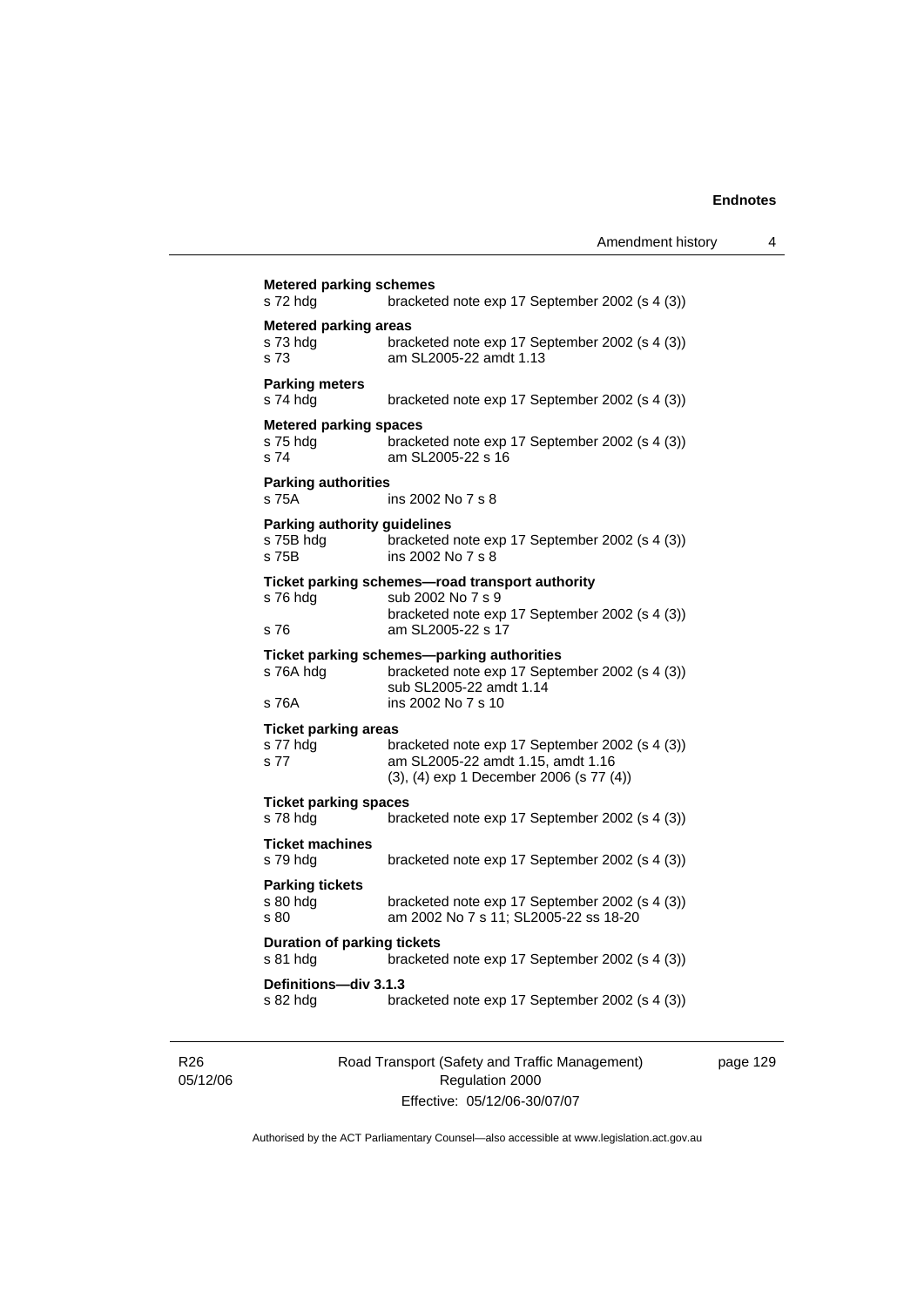4 Amendment history

|          | $s$ 83 hdg                                                                                                | References in div 3.1.3 to land adjoining residential land<br>bracketed note exp 17 September 2002 (s 4 (3))                                                                       |                             |  |
|----------|-----------------------------------------------------------------------------------------------------------|------------------------------------------------------------------------------------------------------------------------------------------------------------------------------------|-----------------------------|--|
|          | s 84 hdg                                                                                                  | Vehicle parked partly on residential land<br>bracketed note exp 17 September 2002 (s 4 (3))                                                                                        |                             |  |
|          | s 85 hdg<br>s 85                                                                                          | Parking of certain vehicles on residential land prohibited<br>bracketed note exp 17 September 2002 (s 4 (3))<br>am SL2005-22 amdt 1.17                                             |                             |  |
|          | s 86 hdg<br>s 86                                                                                          | Parking of certain vehicles on land adjoining residential land prohibited<br>bracketed note exp 17 September 2002 (s 4 (3))<br>am SL2005-22 amdt 1.17                              |                             |  |
|          | s 87 hdg<br>s 87                                                                                          | Parking of certain commercial vehicles on land with multi-unit developments<br>bracketed note exp 17 September 2002 (s 4 (3))<br>am Act 2002 No 30 amdt 3.771; SL2005-22 amdt 1.17 |                             |  |
|          | Daily infringement<br>$s88h$ dg                                                                           | bracketed note exp 17 September 2002 (s 4 (3))                                                                                                                                     |                             |  |
|          | <b>Codes of practice</b><br>s 89 hdg<br>s 89                                                              | bracketed note exp 17 September 2002 (s 4 (3))<br>am Act 2001 No 44 amdt 1.3799, amdt 1.3800                                                                                       |                             |  |
|          | Notice of codes of practice etc<br>s 90 hdg<br>s 90                                                       | bracketed note exp 17 September 2002 (s 4 (3))<br>am Act 2001 No 44 amdts 1.3801-1.3803<br>def the code of practice om Act 2001 No 44 amdt 1.3803                                  |                             |  |
|          | <b>Application for exemption</b><br>s 91 hdg<br>bracketed note exp 17 September 2002 (s 4 (3))            |                                                                                                                                                                                    |                             |  |
|          | s 92 hdg<br>s 92                                                                                          | Decision on application for exemption<br>bracketed note exp 17 September 2002 (s 4 (3))<br>am SL2005-22 s 21                                                                       |                             |  |
|          | <b>Endorsement of certificates</b><br>s 93 hdg                                                            | bracketed note exp 17 September 2002 (s 4 (3))                                                                                                                                     |                             |  |
|          | s 94 hdg                                                                                                  | Variation of conditions of exemptions<br>bracketed note exp 17 September 2002 (s 4 (3))                                                                                            |                             |  |
|          | s 95 hdg                                                                                                  | <b>Additional information by applicant</b><br>bracketed note exp 17 September 2002 (s 4 (3))                                                                                       |                             |  |
|          | Loss etc of existing operator's certificate<br>bracketed note exp 17 September 2002 (s 4 (3))<br>s 96 hdg |                                                                                                                                                                                    |                             |  |
|          | s 97 hdg<br>s 97                                                                                          | Cancellation of existing operator's certificate etc<br>bracketed note exp 17 September 2002 (s 4 (3))<br>am Act 2002 No 30 amdt 3.772                                              |                             |  |
| page 130 |                                                                                                           | Road Transport (Safety and Traffic Management)<br>Regulation 2000                                                                                                                  | R <sub>26</sub><br>05/12/06 |  |

Authorised by the ACT Parliamentary Counsel—also accessible at www.legislation.act.gov.au

Effective: 05/12/06-30/07/07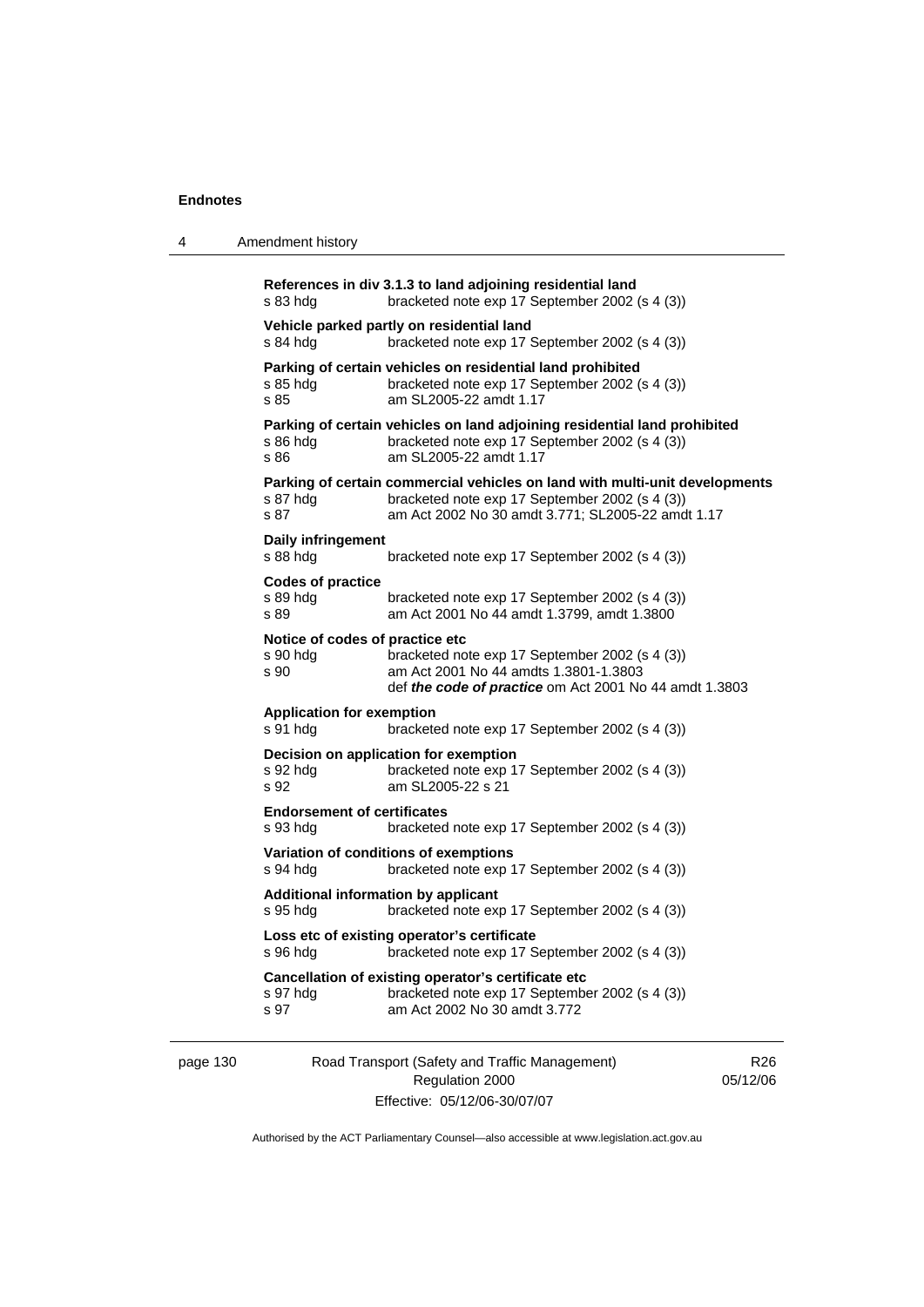| s 97A hdg<br>s 97A                                          | Other powers to provide pay parking<br>bracketed note exp 17 September 2002 (s 4 (3))<br>ins 2002 No 7 s 12                                                                                                                                                                                                                                                                                                                                                                                           |
|-------------------------------------------------------------|-------------------------------------------------------------------------------------------------------------------------------------------------------------------------------------------------------------------------------------------------------------------------------------------------------------------------------------------------------------------------------------------------------------------------------------------------------------------------------------------------------|
| <b>Overlapping schemes</b><br>s 98 hdg<br>s 98              | bracketed note exp 17 September 2002 (s 4 (3))<br>am 2002 No 7 s 13                                                                                                                                                                                                                                                                                                                                                                                                                                   |
| Income from ticket parking scheme<br>s 98A hdg<br>s 98A     | bracketed note exp 17 September 2002 (s 4 (3))<br>ins 2002 No 7 s 14                                                                                                                                                                                                                                                                                                                                                                                                                                  |
| <b>Costs of ticket parking scheme</b><br>s 98B hdg<br>s 98B | bracketed note exp 17 September 2002 (s 4 (3))<br>ins 2002 No 7 s 14                                                                                                                                                                                                                                                                                                                                                                                                                                  |
| Trailers not separately chargeable<br>s 99 hdg              | bracketed note exp 17 September 2002 (s 4 (3))                                                                                                                                                                                                                                                                                                                                                                                                                                                        |
| <b>Parking permits</b><br>s 100 hdg<br>s 100                | bracketed note exp 17 September 2002 (s 4 (3))<br>sub SL2005-22 s 22                                                                                                                                                                                                                                                                                                                                                                                                                                  |
| s 101 hdg<br>s 101                                          | Mobility parking scheme authorities<br>bracketed note exp 17 September 2002 (s 4 (3))<br>sub SL2005-22 s 22                                                                                                                                                                                                                                                                                                                                                                                           |
| s 101A                                                      | Parking permits and mobility parking scheme authorities-cancellation<br>ins SL2005-22 s 22                                                                                                                                                                                                                                                                                                                                                                                                            |
| cancelled                                                   | Parking permits and mobility parking scheme authorities—return when                                                                                                                                                                                                                                                                                                                                                                                                                                   |
| s 101B                                                      | ins SL2005-22 s 22                                                                                                                                                                                                                                                                                                                                                                                                                                                                                    |
| Parking-other provisions<br>pt $3.3$ hdg                    | ins SL2006-51 s 4                                                                                                                                                                                                                                                                                                                                                                                                                                                                                     |
| s 101C                                                      | Marking tyres by parking inspectors<br>ins SL2006-51 s 4                                                                                                                                                                                                                                                                                                                                                                                                                                              |
| Definitions-ch 4<br>s 102 hdg<br>s 102                      | bracketed note exp 17 September 2002 (s 4 (3))<br>am 2000 No 33 s 4; 2000 No 52 s 4<br>def approved police speedometer ins 2001 No 32 s 7<br>def digital camera detection device sub 2001 No 32 s 8<br>def laser speed measuring device sub SL2004-47 s 40<br>def loop detector speed measuring device ins SL2006-51<br>s <sub>5</sub><br>def piezo strip speed measuring device sub SL2006-51 s 6<br>def radar speed measuring device sub SL2004-47 s 41<br>def security checksum ins 2001 No 32 s 9 |
|                                                             |                                                                                                                                                                                                                                                                                                                                                                                                                                                                                                       |

R26 05/12/06 Road Transport (Safety and Traffic Management) Regulation 2000 Effective: 05/12/06-30/07/07

page 131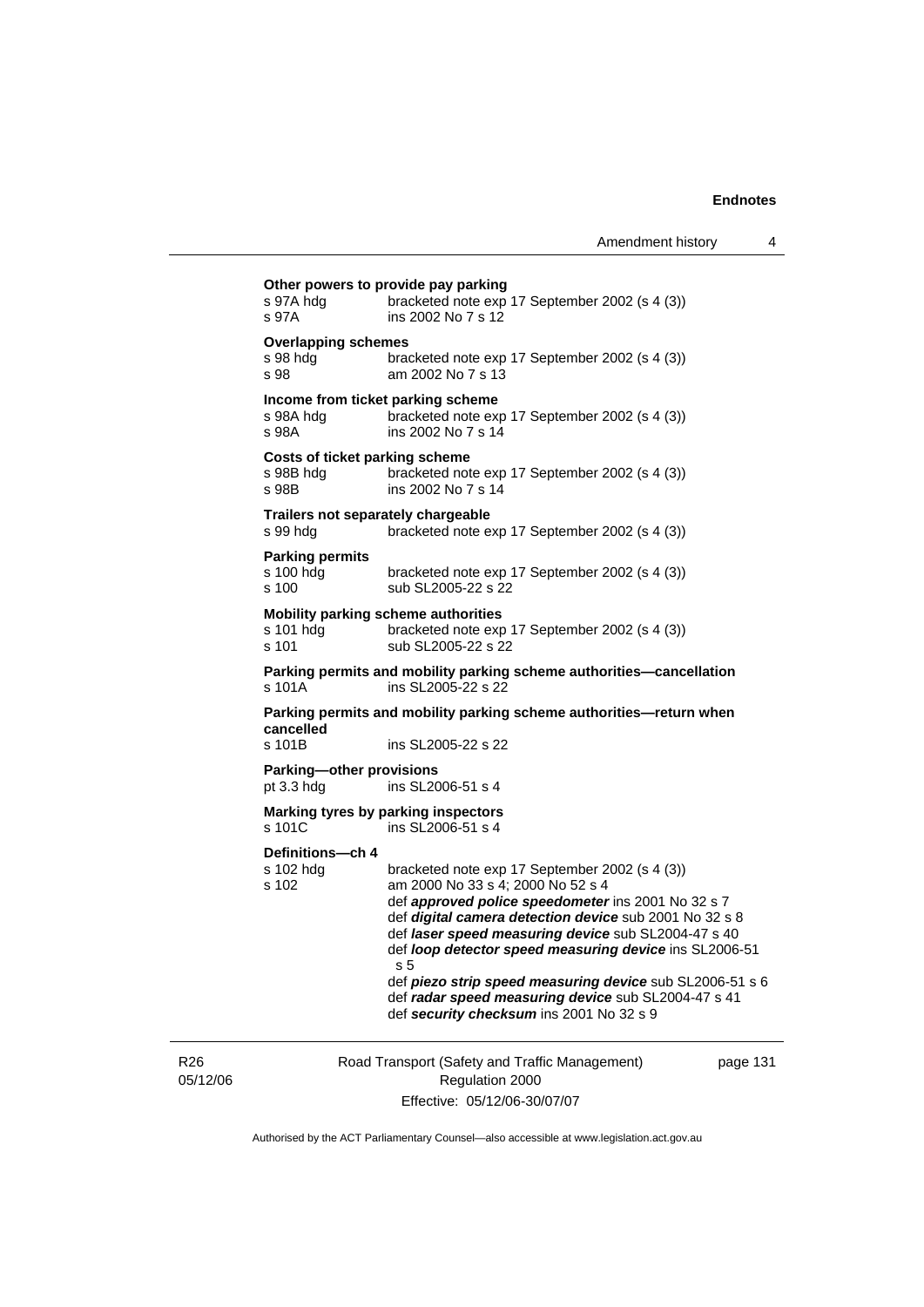4 Amendment history

def *testing authority* am 2001 No 32 s 10; SL2004-47 s 42 def *traffic lights camera detection device* am SL2006-51 s 7 def *WORM disk* ins SL2004-47 s 43

|  | s 103 hdg<br>s 103                                                                             | Approved traffic offence detection devices<br>bracketed note exp 17 September 2002 (s 4 (3))<br>sub 2000 No 52 s 5<br>am 2001 No 32 s 11; SL2006-51 s 8                                       |  |
|--|------------------------------------------------------------------------------------------------|-----------------------------------------------------------------------------------------------------------------------------------------------------------------------------------------------|--|
|  | Approval of police vehicle speedometers<br>ins 2001 No 32 s 12                                 |                                                                                                                                                                                               |  |
|  | s 104 hdg<br>s 104                                                                             | Major testing of laser speed measuring devices<br>bracketed note exp 17 September 2002 (s 4 (3))<br>am 2000 No 33 s 5<br>sub 2000 No 52 s 5<br>am 2001 No 32 regs 13-17<br>sub SL2004-47 s 44 |  |
|  | s 104A                                                                                         | Major testing of other traffic offence detection devices<br>ins SL2004-47 s 44<br>am SL2006-51 ss 9-11; ss renum R26 LA                                                                       |  |
|  | Certification and sealing of traffic offence detection devices<br>s 104B<br>ins SL2004-47 s 44 |                                                                                                                                                                                               |  |
|  | s 105 hdg<br>s 105                                                                             | Use of digital camera detection devices<br>bracketed note exp 17 September 2002 (s 4 (3))<br>sub 2001 No 32 s 18                                                                              |  |
|  | s 105A hdg<br>s 105A                                                                           | Use of laser speed measuring devices<br>bracketed note exp 17 September 2002 (s 4 (3))<br>ins 2001 No 32 s 18                                                                                 |  |
|  | s 105B hdg<br>s 105B                                                                           | Use of radar speed measuring devices<br>bracketed note exp 17 September 2002 (s 4 (3))<br>ins 2001 No 32 s 18                                                                                 |  |
|  | s 106 hdg                                                                                      | Approved people-testing and sealing<br>bracketed note exp 17 September 2002 (s 4 (3))                                                                                                         |  |
|  | Approved people-use<br>s 107 hdg<br>s 107                                                      | bracketed note exp 17 September 2002 (s 4 (3))<br>am 2000 No 52 s 6                                                                                                                           |  |

**Recording of digital camera detection device image files—Act, s 23 (2) (c) (ii)** s 107A ins 2001 No 32 s 19 ins 2001 No 32 s 19 am SL2004-47 s 45

page 132 Road Transport (Safety and Traffic Management) Regulation 2000 Effective: 05/12/06-30/07/07

R26 05/12/06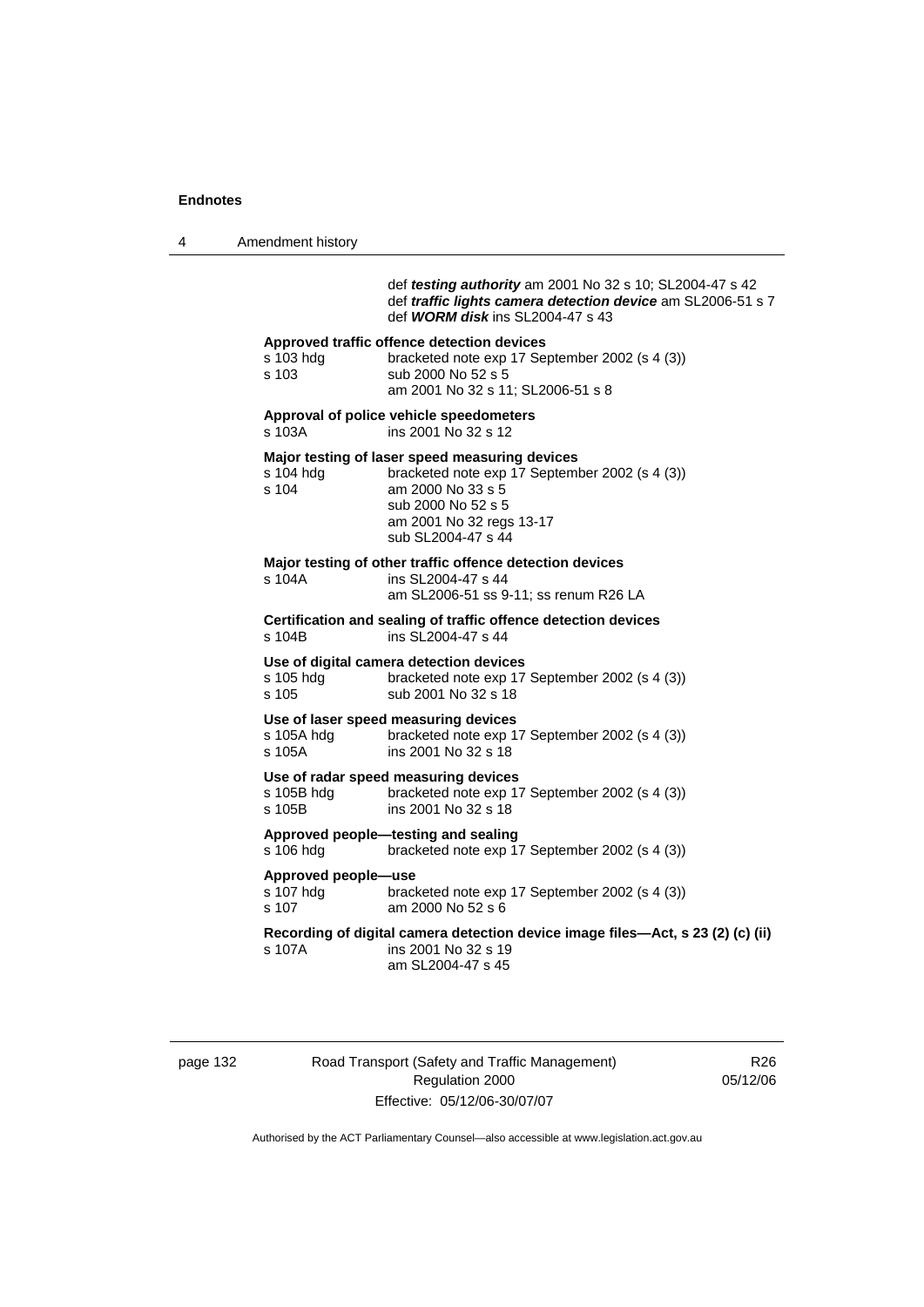| s 107B                                               | ins 2001 No 32 s 19                                                                                                                                                               |
|------------------------------------------------------|-----------------------------------------------------------------------------------------------------------------------------------------------------------------------------------|
| s 23 (2) (c) (iii)                                   | Verification of traffic lights camera detection device image files-Act,                                                                                                           |
| s 107C                                               | ins 2001 No 32 s 19                                                                                                                                                               |
| Meaning of vehicle image codes<br>s 108 hdg<br>s 108 | bracketed note exp 17 September 2002 (s 4 (3))<br>sub 2000 No 33 s 6; 2000 No 52 s 7<br>am 2001 No 32 regs 20-22; SL2005-7 ss 4-6; SL2006-51 s 12                                 |
| <b>Additional powers of police</b><br>s 109 hdg      | bracketed note exp 17 September 2002 (s 4 (3))                                                                                                                                    |
| Prohibition on car minding<br>s 110 hdg              | bracketed note exp 17 September 2002 (s 4 (3))                                                                                                                                    |
| s 111 hdg<br>s 111                                   | Removal of unattended vehicles-Act, s 32 (1) (c)<br>bracketed note exp 17 September 2002 (s 4 (3))<br>sub SL2005-22 amdt 1.18                                                     |
| s 112 hdg<br>s 112                                   | Disposal of impounded or forfeited vehicles<br>bracketed note exp 17 September 2002 (s 4 (3))<br>am Act 2001 No 29 s 14<br>sub 2001 No 32 s 23                                    |
| s 112A hdg<br>s 112A                                 | Disposal of forfeited vehicles-Act, s 10J<br>bracketed note exp 17 September 2002 (s 4 (3))<br>ins 2001 No 32 s 23                                                                |
| s 113 hdg                                            | Responsible person to inspect driver licence<br>bracketed note exp 17 September 2002 (s 4 (3))                                                                                    |
| Responsible person's consent<br>s 114 hdg            | bracketed note exp 17 September 2002 (s 4 (3))                                                                                                                                    |
| s 115 hdg<br>s 115                                   | Standards for safe carriage of loads-Act, s 14 (2)<br>bracketed note exp 17 September 2002 (s 4 (3))<br>sub Act 2002 No 51 amdt 1.42<br>om SL2003-1 s 18<br>ins A2005-62 amdt 1.6 |
| s 116 hdg<br>s 116                                   | Offences against regulation are strict liability offences<br>bracketed note exp 17 September 2002 (s 4 (3))<br>am Act 2002 No 51 amdt 1.43<br>om SL2003-1 s 18                    |

R26 05/12/06 Road Transport (Safety and Traffic Management) Regulation 2000 Effective: 05/12/06-30/07/07

page 133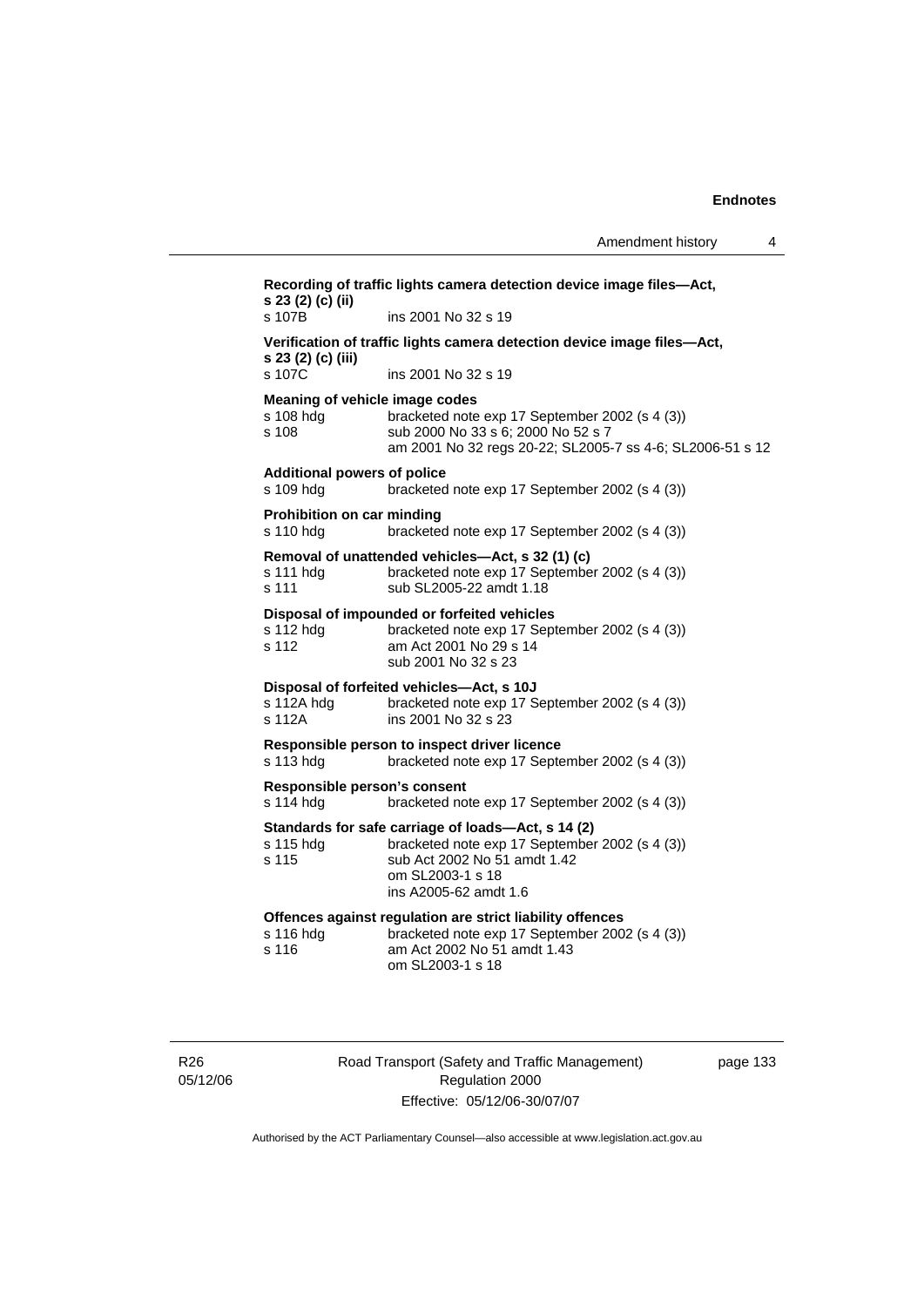4 Amendment history

| s 117 hdg<br>s 117                                                                   | General defence of accident or reasonable effort<br>bracketed note exp 17 September 2002 (s 4 (3))<br>am Act 2002 No 51 amdt 1.44<br>om SL2003-1 s 18 |
|--------------------------------------------------------------------------------------|-------------------------------------------------------------------------------------------------------------------------------------------------------|
| Transitional<br>ch 6 hdg                                                             | exp 1 March 2002 (s 128)                                                                                                                              |
| Parking<br>pt 6.1 hdg                                                                | exp 1 March 2002 (s 128)                                                                                                                              |
| s 118                                                                                | <b>Existing Class A and Class B parking spaces</b><br>exp 1 March 2002 (s 128)                                                                        |
| <b>Existing parking labels</b><br>s 119                                              | exp 1 March 2002 (s 128)                                                                                                                              |
| <b>Existing disability labels</b><br>s 120                                           | exp 1 June 2000 (s 120)                                                                                                                               |
| <b>Existing codes of practice</b><br>s 121                                           | exp 1 March 2002 (s 128)                                                                                                                              |
| <b>Existing exemptions</b><br>s 122                                                  | exp 1 March 2002 (s 128)                                                                                                                              |
| s 123                                                                                | Existing applications for exemptions and variation of conditions<br>exp 1 March 2002 (s 128)                                                          |
| <b>Existing notices to show cause</b><br>s 124<br>exp 1 March 2002 (s 128)           |                                                                                                                                                       |
| <b>Traffic offence detection devices</b><br>pt $6.2$ hdg<br>exp 1 March 2002 (s 128) |                                                                                                                                                       |
| <b>Existing tests and certificates</b><br>s 125                                      | am 2001 No 32 s 24<br>exp 1 March 2002 (s 128)                                                                                                        |
| <b>Existing approved people-use</b><br>s 126                                         | exp 1 March 2002 (s 128)                                                                                                                              |
| <b>Other transitional provisions</b><br>pt $6.3$ hdg                                 | exp 1 March 2002 (s 128)                                                                                                                              |
| s 127                                                                                | <b>Existing medical certificate about seatbelts</b><br>exp 1 March 2002 (s 128)                                                                       |
| Expiry of ch 6<br>s 128                                                              | am Act 2001 No 27 amdt 4.25<br>am Act 2001 No 44 amdt 1.3804<br>exp 1 March 2002 (s 128)                                                              |

page 134 Road Transport (Safety and Traffic Management) Regulation 2000 Effective: 05/12/06-30/07/07

R26 05/12/06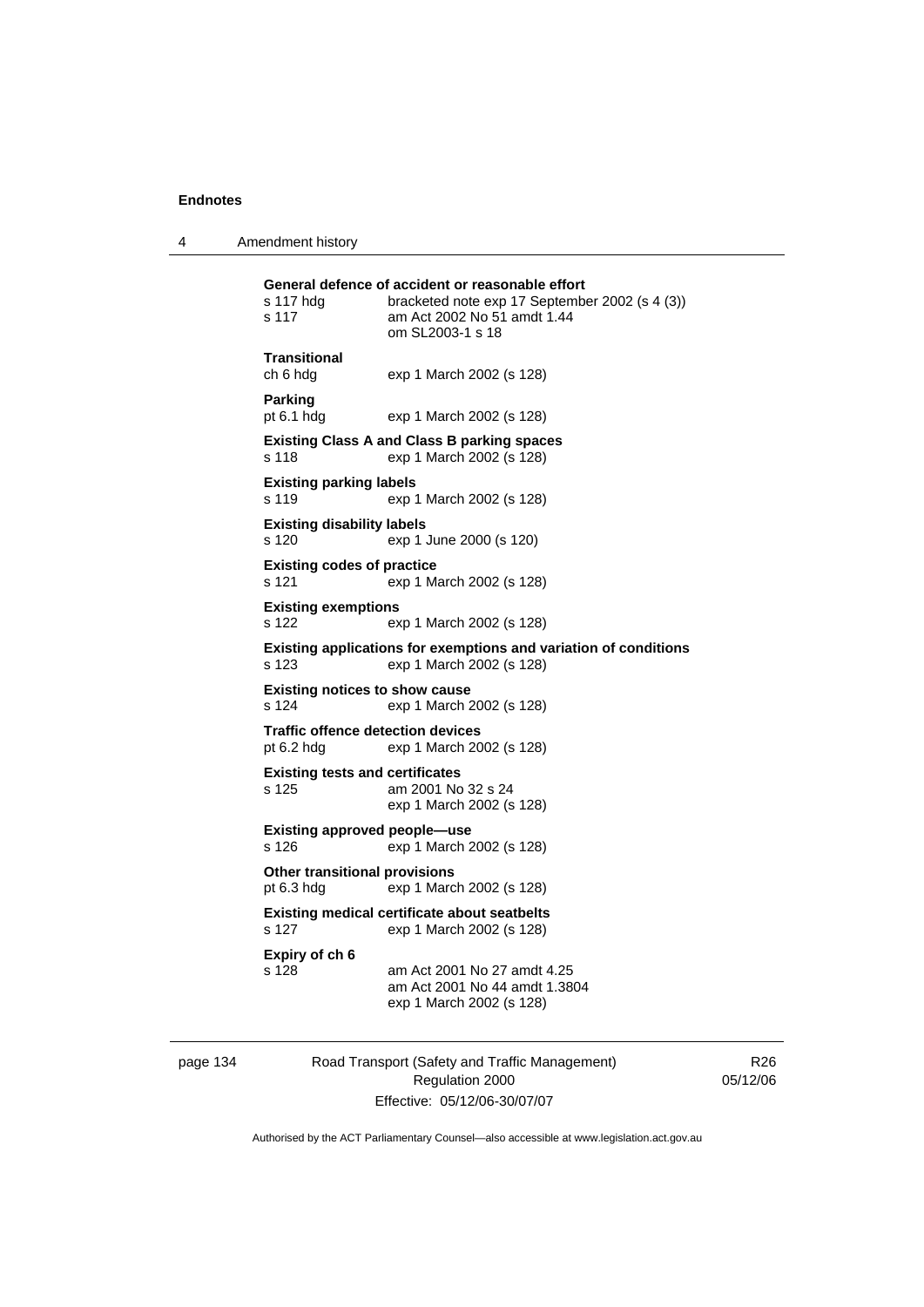## **Endnotes**

| sch 1             | sub 2000 No 33 s 8                                                                       |
|-------------------|------------------------------------------------------------------------------------------|
|                   | am 2000 No 52 s 8; pts renum R4 LA; SL2003-14 s 4;                                       |
|                   | SL2005-7 s 7; items renum SL2005-7 s 8; SL2006-4 s 4;                                    |
|                   | SL2006-51 ss 13-16                                                                       |
| <b>Dictionary</b> |                                                                                          |
| dict              | am A2004-28 amdt 3.62                                                                    |
|                   | def approved police speedometer ins 2001 No 32 s 26                                      |
|                   | def area of operations ins 2002 No 7 s 15                                                |
|                   | def <i>ARR</i> ins SL2003-12 s 6                                                         |
|                   | def camera detection device ins 2000 No 52 s 9                                           |
|                   | sub 2001 No 32 s 25                                                                      |
|                   | def centre of the road ins 2000 No 52 s 9                                                |
|                   | def <b>demand responsive service vehicle</b> ins SL2006-32<br>amdt 1.97                  |
|                   | def <i>digital camera detection device</i> ins 2000 No 52 s 9                            |
|                   | def emergency worker om SL2004-16 s 38                                                   |
|                   | ins SL2005-22 amdt 1.19                                                                  |
|                   | def <i>give way</i> ins 2000 No 21 s 4                                                   |
|                   | def hire car ins SL2005-4 amdt 2.43                                                      |
|                   | def <i>indicated on</i> ins 2001 No 32 s 26                                              |
|                   | om R <sub>18</sub> LA                                                                    |
|                   | def <i>laser speed measuring device</i> ins 2000 No 52 s 9                               |
|                   | def <i>length</i> ins 2000 No 52 s 9                                                     |
|                   | def <i>length of road</i> om 2000 No 52 s 9<br>def loading zone permit om SL2005-22 s 23 |
|                   | def marked foot crossing ins 2000 No 21 s 4                                              |
|                   | def <i>motor vehicle</i> ins 2000 No 52 s 9                                              |
|                   | def park sub SL2005-22 amdt 1.10                                                         |
|                   | def parking authority ins 2002 No 7 s 15                                                 |
|                   | def parking authority guidelines ins 2002 No 7 s 15                                      |
|                   | def <i>parking meter</i> am SL2005-22 s 24                                               |
|                   | def <i>parking permit</i> sub SL2005-22 s 25                                             |
|                   | def <i>parking ticket</i> am 2002 No 7 s 16                                              |
|                   | def pay parking device sub SL2005-22 s 25                                                |
|                   | def pay parking sign ins SL2005-22 s 26                                                  |
|                   | def <i>pedestrian</i> ins 2000 No 21 s 4                                                 |
|                   | def piezo strip speed measuring device ins 2000 No 52 s 9                                |
|                   | def postal vehicle am SL2004-16 s 39                                                     |
|                   | def <i>private hire car</i> om SL2005-4 amdt 2.44                                        |
|                   | def <i>public bus</i> sub Act 2001 No 62 amdt 1.42                                       |
|                   | def radar speed measuring device ins 2000 No 52 s 9                                      |
|                   | def recording medium ins 2001 No 32 s 26                                                 |
|                   | def red traffic arrow ins 2000 No 52 s 9                                                 |
|                   | def red traffic light ins 2000 No 52 s 9                                                 |
|                   | def registered interest om R18 LA                                                        |

R26 05/12/06 Road Transport (Safety and Traffic Management) Regulation 2000 Effective: 05/12/06-30/07/07

page 135

Authorised by the ACT Parliamentary Counsel—also accessible at www.legislation.act.gov.au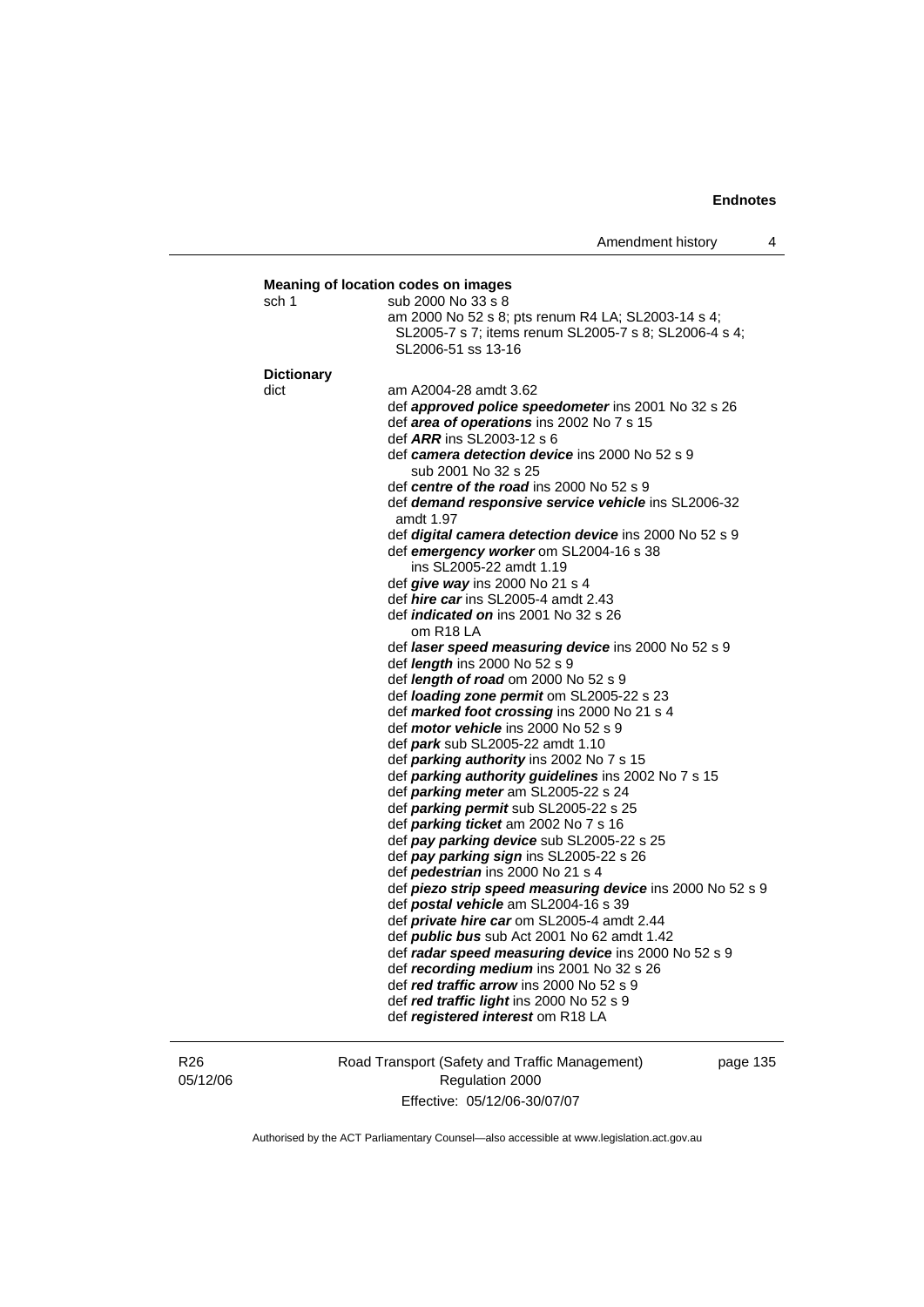## **Endnotes**

5 Earlier republications

 def *relevant parking fee* sub SL2005-22 s 27 def *restricted hire vehicle* om SL2005-4 amdt 2.44 def *restricted taxi* om 2002 No 2 s 30 def *ride* ins 2000 No 21 s 4 def *rider* ins 2000 No 21 s 4 def *road* sub Act 2002 No 30 amdt 3.773; SL2005-22 amdt 1.20 def *road related area* ins Act 2002 No 30 amdt 3.774 om R18 LA def *security checksum* ins 2001 No 32 s 26 def *speed measuring device* ins 2000 No 52 s 9 om R18 LA def *stop* sub SL2005-22 amdt 1.20 def *taxi* sub 2002 No 2 s 31 def *testing authority* ins 2000 No 52 s 9 def *the Act* om Act 2001 No 44 amdt 1.3805 def *ticket parking area* sub SL2005-22 s 27 def *ticket parking space* sub SL2005-22 s 27 def *traffic lights camera detection* ins 2000 No 52 s 9 def *trailer* ins 2000 No 52 s 9 def *vehicle* ins 2000 No 52 s 9 def *WORM disk* ins 2001 No 32 s 26 sub SL2004-47 s 46

## **5 Earlier republications**

Some earlier republications were not numbered. The number in column 1 refers to the publication order.

Since 12 September 2001 every authorised republication has been published in electronic pdf format on the ACT legislation register. A selection of authorised republications have also been published in printed format. These republications are marked with an asterisk (\*) in column 1. Electronic and printed versions of an authorised republication are identical.

| <b>Republication No</b> | Amendments to  | <b>Republication date</b> |
|-------------------------|----------------|---------------------------|
|                         | not amended    | 1 March 2000              |
| 2                       | Act 2001 No 56 | 12 September 2001         |
| 3                       | Act 2001 No 62 | 3 December 2001           |
| 4                       | SL 2002 No 2   | 1 March 2002              |
| $5^*$                   | SL 2002 No 2   | 2 March 2002              |
|                         |                |                           |

page 136 Road Transport (Safety and Traffic Management) Regulation 2000 Effective: 05/12/06-30/07/07

R26 05/12/06

Authorised by the ACT Parliamentary Counsel—also accessible at www.legislation.act.gov.au